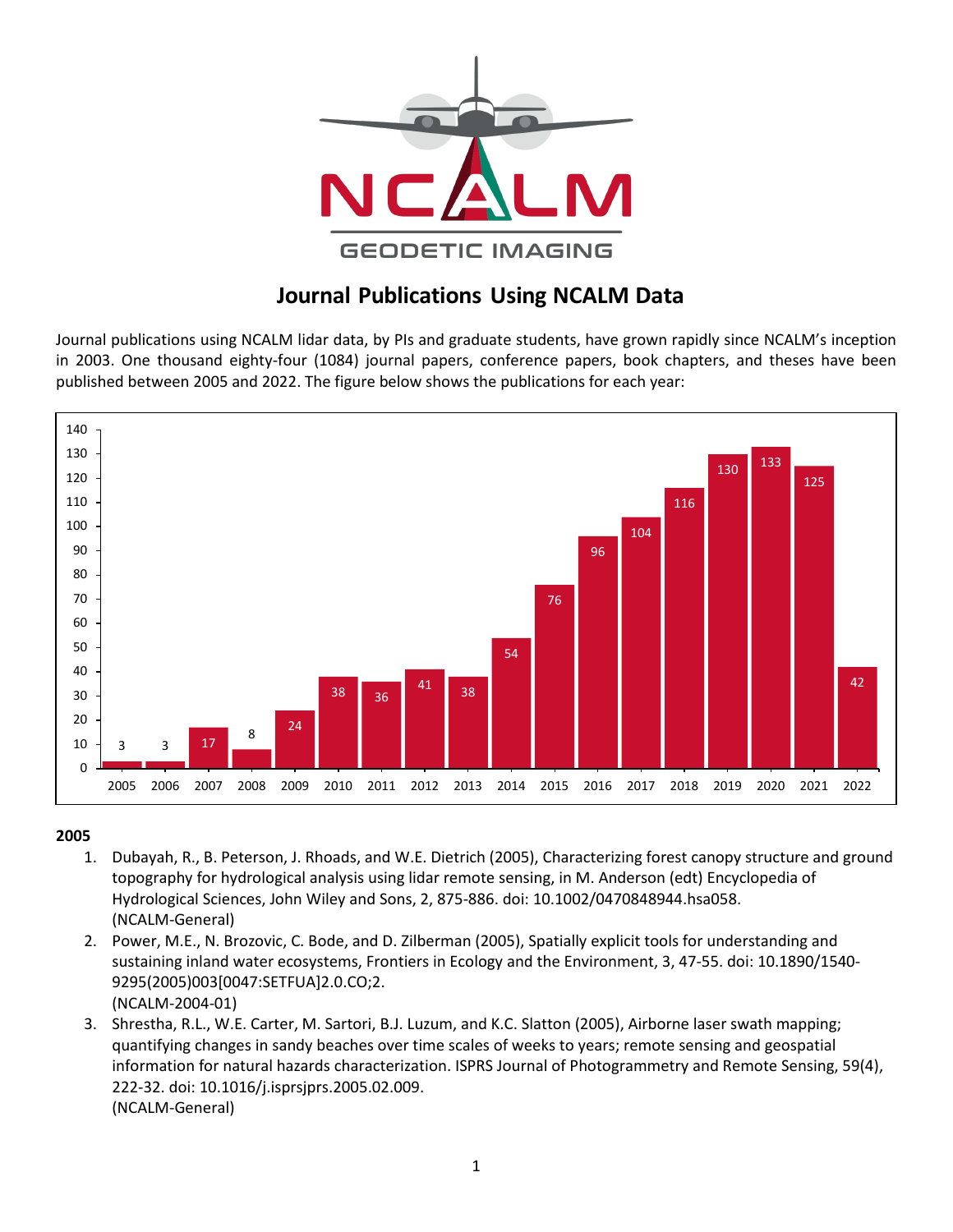1. Dietrich, W.E. and T. Perron (2006), The search for a topographic signature of life, Nature, 439, 411-419. doi: 10.1038/nature04452.

(NCALM-2004-01)

- 2. Staley, D.M., T.A. Wasklewicz, and J.S. Blaszczynski (2006), Surficial patterns of debris flow deposition on alluvial fans in Death Valley, CA, using airborne laser swath mapping data, Geomorphology, 74(1-4), 152-63. (NCALM-General)
- 3. Toth, C., D. Grenjner-Brzezinska, and M. Bevis (2006), High-resolution airborne lidar/CCD mapping of San Andreas Fault, 3rd IAG / 12th FIG Symposium, Baden, May 22-24. (NCALM-2005-08)

- 1. Barnes, E.A., M.E. Power, E. Foufoula-Georgiou, M. Hondzo, and W.E. Dietrich (2007), Upscaling river biomass using dimensional analysis and hydrogeomorphic scaling, Geophys. Res. Let., 34, L24S26. doi: 10.1029/2007GL031931. (NCALM-2004-01)
- 2. Carter, W.E., R.L. Shrestha, and K.C. Slatton (2007), Geodetic laser scanning, Physics Today, 41-47. (NCALM-2006-05\*\*)
- 3. Frankel, K.L., J.F. Dolan, R.C. Finkel, L.A. Owen, and J.S. Hoeft (2007), Spatial variations in slip rate along the Death Valley-Fish Lake Valley fault system determined from LiDAR topographic data and cosmogenic Be-10 geochronology, Geophys. Res. Lett., 34, L18303. doi: 10.1029/2007GL030549. (NCALM-2005-06\*)
- 4. Frankel, K.L., K.S. Brantley, J.F. Dolan, R.C. Finkel, R.E. Klinger, J.R. Knott, M.N. Machette, L.A. Owen, F.M. Phillips, J.L. Slate, and B.P. Wernicke (2007), Cosmogenic (10)Be and (36)Cl geochronology of offset alluvial fans along the northern Death Valley fault zone: Implications for transient strain in the eastern California shear zone, J. Geophys. Res. -Solid Earth, 112, B06407. doi: 10.1029/2006JB004350. (NCALM-2003-03)
- 5. Frankel, K.L. and J.F. Dolan (2007), Characterizing arid region alluvial fan surface roughness with airborne laser swath mapping digital topographic data. Journal of Geophysical Research, 112(F2). doi: 10.1029/2006JF000644. (NCALM-2005-06\*)
- 6. Guest, B., N. Niemi, and B. Wernicke (2007), Stateline fault system: A new component of the Miocene-Quaternary Eastern California shear zone, Geol. Soc. Am. Bull., 119, 1337-1346. doi: 10.1130/0016- 7606(2007)119[1337:SFSANC]2.0.CO;2. (NCALM-2005-05)
- 7. Lashermes, B., E. Foufoula-Georgiou, and W.E. Dietrich (2007), Channel network extraction from high resolution topography using wavelets, J. Geophy. Res., 34, L23S04. doi: 10.1029/2007GL031140. (NCALM-2004-01)
- 8. Mynatt, I., G.E. Hilley, and D.D. Pollard (2007), Inferring fault characteristics using fold geometry constrained by Airborne Laser Swath Mapping at Raplee Ridge, UT, Geophysical Research Letters, 34. doi: 10.1029/2007GL030584. (NCALM-2005-03)
- 9. Oskin, M., A. Iriondo, L. Perg, D. Blumentritt, and S. Mukhopadhyay (2007), Slip rate of the Calico fault: Implications for geologic versus geodetic rate discrepance in the Eastern California Shear Zone, Journal of Geophysical Research, 112. doi: 10.1029/2006JB004451. (NCALM-2003-03)
- 10. Oskin, M.E., K. Le, and M.D. Strane (2007), Quantifying fault-zone activity in arid environments with highresolution topography. Geophysical Research Letters, 34(23). doi: 10.1029/2007GL031295. (NCALM-2005-08)
- 11. Reusser, L. and P. Bierman (2007), Accuracy assessment of LiDAR-derived DEMs of bedrock river channels: Holtwood Gorge, Susquehanna River, Geophys. Res. Lett., 34, L23S06. doi: 10.1029/2007GL031329. (NCALM-2005-01)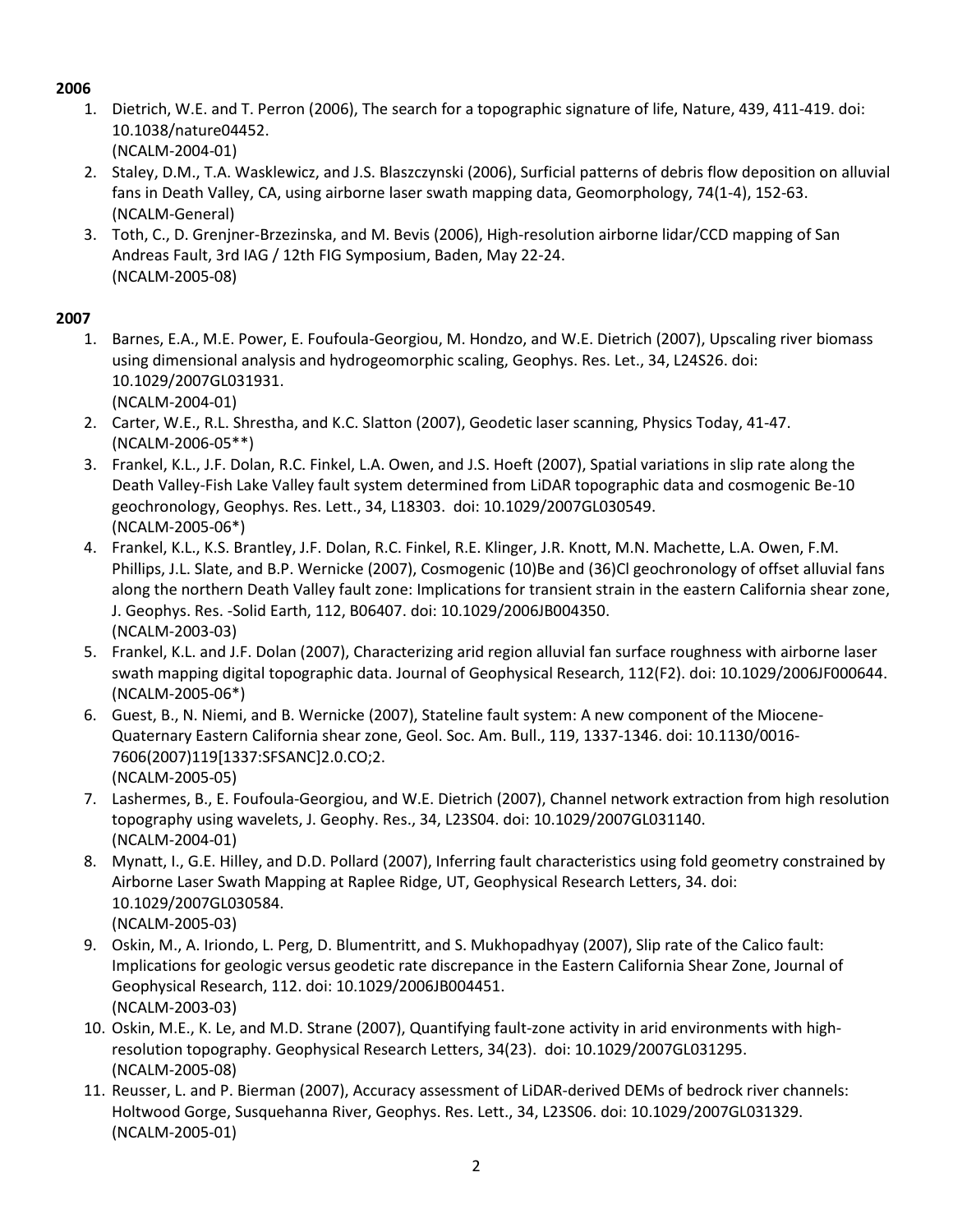- 12. Roering, J.J., J.T. Perron, and J.W. Kirchner (2007), Functional relationships between denudation and hillslope form and relief, Earth and Planetary Science Letters, 264, 245-258. doi: 10.1016/j.epsl.2007.09.035. (NCALM-General)
- 13. Shan, S, M. Bevis, E. Kendrick, G.L. Mader, D. Raleigh, K. Hudnut, M. Sartori, and D. Phillips (2007), Kinematic GPS solutions for aircraft trajectories: Identifying and minimizing systematic height errors associated with atmospheric propagation delays, Geophy, Res. Let., 34., L23S07. doi: 10.1029/2007GL030889. (NCALM-2005-08)
- 14. Slatton, K.C., W.E. Carter, R.L. Shrestha, and W.E. Dietrich (2007), Airborne laser swath mapping: achieving the resolution and accuracy required for geosurficial research. Geophysical Research Letters, 34, L23S10. doi: 10.1029/2007GL031939.

- 15. Volker, H.X., T.A. Wasklewicz, and M.A. Ellis (2007), A topographic fingerprint to distinguish alluvial fan formative processes, Geomorphology, 88(1-2), 34-45. doi: [10.1016/j.geomorph.2006.10.008.](http://dx.doi.org/10.1016/j.geomorph.2006.10.008) (NCALM-General)
- 16. Warnaars, T.A., M. Hondzo, and M.E. Power (2007), Abiotic controls on periphyton accrual and metabolism in streams: Scaling by dimensionless numbers, Water Res. Res., 43, W08425. doi: 10.1029/2006WR005002. (NCALM-2004-01)
- 17. Whited, D.C., M.S. Lorang, M.J. Harner, F.R. Hauer, J.S. Kimball, and J.A. Stanford (2007), Climate, hydrologic disturbance, and succession: Drivers of floodplain pattern, Ecology, 88, 940-953. doi: 10.1890/05-1149. (NCALM-2005-10)

- 1. Frankel, K.L., A.F. Glazner, E. Kirby, F.C. Monastero, M.D. Strane, M.E. Oskin, J.R. Unruh, J.D. Walker, S. Anandakrishnan, J.S. Bartley, D.S. Coleman, J.F. Dolan, R.C. Finkel, D. Greene, A. Kylander-Clark, S. Morrero, L.A. Owen, and F. Phillips (2008), Active tectonics of the eastern California shear zone, Geological Society of America Field Guide 11, 43-81. doi: 10.1130/2008.fld011(03). (NCALM-2005-06\*; NCALM-2006-07)
- 2. Hilley, G.E. and J.R. Arrowsmith (2008), Geomorphic response to uplift along the Dragon's Back pressure ridge, Carrizo Plain, California, Geology, 36, 367-370. doi: 10.1130/G24517A.1. (NCALM-2005-09\*)
- 3. Lamb, M.P., W.E. Dietrich, S.M. Aciego, D.J. DePaolo, and M. Manga (2008), Formation of Box Canyon, Idaho, by megaflood: Implications for seepage erosion on Earth and Mars, Science, 320, 1067-1070. doi: 10.1126/science.1156630. (NCALM-2006-10)
- 4. Oskin, M., L. Perg, E. Shelef, M. Strane, E. Gurney, B. Singer, and X. Zhang (2008), Elevated shear zone loading rate during an earthquake cluster in eastern California. Geology, 36(6), 507. doi: 10.1130/G24814A.1. (NCALM-2003-03)
- 5. Perron, J.T., J.W. Kirchner, and W.E. Dietrich (2008), Spectral signatures of characteristic spatial scales and nonfractal structure in landscapes, J. of Geophy Res.-Earth Surface, 113, F04003. doi: 10.1029/2007JF000866. (NCALM-2004-01)
- 6. Perron, J.T., W.E. Dietrich, and J.W. Kirchner (2008), Controls on the spacing of first-order valleys. J. Geophys. Res., 113, F04016. doi: 10.1029/2007JF000977. (NCALM-2004-01)
- 7. Power, M.E., M.S. Parker, and W.E. Dietrich (2008), Seasonal Reassembly of a river food web: floods, droughts, and impacts of fish, Ecological Monographs, 78(2), 263–282. doi: 10.1890/06-09.1. (NCALM-2004-01)
- 8. Snyder, N.P. and L.L. Kammer (2008), Dynamic adjustments in channel width in response to a forced diversion: Gower Gulch, Death Valley National Park, California, Geology, 36, 187-190. doi: 10.1130/G24217A.1. (NCALM-2005-04\*)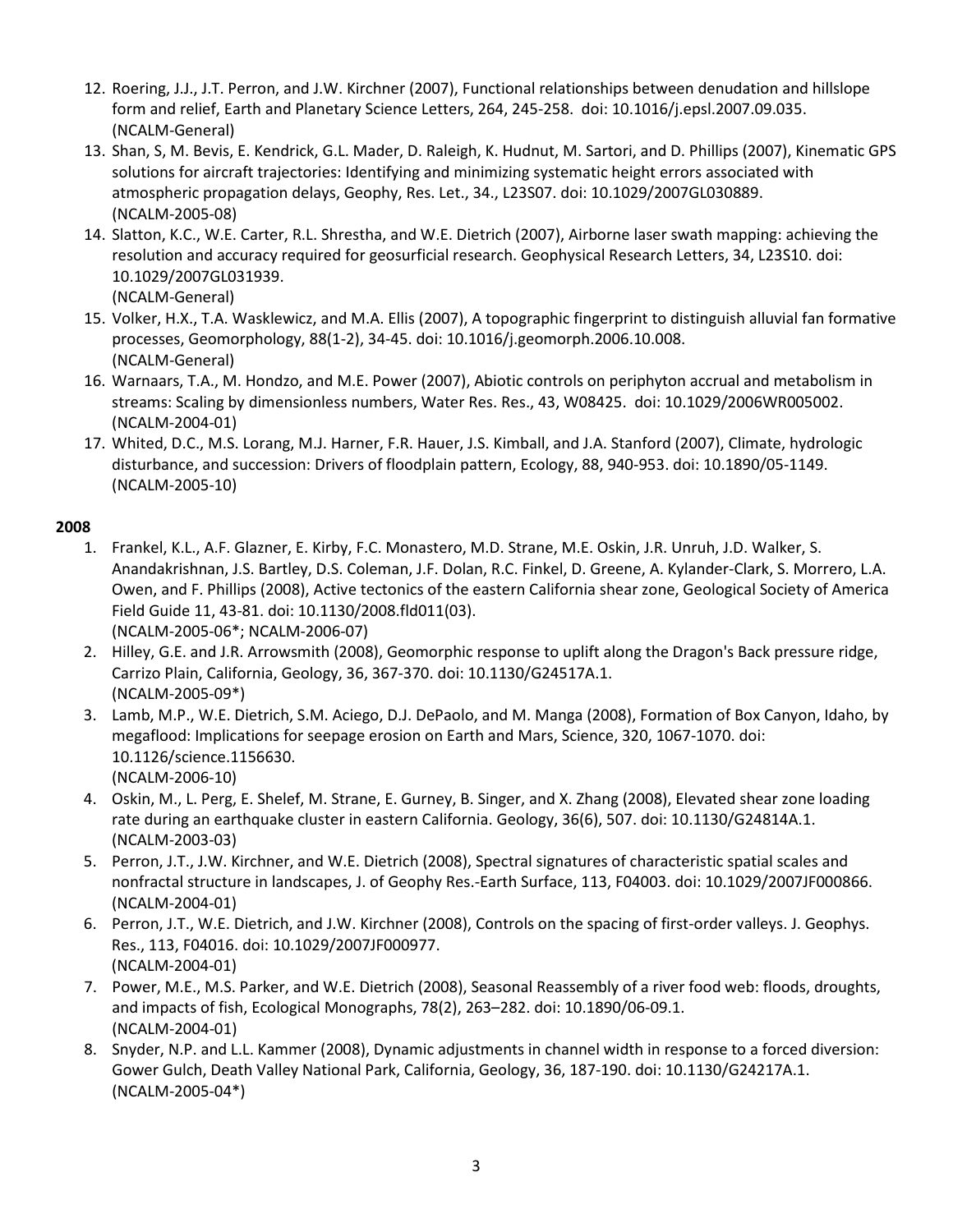- 1. Arrowsmith, J.R. and O. Zielke (2009), Tectonic geomorphology of the San Andreas Fault zone from high resolution topography: an example from the Cholame segment, [Geomorphology,](http://www.refworks.com/refworks2/?r=references%7CMainLayout::init) 113(1-2), 70-81, doi: 10.1016/j.geomorph.2009.01.002. (NCALM-2005-08)
- 2. Abrams, D.M., A.E. Lobkovsky, A.P. Petroff, K.M. Straub, B. McElroy, D.C. Mohrig, A. Kudrolli, and D.H. Rothman (2009), Growth laws for channel networks incised by groundwater flow, Nature Geoscience 2, 193-196. doi: 10.1038/ngeo432.
- (NCALM-General) 3. Berlin, M.M. and R.S. Anderson (2009), Steepened channels upstream of knickpoints: Controls on relict
- landscape response, J. Geophys. Res. -Earth Surf., 114, F03018. doi: 10.1029/2008JF001148. (NCALM-2007-02\*)
- 4. Bowles, C.J. (2009), Testing classification methods and identifying marine terraces using northern California LiDAR datasets, Masters of Science, Univ. California, Davis. (NCALM-2007-01)
- 5. Dixon, J.L., A.M. Heimsath, J. Kaste, and R. Amundson (2009), Climate-driven processes of hillslope weathering, Geology, 37, 975-978. doi: 10.1130/G30045A.1. (NCALM-2005-11\*)
- 6. Dong, P. (2009), Characterization of individual tree crowns using three-dimensional shape signatures derived from LiDAR data. International Journal of Remote Sensing. 30(24), 6621-6628. doi: 10.1080/01431160903140761. (NCALM-2007-01)
- 7. Fuller, T.K., L.A. Perg, J.K. Willenbring, and K. Lepper (2009), Field evidence for climate-driven changes in sediment supply leading to strath terrace formation, Geology, 37(5), 467-470. doi: 10.1130/G25487A.1. (NCALM-2006-05\*\*)
- 8. Jencso, K.J., B.L. McGlynn, M.N. Gooseff, S.M. Wondzell, K.E. Bencala, and L.A. Marshall (2009), Hydrologic connectivity between landscapes and streams: Transferring reach and plot scale understanding to the catchment scale, Water Resources Research. W04428. doi: 10.1029/2008WR007225. (NCALM-2005-14)
- 9. Jungers, M.C., P.R. Bierman, A. Matmon, K. Nichols, J. Larsen, and R. Finkel (2009), Tracing hillslope sediment production and transport with in situ and meteoric Be-10, Journal of Geophysical Research-Earth Surface, 114. doi: 10.1029/2008JF001086. (NCALM-2006-06\*)
- 10. Kaneda, H. and T.K. Rockwell (2009), Triggered and Primary Surface Ruptures along the Camp Rock Fault, Eastern California Shear Zone, Bulletin of the Seismological Society of America, 99(5), 2704-2720. doi: 10.1785/0120080310. (NCALM-2003-03)
- 11. Kaven, J.O., R. Mazzeo, and D.D. Pollard (2009), Constraining Surface Interpolations Using Elastic Plate Bending Solutions with Applications to Geologic Folding, Math Geosci., 41,1–14. Doi: 10.1007/s11004-008-9201-5. (NCALM-2005-03)
- 12. Li, Z., Z. Zeng, and R.L. Bruhn (2009), Using LiDAR Data Visualization to Investigate Origin of Uphill-facing Scarps in Mountains, Alaska**,** 2009 International Conference on Environmental Science and Information Application Technology, 84-87. doi: 10.1109/ESIAT.2009.93. (NCALM-2005-12)
- 13. Mackey, B.H., J. Roering, and J. McKean (2009), Long-term kinematics and sediment flux of an active earthflow, Eel River, California, Geology, 37, 803-806. doi: 10.1130/G30136A.1. (NCALM-2006-05\*\*)
- 14. Manga, M. and J.C. Rowland (2009), Response of Alum Rock springs to the October 30, 2007 Alum Rock earthquake and implications for the origin of increased discharge after earthquakes, Geofluids, 9, 237–250. doi: 10.1111/j.1468-8123.2009.00250.x. (NCALM-2007-01)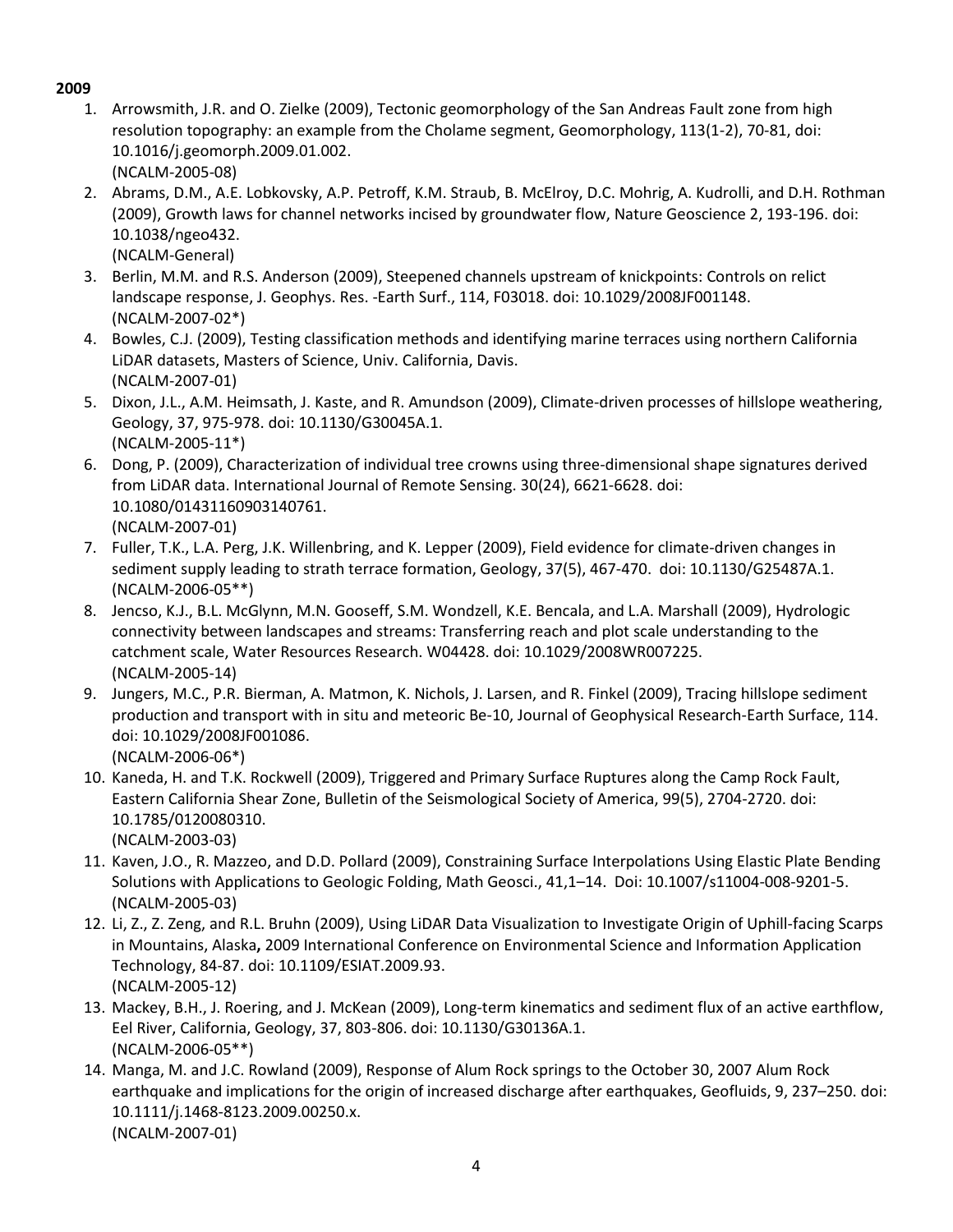- 15. Mynatt, I., S. Seyum, and D.D. Pollard (2009), Fracture initiation, development, and reactivation in folded sedimentary rocks at Raplee Ridge, UT, J. Struct. Geol., 31, 1100-1113. doi: [10.1016/j.jsg.2009.06.003.](http://adsabs.harvard.edu/cgi-bin/nph-abs_connect?fforward=http://dx.doi.org/10.1016/j.jsg.2009.06.003) (NCALM-2005-03)
- 16. Perron, J.T., J.W. Kirchner, and W.E. Dietrich (2009), Formation of evenly spaced ridges and valleys, Nature, 460, 502-505. doi: 10.1038/nature08174. (NCALM-2003-01)
- 17. Prentice, C.S., C.J. Crosby, C.S. Whitehill, J.R. Arrowsmith, K.P. Furlong, and D.A. Phillips (2009), Illuminating Northern California's Active Faults, Eos Trans. AGU, 90, 55. doi: 10.1029/2009EO070002. (NCALM-2007-01)
- 18. Riveros-Iregui, D.A. and B.L. McGlynn (2009), Landscape structure controls soil CO2 efflux variability in complex terrain: Scaling from point observations to watershed scale fluxes. Journal of Geophysical Research – Biogeosciences. doi: 10.1029/2008JG000885. (NCALM-2005-14)
- 19. Roering, J.J., L.L. Stimely, B.H. Mackey, and D.A. Schmidt (2009), Using DInSAR airborne LiDAR, and archival air photos to quantify landsliding and sedimenttransport, Geophys. Res. Lett., 36, L19402. (NCALM-2006-05\*\*)
- 20. Sankey, J.B., M.J. Germino, and N.F. Glenn (2009), Relationships of post-fire aeolian transport to soil and atmospheric conditions, Aeolian Research 1, 75–85. doi: 10.1016/j.aeolia.2009.07.002. (NCALM-2007-12\*)
- 21. Snyder, N.P. (2009), Studying Stream Morphology with Airborne Laser Elevation Data, EOS, Transactions American Geophysical Union, 90, 45. doi: 10.1029/2009EO060001. (NCALM-2007-13)
- 22. Truslow, D.B. (2009), Temperature moderation in a coastal coldwaer stream: a study of surface water, groundwater and hyporheic zone interaction, Master of Science thesis, University of New Hampshire. 309p. (NCALM-2008-12\*)
- 23. Wechsler, N., T.K. Rockwell, and Y. Ben-Zion (2009), Application of high resolution DEM data to detect rock damage from geomorphic signals along the central San Jacinto Fault. Geomorphology, 113(1-2), 82–96. doi: 10.1016/j.geomorph.2009.06.007. (NCALM-2005-08)
- 24. Whipple, K.X. (2009), GEOMORPHOLOGY Landscape texture set to scale, Nature, 460, 468-469, doi: 10.1038/460468a. (NCALM-General)

- 1. Amundson, R. and S. Reed (2010), The Feedbacks between Soil and Biota in Vernal Pool Landscapes near Merced, CA, 2006-2011 Mission: 2010 Progress Report, 2006-2011 Mission Kearney Foundation of Soil Science: Understanding and Managing Soil-Ecosystem Functions Across Spatial and Temporal Scales. (NCALM-2006-03\*)
- 2. Angelo, J.J., B.W. Duncan, and J.F. Weishampel (2010), Using Lidar-Derived Vegetation Profiles to Predict Time since Fire in an Oak Scrub Landscape in East-Central Florida. Remote Sens, 2, 514-525. doi: 10.3390/rs2020514. (NCALM-2008-05\*)
- 3. Ardon, M., J.L. Morse, M.W. Doyle, and E.S. Bernhardt (2010), The Water Quality Consequences of Restoring Wetland Hydrology to a Large Agricultural Watershed in the Southeastern Coastal Plain, Ecosystems, 13, 1060- 1078. doi: [http://dx.doi.org/10.1007/s10021-010-9374-x.](http://dx.doi.org/10.1007/s10021-010-9374-x) (NCALM-2008-13\*)
- 4. Behr, W.M., D.H. Rood, K.E. Fletcher, N. Guzman, R. Finkel, T.C. Hanks, K.W. Hudnut, K.J. Kendrick, J.P. Platt, W.D. Sharp, R.J. Weldon, and J.D. Yule (2010), Uncertainties in slip-rate estimates for the Mission Creek strand of the southern San Andreas fault at Biskra Palms Oasis, southern California. Geological Society of America Bulletin, 122(9-10), 1360–1377. doi: 10.1130/B30020.1. (NCALM-2005-08)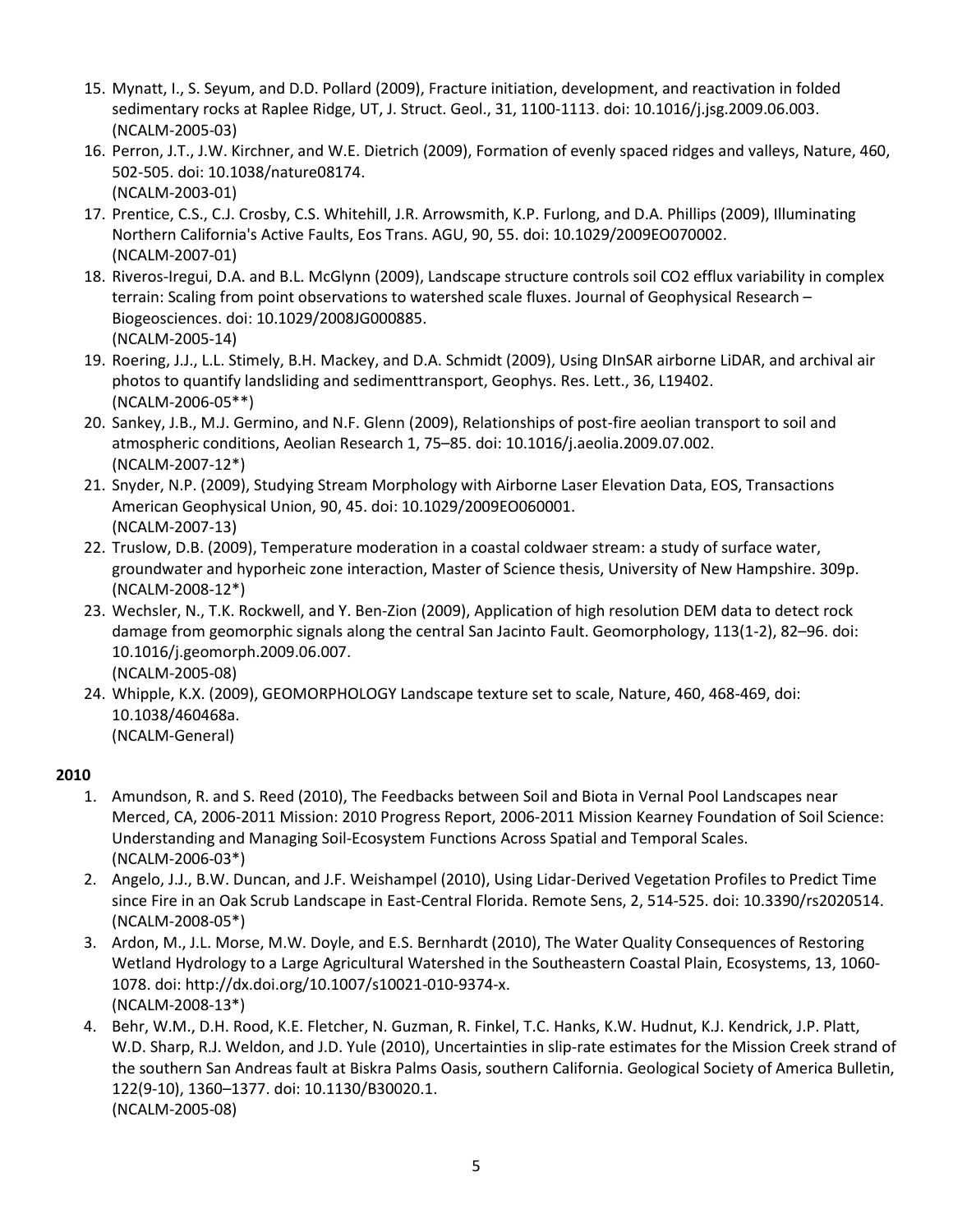- 5. Blisniuk, K., T. Rockwell, L. Owen, M. Oskin, C. Lippincott, M. Caffee, and J. Dortch (2010), Late Quaternary slip rate gradient defined using high-resolution topography and 10Be dating of offset landforms on the southern San Jacinto Fault zone, California: J. Geophysical Research, 115, B08401, doi: 10.1029/2009JB006346. (NCALM-2005-08)
- 6. Chase A.F., D.Z. Chase, and J.F. Weishampel (2010), Lasers in the jungle: Airborne sensors reveal a vast Maya landscape. Archaeology 63(4), 27–29. (NCALM-General)
- 7. [Cossio, T.K.,](http://www.refworks.com/refworks2/?r=references%7CMainLayout::init) K.C. [Slatton, W](http://www.refworks.com/refworks2/?r=references%7CMainLayout::init).E[. Carter, R](http://www.refworks.com/refworks2/?r=references%7CMainLayout::init).L[. Shrestha, Y. Kris,](http://www.refworks.com/refworks2/?r=references%7CMainLayout::init) and D. [Harding](http://www.refworks.com/refworks2/?r=references%7CMainLayout::init) (2010), Predicting Small Target Detection Performance of Low-SNR Airborne Lidar. [IEEE J. Sel.Top. Appl.Earth](http://www.refworks.com/refworks2/?r=references%7CMainLayout::init) Observ.Remote Sens., 3(4), 672- 688. doi: 10.1109/JSTARS.2010.2053349. (NCALM-General)
- 8. DeLong, S.B., G.E. Hilley, M.J. Rymer, and C. Prentice (2010), Fault zone structure from topography: Signatures of en echelon fault slip at Mustang Ridge on the San Andreas Fault, Monterey County, California. Tectonics, 29(5), TC5003. doi: 10.1029/2010TC002673. (NCALM-2007-01)
- 9. Dong, P.L. (2010), Sensitivity of LiDAR-derived three-dimensional shape signatures for individual tree crowns: a simulation study: Remote Sensing Letters, 1(3), 159-167. doi: 10.1080/01431161003631550. (NCALM-2007-01)
- 10. Emanuel, R.E., H.E. Epstein, B.L. McGlynn, D.L. Welsch, D.J. Muth, and P. D'Odorico (2010), Spatial and temporal controls on watershed ecohydrology in the northern Rocky Mountains, Water Res. Res., 46, W11553, doi: 10.1029/2009WR008890.

(NCALM-2005-14)

- 11. Foster, M.A. and H.M. Harvey (2010), Knickpoints in tributaries of the South Fork Eel River, Northern California, Master of Science thesis, Humboldt State University. (NCALM-2009-07\*)
- 12. Frankel, K.L., J. Lee, K. Bishop, N. Dawers, P. Ganev, J. Unruh, and L. Owen (2010), Miocene -Quaternary tectonic evolution of the northern eastern California shear zone, in Clifton, H.E., and Ingersoll, R.V., eds., Geologic excursions in California and Nevada: Tectonics, stratigraphy, and hydrogeology: Pacific Section, SEPM (Society for Sedimentary Geology) Book 108, 173-231. (NCALM-2003-03)
- 13. Ganev, P.N., J.F. Dolan, K.L. Frankel, and R.C. Finkel (2010), Rates of extension along the Fish Lake Valley fault and transtensional deformation in the Eastern California shear zone-Walker Lane belt. Lithosphere, 2(1), 33–49. doi: 10.1130/L51.1. (NCALM-2006-07)
- 14. Grabs, T., K.J. Jencso, B.L. McGlynn, and J. Seibert (2010), Calculating terrain indices along streams a new method for separating stream sides, Water Resources Research. doi: 10.1029/2010WR009296. (NCALM-2005-14)
- 15. Guo, Q., W. Li, H. Yu, and O. Alvarez (2010), Effects of Topographic Variability and Lidar Sampling Density on Several DEM Interpolation Methods, Photogramm. Eng. Remote Sensing, 76, 701-712. doi:10.4236/ojmh.2013.31006. (NCALM-2010-03)
- 16. Haddad, D.E. (2010), Geologic and geomorphic characterization of precariously balanced rocks. MS thesis, Arizona State University, Tempe, Arizona, 207. (NCALM-2009-11\*)
- 17. Haddad, D.E. (2010), High-resolution digital topography in Arizona. Arizona Geology, 40(2). (NCALM-2009-11\*)
- 18. Haugen, B.D., T.A. Scambos, W.T. Pfeffer, and R.S. Anderson (2010), Twentieth-century Changes in the Thickness and Extent of Arapaho Glacier, Front Range, Colorado Arctic, Antarctic, and Alpine Research, 42(2), 198–209, doi: 10.1657/1938-4246-42.2.198. (NCALM-2005-16\*)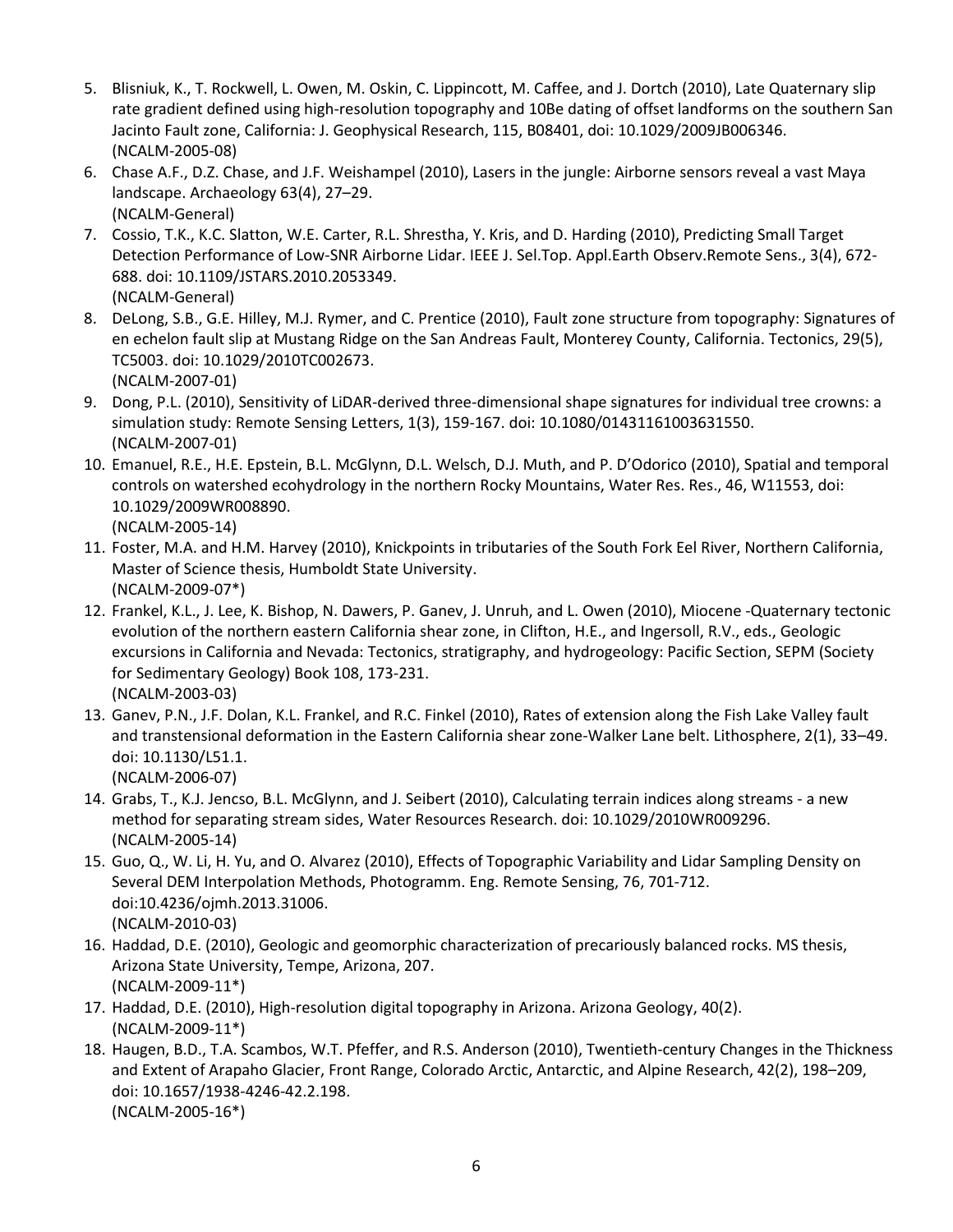- 19. Hilley, G.E., S. DeLong, C. Prentice, K. Blisniuk, and J.R. Arrowsmith (2010), Morphologic dating of fault scarps using airborne laser swath mapping (ALSM) data. Geophysical Research Letters, 37(4). doi: 10.1029/2009GL042044. (NCALM-2005-09\*)
- 20. Hilley, G.E., I. Mynatt, and D.D. Pollard (2010), Structural geometry of Raplee Ridge monocline and thrust fault imaged using inverse Boundary Element Modeling and ALSM data. Journal of Structural Geology, 32(1), 45–58. doi: 10.1016/j.jsg.2009.06.015. (NCALM-2005-03)
- 21. Jencso, K.J., B.L. McGlynn, M.N. Gooseff, K.E. Bencala, and S.M. Wondzell (2010), Hillslope hydrologic connectivity controls riparian groundwater turnover: Implications of catchment structure for riparian buffering and stream water sources, Water Resources Research, 46, W10524. doi: 10.1029/2009WR008818. (NCALM-2005-14)
- 22. Li, Z., R.L. Bruhn, T.L. Pavlis, M. Vorkink, and Z. Zeng (2010), Origin of sackung uphill-facing scarps in the Saint Elias orogen, Alaska: LIDAR data visualization and stress modeling, Geological Society of America, 122, 1585- 1599. doi: 10.1130/B30019.1. (NCALM-2005-12)
- 23. Lovely, P., C. Zahasky, and D.D. Pollard (2010), Fold geometry at Sheep Mountain anticline, Wyoming, constructed using airborne laser swath mapping data, outcrop-scale geologic mapping, and numerical interpolation, Journal of Geophysical Research-Solid Earth, 115, B12414. doi: 10.1029/2010JB007650. (NCALM-2007-06)
- 24. Lowry, C.S., J.S. Deems, S.P. Loheide, and J.D. Lundquist (2010), Linking snowmelt-derived fluxes and groundwater flow in a high elevation meadow system, Sierra Nevada Mountains, California Hydrol. Process. doi: 10.1002/hyp.7714. (NCALM-2006-04)
- 25. Ludwig, L.G., S.O. Akciz, R.G. Noriega, O. Zielke, and J.R. Arrowsmith (2010), Climate-Modulated Channel Incision and Rupture History of the San Andreas Fault in the Carrizo Plain. Science, 327(5969), 1117–1119. doi: 10.1126/science.1182837.

(NCALM-2005-09\*)

- 26. Millette, T.L., B.A. Argow, E. Marcano, C. Hayward, C.S. Hopkinson, and V. Valentine (2010), Salt Marsh Geomorphological Analyses via Integration of Multitemporal Multispectral Remote Sensing with LIDAR and GIS, J. Coast. Res., 26, 809-816. doi: 10.2112/JCOASTRES-D-09-00101.1. (NCALM-2005-07)
- 27. Nandigam, V., C. Baru, and C. Crosby (2010), Database design for high-resolution LIDAR topography data, in Gertz, M., and Ludascher, B., eds., Scientific and statistical database management, 22nd International Conference, SSDBM 2010, Heidelberg, Germany, June 30–July 2, 2010. Proceedings: New York, Springer Berlin Heidelberg, 151-159. doi: 10.1007/978-3-642-13818-8\_12. (NCALM-General)
- 28. Pacific, V.J, K.G. Jencso, and B.L. McGlynn (2010), Variable flushing mechanisms and landscape structure control stream DOC export during snowmelt in a set of nested catchments, Biogeochemistry, 99, 193–211. doi: 10.1007/s10533-009-9401-1. (NCALM-2005-14)
- 29. Passalacqua, P., T.D. Trung, E. Foufoula-Georgiou, G. Sapiro, and W.E. Dietrich (2010), A geometric framework for channel network extraction from lidar: Nonlinear diffusion and geodesic paths, J. Geophys. Res., 115, F01002. doi: 10.1029/2009JF001254. (NCALM-2004-01)
- 30. Pavlis, T.L. and R.L. Bruhn (2010), Application of LIDAR to resolving bedrock structure in areas of poor exposure: An example from the STEEP study area, southern Alaska, Geological Society of America Bulletin. doi: 10.1130/B30132.1. (NCALM-2005-12)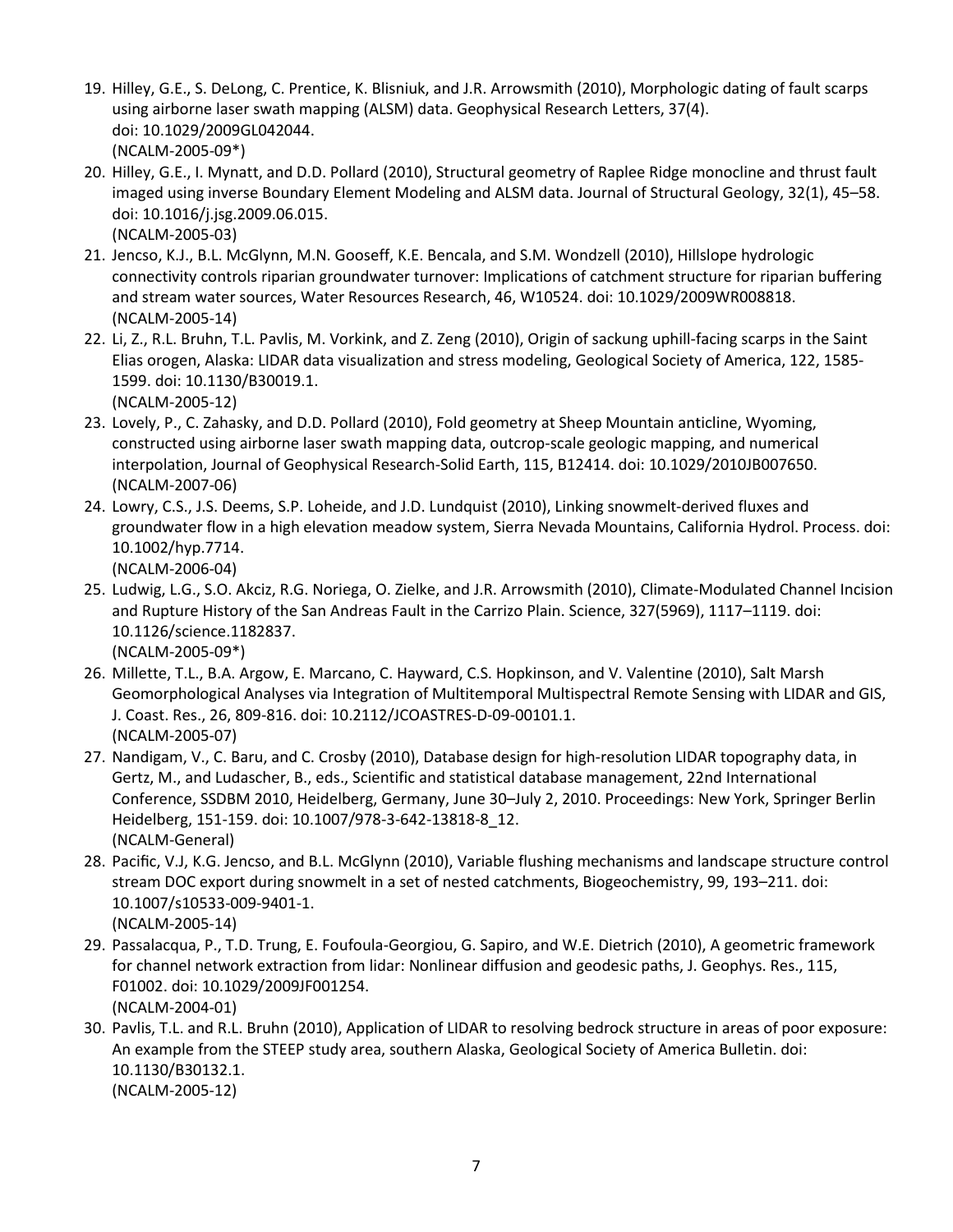- 31. Sankey, J.B., N.F. Glenn, M.J. Germino, A.I.N. Gironella, and G.D. Thackray (2010), Relationships of aeolian erosion and deposition with LiDAR-derived landscape surface roughness following wildfire, Geomorphology, 119, 135-145. doi: 10.1016/j.geomorph.2010.03.013. (NCALM-2007-12\*)
- 32. Shoutis, L., D.T. Pattern, and B. McGlynn (2010), Terrain-based Predictive Modeling of Riparian Vegetation in a Northern Rocky Mountain Watershed, Wetlands, 30, 621–633. doi 10.1007/s13157-010-0047-5. (NCALM-2005-14)
- 33. Shrestha, K.Y., K.C. Slatton, W.E. Carter, and T.K. Cossio (2010), Performance Metrics for Single-Photon Laser Ranging, IEEE Geoscience and Remote Sensing Letters, 7(2), 338-342. doi: 10.1109/LGRS.2009.2035133. (NCALM-General)
- 34. Shrestha, K.Y., W.E. Carter, K.C. Slatton, and T. Cossio (2010), Mixed topographic and shallow bathymetric mapping via multi-stop single photoelectron laser ranging. Transactions on Geoscience Remote Sensing, 191, 3436427.

- 35. Stock, G.M. and R.A. Unrhammer (2010), Catastrophic rock avalanche 3600 years BP from El Capitan, Yosemite Valley, California, Earth Surf. Process. Landforms, 35, 941–951. doi: 10.1002/esp.1982. (NCALM-2006-04)
- 36. Tucker, G.E. and G.R. Hancock (2010), Modelling landscape evolution, Earth Surf. Process. Landforms, 35, 28-50. doi: 10.1002/esp.1952. (NCALM-2007-03)
- 37. Wilkins, B.C. and N.P. Snyder (2010), Geomorphic comparison of two Atlantic coastal rivers: toward an understanding of physical controls on Atlantic salmon habitat, River. Res. Applic. doi: 10.1002/rra.1343. (NCALM-2007-13)
- 38. Zielke, O., J.R. Arrowsmith, L.G. Ludwig, and S.O. Akciz (2010), Slip in the 1857 and earlier large earthquakes along the Carrizo Plain, San Andreas fault: Science, 327(5969), 1119-1122. doi: 10.1126/science.1182781. (NCALM-2005-09\*)

- 1. Anderson, S.P., R.S. Anderson, E.S. Hinckley, P. Kelly, and A.E. Blum (2011), Exploring weathering and regolith transport controls on critical zone development with models and natural experiments, Applied Geochemistry, 26(S1): S3-S5. doi: 10.1016/j.apgeochem.2011.03.014. (NCALM-2010-03)
- 2. Bernardin, T., E. Cowgill, O. Kreylos, C. Bowles, P. Gold, B. Hamann, and L. Kellogg (2011), Crusta: A new virtual globe for real-time visualization of sub-meter digital topography at planetary scales. Comput.Geosci., 37(1), 75- 85. doi: 10.1016/j.cageo.2010.02.006. (NCALM-2007-01)
- 3. Blanchard, S.D., M.K. Jakubowski, and M. Kelly (2011), Object-Based Image Analysis of Downed Logs in Disturbed Forested Landscapes Using Lidar, Remote Sens., 3, 2420-2439. doi: 10.3390/rs3112420. (NCALM-General)
- 4. Booth, A.M. and J.J. Roering (2011), A 1-D mechanistic model for the evolution of earthflow-prone hillslopes, Journal of Geophysical Research-Earth Surface, doi: 10.1029/2011JF002024. (NCALM-2006-05\*\*)
- 5. Chase, A. F., D.Z. Chase, J.F. Weishampel, J.B. Drake, K.C. Slatton, J.J. Awe, and W.E. Carter (2011), Airborne LiDAR, archaeology, and the ancient Maya landscape at Caracol, Belize, JOURNAL OF ARCHAEOLOGICAL SCIENCE, 38(2), 387-398. doi: 10.1016/j.jas.2010.09.018. (NCALM-General)
- 6. Cho, H., K.C. Slatton, C.R. Krekeler, and S. Cheung (2011), Morphology-based approaches for detecting stream channels from ALSM data, International Journal of Remote Sensing, 32(24), 9571-9597, doi: 10.1080/01431161.2011.566896. (NCALM-General)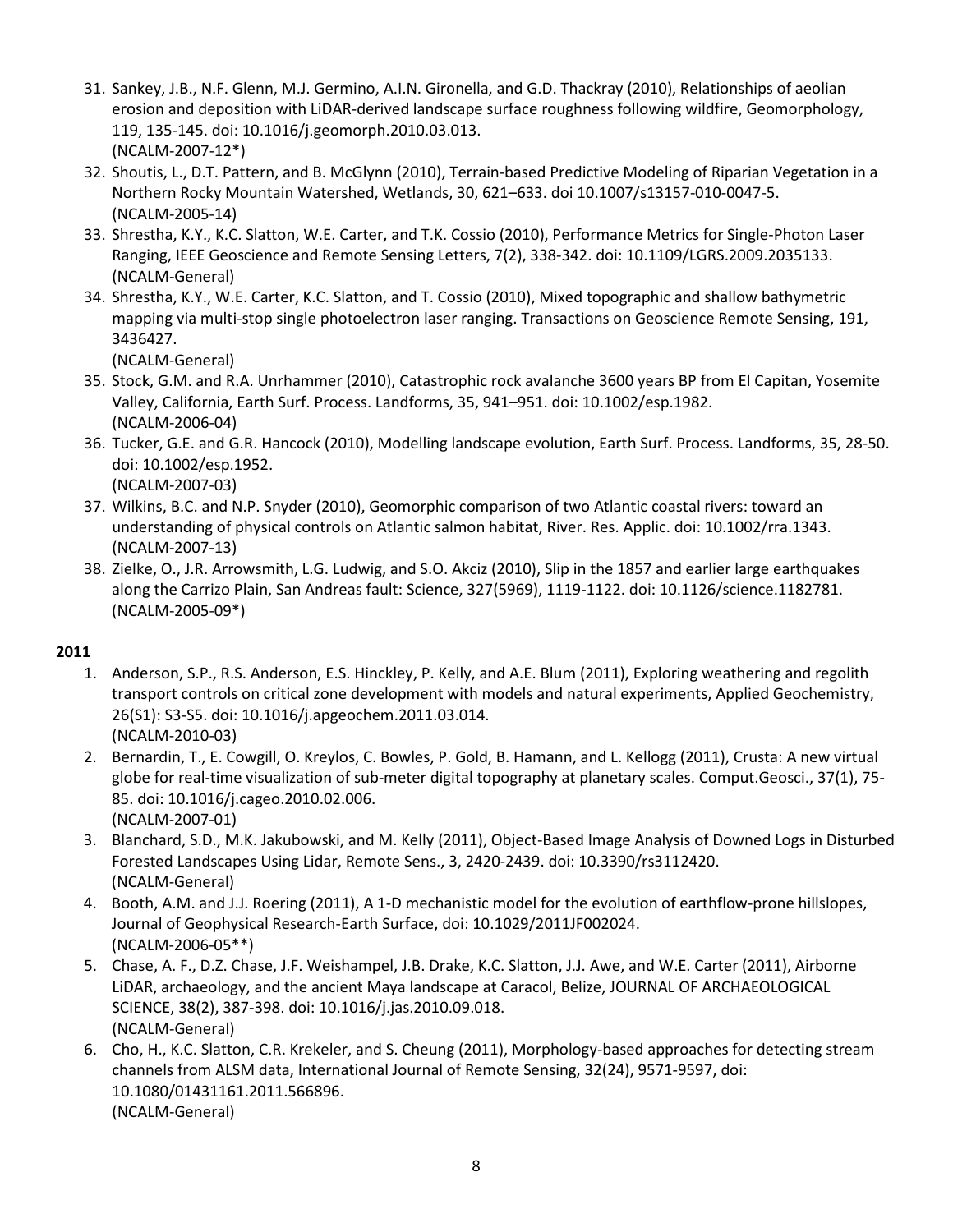- 7. Chorover, J., P.A. Trock, C. Rasmussen, P.D. Brooks, J.D. Pelletier, D.D. Breshears, T.E. Huxman, S.A. Kurc, K.A. Lohse, J.C. McIntosh, T. Meixner, M.G. Schaap, M.E. Litvak, J. Perdrial, A. Harpold, and M. Durcik (2011), How Water, Carbon, and Energy Drive Critical Zone Evolution: The Jemez-Santa Catalina Critical Zone Observatory [Vadose Zone J.,](http://www.refworks.com/refworks2/?r=references%7CMainLayout::init) 10(3), 884-899, SOIL SCI SOC AMER. doi: 10.2136/vzj2010.0132. (NCALM-2010-03)
- 8. Covino, T., B. McGlynn, and J. Mallard (2011), Stream-groundwater exchange and hydrologic turnover at the network scale, Water Resour. Res., 47, W12521. doi: 10.1029/2011WR010942. (NCALM-2009-06\*)
- 9. Devauchelle, O., A.P. Petroff, A.E. Lobkovsky, and D.H. Rothman (2011), Longitudinal profile of channels cut by springs, Journ. Fluid Mechanics, 667, 38-47. doi: 10.1017/S0022112010005264. (NCALM-General)
- 10. [Duehnforth, M.](http://www.refworks.com/refworks2/?r=references%7CMainLayout::init) and R.S. [Anderson](http://www.refworks.com/refworks2/?r=references%7CMainLayout::init) (2011), Reconstructing the Glacial History of Green Lakes Valley, North Boulder Creek, Colorado Front Range [Arct.Antarct.Alp.Res.,](http://www.refworks.com/refworks2/?r=references%7CMainLayout::init) 43(4), 527-54. doi: 10.1657/1938-4246-43.4.527. (NCALM-2010-03)
- 11. Emanuel, R.E., D.A. Riveros-Iregui, B.L. McGlynn, and H.E. Epstein (2011), On the spatial heterogeneity of net ecosystem productivity in complex landscapes, Ecosphere, 2(7), art86. doi: 10.1890/ES11-00074. (NCALM-2005-14)
- 12. Frankel, K.L., J.F. Dolan, L.A. Owen, P. Ganev, and R.C. Finkely (2011), Spatial and temporal constancy of seismic strain release along an evolving segment of the Pacific–North America plate boundary, Earth and Planetary Science Letters, 304(3-4), 565-576. doi: 10.1016/j.epsl.2011.02.034. (NCALM-2005-06\*)
- 13. Garcıa-Feced, C., D.J. Tempel, and M. Kelly (2011), LiDAR as a Tool to Characterize Wildlife Habitat: California Spotted Owl Nesting Habitat as an Example, Journal of Forestry, 109(8), 436-443. doi: 10.1093/jof/109.8.436. (NCALM-General)
- 14. Gardner, K.K., B.L. McGlynn, and L. Marshall (2011), Quantifying watershed sensitivity to spatially variable N loading and the relative importance of watershed N retention mechanisms, Water Resources Research, W08524. doi: 10.1029/2010WR009738. (NCALM-2005-14)
- 15. Gutmann, E.D., K.M. Larson, M.W. Williams, F.G. Nievinski, and V. Zavorotny (2011), Snow measurement by GPS interferometric reflectometry: an evaluation at Niwot Ridge, Colorado, Hydrol. Process. doi: 10.1002/hyp.8329. (NCALM-2005-16\*)
- 16. Jensco, K.G. and B.L. McGlynn (2011), Hierarchical controls on runoff generation: Topographically driven hydrologic connectivity, geology, and vegetation, Water Res. Res., 47, W11527. doi: 10.1029/2011WR010666. (NCALM-2005-14)
- 17. Kumari, P., W.E. Carter, and R.L. Shrestha (2011), Adjustment of systematic errors in ALS data through surface matching, ADVANCES IN SPACE RESEARCH, 47(10), 1851-1864. doi: 10.1016/j.asr.2010.12.015. (NCALM-General)
- 18. Lamb, M.P., J.S. Scheingross, W.H. Amidon, E. Swanson, and A. Limaye (2011), A model for fire-induced sediment yield by dry ravel in steep landscapes, J. Geophys. Res., 116, F03006. doi: 10.1029/2010JF001878. (NCALM-2007-07\*)
- 19. Lane, P., J.P. Donnelly, J.D. Woodruff, and A.D. Hawkes (2011), A decadally-resolved paleohurricane record archived in the late Holocene sediments of a Florida sinkhole, Mar. Geol., 287, 14-30. doi: 10.1016/j.margeo.2011.07.001. (NCALM-2010-17\*)
- 20. Long, T.M., J. Angelo, and J.F. Weishampel (2011), LiDAR-derived measures of hurricane- and restorationgenerated beach morphodynamics in relation to sea turtle nesting behavior, Int. J. Remote Sens., 32, 231-241. doi: 10.1080/01431160903439973. (NCALM-2008-05\*)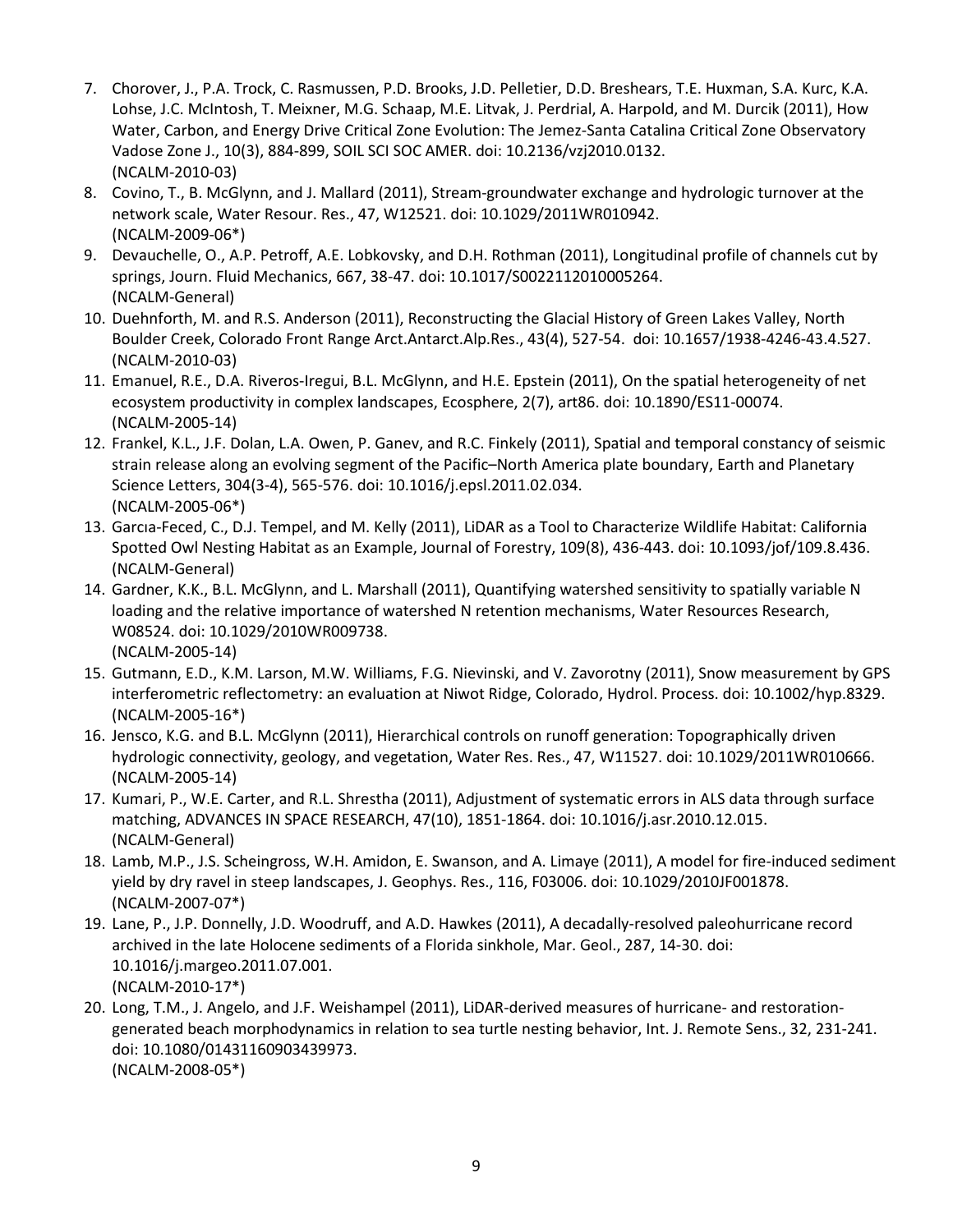- 21. Mackey, B.H. and J.J. Roering (2011), Sediment yield, spatial characteristics, and the long-term evolution of active earthflows determined from airborne LiDAR and historical aerial photographs, Eel River, California, Geological Society of America Bulletin. doi: 10.1130/B30306.1.1. (NCALM-2006-05\*\*)
- 22. Mackey, B.H., M.P. Lamb, and J.J. Roering (2011), Landslide-dammed paleolake perturbs marine sedimentation and drives genetic change in anadromous fish, Proceedings of the National Academy of Sciences, doi: 10.1073/pnas.1110445108. (NCALM-2006-05\*\*)
- 23. Martel, S.J. (2011), Mechanics of curved surfaces, with application to surface-parallel cracks. Geophysical Research Letters, 38(20). doi: 10.1029/2011GL049354. (NCALM-2006-04)
- 24. Merritts, D., R. Walter, M. Rahnis, J. Hartranft, S. Cox, A. Gellis, N. Potter, W. Hilgartner, M. Langland, L. Manion, C. Lippincott, S. Siddiqui, Z. Rehman, C. Scheid, L. Kratz, A. Shilling, M. Jenschke, K. Datin, E. Cranmer, A. Reed, D. Matuszewski, M. Voli, E. Ohlson, A. Neugebauer, A. Ahamed, C. Neal, A. Winter, and S. Becker (2011), Anthropocene Streams and Base-level Controls from Historic Dams in the Unglaciated Mid-Atlantic Region, USA, Philosophical Transactions of The Royal Society, 369, 976-1009, doi: 10.1098/rsta.2010.0335. (NCALM-2005-01)
- 25. Nippgen, F., B.L. McGlynn, L. Marshall, and R. Emanuel (2011), Landscape structure and climatic influences on hydrologic response, Water Resources Research, 47, W12528. doi: 10.1029/2011WR011161. (NCALM-2005-14)
- 26. Owen, L.A., K.L. Frankel, J.R. Knott, S. Reynhout, R.C. Finkel, J.F. Dolan, and J. Lee (2011), Beryllium-10 terrestrial cosmogenic nuclide surface exposure dating of Quaternary landforms in Death Valley. Geomorphology, 125(4), 541-557, doi: 10.1016/j.geomorph.2010.10.024. (NCALM-2006-07)
- 27. Pacific, V.J., B.L. McGlynn, D.A. Riveros-Iregui, D.L. Welsch, and H.E. Epstein (2011), Landscape structure, groundwater dynamics, and soil water content influence soil respiration across riparian–hillslope transitions in the Tenderfoot Creek Experimental Forest, Montana. Hydrol. Process, 25, 811-827. doi: 10.1002/hyp.7870. (NCALM-2005-14)
- 28. Palucis, M., W.E. Dietrich, and A.D. Howard (2011), The Role of Debris Flows in the Origin and Evolution of Gully Systems on Crater Walls: Martian Analogs in Meteor Crater, Arizona (USA), in R. Genevois; D.L. Hamilton & A. Prestininzi, ed., Proceedings of the 5th International Conference on Debris Flow Hazards Mitigation, Mechanics, Prediction, and Assessment, Padua, Italy, June 14-17, Italian Journal of Engineering Geology and Environment. doi: 10.4408/IJEGE.2011-03.B-029. (NCALM-2010-02\*)
- 29. Pelletier, J.D., L.A[. McGuire, J](http://www.refworks.com/refworks2/?r=references%7CMainLayout::init).L. [Ash, T](http://www.refworks.com/refworks2/?r=references%7CMainLayout::init).M. [Engelder, L](http://www.refworks.com/refworks2/?r=references%7CMainLayout::init).E. [Hill, K](http://www.refworks.com/refworks2/?r=references%7CMainLayout::init).W. Leroy, C.A. [Orem, W](http://www.refworks.com/refworks2/?r=references%7CMainLayout::init).S. [Rosenthal, M](http://www.refworks.com/refworks2/?r=references%7CMainLayout::init).A. [Trees,](http://www.refworks.com/refworks2/?r=references%7CMainLayout::init)  C. [Rasmussen, a](http://www.refworks.com/refworks2/?r=references%7CMainLayout::init)nd J. [Chorover](http://www.refworks.com/refworks2/?r=references%7CMainLayout::init) (2011), Calibration and testing of upland hillslope evolution models in a dated landscape: Banco Bonito, New Mexico, [J.Geophys.Res.-Earth Surf.,](http://www.refworks.com/refworks2/?r=references%7CMainLayout::init) 116, F04004. doi: 10.1029/2011JF001976. (NCALM-2010-03)
- 30. Perron, J.T. (2011), Numerical methods for nonlinear hillslope transport laws, J. Geophys. Res., 116, F02021, doi: 10.1029/2010JF001801. (NCALM-General)
- 31. Petroff, A.P., O. Devauchelle, D.M. Abrams, A.E. Lobkovsky, A. Kudrolli, and D.H. Rothmann (2011), Geometry of valley growth, Journ. Fluid Mechanics, 673, 245-254, doi: 10.1017/S002211201100053X. (NCALM-General)
- 32. Riveros-Iregui, D.A., B.L. McGlynn, L.A. Marshall, D.L. Welsch, R.E. Emanuel, and H.E. Epstein (2011), A watershed-scale assessment of a process soil CO2 production and efflux model, Water Res. Res, 47, W00J04. doi: 10.1029/2010WR009941. (NCALM-2005-14)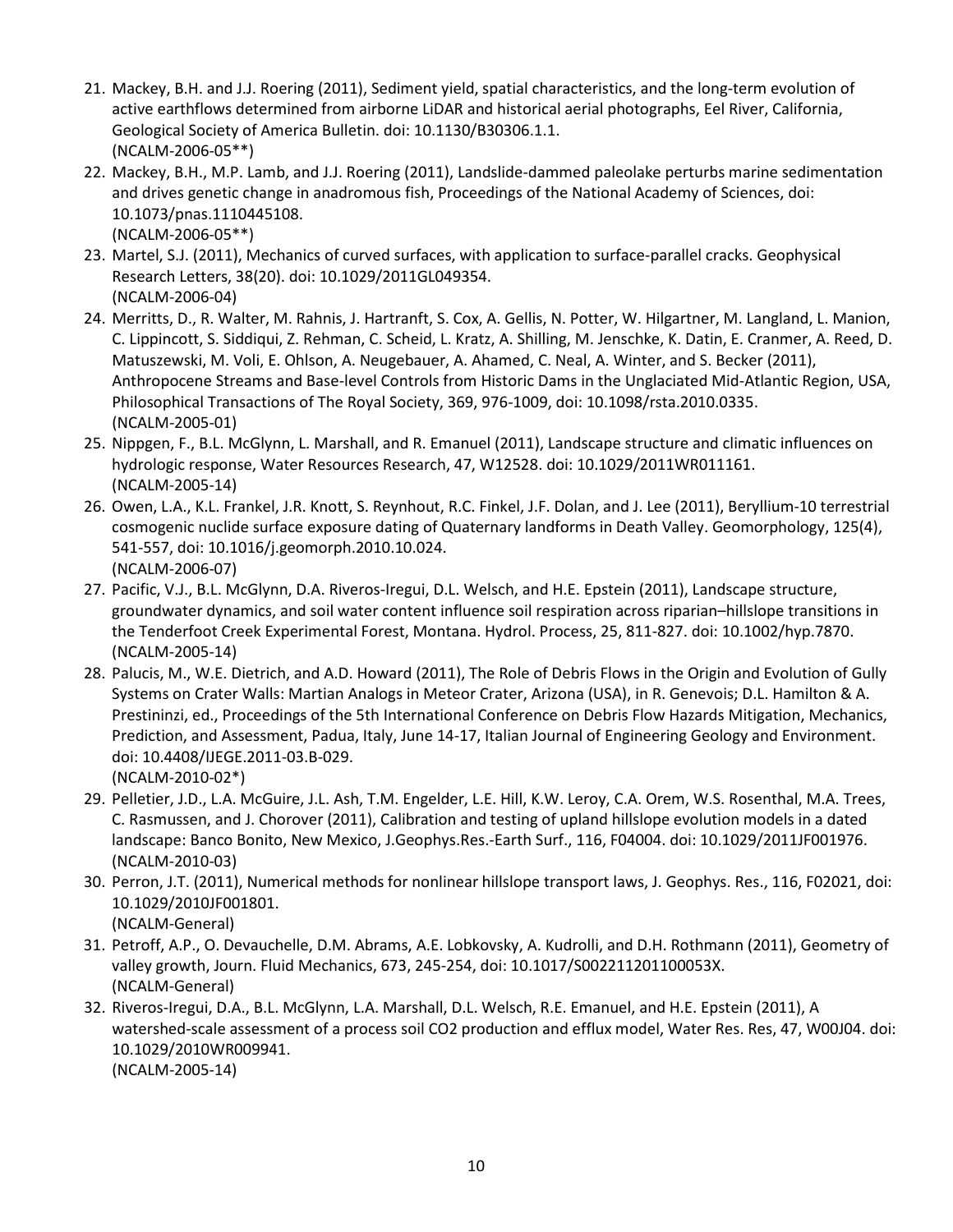- 33. Stock, G.M., G.W. Bawden, J.K. Green, E. Hanson, G. Downing, B.D. Collins, S. Bond, and M. Leslar (2011), Highresolution three-dimensional imaging and analysis of rock falls in Yosemite Valley, California, Geosphere, 7, 573- 581. doi: 10.1130/GES00617.1. (NCALM-2007-09)
- 34. Toké, N.A., J.R. Arrowsmith, M.J. Rymer, A. Landgraf, D. Haddad, M. Busch, J. Coyan, and A. Hannah (2011), Late Holocene slip rate of the San Andreas Fault and its accommodation by creep and moderate magnitude earthquakes at Parkfield, California, Geology. doi: 10.1130/G31498.1. (NCALM-2005-08)
- 35. Ward, D.J., M.M. Berlin, and R.S. Anderson (2011), Sediment Dynamics Below Retreating Cliffs, Earth Surface Processes and Landforms, doi: 10.1002/esp.2129. (NCALM-2007-02\*)
- 36. Weishampel, J.F., J.N. Hightower, A.F. Chase, D.Z. Chase, and R.A. Patrick (2011), Detection and morphologic analysis of potential below- canopy cave openings in the karst landscape around the Maya polity of Caracol, using airborne LiDAR, J. Cave Karst Stud., 73(3), 187–196. (NCALM-General)

- 1. Anderson, S.P., R.S. Anderson, and G.E. Tucker (2012), Landscape scale linkages in critical zone evolution. Comptes Rendus Geoscience, 344(11), 586-596. doi: 10.1016/j.crte.2012.10.008. (NCALM-2010-03)
- 2. Borsa, A. and J.B. Minster (2012), Rapid Determination of Near-Fault Earthquake Deformation Using Differential LiDAR. Bulletin of the Seismological Society of America. doi: 102:1335-1347. (NCALM-2005-08)
- 3. Carter, W.E., R.L. Shrestha, C. Fisher, and S. Leisz (2012), Geodetic Imaging: A New Tool for Mesopamerican Archaeology, Eos, Trans. American Geophysical Union, 412-414, 16 October 2012. (NCALM-General)
- 4. Chase, A.F., D.Z. Chase, C.T. Fisher, S.J. Leisz, and J.F. Weishampel (2012), Geospatial revolution and remote sensing LiDAR in Mesoamerican archaeology, Proceedings National Academy of Sciences, 109(32), 12916-12921. doi: 10.1073/pnas.1205198109.

(NCALM-General)

- 5. Deardorff, N.D. and K.V. Cashman (2012), Emplacement conditions of the c. 1,600-year bp Collier Cone lava flow, Oregon: a LiDAR investigation. Bull.Volcanol., 74(9), 2051-2066. doi: 10.1007/s00445-012-0650-9. (NCALM-2007-10\*)
- 6. DeLong, S.B., C.S. Prentice, G.E. Hilley, and Y. Ebert (2012), Multitemporal ALSM Change Detection, Sediment Delivery, and Process Mapping at an Active Earthflow, Earth Surface Processes and Landforms, 37, 262–272. doi: 10.1002/esp.2234. (NCALM-2007-01)
- 7. Devauchelle, O., A.P. Petroff, H. Seybold, and D.H. Rothman (2012), Ramification of stream networks, Proceedings of the National Academy of Sciences, 109, 20832-20836. doi: 10.1073/pnas.1215218109. (NCALM-General)
- 8. DiBiase, R., A. Heimsath, and K. Whipple (2012), Hillslope response to tectonic forcing in threshold landscapes, Earth Surface Processes and Landforms, 37(8), 855-865. doi: 10.1002/esp.3205. (NCALM-2007-07\*)
- 9. Dorshow, D.B (2012), Modeling Agricultural Potential in Chaco Canyon during the Bonito Phase: a Predictive Geospatial Approach, Journal of Archaeological Science, 39(7), 2098–2115. doi: 10.1016/j.jas.2012.02.004. (NCALM-2010-08\*)
- 10. Duhnforth, M., R.S. Anderson, D.J. Ward, and A.E. Blum (2012), [Unsteady late Pleistocene incision of streams](http://czo.colorado.edu/pub/2012/duhnforth_incision_2012.pdf)  bounding the Colorado Front Range from measurements of meteoric and in situ <sup>10</sup>Be, Journal of Geophysical Research: Earth Surface, 117, F01023, doi: 10.1029/2011JF002232. (NCALM-2010-03)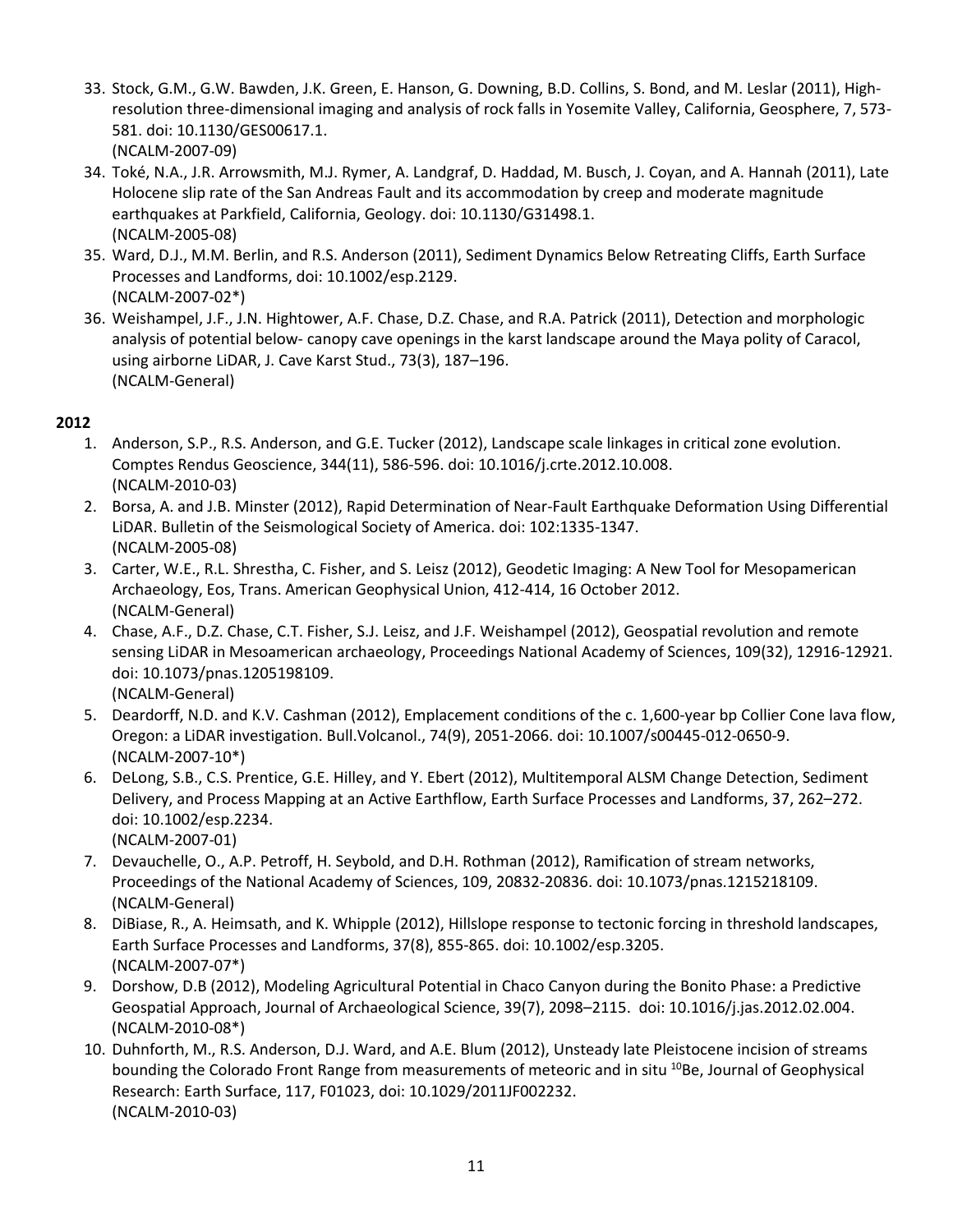- 11. Ely, L.L., C.C. Brossy, P.K. House, E.B. Safran, J.E. O'Connor, D.E. Champion, C.R. Fenton, N.R. Bondre, C.A. Orem, G.E. Grant, C.D. Henry, and B.D. Turrin (2012), Owyhee River intracanyon lava flows: Does the river give a dam? Geological Society of America Bulletin. doi: 10.1130/B30574.1. (NCALM-2008-10\*\*)
- 12. Fernandez, J.C., W.E. Carter, R.L. Shrestha, C.L. Glennie, M.P. Sartori, and A. Singhania (2012), Early results from a high-resolution hybrid terrestrial and bathymetry mapping LiDAR, IGARSS 2012 - 2012 IEEE International Geoscience and Remote Sensing Symposium Location: Munich, Germany, 4994-4997. doi: 10.1109/IGARSS.2012.6352490. (NCALM-General)
- 13. Foster, M.A. and H.M. Kelsey (2012), Knickpoint and knickzone formation and propagation, South Fork Eel River, northern California, Geosphere, 8(2), 403-416. doi: 10.1130/GES00700.1. (NCALM-2009-07\*)
- 14. Ganev, P.N., J.F. Dolan, S.F. McGill, and K.L. Frankel (2012), Constancy of geologic slip rate along the central Garlock fault: implications for strain accumulation and release in southern California, Geophysical Journal International. doi: 10.1111/j.1365-246X.2012.05494.x. (NCALM-2008-04)
- 15. Garrity, S.R., K. Meyer, K.D. Maurer, B. Hardiman, and G. Bohrer (2012), Estimating plot-level tree structure in a deciduous forest by combining allometric equations, spatial wavelet analysis and airborne LiDAR, Remote Sensing Letters, 3, 443-451. doi: 10.1080/01431161.2011.618814. (NCALM-2009-04\*)
- 16. Goulden, M.L., R.G. Anderson, R.C. Bales, A.E. Kelly, M. Meadows, and G.C. Winston (2012), [Evapotranspiration](http://criticalzone.org/sierra/publications/pub/goulden-et-al-2012-evapotranspiration-along-an-elevation-gradient-in-the-si/)  [along an elevation gradient in the Sierra Nevada,](http://criticalzone.org/sierra/publications/pub/goulden-et-al-2012-evapotranspiration-along-an-elevation-gradient-in-the-si/) Journal of Geophysical Research, 117 (G3). (NCALM-2010-03)
- 17. Haddad, D.E., O. Zielke, J.R. Arrowsmith, M.D. Purvance, A.G. Haddad, and A. Landgraf (2012), Estimating twodimensional static stabilities and geomorphic settings of precariously balanced rocks from unconstrained digital photographs, Geosphere, 8(5), 1042-1053. doi: 10.1130/GES00788.1. (NCALM-2009-11\*)
- 18. Haddad, D.E., S.O. Akçiz, J.R. Arrowsmith, D.D. Rhodes, J.S. Oldow, O. Zielke, N.A. Toké, A.G. Haddad, J. Mauer, and P. Shilpakar (2012), Applications of airborne and terrestrial laser scanning to paleoseismology, in: Seeing the True Shape of Earth's Surface: Applications of Airborne and Terrestrial Lidar in the Geosciences themed issue, Geosphere, 8(4), 771-786. doi: 10.1130/GES00701.1. (NCALM-2005-08, NCALM-2009-11\*)
- 19. Heimsath, A.M., R.A. DiBiase, and K.X. Whipple (2012), Soil production limits and the transition to bedrock dominated landscapes, Nature Geoscience, 5, 210-214. doi: 10.1038/ngeo1380. (NCALM-2007-07\*)
- 20. Hinckley, E.S., B.A. Ebel, R.T. Barnes, R.S. Anderson, M.W. Williams, S.P. Anderson (2012), Aspect control of water movement on hillslopes near the rain–snow transition of the Colorado Front Range. Hydrological Processes. doi: 10.1002/hyp.9549. (NCALM-2010-03)
- 21. Hladik, C. and M. Aber (2012), Accuracy assessment and correction of a LIDAR-derived salt marsh digital elevation model, Remote Sensing of Environment, 121, 224–235. (NCALM-General)
- 22. Hurst, M.D., S.M. Mudd, R.C. Walcott, M. Attal, and K. Yoo (2012), Using Hilltop Curvature to Derive the Spatial Distribution of Erosion Rates, Journal of Geophysical Research-Earth Surface, 117, F02017. doi: 10.1029/2011JF002057. (NCALM-2008-09)
- 23. Kerkez, B., S.D. Glaser, R.C. Bales, and M.W. Meadows (2012), Design and Performance of a Wireless Sensor Network for Catchment-scale Snow and Soil Moisture Measurements. Water Resources Research, 48(9), W09515. doi: 10.1029/2011WR011214. (NCALM-2010-03)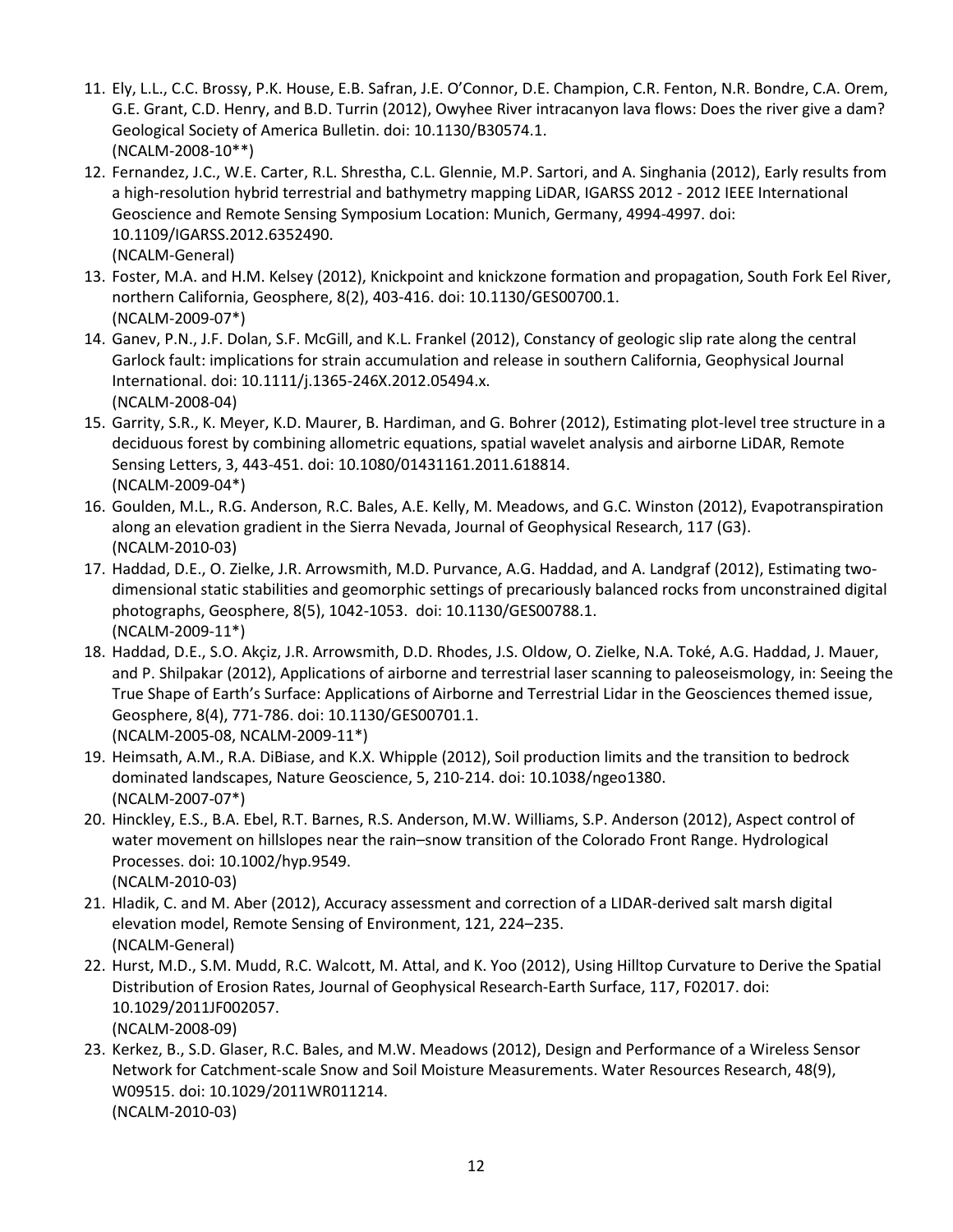- 24. Legleiter, C.J. (2012), Remote measurement of river morphology via fusion of LiDAR topography and spectrally based bathymetry, Earth Surface Processes and Landforms, 37(5), 499-518. doi: 10.1002/esp.2262. (NCALM-2007-11\*)
- 25. Li, W., Q. Guo, M. Jakubowski, and M. Kelly (2012), [A New Method for Segmenting Individual Trees from the](http://criticalzone.org/sierra/publications/pub/li-et-al-2012-a-new-method-for-segmenting-individual-trees-from-the-lidar-p/)  [Lidar Point Cloud,](http://criticalzone.org/sierra/publications/pub/li-et-al-2012-a-new-method-for-segmenting-individual-trees-from-the-lidar-p/) Photogrammetric Engineering & Remote Sensing, 78, 75-84. (NCALM-General)
- 26. McCoy, S.W., J.W. Kean, J.A. Coe, G.E. Tucker, D.M. Staley, and T.A. Wasklewicz (2012), Sediment entrainment by debris flows: In situ measurements from the headwaters of a steep catchment, Journal of Geophysical Research, 117, F03016. doi: 10.1029/2011JF002278. (NCALM-2008-11\*)
- 27. Morse, J.L., M. Ardon, and E.S. Bernhardt (2012), Greenhouse gas fluxes in southeastern U.S. coastal plain wetlands under contrasting land uses, Ecological Applications, 22(1), 264–280. doi: 10.1890/11-0527.1. (NCALM-2008-13\*)
- 28. [Musselman, K.N., N.P. Molotch, S.A.](http://criticalzone.org/sierra/publications/pub/musselman-et-al-2012-improved-snowmelt-simulations-with-a-canopy-model-forc/) Margulis, M. Lehning, and D. Gustafsson, D. (2012), Improved snowmelt [simulations with a canopy model forced with photo-derived direct beam canopy transmissivity.](http://criticalzone.org/sierra/publications/pub/musselman-et-al-2012-improved-snowmelt-simulations-with-a-canopy-model-forc/) Water Resources Research, 48(10), W10509. doi: 10.1029/2012WR012285. (NCALM-2010-03)
- 29. Oskin, M.E., J.R. Arrowsmith, A.H. Corona, A.J. Elliot, J.M. Fletcher, E.J. Fielding, P.O. Gold, J.G. Garcia, K.W. Hudnut, J. Lie-Zeng, and O.J. Teran (2012), Near-Field Deformation from the El Mayor-Cucapah Earthquake Revealed by Differential LIDAR. Science, 335(6069), 702–705. doi: 10.1126/science.1213778. (NCALM-2010-16)
- 30. Perron, J.T. and J. Hamon (2012), Equilibrium form of horizontally retreating, soil-mantled hillslopes: Model development and application to a groundwater sapping landscape. Journal of Geophysical Research, 117, F01027. doi: 10.1029/2011JF002139. (NCALM-General)
- 31. Perron, J.T., P.W. Richardson, K.L. Ferrier, and M. Lapôtre (2012), The root of branching river networks, Nature, 492, 100-103. doi: 10.1038/nature11672. (NCALM-General)
- 32. Petroff, A.P., O. Devauchelle, A. Kudrolli, and D.H. Rothman (2012), Four remarks on the growth of channel networks, Comptes Rendus Geoscience, 344(1), 33-40, doi: 10.1016/j.crte.2011.12.004. (NCALM-General)
- 33. Riveros-Iregui, D.A., B.L. McGlynn, R.E. Emanuel, and H.E. Epstein (2012), Complex terrain modulates bidirectional responses of soil respiration to inter-annual water availability, Global Change Biology, 18(2), 749-756, doi: 10.1111/j.1365-2486.2011.02556.x. (NCALM-2005-14)
- 34. Salisbury, J.B., T.K. Rockwell, T.J. Middleton, and K.W. Hudnut (2012), LiDAR and Field Observations of Slip Distribution for the Most Recent Surface Ruptures along the Central San Jacinto Fault. Bulletin of the Seismological Society of America, 102(2), 598–619. doi: 10.1785/0120110068. (NCALM-2005-08)
- 35. Salve, R., D.M. Rempe, and W.E. Dietrich (2012), Rain, rock moisture dynamics, and the rapid response of perched groundwater in weathered, fractured argillite underlying a steep hillslope, Water Res. Res., 48, W11528. doi: 10.1029/2012WR012583. (NCALM-2004-01)
- 36. Shrestha, K., W.E. Carter, and T. Cossio (2012), Shallow Bathymetric Mapping via Multi-Stop Single Photoelectron Sensitivity Laser Ranging, IEEE Transactions on Geoscience and Remote Sensing, 2012. (NCALM-General)
- 37. Stock, G.M., S.J. Martel, B.D. Collins, and E.L. Harp (2012), Progressive failure of sheeted rock slopes: the 2009- 2010 Rhombus Wall rock falls in Yosemite Valley, California, USA, Earth Surf. Process. Landforms, 37, 546-561, doi: 10.1002/esp.3192. (NCALM-2006-04)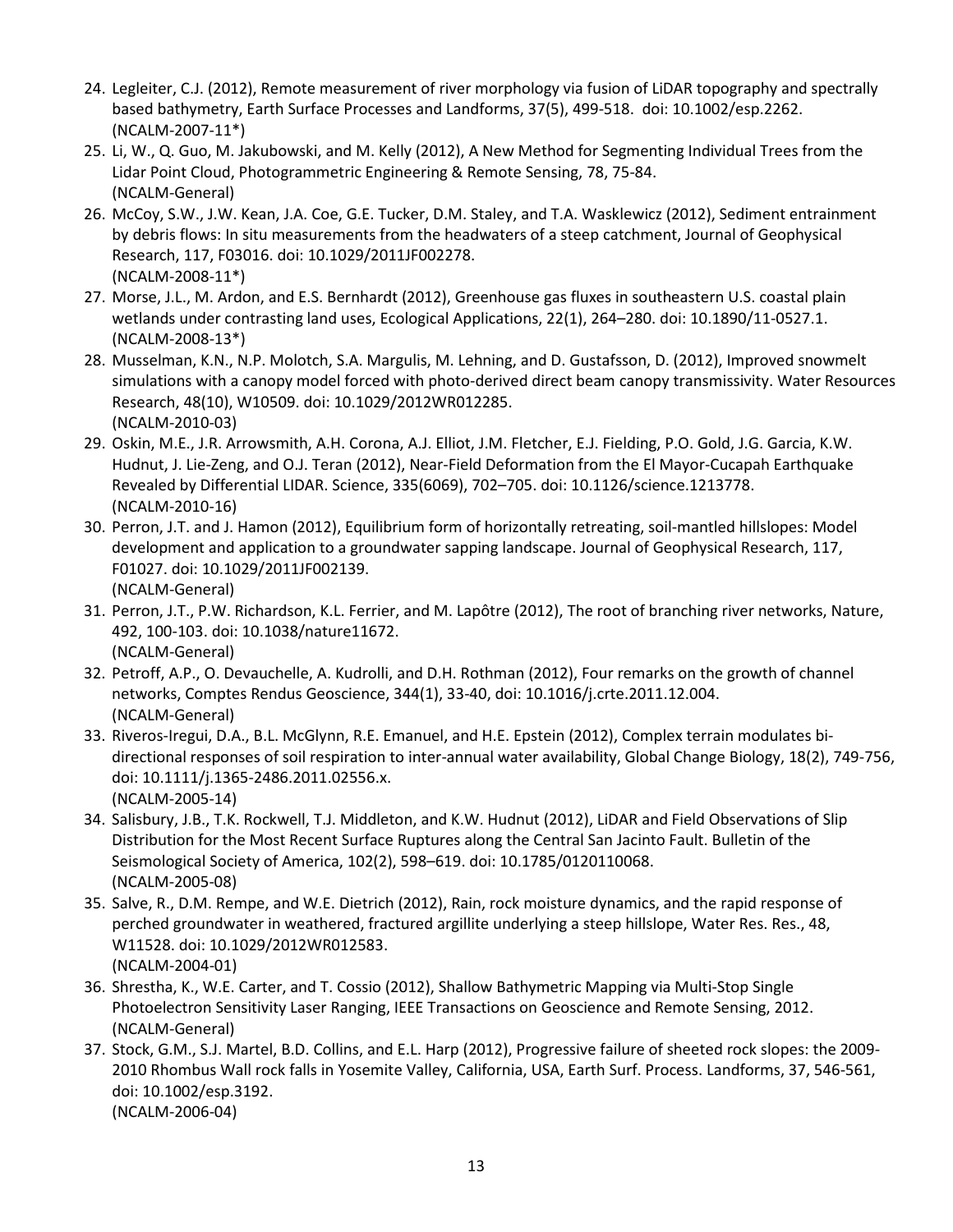- 38. Wills, W.H. and W.B. Dorshow (2012), Agriculture and community in Chaco Canyon: Revisiting Pueblo Alto, Journal of Anthropological Archaeology, 31(2), 138-155, doi: 10.1016/j.jaa.2011.11.002. (NCALM-2010-08\*)
- 39. Zielke, O., R.J. Arrowsmith, L.G. Ludwig, and S.O. Akciz (2012), High-Resolution Topography-Derived Offsets along the 1857 Fort Tejon Earthquake Rupture Trace, San Andreas Fault. Bulletin of the Seismological Society of America, 102(3), 1135–1154. doi: 10.1785/0120110230. (NCALM-2005-08)
- 40. Zielke, O. and J.R. Arrowsmith (2012), LiDiCaoz and LiDARimager -- MATLAB GUIs for LiDAR data handling and lateral displacement measurement. Geosphere, 8(1), 206. doi: 10.1130/GES00686.1. (NCALM-2005-08)
- 41. Zimmer, V.L., B.D. Collins, G.M. Stock, and N. Sitar (2012), Rock Fall Dynamics and Deposition: An Integrated Analysis of the 2009 Ahwiyah Point Rock Fall, Yosemite National Park, USA, Earth Surface Processes and Landforms, 37(6), 680-691. doi: 10.1002/esp.3206. (NCALM-2010-12\*)

1. Booth, A.M., J.J. Roering, and A.W. Rempel (2013), Topographic signatures and a general transport law for deepseated landslides in a landscape evolution model, Journal of Geophysical Research: Earth Surface, 118(2), 603- 624.

(NCALM-2006-05\*\*)

2. Brubaker, K.M., W.L. Myers, P.J. Drohan, D.A. Miller, and E.W. Boyer (2013), The use of LiDAR terrain data in characterizing surface roughness and microtopography, Applied and Environmental Soil Science, doi: 10.1155/2013/891534.

(NCALM-2010-03)

3. Cashman, K.V., S.A. Soule, B.H. MacKey, N.I. Deligne, N.D. Deardorff, and H.R. Dietterich (2013), How lava flows: New insights from applications of lidar technologies to lava flow studies Geosphere, December 2013, 9, 1664- 1680.

(NCALM-2007-10\*, NCALM-2009-02)

4. Chase, A.F., D.Z. Chase, and J.F. Weishampel (2013), The Use of LiDAR at the Maya Site of Caracol, Belize, in Mapping Archaeological Landscapes from Space, Mapping Archaeological landscapes from Space, Springer, 187- 197.

(NCALM-General)

- 5. DiBiase, R.A. and M.P. Lamb (2013), Vegetation and Wildfire Controls on Sediment Yield in Bedrock Landscapes, Geophysical Research Letters, 40, 1093-1097, doi: 10.1002/grl.50277. (NCALM-2007-07\*)
- 6. Finnegan, N.J. and G. Balco (2013), Sediment Supply, Base Level, Braiding, and Bedrock River Terrace Formation: Arroyo Seco, California, USA, Geological Society of America Bulletin, 125(7-8), 1114-1124. (NCALM-2011-01)
- 7. Fisher, G.B., B. Bookhagen, and C.B. Amos (2013), Channel planform geometry and slopes from freely available high-spatial resolution imagery and DEM fusion: Implications for channel width scalings, erosion proxies, and fluvial signatures in tectonically active landscapes, Geomorphology, 194, 46-56, doi: 10.1016/j.geomorph.2013.04.011. (NCALM-2005-09\*)
- 8. Glennie, C.L., W.E. Carter, R.L. Shrestha, and W.E. Dietrich (2013), Geodetic imaging with airborne LiDAR; the Earth's surface revealed, Reports on Progress in Physics, 76(8), 086801 (24pp). doi: 10.1088/0034- 4885/76/8/086801.

(NCALM-2005-09\*, NCALM-2007-01, NCALM-2010-07, NCALM-2010-16, NCALM-2012-13)

9. Green G.M., S. Aheanr, and W.N. Ni-Meister (2013), A Multi-Scale Approach to Mapping Canopy Height, Photogrammetric Engineering and Remote Sensing, 2, 185-194, doi: 10.14358/PERS.79.2.185. (NCALM-2005-10, NCALM-2005-14, NCALM-2007-08, NCALM-2007-09, NCALM-2007-13, NCALM-2008-04, NCALM-2010-19\*)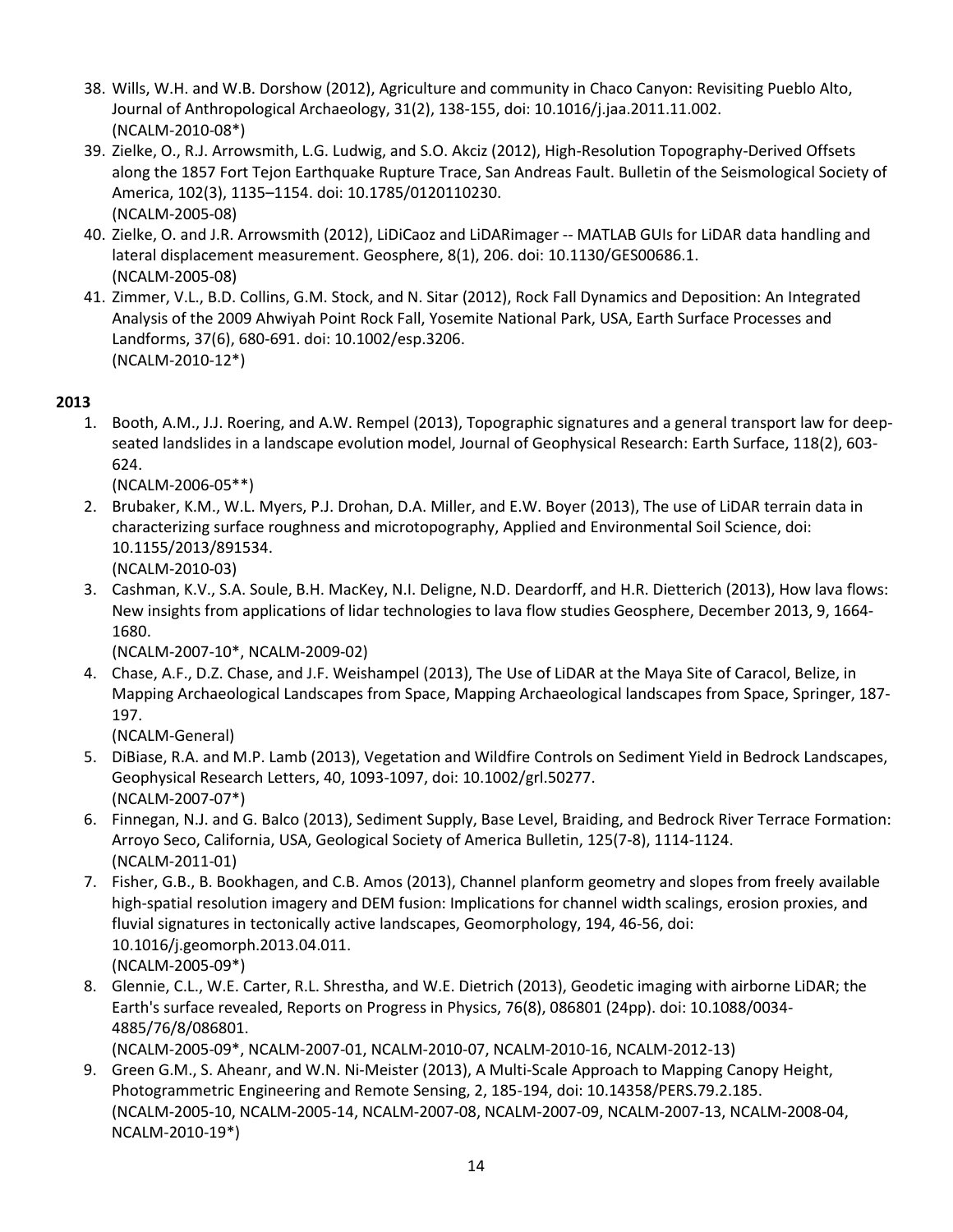- 10. Guth, P.L. (2013), The Giga Revolution in Geomorphometry: Gigabytes of RAM, Gigabyte-Sized Data Sets, and Gigabit Internet Access, Geomorphometry conference, Nanjing, China. (NCALM-2009-01\*, NCALM-2009-12, NCALM-2010-07)
- 11. Gutiérrez-Jurado, H.A. and E.R. Vivoni (2013), Ecogeomorphic expressions of an aspect-controlled semiarid basin: I. Topographic analyses with high resolution data sets, Ecohydrology. 6(1), 8-23. (NCALM-2008-08\*)
- 12. Gutiérrez-Jurado, H.A. and E.R. Vivoni (2013), Ecogeomorphic expressions of an aspect-controlled semiarid basin: II. Topographic and vegetation controls on solar irradiance, Ecohydrology. 6(1), 24-37, doi: 10.1002/eco.1263.
	- (NCALM-2008-08\*)
- 13. Gutierrez-Jurado, H.A., E.R. Vivoni, C. Cikoski, J.B.J. Harrison, R.L. Bras, and E. Istanbulluoglu (2013), On the observed ecohydrologic dynamics of a semiarid basin with aspect-delimited ecosystems, Water Resources Research, 49, 8263–8284, doi: 10.1002/2013WR014364. (NCALM-2008-08)
- 14. Hladik, C., J. Schalles, and M. Alber (2013), Salt marsh elevation and habitat mapping using hyperspectral and LIDAR data, Remote Sensing of Environment, 139, 318-330, doi: 10.1016/j.rse.2013.08.003. (NCALM-General)
- 15. Jakubowski, M.K., W. Li, Q. Guo, and M. Kelly (2013), Delineating Individual Trees from Lidar Data: A Comparison of Vector-and Raster-based Segmentation Approaches, Remote Sensing, 5(9), 4163-4186. (NCALM-General)
- 16. Jakubowski, M.K., Q. Guo, and M. Kelly (2013), Tradeoffs between lidar pulse density and forest measurement accuracy, Remote Sensing of Environment, 130, 245-253. (NCALM-General)
- 17. Jakubowksi, M.K., Q. Guo, B. Collins, S. Stephens, and M. Kelly (2013), Predicting surface fuel models and fuel metrics using Lidar and CIR imagery in a dense, mountainous forest, Photogrammetric Engineering & Remote Sensing, 79(1), 37-49.
	- (NCALM-General)
- 18. Kaiser, K.E., B.L. McGlynn, and R.E. Emanuel (2013)[, Ecohydrology of an outbreak: mountain pine beetle impacts](http://onlinelibrary.wiley.com/doi/10.1002/eco.1286/abstract)  [trees in drier landscape positions first,](http://onlinelibrary.wiley.com/doi/10.1002/eco.1286/abstract) Ecohydrology, 6(3), 444-454, doi: 10.1002/eco.1286. (NCALM-2010-14\*)
- 19. Kean, J.W., S.W. McCoy, G.E. Tucker, D.M. Staley, and J.A. Coe (2013), Runoff-generated debris flows: Observations and modeling of surge initiation, magnitude, and frequency, Journal of Geophysical Research, 118, 2190-2207, doi: 10.1002/jgrf.20148. (NCALM-2008-11\*, NCALM-2011-01)
- 20. Krishnan, A.K., E. Nissen, S. Saripalli, R. Arrowsmith, A. Hinojosa-Corona (2013), Change Detection Using Airborne LiDAR: Applications to Earthquakes, in Desai, Jaydev P., Dudek, Gregory, Khatib, Oussama, Kumar, Vijay, Springer Tracts in Advanced Robotics, 88, 733-743. (NCALM-2005-08)
- 21. Lee, J., G.S. Biging, J.D. Radke, and J.B. Fisher (2013), An improved topographic mapping technique from airborne lidar: application in a forested hillside, International Journal of Remote Sensing, 34(20), 7293-7311. (NCALM-2004-01)
- 22. Martin, R.L., T.E. Barchyn, C.H. Hugenholtz, and D.J. Jerolmack (2013), Timescale dependence of aeolian sand flux observations under atmospheric turbulence, Journal of Geophysical Research, 118(16), 9078–9092, doi: 10.1002/jgrd.50687. (NCALM-2010-07)
- 23. Meigs, A. (2013), Active tectonics and the LiDAR revolution, Lithosphere, 5(2), 226-229, doi: 10.1130/RF.L004.1. (NCALM-General)
	- 24. Musselman, K.N., S.A. Margulis, and N.P. Molotch (2013), Estimation of solar direct beam transmittance of conifer canopies from airborne LiDAR, Remote Sensing of Environment, 136, 402-415, doi: 10.1016/j.rse.2013.05.021. (NCALM-2010-03)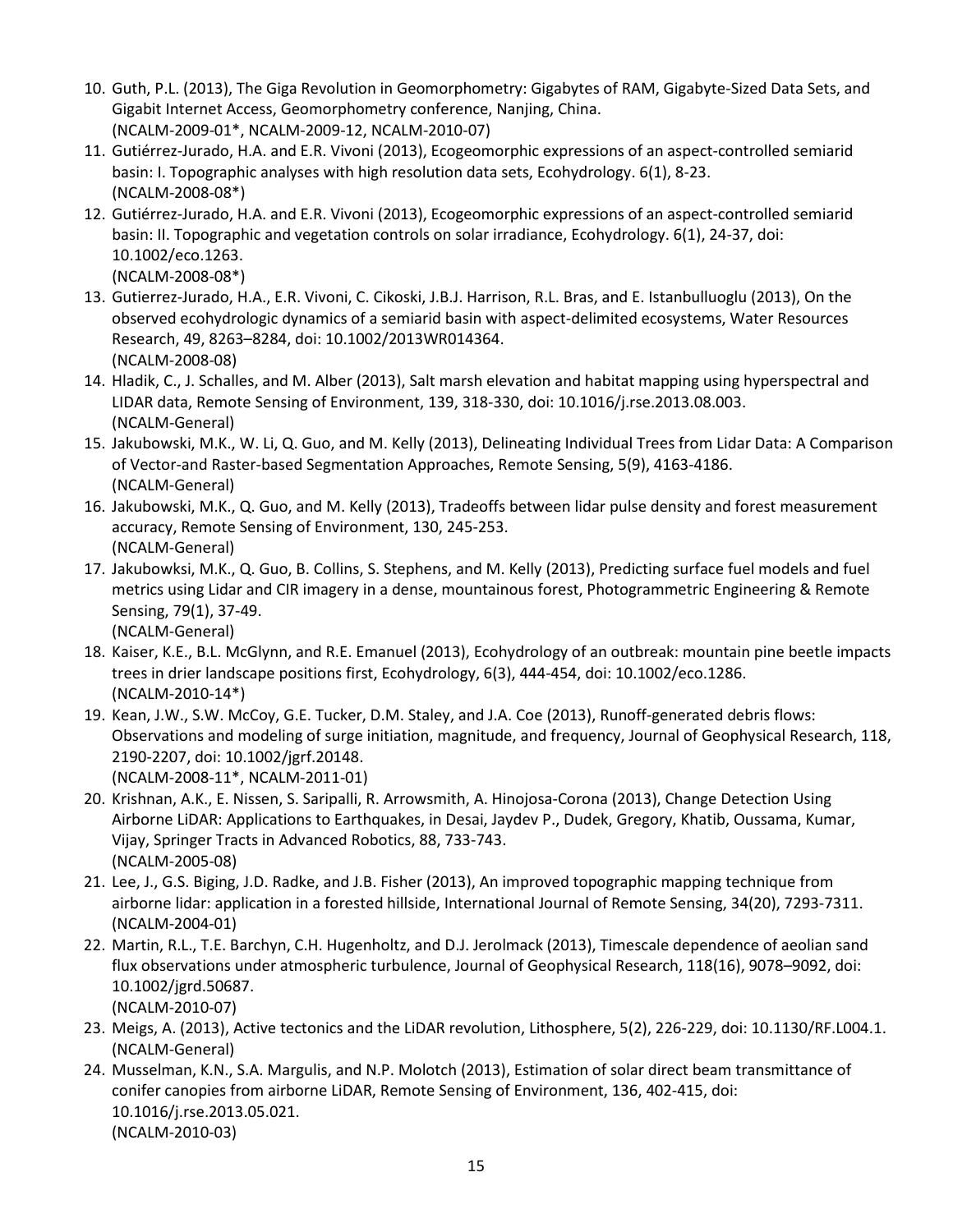- 25. Pelletier, J.D. (2013), A robust, two-parameter method for the extraction of drainage networks from highresolution digital elevation models (DEMs): Evaluation using synthetic and real-world DEMs, Water Resour. Res., 49(1), 75-89. doi: 10.1029/2012WR012452. (NCALM-General)
- 26. Ramdani, F. (2013), Urban Vegetation Mapping from Fused Hyperspectral Image and LiDAR Data with Application to Monitor Urban Tree Heights, Journal of Geographic Information System, 5(4), 404-408. doi: 10.4236/jgis.2013.54038. (NCALM-General)
- 27. Roering, J.J., B.H. Mackey, J.A. Marshall, K.E. Sweeney, N.I. Deligne, A.M. Booth, A.L. Handwerger, and C. Cerovski-Darriau (2013), 'You are HERE': Connecting the dots with airborne lidar for geomorphic fieldwork, Geomorphology, 200, 172-183, doi: 10.1016/j.geomorph.2013.04.009. (NCALM-2005-15, NCALM-2007-10\*, NCALM-2009-08\*)
- 28. Scheingross, J.S., E.W. Winchell, M.P. Lamb, and W.E. Dietrich (2013), Influence of Bed Patchiness, Slope, Grain Hiding, and Form Drag on Gravel Mobilization in Very Steep Streams, Journal of Geophysical Research: Earth Surface, 118, 982-1001. doi: 10.1002/jgrf.20067. (NCALM-2009-08\*)
- 29. Smith, T., L. Marshall, B. McGlynn, and K. Jencso (2013), Using field data to inform and evaluate a new model of catchment hydrologic connectivity, Water Resources Research, 49(10), 6834-6846, doi: 10.1002/wrcr.20546. (NCALM-2005-14)
- 30. Snyder, N., A.O. Nesheim, B.C. Wilkins, and D.A. Edmonds (2013), Predicting grain size in gravel-bedded rivers using digital elevation models: Application to three Maine watersheds, Geological Society of America Bulletin, 125(1/2), 148, doi: 10.1130/B30694.1. (NCALM-2007-13)
- 31. Staley, D.M. and T.J. Wasklewicz (2013), The Use of Airborne Laser Swath Mapping on Fans and Cones: An Example from the Colorado Front Range, Advances in Global Change Research, 47, 147-164, doi: 10.1007/978- 94-007-4336-6\_9.

(NCALM-2005-16\*)

- 32. Swetnam, T.L. (2013), Cordilleran forest scaling dynamics and disturbance regimes quantified by aerial lidar, Ph.D. dissertation, University of Arizona, 278p. (NCALM-2010-03)
- 33. Tabares-Rodenas, P., J. Ormo, and D.T. King (2013), Cosmic wabi-sabi: Tell-tale morphological imperfections in impact crater shapes revealed by numerical analysis, Earth and Planetary Science Letters, 377–378, 211–217, doi: 10.1016/j.epsl.2013.06.043. (NCALM-2010-02\*)
- 34. Wang, G.W., J. Joyce, D. Phillips, R. Shrestha, and W. Carter (2013), Delineating and defining the boundaries of an active landslide in the rainforest of Puerto Rico using a combination of airborne and terrestrial LIDAR data, Landslides, doi: 10.1007/s10346-013-0400-x, Springer-Verlag Berlin Heidelberg. (NCALM-General)
- 35. Wang, H., C. Glennie, and S. Prasad (2013), Voxelization of full waveform lidar data for fusion with hyperspectral imagery, IEEE International Geoscience and Remote Sensing, 3407-3410, doi: 10.1109/IGARSS.2013.6723560. (NCALM-General)
- 36. Weishample, J.F., N. Hightower, A.F. Chase, and D.Z. Chase (2013), Remote sensing of below canopy land use features from the Maya polity of Caracol, in Understanding landscapes: from Discovery through Land Their Spatial Organization; British Archaeological Reports; Archaeopress: Oxford, UK, 131-136. (NCALM-General)
- 37. Willenbring, J.K., N.M. Gasparini, B.T. Crosby, and G. Brocard (2013), What does a mean mean? The temporal evolution of detrital cosmogenic denudation rates in a transient landscape, Geology, 41(12), 1215-1218, doi: 1130/G34746.1.

(NCALM-2009-08\*)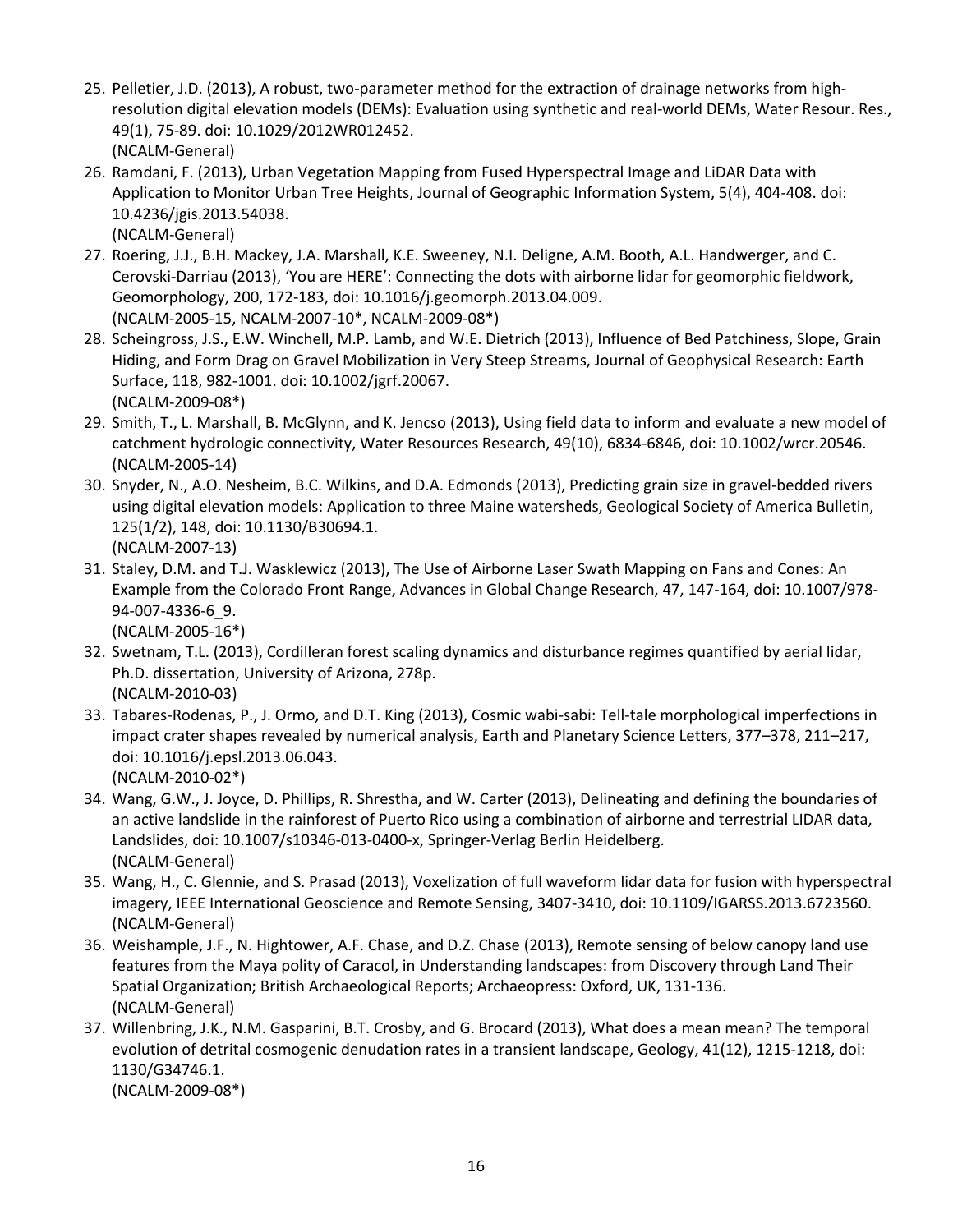38. Wrucke, C.T., R.T. Wrucke, and T. Sayre (2013), Reassessment of the 1906 San Andreas Fault Rupture in Portola Valley, California, from Synthesis of Lidar and Historical Data, Bulletin of the Seismological Society of America, 103(4), 2404-2423. (NCALM-2007-01)

### **2014**

- 1. Anderson, S. and J. Pitlick (2014), Using repeat lidar to estimate sediment transport in a steep stream. Journal of Geophysical Research: Earth Surface, 119(3), 621-643, doi: 10.1002/2013JF002933. (NCALM-2012-10\*)
- 2. Bailey, S.W., P.A. Brousseau, K.J. McGuire, and D.S. Ross (2014), Influence of Landscape Position and Transient Water Table on Soil Development and Carbon Distribution in Steep, Headwater Catchment, Geoderma, 226-227, 279-289, doi: 10.1016/j.geoderma.2014.02.017. (NCALM-2009-13\*)
- 3. Biederman, J.A., A.A. Harpold, D.J. Gochis, B.E. Ewers, D.E. Reed, S.A. Papuga, and P.D. Brooks (2014), Increased Evaporation Following Widespread Tree Mortality Limits Streamflow Response, Water Resource Research, doi: 10.1002/2013WR014994.

(NCALM-2011-05\*)

- 4. Bode, C.A., M.P. Limm, M.E. Power, and J.C. Finlay (2014), Subcanopy Solar Radiation model: Predicting solar radiation across a heavily vegetated landscape using LiDAR and GIS solar radiation models, Remote Sensing of Environment, 154, 387-397, doi: 10.1016/j.rse.2014.01.028. (NCALM-2004-01, NCALM-2009-08\*)
- 5. Broz, P., O. Cadek, E. Hauber, and A.P. Rossi (2014), Shape of Scoria Cones on Mars: Insights from Numerical Modeling of Ballistic Pathways, Earth and Planetary Science Letters, 406, 14-23. (NCALM-2009-02)
- 6. Catano, C.P., J.J. Angelo, and I.J. Stout (2014), Sample Grain Influences the Functional Relationship between Canopy Cover and Gopher Tortoise (Gopherus Polyphemus) Burrow Abandonment, Chelonian Conservation and Biology, 13(2), 166-172, doi: 10.2744/CCB-1101.1. (NCALM-2011-03\*)
- 7. Conway, S.J., M.R. Balme, J.B. Murray, and M.C. Towner (2014), A Signal for Water on Mars: The Comparison of Topographic Long Profiles of Gullies on Earth to Gullies on Mars, 45th Lunar and Planetary Science Conference. (NCALM-2005-04\*, NCALM-2005-08, NCALM-2005-17)
- 8. Clubb, F.J., S.M. Mudd, D.T. Milodowski, M.D. Hurst, and L.J. Slater (2014), Objective extraction of channel heads from high-resolutiontopographic data, Water Resources Research, 50, 4283–4304, doi: 10.1002/2013WR015167. (NCALM-2008-09)
- 9. Dennison, P.E., G.K. Fryer, and T.J. Cov (2014), Identification of firefighter safety zones using lidar, Environmental Modelling & Software, 59, 91-97, doi: 10.1016/j.envsoft.2014.05.017. (NCALM-2010-03)
- 10. Dietterich, H.R. and K.V. Cashman (2014), Channel networks within lava flows: Formation, evolution, and implications for flow behavior, Journal of Geophysical Research: Earth Surface, 119(8), 1704-1724, doi: 10.1002/2014JF003103. (NCALM-2009-02)
- 11. Emanuel, R.E., A.G. Hazen, B.L. McGlynn, and K.G. Jencso (2014), Vegetation and topographic influences on the connectivity of shallow groundwater between hillslopes and streams, Ecohydrology, 7(2), 887–895, doi: 10.1002/eco.1409. (NCALM-2005-14)
- 12. Essaid, H.I. and B.R. Hill (2014), Watershed-scale modeling of streamflow change in incised montane meadows, Water Resources Research, 50, 2657–2678, doi: 10.1002/2013WR014420. (NCALM-2008-03\*)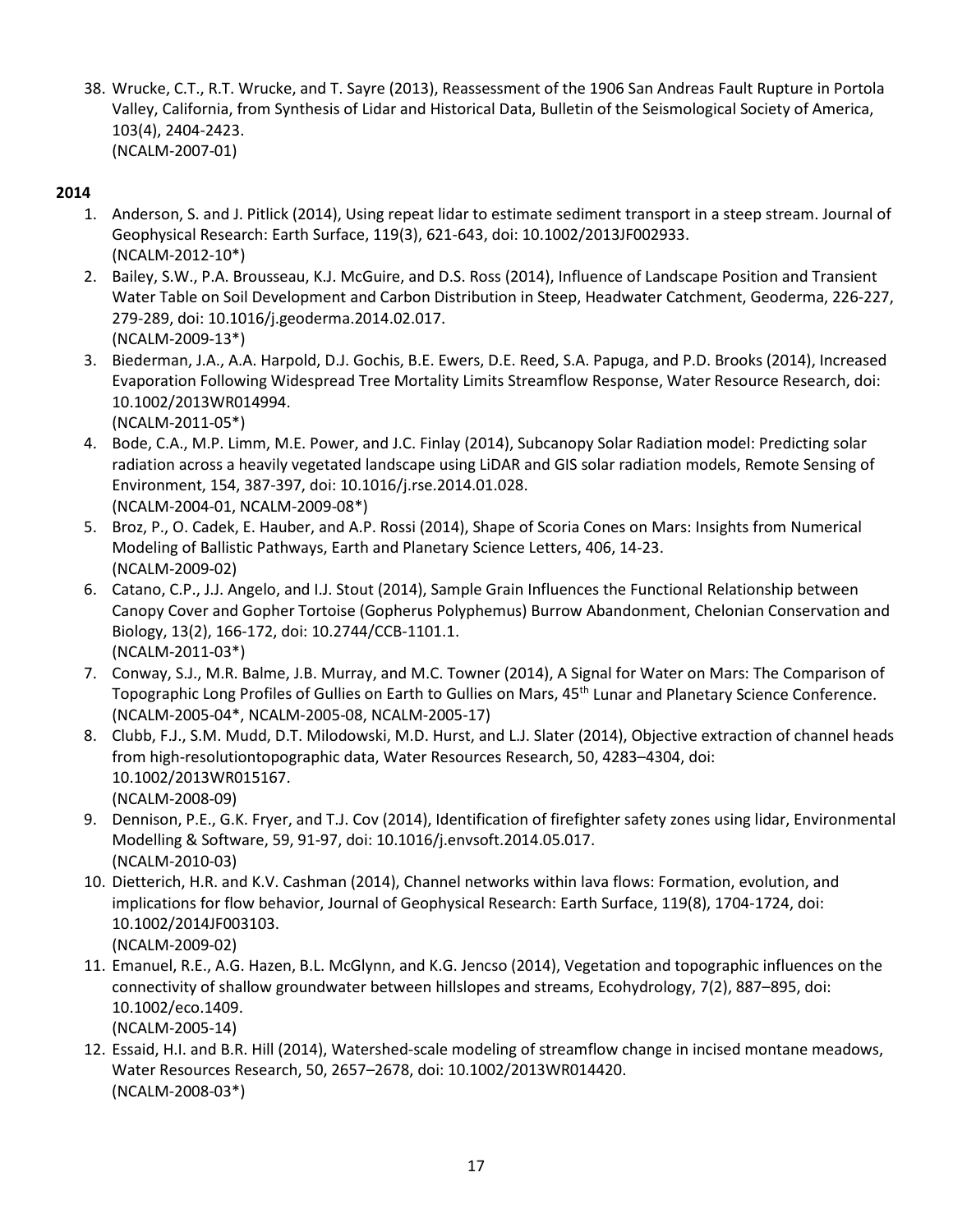- 13. Fernandez-Diaz, J.C., C.L. Glennie, W.E. Carter, R.L. Shrestha, M.P. Sartori, A. Singhania, C.J. Legleiter, and B.T. Overstreet (2014), Early Results of Simultaneous Terrain and Shallow Water Bathymetry Mapping Using a Single-Wavelength Airborne LiDAR Sensor, IEEE Journ. Applied Earth Obsers and Remote Sens., 7(2), 623. (NCALM-2011-11\*, NCALM-2012-13)
- 14. Fernandez-Diaz, J.C., H. Lee, C.L. Glennie, W.E. Carter, R.L. Shrestha, A. Singhania, M.P. Sartori, and D.L. Hauser (2014), Optimizing Ground Return Detection through Forest Canopies with Small Footprint Airborne Mapping Lidar, IEEE International Geoscience and Remote Sensing Symposium (IGARSS) 2014, 1963-1966. (NCALM-2012-15\*)
- 15. Fernandez-Diaz, W.E. Carter, R.L. Shrestha, and C.L. Glennie (2014), Now You See It… Now You Don't: Understanding Airborne Mapping LiDAR Collection and Data Product Generation for Archaeological Research in Mesoamerica, Remote Sensing, 6(10), 9951-10001. (NCALM-2010-08\*)
- 16. Florentine, C., M. Skidmore, M. Speece, C. Link, and C.A. Shaw (2014), Geophysical analysis of transverse ridges and internal structure at Lone Peak Rock Glacier, Big Sky, Montana, USA, Journal of Glaciology, 60(221), 453-462. (NCALM-2005-15)
- 17. Gabet, E.J., J.T. Perron, and D.L. Johnson (2014), Biotic origin for Mima mounds supported by numerical modeling, Geomorphology, 206, 58-66, doi: 10.1016/j.geomorph.2013.09.018. (NCALM-2006-03\*)
- 18. Gangodagamage, C., E. Foufoula-Georgiou, and P. Belmont (2014), River Basin Organization around the Main Stem: Scale Invariance in Tributary Branching and the Incremental Area Function, Journal of Geophysical Research: Earth Surface, doi: 10.1002/2014JF003304. (NCALM-2004-01)
- 19. Glennie, C.L., A. Hinojosa-Corona, E. Nissen, A. Kusari, M.E. Oskin, J.R. Arrowsmith, and A. Borsa (2014), Optimization of legacy lidar data sets for measuring near-field earthquake displacements, Geophysical Research Letters, 41(10), 3494-3501, doi: 10.1002/2014GL059919. (NCALM-2010-16)
- 20. Griffin, E.R., M.C. Perignon, J.M. Friedman, and G.E. Tucker (2014), Effects of woody vegetation on overbank sand transport during a large flood, Rio Puerco, New Mexico, Geomorphology, 207, 30-50, doi: 10.1016/j.geomorph.2013.10.025. (NCALM-2010-04\*)
- 21. Hare, T., M. Masson, and B. Russell (2014), High-Density Lidar Mapping of the Ancient City of Mayapan, Remote Sensing, 6(9), 9064-9085, doi: 10.3390/rs6099064. (NCALM-2013-04)
- 22. Harpold, A., Q. Guo, N. Molotch, P. Brooks, R. Bales, J. Fernandez-Diaz, K. Musselman, T. Swetnam, P. Kirchner, M. Meadows, J. Flanagan, and R. Lucas (2014), LiDAR-derived snowpack data sets from mixed conifer forests across the Western United States, Water Resources Research, 50(3), 2749-2755, doi: 10.1002/2013WR013935. (NCALM-2010-03)
- 23. Harpold, A.A., J.A. Biederman, K. Condon, M. Merino, Y. Korgaondra, T. Nan, L.L. Sloat, M. Ross, and P.D. Brooks (2014), Changes in snow accumulation and ablation following the Las Conchas Forest Fire, New Mexico, USA, Ecohydrology, 7(2), 440-452, doi: 10.1002/eco.1363. (NCALM-2010-03)
- 24. He, L., V.Y. Ivanov, G. Bohrer, K.D. Maurer, C.S. Vogel, and M. Moghaddam (2014), Effects of fine-scale soil moisture and canopy heterogeneity on energy and water fluxes in a northern temperate mixed forest, Agricultural and Forest Meteorology, 184, 243-256. (NCALM-2009-04\*)
- 25. Hergarten, S., J. Robl, and K. Stuwe (2014), Extracting Topographic Swath Profiles across Curved Geomorphic Features, Earth Surface Dynamics, 2, 97-104. (NCALM-2010-02\*)
- 26. Highwoer, J.N., A.C. Butterfield, and J.F. Weishampel (2014), Quantifying Ancient Maya Land Use Legacy Effects on Contemporary Rainforest Canopy Structure, Remote Sensing, 6, 10716-10732, doi: 10.3390/rs61110716. (NCALM-General)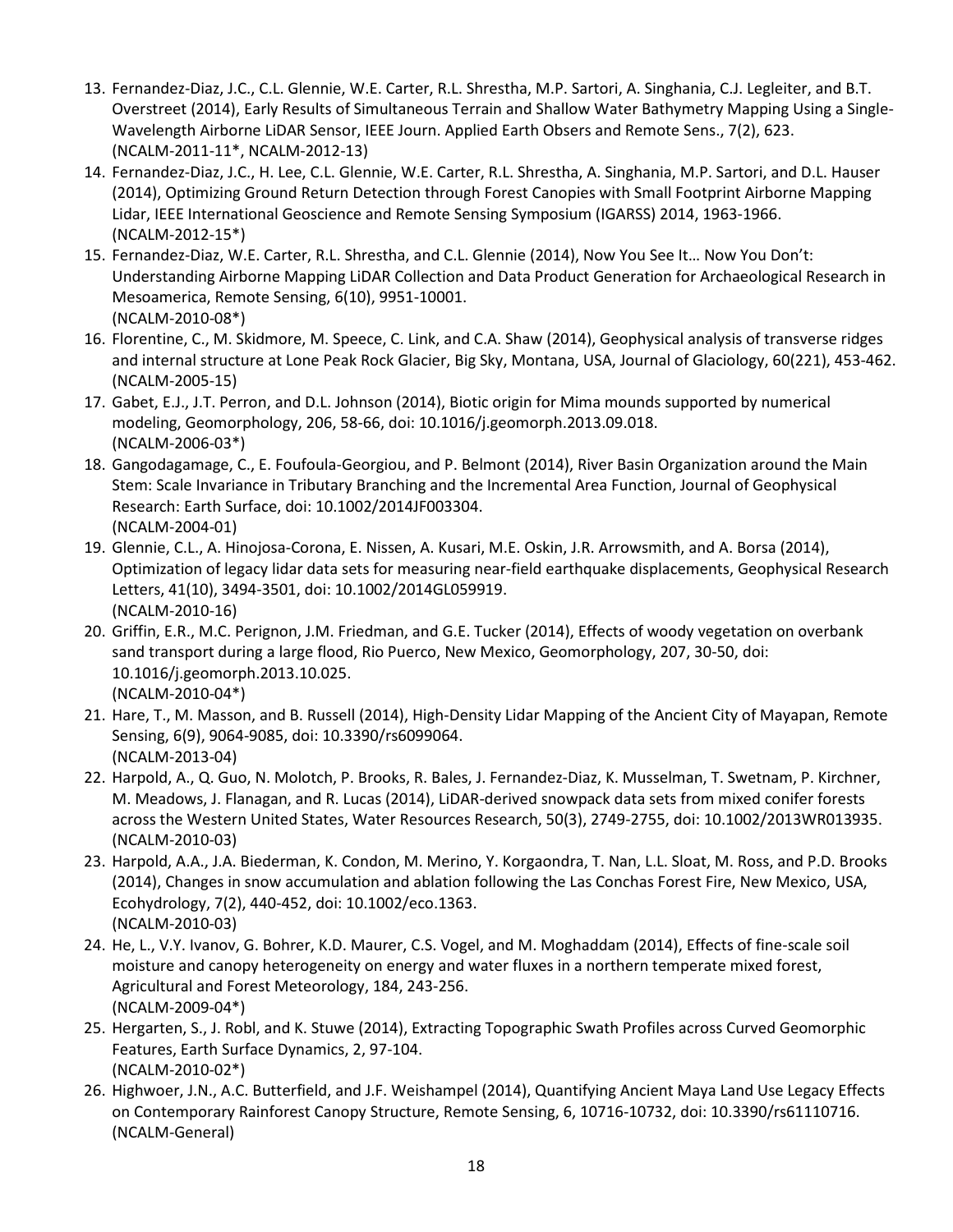- 27. Hinckley, E.S., B.A. Ebel, R.T. Barnes, R.S. Anderson, M.W. Williams, and S.P. Anderson (2014), Aspect Control of Water Movement on Hillslopes near the Rain-snow Transition of the Colorado Front Range, Hydrological Processes, 28, 74-85, doi: 10.1002/hyp.9549. (NCALM-2010-02\*)
- 28. Hladik, C. and M. Alber (2014), Classification of Salt Marsh Vegetation Using Edaphic and Remote Sensingderived Variables, Estuarine, Coastal and Shelf Science, 141, 47-57, doi: 10.1016/j.ecss.2014.01.011. (NCALM-General)
- 29. Holleman, R.C. and M.T. Stacey (2014), Coupling of Sea Level Rise, Tidal Amplification, and Inundation, Journal of Physical Oceanography, 44(5), 1439-1455. (NCALM-2003-01)
- 30. Johnson, K., E. Nissen, S. Saripalli, J.R. Arrowsmith, P. McGarey, K. Scharer, P. Williams, and K. Blisniuk (2014), Rapid Mapping of Ultrafine Fault Zone Topography with Structure from Motion, Geosphere, 10(5), 969-986, doi: 10.1130/GES01017.1.

(NCALM-2005-08)

- 31. Kirchner, P.B., R.C. Bales, N.P. Molotch, J. Flanagan, and Q. Guo (2014), LiDAR measurement of seasonal snow accumulation along an elevation gradient in the southern Sierra Nevada, California, Hydrology and Earth System Sciences, 18, 4261-4275, doi: 10.5194/hess-18-4261-2014. (NCALM-2010-03)
- 32. Koenders, R., R.C. Lindenbergh, J.E. Storms, and M. Menenti (2014), Multiscale curvatures for identifying channel locations from DEMs, Computers and Geosciences, 68, 11-21, doi: 10.1016/j.cageo.2014.03.016. (NCALM-2009-08\*)
- 33. Larsen, I.J., D.M. Montgomery, and H.M. Greenberg (2014), The contribution of mountains to global denudation, Geology, 42(6), 527-530. doi: 10.1130/G35136.1. (NCALM-2007-07\*, NCALM-2007-10\*, NCALM-2013-06\*, NCALM-2013-07\*)
- 34. Legg, N.T., A.J. Meigs, G.E. Grant, and P. Kennard (2014), Debris Flow Initiation in Proglacial Gullies on Mount Rainier, Washington, Geomorphology, 226, 249-260. (NCALM-2012-10\*)
- 35. Liang, L., D. Riveros-Iregui, R. Emanuel, and B. McGlynn (2014), A simple framework to estimate distributed soil temperature from discrete air temperature measurements in data-scarce regions, Journal of Geophysical Research: Atmospheres, 119(2), 407-417. (NCALM-2005-14)
- 36. Lin, N., P. Lane, K.A. Emanuel, R.M. Sullivan, and J.P. Donnelly (2014), Heightened hurricane Surge Risk in Northwest Florida Revealed from Climatological-hydrodynamic Modeling and Paleorecord Reconstruction, Journal of Geophysical Research: Atmospheres, doi: 10.1002/2014JD021584. (NCALM-2010-17\*)
- 37. Lu, X., Q. Guo, W. Li, and J. Flanagan (2014), A bottom-up approach to segment individual deciduous trees using leaf-off lidar point cloud data, ISPRS Journal of Photogrammetry and Remote Sensing, 94, 1-12. (NCALM-2010-03)
- 38. MacKey, B.H., J.S. Scheingross, M.P. Lamb, and K.A. Farley (2014), Knickpoint formation, rapid propagation, and landscape response following coastal cliff retreat at the last interglacial sea-level highstand: Kaua'i, Hawai'i, Geological Society of America Bulletin, 126(7-8), 925-942, doi: 10.1130/B30930.1. (NCALM-2013-02\*)
- 39. Mallard, J., B. McGlynn, and T. Covino (2014), Lateral inflows, stream-groundwater exchange, and network geometry influence stream water composition, Water Resources Research, 50(6), 4603-4623, doi: 10.1002/2013WR014944. (NCALM-2009-06\*)
- 40. Matsubara, Y. and Howard, A.D. (2014), Modeling planform evolution of a mud-dominated meandering river: Quinn River, Nevada, USA, Earth Surface Processes and Landforms, 39(10), 1365-1377, doi: 10.1002/esp.3588. (NCALM-2010-13\*)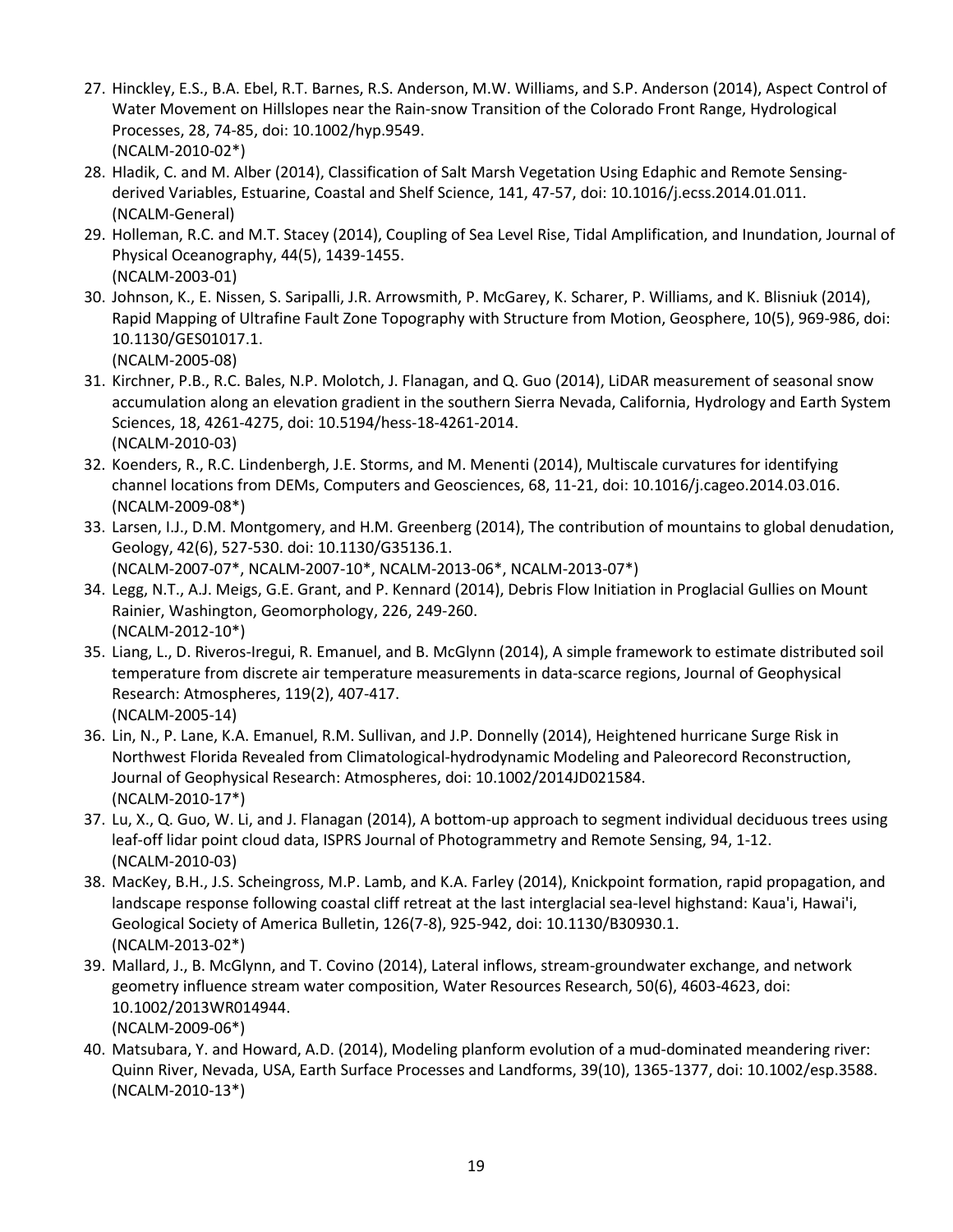- 41. Maurer, K.D., G. Bohrer, and V.Y. Ivanov (2014), Large Eddy Simulations of Surface Roughness Parameter Sensitivity to Canopy-structure Characteristics, Biogeosciences Discuss., 11, 16349-16389. (NCALM-2009-04\*)
- 42. Nourani, V. and S. Zanardo (2014), Wavelet-based Regularization of the Extracted Topographic Index from Highresolution Topography for Hydro-geomorphic Applications, Hydrological Processes, 28, 1345-1357, doi: 10.1002/hyp.9665.
	- (NCALM-2004-01)
- 43. Parrish, C.E., J.N. Rogers, and B.R. Calder (2014), Assessment of Waveform Features for Lidar Uncertainty Modeling in a Coastal Salt Marsh Environment, IEEE Geoscience and Remote Sensing Letters, 11(2), 569-573. (NCALM-2010-10\*)
- 44. Pelletier, J.D. and C.A. Orem (2014), How do sediment yields from post-wildfire debris-laden flows depend on terrain slope, soil burn severity class, and drainage basin area? Insights from airborne-LiDAR change detection Earth Surface Processes and Landforms, 39(13), 1822-1832, doi: 10.1002/esp.3570. (NCALM-2010-03, NCALM-2012-02)
- 45. Perdrial, J.N., J. McIntosh, A. Harpold, P.D. Brooks, X. Zapata-Rios, J. Ray, T. Meixner, T. Kanduc, M. Litvak, and P.A. Troch (2014), Stream water carbon controls in seasonally snow-covered mountain catchments: impact of inter-annual variability of water fluxes, catchment aspect and seasonal processes, Biogeochemistry, 118(1-3), 273-290, doi: 10.1007/s10533-013-9929-y. (NCALM-2010-03)
- 46. Rengers, F.K. and G. Tucker (2014), Analysis and modeling of gully headcut dynamics, North American high plains, Journal of Geophysical Research: Earth Surface, 119(5), 983-1003, doi: 10.1002/2013JF002962. (NCALM-2007-03)
- 47. Sherba, J., L. Blesius, and J. Davis (2014), Object-Based Classification of Abandoned Logging Roads under Heavy Canopy Using LiDAR, Remote Sensing, 6(5), 4043-4060, doi: 10.3390/rs6054043. (NCALM-2009-09\*)
- 48. Starr, S.M., J.P. Benstead, and R.A. Sponseller (2014), Spatial and Temporal Organization of Macroinvertebrate Assemblages in a Lowland Floodplain Ecosystem, Landscpe Ecology, 29, 1017-1031. (NCALM-2010-19\*)
- 49. Streig, A., T. Dawson, and R. Weldon (2014), Paleoseismic evidence of the 1890 and 1838 earthquakes on the Santa Cruz Mountains section of the San Andreas fault, near Corralitos, California, Bulletin of the Seismological Society of America, 104(1), 285-300. (NCALM-2007-01)
- 50. Swetnam, T.L., D.A. Falk, A.M. Lynch, and S.R. Yool (2014), Estimating Individual Tree Mid- and Understory Ranksize Distributions from Airborne Laser Scanning in Semi-Arid Forests, Forest Ecology and Management, 330, 271- 282.

(NCALM-2010-03)

- 51. Tao, S., Q. Guo, L. Li, B. Xue, M. Kelly, W. Li, G. Xu, and Y. Su (2014), Airborne Lidar-derived Volume Metrics for Aboveground Biomass Estimation: A Comparative Assessment for Conifer Stands, Agricultural and Forest Meteorology, 198-199, 24-32, doi: 10.1016/j.agrformet.2014.07.008. (NCALM-General)
- 52. Tarolli, P. (2014), High-resolution Topography for Understanding Earth Surface Processes: Opportunities and Challenges, Geomorphology, 216, 295-312. (NCALM-2005-08)
- 53. Wilson, C.A., Z.J. Hughes, D.M. FitzGerald, C.S. Hopkinson, V. Valentine, and A.S. Kolke (2014), Saltmarsh pool and tidal creek morphodynamics: Dynamic equilibrium of northern latitude saltmarshes?, Geomorphology, 213, 99-115, doi: 10.1016/j.geomorph.2014.01.002. (NCALM-2005-07)
- 54. Yue, Z., W. Hu, B. Liu, Y. Liu, X. Sun, Q. Zhao, and K. Di (2014), Quantitative Analysis of the Morphology of Martian Gullies and Insights into Their Formation, Icarus, 243, 208-221. (NCALM-2010-02\*)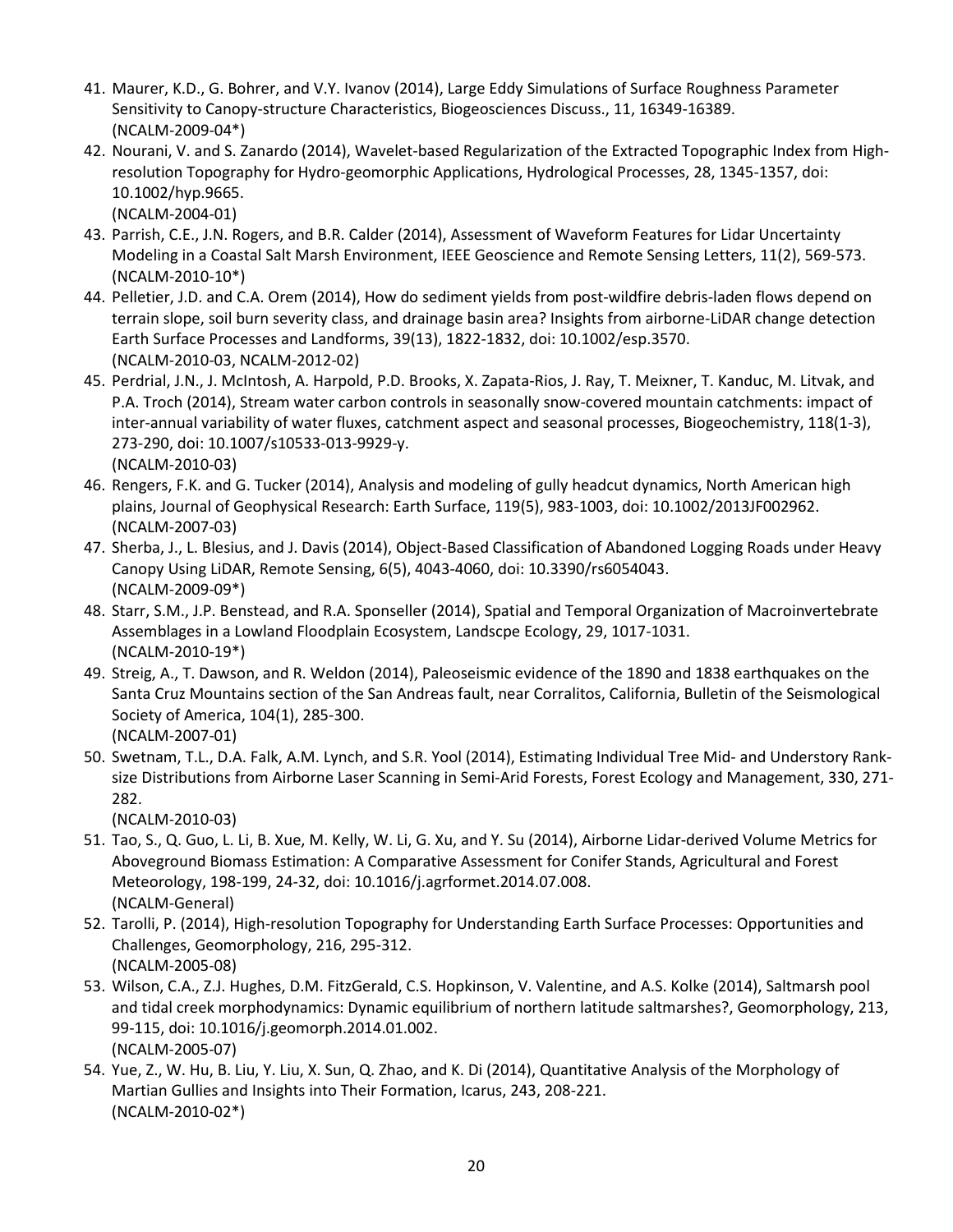1. Abbasi, B., H. Arefi, B. Bigdeli, M. Motagh, and S. Roessner (2015), Fusion of Hyperspectral and Lidar Data based on Dimension Reduction and Maximum Likelihood, 36<sup>th</sup> International Symposium on Remote Sensing of Environment, The International Archives of the Photogrammetry, Remote Sensing and Spatial Information Sciences, XL-7/W3, 569-573.

(NCALM-General)

- 2. Abbasi, B., H. Arefi, and B. Bigdeli (2015), A Dimension Reduction-based Method for Classification of Hyperspectral and Lidar Data, The International Archives of the Photogrammetry, Remote Sensing and Spatial Information Sciences, XL-1/W5, doi: 10.5194/isprsarchives-XL-1-W5-1-2015. (NCALM-General)
- 3. Anderson, S.W., S.P. Anderson, and R.S. Anderson (2015), Exhumation by Debris Flows in the 2013 Colorado Front Range Storm, Geology, 43(5), 391-394, doi: [10.1130/G36507.1.](http://dx.doi.org/10.14358/PERS.81.5.387) (NCALM-2010-03)
- 4. Attal, M., S.M. Mudd, M.D. Hurst, B. Weinman, K. Yoo, and M. Naylor (2015), Impact of Change in Erosion Rate and Landscape Steepness on Hillslope and Fluvial Sediments Grain Size in the Feather River Basin (Sierra Nevada, California), Earth Surface Dynamics, 3, 201-222, doi[: 10.5194/esurf-3-201-2015.](http://dx.doi.org/10.14358/PERS.81.5.387) (NCALM-General)
- 5. Barchyn, T.E. and C.H. Hugenholtz (2015), Predictability of Due Activity in Real Dune Fields under Unidirectional Wind Regimes, Journal of Geophysical Research: Earth Surface, doi: [10.1002/2014JF003248.](http://dx.doi.org/10.14358/PERS.81.5.387) (NCALM-2007-01, NCALM-2009-01\*)
- 6. Bigdeli, B., F. Samadzadegan, and P. Reinartz (2015), Fusing of Hyperspectral and LiDAR Data Using Decision Template-based Fuzzy Multiple Classifier System, International Journal of Applied Earth Observation and Geoinformation, 38, 309-320, doi: 10.1016/j.jag.2015.01.017. (NCALM-General)
- 7. Bosch, E.H., W. Czaja, J.M. Murphy, and D. Weinberg (2015), Anisotropic Representations for Superresolution of Hyperspectral Data, Proceedings of SPIE, 9472, doi: 10.1117/12/2180523. (NCALM-General)
- 8. Broxton, P.D., A.A. Harpold, J.A. Biederman, P.A. Troch, N.P. Molotch, and P.D. Brooks (2015), Quantifying the Effects of Vegetation Structure on Snow Accumulation and Ablation in Mixed-conifer Forests, Ecohydrology, 8(6), 1073-1094, doi: 10.1002/eco.1565. (NCALM-2010-03)
- 9. Bywater-Reyes, S., A.C. Wilcox, J.C. Stella, and A.F. Lightbody (2015), Flow and Scour Constraints on Uprooting of Pioneer Woody Seedlings, Water Resources Research, 51, doi: 10.1002/2014WR016641. (NCALM-2013-05\*)
- 10. Canaz, S., Karsli, F., Guneroglu, A., and Dihkan, M. (2015), Automatic Boundary Extraction of Inland Water Bodies Using LiDAR Data, Ocean & Coastal Management, 1-9, doi: 10.1016/j.ocecoaman.2015.07.024. (NCALM-2005-16\*)
- 11. Carter, W.E., C.L. Glennie, and R.L. Shrestha (2015), Geodetic Imaging: A Golden Age in Geodesy—A Bonanza for Related Sciences, International Association of Geodesy Symposia, 1-7, doi: 10.1007/1345\_2015\_121. (NCALM-General)
- 12. Catano, C.P. and I.J. Stout (2015), Functional Relationships Reveal Keystone Effects of the Gopher Tortoise on Vertebrate Diversity in a Longleaf Pine Svanna, Biodiversity and Conservation, doi: 10.1007/s10531-015-0920-x. (NCALM-2011-03\*)
- 13. Conway, S.J., M.R. Balme, M.A. Kreslavsky, J.B. Murray, and M.C. Towner (2015), The Comparison of Topographic Long Profiles of Gullies on Earth to Gullies on Mars: A Signal of Water on Mars, Icarus, 253, 189- 204, doi: 10.1016/j.icarus.2015.03.009.

(NCALM-2005-06\*, NCALM-2005-08, NCALM-2005-17)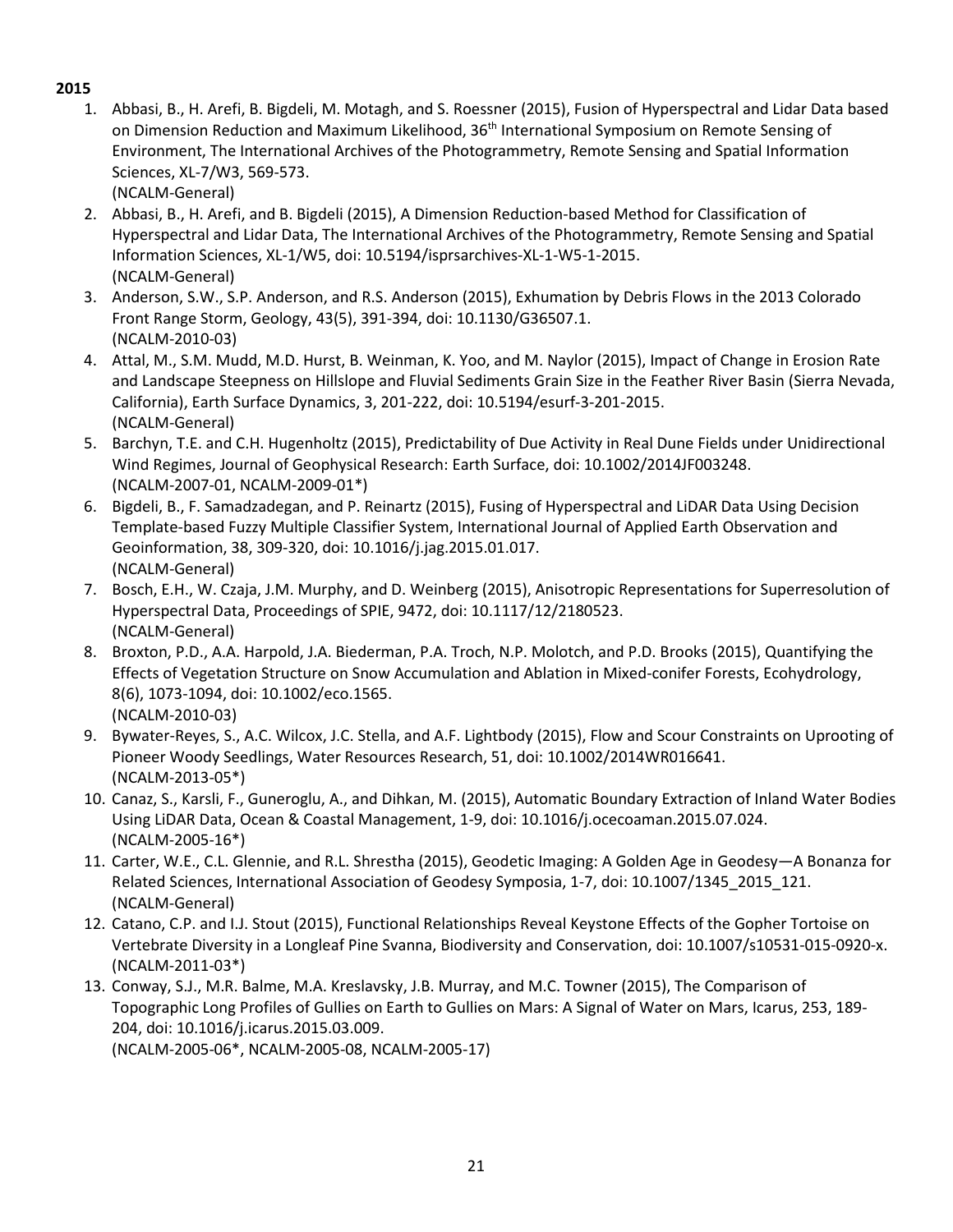- 14. Czaja, W., A. Hafftka, B. Manning, and D. Weinberg (2015), Randomized Approximations of Operators and Their Spectral Decomposition for Diffusion Based Embeddings of Heterogeneous Data, 2015 3rd International Workshop on Compressed Sensing Theory and its Applications to Radar, Sonar and Remote Sensing, 75-79, doi: 10.1109/CoSeRa.2015.7330267. (NCALM-General)
- 15. DeLong, S.B., J.J. Lienkaemper, A.J. Pickering, and N.N. Avdievitch (2015), Rates and Patterns of Surface Deformation from Laser Scanning Following the South Napa Earthquake, California, Geosphere, 1196, doi: 10.1130/GES01189.1.
	- (NCALM-2003-01)
- 16. DiBiase, R.A., K.X. Whipple, M.P. Lamb, and A.M. Heimsath (2015), The Role of Waterfalls and knickzones in Controlling the Style and Pace of Landscape Adjustment in the Western San Gabriel Mountains, Geological Society of America Bulletin, 127(3-4), 539-559, doi: 10.1130/B31113.1. (NCALM-2007-07\*)
- 17. Dickerson-Lange, S.E., J.A. Lutz, K.A. Martin, M.S. Raleigh, R. Gersonde, and J.D. Lundquist (2015), Evaluating Observational Methods to Quantify Snow Duration Under Diverse Forest Canopies, Water Resources Research, 51, doi: 10.1002/2014WR015744. (NCALM-2012-11\*)
- 18. Dickerson-Lange, S.E., J.A. Lutz, R. Gersonde, K.A. Martin, J.E. Forsyth, and J.D. Lundquist (2015), Observations of Distributed Snow Depth and Snow Duration within Diverse Forest Structures in a Maritime Mountain Watershed, Water Resources Research, 51, doi: 10.1002/2015WR017873. (NCALM-2012-11\*)
- 19. Dong, P. (2015), Automated Measurements of Sand Dune Migration Using Multi-temporal Lidar Data and GIS, International Journal of Remote Sensing, 36(21), 5426-5447, doi: 10.1080/01431161.2015.1093192. (NCALM-2009-01\*, NCALM-2010-07)
- 20. Dietterich, H.R., S.A. Soule, K.V. Cashman, and B.H. Mackey (2015), Lava Flows in 3D: Using Airborne Lidar Preeruptive Topography to Evaluate Lava Flow Surface Morphology and Thickness in Hawai'i, Hawaiian Volcanoes: From Source to Surface, 483-505. (NCALM-2009-02)
- 21. Frankel, K.L., L.A. Owen, J.F. Dolan, F.R. Knott, Z.M. Lifton, R.C. Finkel, and T. Wasklewicz (2015), Timing and Rates of Holocene Normal Faulting along the Black Mountains Fault Zone, Death Valley, USA, Lithosphere, doi: 10.1130/L464.1.

(NCALM-2003-02)

- 22. Gabet, E.J., S.M. Mudd, D.T. Milodowski, K. Yoo, M.D. Hurst, and A. Dosseto (2015), Local Topography and Erosion Rate Control Regolith Thickness along a Ridgeline in the Sierra Nevada, California, Earth Surface Processes and Landforms, 40(13), 1779-1790, doi: 10.1002/esp.3754. (NCALM-2008-09)
- 23. Gartner, J.D., F.J. Magilligan, and C.E. Renshaw (2015), Predicting the Type, Location and Magnitude of Geomorphic Responses to Dam Removal: Role of Hydrologic and Geomorphic Constraints, Geomorphology, doi: [10.1016/j.geomorph.2015.02.023.](http://dx.doi.org/10.1016/j.geomorph.2015.02.023) (NCALM-2010-11)
- 24. Gillin, C.P., S.W. Bailey, K.J. McGuire, and S.P. Prisley (2015), Evaluation of Lidar-derived DEMs through Terrain Analysis and Field Comparison, Photogrammetric Engineering and Remote Sensing, 81(5), 387-396, doi: [10.14358/PERS.81.5.387.](http://dx.doi.org/10.14358/PERS.81.5.387) (NCALM-2009-13\*)
- 25. Griffith, K.T., A.G. Ponette-Gonzalez, L.M. Curran, and K.C. Weathers (2015), Assessing the Influence of Topography and Canopy Structure on Douglas Fir Throughfall with LiDAR and Empirical Data in the Santa Cruz Mountains, USA, Environmental Monitoring and Assessment, doi: [10.1007/s10661-015-4486-6.](http://dx.doi.org/10.14358/PERS.81.5.387) (NCALM-2007-01)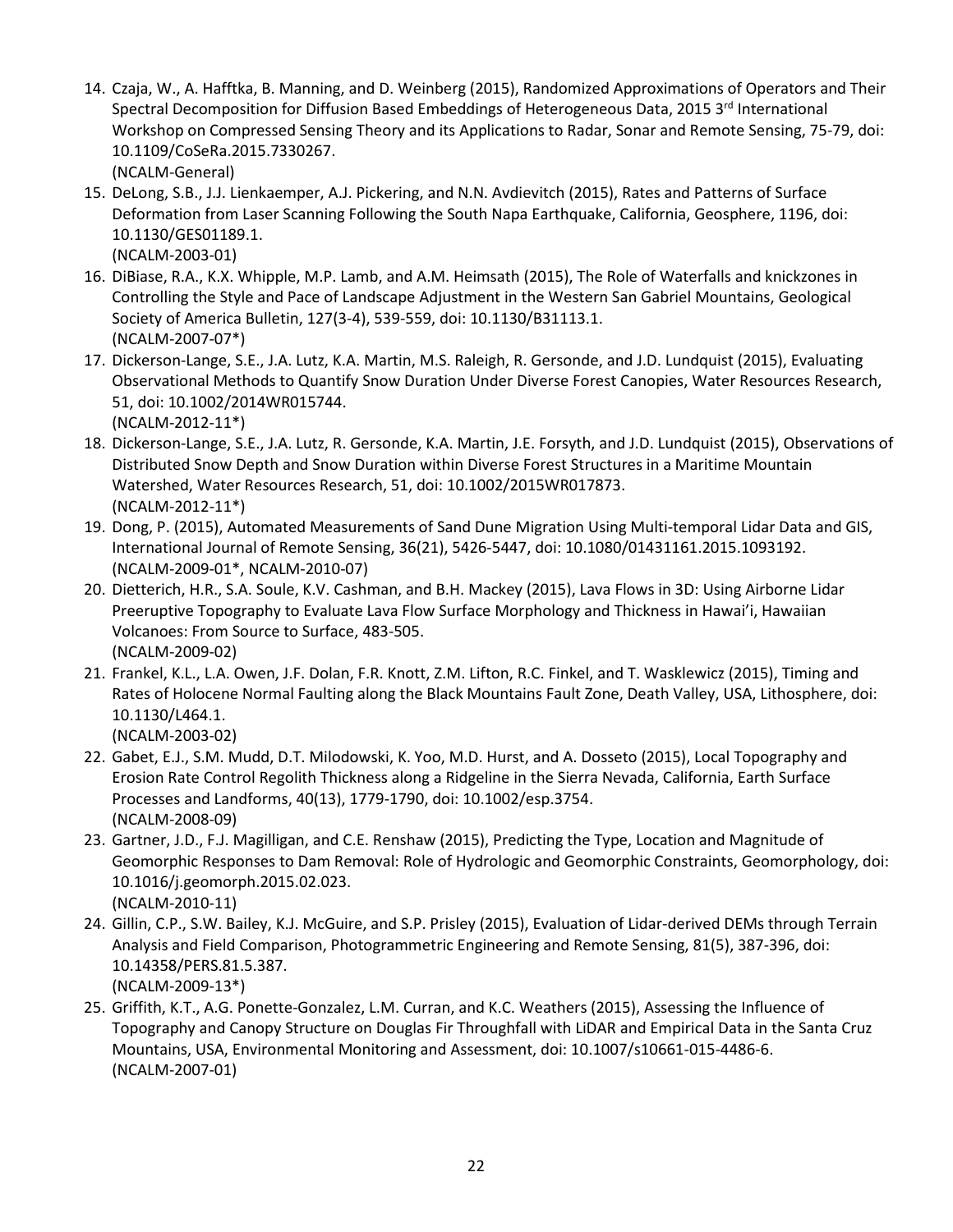- 26. Handwerger, A.L., J.J. Roering, D.A. Schmidt, and A.W. Rempel (2015), Kinematics of Earthflows in the Northern California Coast Ranges Using Satellite Interferometry, Geomorphology, 246, 321-333, doi: 10.1016/j.geomorph.2015.06.003. (NCALM-2006-05\*\*)
- 27. Harpold, A.A., J.A. Marshall, S.W. Lyon, T.B. Barnhart, B. Fisher, M. Donovan, K.M. Brubaker, C.J. Crosby, N.F. Glenn, C.L. Glennie, P.B. Kirchner, N. Lam, K.D. Mankoff, J.L. McCreight, N.P. Molotch, K.N. Musselman, J. Pelletier, T. Russon, H. Sangireddy, Y. Sjoberg, T. Swetnam, and N. West (2015), Laser Vison: Lidar as a Transformative Tool to Advance Critical Zone Science, Hydrology and Earth System Sciences Discussions, 12, 1017-1058, doi: 10.5194/hessd-12-1017-2015. (NCALM-2010-03)
- 28. Hutson, S.R. (2015), Adapting LiDAR Data for Regional Variation in the Tropics: a Case Study from the Northern Maya Lowlands, Journal of Archaeological Science: Reports, 4, 252-263, doi: 10.1016/j.jasrep.2015.09.012. (NCALM-General)
- 29. Hwang, T., L.E. Band, T.C. Hales, C.F. Miniat, J.M. Vose, P.V. Bolstad, B. Miles, and K. Price (2015), Simulating Vegetation Controls on Hurricane-induced Shallow Landslides with a Distributed Ecohydrological Model, Journal of Geophysical Research: Biogeosciences, doi: 10.1002/2014JG002824. (NCALM-2009-03\*)
- 30. Johnstone, S.A. and G.E. Hilley (2015), Lithologic Control on the Form of Soil-mantled Hillslopes, Geology, 43(1), 83-86, doi: 10.1130/G36052.1. (NCALM-2013-09\*)
- 31. Kenny, W. (2015), The Development and Application of the Hi-Resolution VOC Atmospheric Chemistry in Canopies Model, The Ohio State University, Ph.D. Dissertation. (NCALM-2009-04\*)
- 32. Khodadadzadeh, M., J. Li, S. Prasad, and A. Plaza (2015), Fusion of Hyperspectral and LiDAR Remote Sensing Data Using Multiple Feature Learning, IEEE Journal of Selected Topics in Applied Earth Observations and Remote Sensing, 8(6), 2971-2983, doi: 10.1109/JSTARS.2015.2432037. (NCALM-General)
- 33. Khodadadzadeh, M., J. Li, A. Plaza, and J.M. Bioucas-Dias (2015), Hyperspectral Image Classification based on Union of Subspaces, IEEE Urban Remote Sensing Event (JURSE), 1-4, doi: 10.1109/JURSE.2015.7120510. (NCALM-General)
- 34. Legleiter, C.J., B.T. Overstreet, C.L. Glennie, Z. Pan, J.C. Fernandez-Diaz, and A. Singhania, Evaluating the Capabilities of the CASI Hyperspectral Imaging System and Aquarius Bathymetric LiDAR for Measuring Channel Morphology in Two Distinct River Environments, Earth Surface Processes and Landforms, doi: 10.1002/esp.3794. (NCALM-2012-13)
- 35. Liao, W., J. Xia, P. Du, and W. Philips (2015), Semi-supervised Graph Fusion of Hyperspectral and Lidar Data for Classification, IEEE International Geoscience and Remote Sensing Symposium, 53-56. doi: 10.1109/IGARSS.2015.7325695. (NCALM-General)
- 36. Liao, W., A. Pizurica, R. Bellens, S. Gautama, and W. Philips (2015), Generalized Grpah-based Fusion of Hyperspectral and Lidar Data Using Morphological Features, IEEE Geoscience and Remote Sensing Letters, 12(3), 552-556. doi: 10.1109/LGRS.2014.2350263. (NCALM-General)
- 37. Man, Q. P. Dong, and H. Guo (2015), Pixel-and Feature-level Fusion of Hyperspectral and Lidar Data for Urban Land-use Classification, International Journal of Remote Sensing, 36(6), 1618-1644, doi: 10.1080/01431161.2015.1015657. (NCALM-General)
- 38. Maurer, K.D., G. Bohrer, W.T. Kenny, and V.Y. Ivanov (2015), Large-eddy Simulations of Surface Roughness Parameter Sensitivity to Canopy-Structure Characteristics, Biogeosciences, 12, 2533-2548, doi: 10.5194/bg-12- 2533-2015. (NCALM-2009-04\*)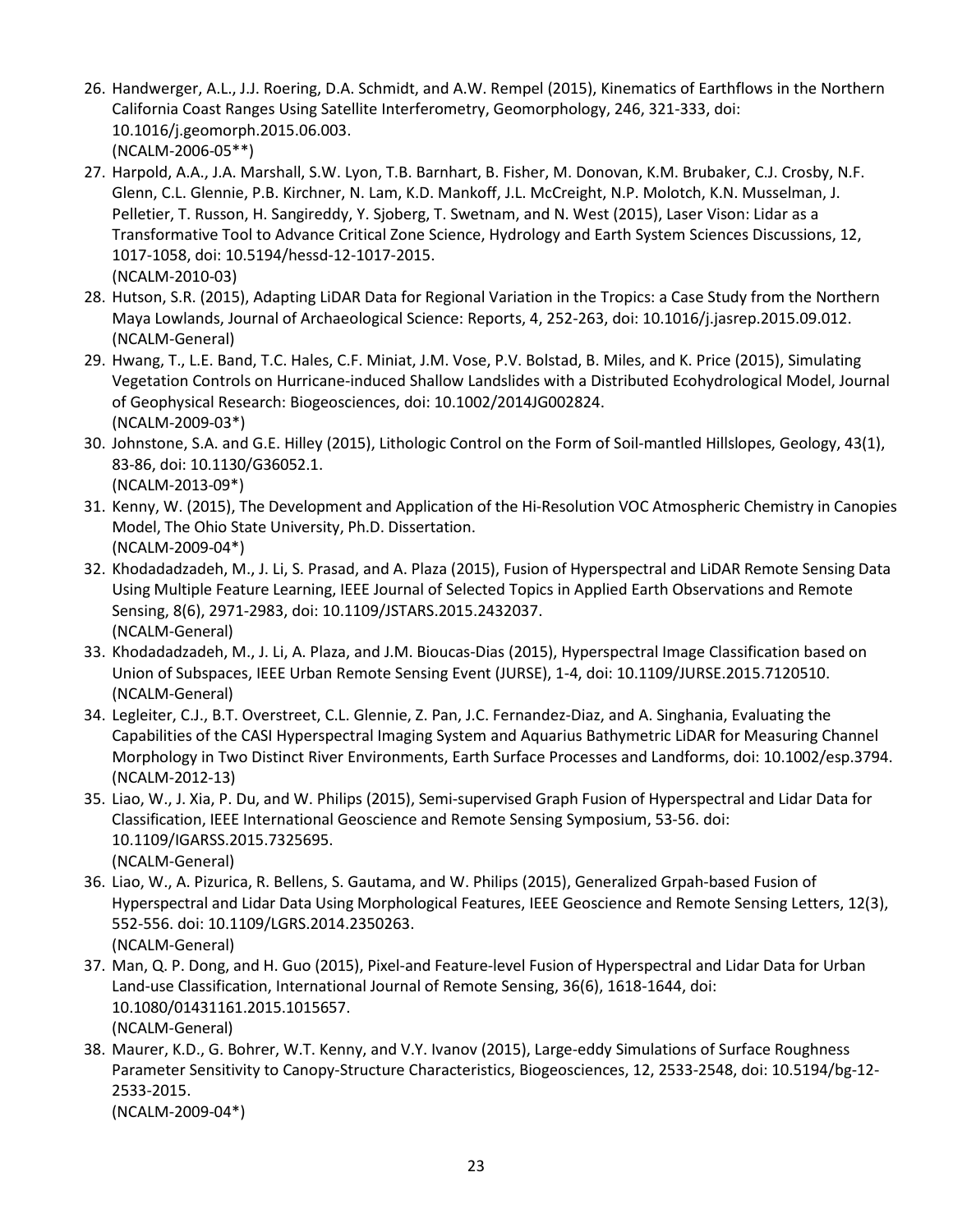- 39. Matsubara, Y., A.D. Howard, D.M. Burr, R.M.E. Williams, W.E. Dietrich, and J.M. Moore (2015), River Meandering on Earth and Mars: A Comparative Study of Aeolis Dorsa Meanders, Mars and Possible Terrestrial Analogs of the Usuktuk River, AK, and the Quinn River, NV, Geomorphology, 240, 102-120, doi: 10.1016/j.geomorph.2014.08.031. (NCALM-2010-13\*)
- 40. Merentitis, A. and C. Debes (2015), Automatic Fusion and Classification Using Random Forests and Features Extracted with Deep Learning, IEEE Geoscience and Remote Sensing Symposium, 2943-2946, doi: 10.1109/IGARSS.2015.7326432. (NCALM-General)
- 41. Merentitis, A. and C. Debes (2015), Many Hands Make Light Work on Ensemble Learning Techniques for Data Fusion in Remote Sensing, IEEE Geoscience and Remote Sensing Magazine, 3(3), 86-99, doi: 10.1109/MGRS.2015.2432092. (NCALM-General)
- 42. Milodowski D.T., S.M. Mudd, and E.T. Mitchard (2015), Erosion Rates as a Potential Bottom-up Control of Forest Structural Characteristics in the Sierra Nevada Mountains, Ecology, 96(1), 31-38, doi: 10.1890/14-0649.1. (NCALM-2008-09)
- 43. Milodowski D.T., S.M. Mudd, and E.T. Mitchard (2015), Topographic Roughness as a Signature of the Emergence of Bedrock in Eroding Landscapes, Earth Surface Dynamics Discussions, 3, 371-416, doi: 10.5194/esurfd-3-371- 2015.

(NCALM-2008-09, NCALM-2010-06, NCALM-2011-06\*)

- 44. Nippgen, F., B.L. McGlynn, and R.E. Emanuel (2015), The Spatial and Temporal Evolution of Contributing Area, Water Resources Research, doi: [10.1002/2014WR016719.](http://dx.doi.org/10.14358/PERS.81.5.387) (NCALM-2005-14)
- 45. O'Connor, M.T. and K.B. Moffett (2015), Groundwater Dynamics and Surface Water-Groundwater Interactions in a Prograding Delta Island, Louisiana, USA, Journal of Hydrology, 524, 15-29, doi: 10.1016/j.jhydrol.2015.02.017. (NCALM-General)
- 46. Orem, C.A. and J.D. Pelletier (2015), Quantifying the Time Scale of Elevated Geomorphic Response Following Wildfires Using Multi-temporal LiDAR Data: An Example from the LAS Conchas Fire, Jemez Mountains, New Mexico, Geomorphology, 232, 224-238, doi: 10.1016/j.geomorph.2015.01.006. (NCALM-2012-02)
- 47. Pan, Z., C. Glennie, P. Hartzell, J.C. Fernandez-Diaz, C. Legleiter, and B. Overstreet (2015), Performance Assessment of High Resolution Airborne Full Waveform LiDAR for Shallow River Bathymetry, Remote Sensing, 7(5), 5133-5159. (NCALM-2012-13)
- 48. Pedersen A., G. Kocurek, D. Mohrig, and V. Smith (2015), Dune Deformation in a Multi-Directional Wind Regime: White Sands Dune Field, New Mexico, Earth Surface Processes and Landforms, doi: 10.1002/esp.3700. (NCALM-2009-01\*, NCALM-2009-12, NCALM-2010-07\*)
- 49. Pelletier, J.D. (2015), Controls on the Large-scale Spatial Variations of Dune-field Properties in the Barchanoid Portion of White Sands Due Field, New Mexico, Journal of Geophysical Research: Earth Surface, doi: 10.1002/2014JF003314.

(NCALM-2009-12, NCALM-2010-07)

- 50. Prufer, K.M., A.E. Thompson, and D.J. Kennett (2015), Evaluating Airborne LiDAR for Detecting Settlements and Modified Landscapes in Disturbed Tropical Environments at Uxbenka, Belize, Journal of Archaeological Science, 57, 1-13, doi: 10.1016/j.jas.2015.02.013. (NCALM-General)
- 51. Rasti, B., M.O. Ulfarsson, and J.R. Sveinsson (2015), Hyperspectral Subspace Identification Using SURE, IEEE Geoscience and Remote Sensing Letters, 12(12), 2481-2485, doi: 10.1109/LGRS.2015.2485999. (NCALM-General)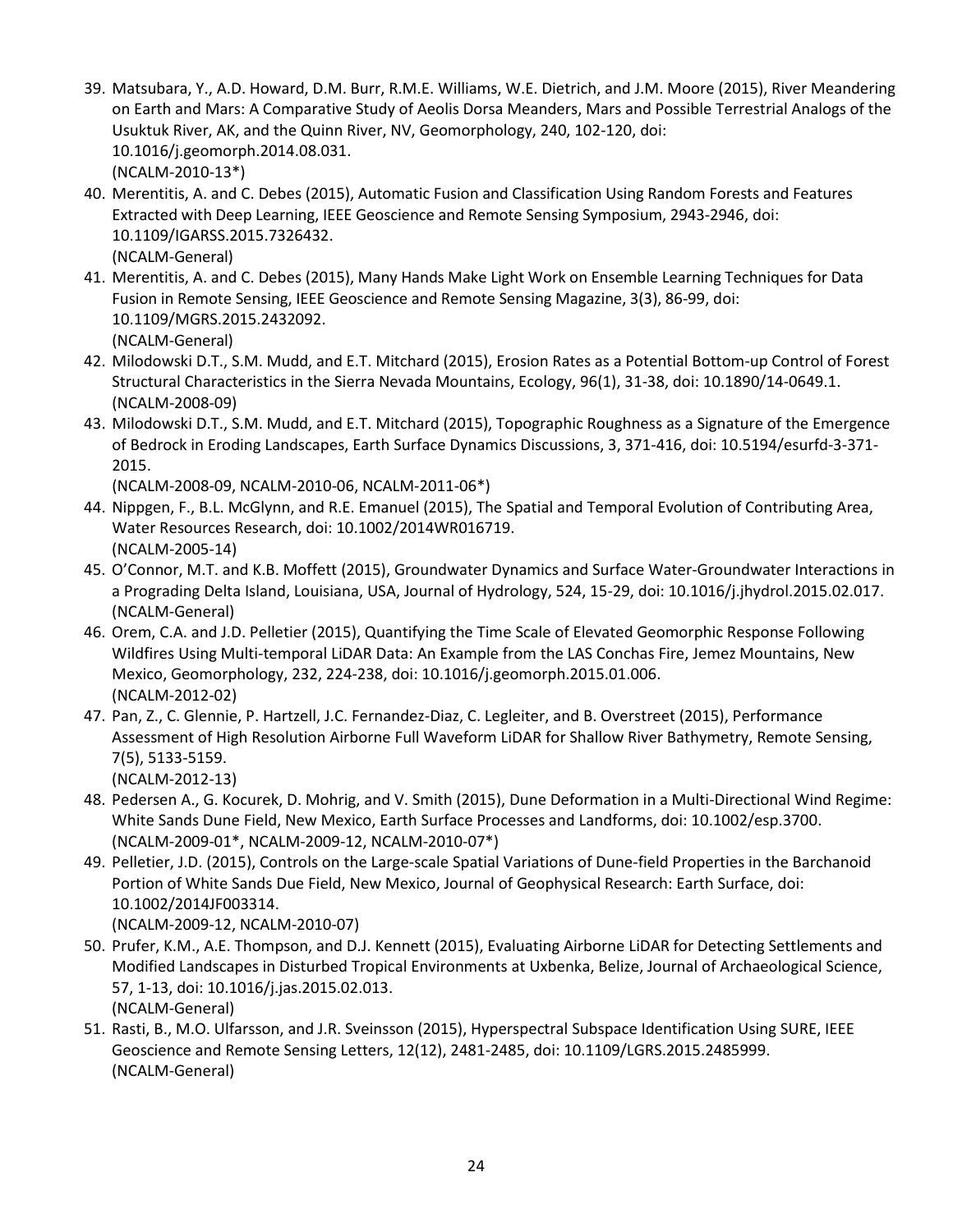- 52. Richardson, J.A., C.B. Connor, P.H. Wetmore, L.J. Connor, and E.A. Gallant (2015), Role of Sills in the Development of Volcanic Fields: Insights from Lidar Mapping Surveys of the San Rafael Swell, Utah, Geology, doi: 10.1130/G37094.1. (NCALM-2013-10\*)
- 53. Roering, J.J., B.H. Mackey, A.L. Handwerger, A.M. Booth, D.A. Schmidt, G.L. Bennett, C. Cerovski-Darriau (2015), Beyond the angle of Repose: A Review and Synthesis of Landslide Processes in Response to Rapid Uplift, Eel River, Northern California, Geomorphology, doi: 10.1016/j.geomorph.2015.02.013. (NCALM-2006-05\*\*)
- 54. Rogers, J.N., C.E. Parrish, L.G. Ward, and D.M. Burdick (2015), Evaluation of Field-measured Vertical Obscuration and Full Waveform Lidar to Assess Salt Marsh Vegetation Biophysical Parameters, Remote Sensing of Environment, 156, 264-275, doi: 10.1016/j.rse.2014.09.035. (NCALM-2010-10\*)
- 55. Safran, E.B., J.E. O'Connor, L.L. Ely, P.K. House, G. Grant, K. Harrity, K. Croall, and E. Jones (2015), Plugs or Floodmakers? The Unstable Landslide Dams of Eastern Oregon, 248, 237-251, doi: 10.1016/j.geomorph.2015.06.040. (NCALM-2008-10\*\*)
- 56. Samadzadegan, F. and H. Hasani (2015), Determination of Optimum Classification System for Hyperspectral Imagery and Lidar Data based on Bees Algorithm, The International Archives of the Photogrammetry, Remote Sensing and Spatial Information Sciences, XL-1/W5, 651-656, doi: 10.5194/isprsarchives-XL-1-W5-651-2015. (NCALM-General)
- 57. Sefercik, U.G., C. Glennie, A. Singhania, and D. Hauser (2015), Area-based Quality Control of Airborne Laser Scanning 3D Models for Different Land Classes Using Terrestrial Laser Scanning: Sample Survey in Houston, USA, International Journal of Remote Sensing, 36(23), 5916-5934, doi: 10.1080/014311661.2015.1110260. (NCALM-General)
- 58. Slim, M., J.T. Perron, S.J. Martel, and K. Singha (2015), Topographic Stress and Rock Fracture: A Two-dimensional Numerical Model for Arbitrary Topography and Preliminary Comparison with Borehole Observations, Earth Surface Processes and Landforms, 40(4), 512-529, doi: 10.1002/esp.3646. (NCALM-2010-03)
- 59. St. Clair, J., S. Moon, W.S. Holbrook, J.T. Perron, C.S. Riebe, S.J. Martel, B. Carr, C. Harman, K. Singha, and D.D. Richter (2015), Geophysical Imaging Reveals Topographic Stress Control of Bedrock Weathering, Geomorphology, 350(6260), 534-538. (NCALM-2010-03, NCALM-2014-04)
- 60. Sweeney, K.E. (2015), Linking Geomorphic Process and Landscape Form: Topographic Analysis, Analog Experiments, and Numerical Modeling, University of Oregon, Ph.D. Dissertation. (NCALM-2013-07\*)
- 61. Swetnam, T.L., A.M. Lynch, D.A. Falk, S.R. Yool, and D.P. Guertin (2015), Discriminating Disturbance from Natural Variation with LiDAR in Semi-Arid Forests in the Southwestern USA, Ecosphere, 6(6), doi: 10.1890/ES14-00384.1. (NCALM-2010-03, NCALM-2012-02)
- 62. Syed, A.H. (2015), Segmentation and Classification of Remotely Sensed Images: Object-Based Image Analysis, Rochester Institute Technology, Ph.D. Dissertation. (NCALM-General)
- 63. Tempel, D.J., R.J. Gutierrez, J.J. Battles, D.L. Fry, Y. Su, Q. Guo, MJ. Reetz, S.A. Whitmore, G.M. Jones, B.M. Collins, S.L. Stephens, M. Kelly, W.J. Berigan, and M.Z. Peery (2015), Evaluating Short- and Long-term Impacts of Fuels Treatments and Simulated Wildfire on an Old-Forest Species, Ecosphere, 6(12), 1-18, doi: 10.1890/ES15- 00234.1.

64. Tortini, R., B. van Wyk de Vries, and S.A. Carn (2015), Seeing the Faults from the Hummocks: Tectonic or Landslide Fault Discrimination with LiDAR at Mt Shasta, California, Front. Earth Sci., 3(48), doi: 10.3389/feart.2015.00048. (NCALM-2013-08\*)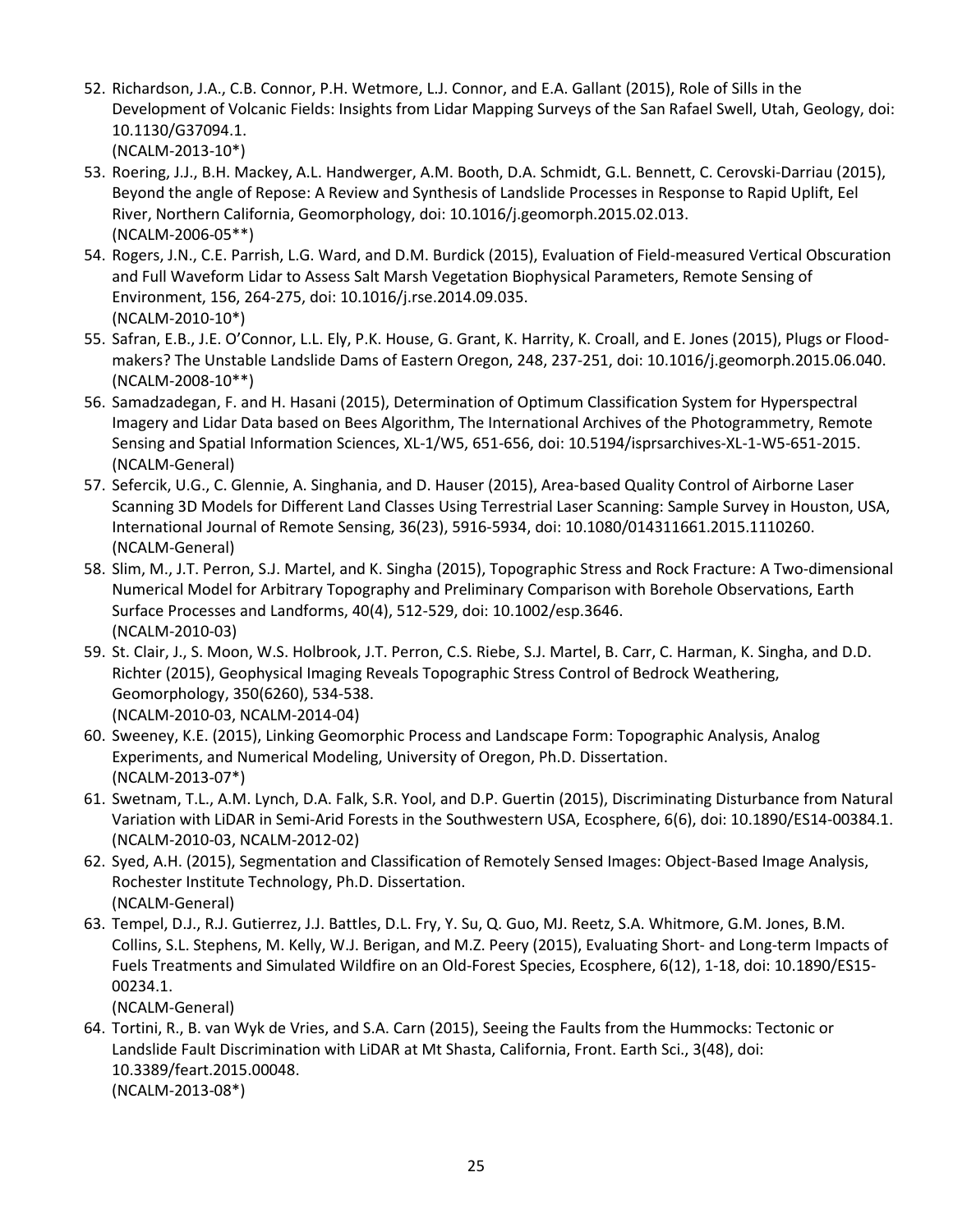- 65. Wang, C., Q. Li, Y. Liu, G. Wu, P. Liu, and X. Ding (2015), A Comparison of Waveform Processing Algorithms for Single-wavelength LiDAR Bathymetry, ISPRS Journal of Photogrammetry and Remote Sensing, 101, 22-35, doi: 10.1016/j.isprsjprs.2014.11.005. (NCALM-General)
- 66. Wang, H. and C. Glennie (2015), Fusion of Waveform Lidar Data and Hyperspectral Imagery for Land Cover Classification, ISPRS Journal of Photogrammetry and Remote Sensing, 108, 1-11, doi: 10.1016/j.isprsjprs.2015.05.012. (NCALM-General)
- 67. Wood, C.M. and B.R. Cox (2015), Experimental Data Set of Mining-Induced Seismicity for Studies of Full-Scale Topographic Effects, Earthquake Spectra, 31(1), 541-564, doi: 10.1193/020314EQS026. (NCALM-2010-09\*)
- 68. Zapata-Rios, Z., J. Mclntosh, L. Rademacher, P.A. Troch, P.D. Brooks, C. Rasmussen, and J. Chorover (2015), Climatic and Landscape Controls on Water Transit Times and Silicate Mineral Weathering in the Critical Zone, Water Resources Research, 51(8), 6036-6051, doi: 10.1002/2015WR017018. (NCALM-2010-03)
- 69. Zapata-Rios, Z., P.D. Brooks, P.A. Troch, J. Mclntosh, and Q. Guo (2015), Influence of Terrain Aspect on Water Partitioning, Vegetation Structure and Vegetation Greening in High-elevation Catchments in Northern New Mexico, Ecohydrology, doi: 10.1002/eco.1674. (NCALM-2010-03)
- 70. Zhang, X., C. Glennie, and A. Kusari (2015), Change Detection from Differential Airborne Lidar Using a Weighted Anisotropic Iterative Closest Point Algorithm, IEEE Journal of Selected Topics in Applied Earth Observations and Remote Sensing, 99, 1-9. (NCALM-2010-16)
- 71. Zhang, Y. and S. Prasad (2015), Locality Preserving Composite Kernel Feature Extraction for Multi-Source Geospatial Image Analysis, IEEE Journal of Selected Topics in Applied Earth Observations and Remote Sensing, 8(3), 1385-1392.

- 72. Zhang, Y., H.L. Yang, S. Prasad, E. Pasolli, J. Jung, and M. Crawford (2015), Ensemble Multiple Kernel Active Learning for Classification of Multisource Remote Sensing Data, IEEE Journal of Selected Topics in Applied Earth Observations and Remote Sensing, 8(2), 845-858. (NCALM-General)
- 73. Zheng, Z., P.B. Kirchner, and R.C. Bales (2015), Orographic and Vegetation Effects on Snow Accumulation in the Southern Sierra Nevada: A Statistical Summary from LiDAR Data, The Cryosphere Discuss., 9, 4377-4405, doi: 10.5194/tcd-9-4377-2015.

(NCALM-2010-03)

- 74. Zhou, Y. B. Parsons, J.R. Elliott, I. Barisin, and R.T. Walker (2015), Assessing the Ability of Pleiades Stereo Imagery to Determine Height Changes in Earthquakes: A Case Study for the El Mayor-Cucapah Epicentral Area, Journal of Geophysical Research: Solid Earth, 8793-8808, doi: 10.1002/2015JB012358. (NCALM-2010-16)
- 75. Zielke, O., Y. Klinger, and J.R. Arrowsmith (2015), Fault Slip and Earthquake Recurrence along Strike-Slip Faults Contributions of High-resolution Geomorphic Data, Tectonophysics, 638, 43-62, doi: 10.1016/j.tecto.2014.11.004. (NCALM-2005-08)
- 76. Zinke, R., J.F. Dolan, R.V. Dissen, J.R. Grenader, E.J. Rhodes, C.P. McGuire, R.M. Langridge, A. Nicol, and A.E. Hatem (2015), Evolution and Progressive Geomorphic Manifestation of Surface Faulting: A Comparison of the Wairau and Awatere Faults, South Island, New Zealand, Geology, doi: 10.1130/G37065.1. (NCALM-2014-01)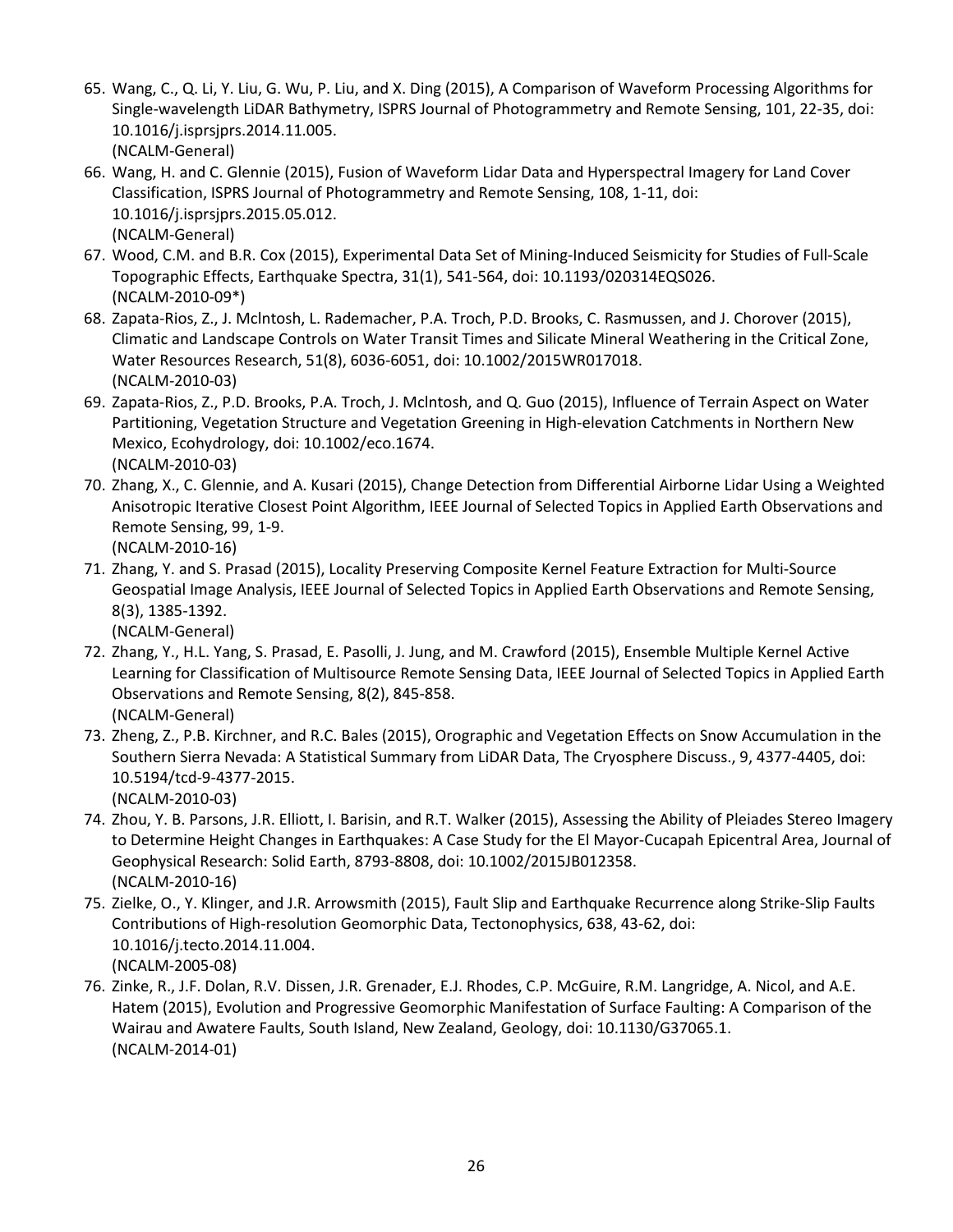- 1. Ardon, M, A.M. Helton, and E.S. Bernhardt (2016), Drought and Saltwater Incursion Synergistically Reduce Dissolved Organic Carbon Export from Coastal Freshwater Wetlands, Biogeochemistry, 127, 411-426, doi: 10.1007/s10533-016-0189-5. (NCALM-2008-13\*)
- 2. Bao, R., J. Xia, M.D. Mura, P. Du, J. Chanussot, and J. Ren (2016), Combining Morphological Attribute Profiles via an Ensemble Method for Hyperspectral Image Classification, IEEE Geoscience and Remote Sensing Letters, 13(3), 359-363, doi[: 10.1109/LGRS.2015.2513002.](http://dx.doi.org/10.1109/LGRS.2015.2513002) (NCALM-General)
- 3. Bender, A.M., C.B. Amos, P. Bierman, D.H. Rood, L. Staisch, H. Kelsey, and B. Sherrod (2016), Differential Uplift and Incision of the Yakima River Terraces, Central Washington State, Journal of Geophysical Research: Solid Earth, 365-384, doi: 10.1002/2015JB012303. (NCALM-2008-04)
- 4. Bergstrom, A., B. McGlynn, J. Mallard, and T. Covino (2016), Watershed Structural Influences on the Distributions of Stream Network Water and Solute Travel Times under Baseflow Conditions, Hydrological Processes, doi: 10.1002/hyp.10792. (NCALM-2009-06\*)
- 5. Biederman, J.A., T. Meixner, A.A. Harpold, D.E. Reed, E.D. Gutmann, J.A. Gaun, and P.D. Brooks (2016), Riparian Zones Attenuate Nitrogen Loss Following Bark Beetle-induced Lodgepole Pine Mortality, Journal of Geophysical Research: Biogeosciences, 121(3), 933-948, doi: 10.1002/2015JG003284. (NCALM-2011-05\*)
- 6. Carter, W.E., R.L. Shrestha, and J.C. Fernandez-Diaz (2016), Archaeology from the Air, American Scientist, 104(1), 28-35.

(NCALM-General)

- 7. Casas, A., M. Garcia, R.B. Siegel, A. Koltunov, C. Ramirez, and S. Ustin (2016), Burned Forest Characterization at Single-Tree Level with Airborne Laser Scanning for Assessing Wildlife Habitat, Remote Sensing of Environment, 175, 231-241, doi: 10.1016/j.rse.2015.12.044. (NCALM-General)
- 8. Czaja, W. J.M. Murphy, and D. Weinberg (2016), Single-Image Superresolution through Directional Representations, arXiv preprint, arXiv: 1602.08575. (NCALM-General)
- 9. Dolan, J.F., L.J. McAuliffe, E.J. Rhodes, S.F. McGill, and R. Zinke (2016), Extreme Multi-Millennial Slip Rate Variations on the Garlock Fault, California: Strain Super-cycles, Potentially Time-variable Fault Strength, and Implications for System-level Earthquake Occurrence, Earth and Planetary Science Letters, doi: 10.1016/j.epsl.2016.04.011. (NCALM-2008-04)
- 10. Grieve S.W.D., S.M. Mudd, and M.D. Hurst (2016), How Long is a Hillslope, Earth Surface Processes and Landforms, doi: 10.1002/esp.3884. (NCALM-2007-04, NCALM-2008-09, NCALM-2009-03\*, NCALM-2013-09\*)
- 11. Grieve S.W.D., S.M. Mudd, M.D. Hurst, and D.T. Milodowski (2016), A Nondimensional Framework for Exploring the Relief Structure of Landscapes, Earth Surface Dynamics, 4, 309-325, doi: 10.5194/esurf-4-309-2016. (NCALM-2007-04, NCALM-2008-09, NCALM-2009-03\*, NCALM-2013-09\*)
- 12. Hauser, D., G. Glennie, and B. Brooks (2016), Calibration and Accuracy Analysis of a Low-Cost Mapping-Grade Mobile Laser Scanning System, Journal of Surveying Engineering, doi: 10.1061(ASCE)SU.1943-5428.0000178. (NCALM-General)
- 13. Hecker, S., V.E. Langenheim, R.A. Williams, C.S. Hitchcock, and S.B. DeLong (2016), Detailed Mapping and Rupture Implications of the 1 km Releasing Bend in the Rodgers Creek Fault at Santa Rosa, Northern California, Bulletin of the Seismological Society of America, 106(2), 575, doi: 10.1785/0120150152. (NCALM-2007-01)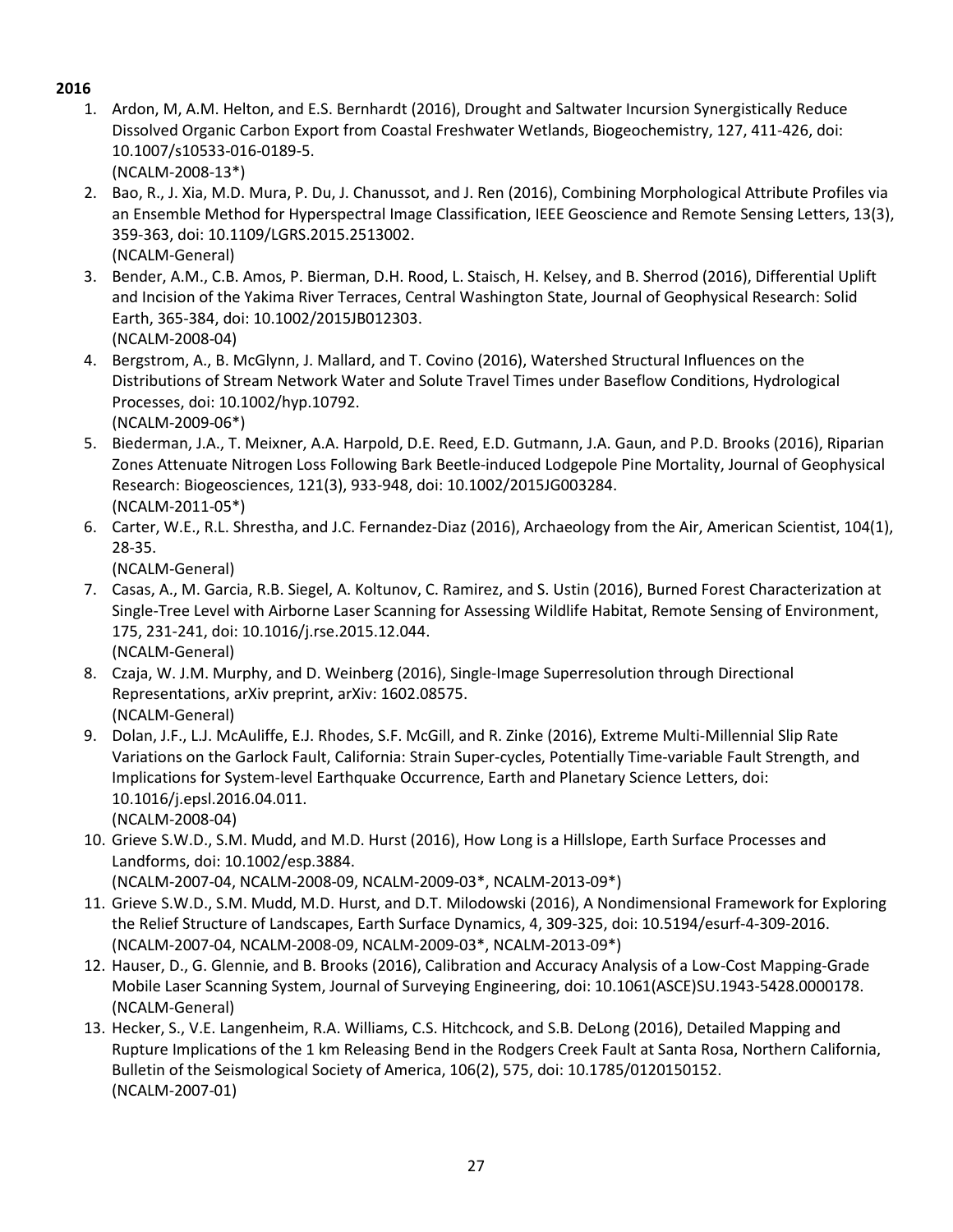- 14. Hopkins A.J. and N.P. Snyder (2016), Performance Evaluation of Three DEM-based Fluvial Terrace Mapping Methods, Earth Surface Processes and Landforms, doi: 10.1002/esp.3922. (NCALM-2007-13)
- 15. Kelly, A.E. and M.L. Goulden (2016), A Montane Mediterranean Climate Supports Year-round Photosynthesis and High Forest Biomass, Tree Physiology, 00, 1-10, doi: 10.1093/treephys/tpv131. (NCALM-General)
- 16. Lea, D.M. and C.J. Legleiter (2016), Mapping Spatial Patterns of Stream Power and Channel Change along a Gravel-bed River in Northern Yellowstone, Geomorphology, 252, 66-79, doi: 10.1016/j.geomorph.2015.05.033. (NCALM-2007-11\*)
- 17. Lowenstern, J.B., S. Hurwitz, and J.P. McGeehin (2016), Radiocarbon Dating of Silica Sinter Deposits in Shallow Drill Cores from the Upper Geyser Basin, Yellowstone National Park, Journal of Volcanology and Geothermal Research, 310, 132-136, doi: 10.1016/j.jvolgeores.2015.12.005. (NCALM-2008-07)
- 18. May, C., J. Roering, K. Snow, K. Griswold, and R. Gresswell (2016), The Waterfall Paradox: How Knickpoints Disconnect Hillslope and Channel Processes, Isolating Salmonid Populations in Ideal Habitats, Geomorphology, doi: 10.1016/j.geomorph.2016.03.029. (NCALM-2007-04, NCALM-2013-07\*)
- 19. Murphy, B.P., J.P.L. Johnson, N.M. Gasparini, and L.S. Sklar (2016), Chemical Weathering as a Mechanism for the Climatic Control of Bedrock River Incision, Nature, 532, 223-227, doi: 10.1038/nature17449. (NCALM-2013-01\*)
- 20. Olyphant, J., J.D. Pelletier, and R. Johnson (2016), Topographic Correlations with Soil and Regolith Thickness from Shallow-Seismic Refraction Constraints across Upland Hillslopes in the Valles Caldera, New Mexico, Earth Surface Processes and Landforms, doi: 10.1002/esp.3941. (NCALM-2012-02)
- 21. Oshun, J., W.E. Dietrich, T.E. Dawson, and I. Fung (2016), Dynamic, Structured Heterogeneity of Water Isotopes inside Hillslopes, Water Resources Research, doi: 10.1002/2015WR017485. (NCALM-2014-03)
- 22. Pan, Z., C.L. Glennie, J.C. Fernandez-Diaz, C.J. Legleiter, and B. Overstreet (2016), Fusion of LiDAR Orthowaveforms and Hyperspectral Imagery for Shallow River Bathymetry and Turbidity Estimation, IEEE Transactions on Geoscience and Remote Sensing, doi: 10.1109/TGRS.2016.2538089. (NCALM-2012-13)
- 23. Rengers, F., M. Lunacek, and G. Tucker (2016), Application of an Evolutionary Algorithm for Parameter Optimization in a Gully Erosion Model, Environmental Modelling and Software, 80, 297-305, doi: 10.1016/j.envsoft.2016.02.033. (NCALM-2007-03)
- 24. Rengers, F.K., G.E. Tucker, and S.A. Mahan (2016), Episodic Bedrock Erosion by Gully-head Migration, Colorado High Plains, USA, Earth Surface Processes and Landforms, doi: 10.1002/esp.3929. (NCALM-2007-03)
- 25. Samat, A., P. Gamba, J. Abuduwaili, S. Liu, and Z. Miao (2016), Geodesic Flow Kernel Support Vector Machine for Hyperspectral Image Classification by Unsupervised Subspace Feature Transfer, Remote Sensing, 8(3), 234, doi: 10.3390/rs8030234.
	- (NCALM-General)
- 26. Singh, N., E. Ryan, and B.L. McGlynn (2016), Variability in Isotopic Composition of Baseflow in Two Headwater Streams of the Southern Appalachians, Water Resources Research, 8(3), 234, doi: 10.1002/2015WR018463. (NCALM-2009-03\*)
- 27. Tao, S., Q. Guo, F. Wu, L. Li, S. Wang, Z. Tang, B. Xue, J. Liu, and J. Fang (2016), Spatial Scale and Pattern Dependences of Aboveground Biomass Estimation from Satellite Images: A Case Study of the Sierra National Forest, California, Landscape Ecology, doi: 10.1007/s10980-016-0357-y. (NCALM-General)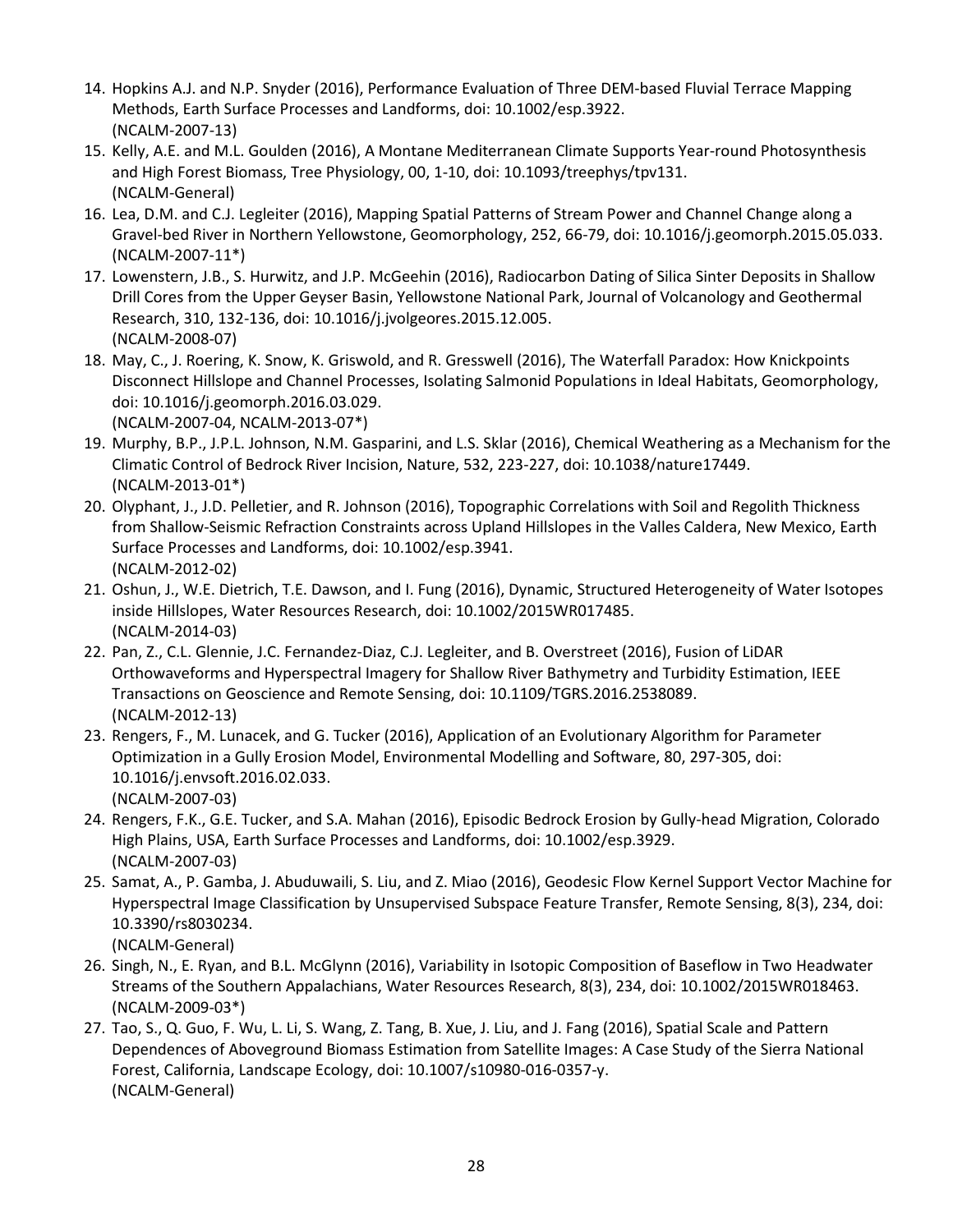- 28. Wang, Q., Y. Gu, and D. Tuia (2016), Discriminative Multiple Kernel Learning for Hyperspectral Image Classification, IEEE Transactions on Geoscience and Remote Sensing, doi: 10.1109/TGRS.2016.2530807. (NCALM-General)
- 29. Wood, C.M. and B.R. Cox (2016), Comparison of Field Data Processing Methods for Evaluation of Topographic Effects, Earthquake Spectra, doi: 10.1193/111515EQS170M. (NCALM-2010-09\*)
- 30. Wu, H. and S. Prasad (2016), Dirichlet Process Based Active Learning and Discovery of Unknown Classes for Hyperspectral Image Classification, IEEE Transactions on Geoscience and Remote Sensing, 54(8), 4882-4895, doi: 10.1109/TGRS.2016.2552507.
	- (NCALM-General)
- 31. Zheng, Z., P.B. Kirchner, and R.C. Bales (2016), Topographic and Vegetation Effects on Snow Accumulation in the Southern Sierra Nevada: A Statistical Summary from Lidar Data, The Cryosphere, 10, 257-269, doi: 10.5194/tc-10-257-2016.

(NCALM-2010-03)

32. Zhu, L. and L. Ma (2016), Class Centroid Alignment based Domain Adaptation for Classification of Remote Sensing Images, Pattern Recognition Letters, 000, 1-9, doi: 10.1016/j.patrec.2015.12.015. (NCALM-General)

## **Newly Added (June 1, 2016–December 8, 2016)**

33. Aytaylan, H. and S.E. Yuksel (2016), Semantic Segmentation of Hyperspectral Images with the Fusion of Lidar Data, IEEE International Geoscience and Remote Sensing Symposium (IGARSS) 2016, 2522-2525, doi: 10.1109/IGARSS.2016.7729651.

(NCALM-General)

- 34. Becek, K., A. Borkowski, and C. Mekik (2016), A Study of the Impact of Insolation on Remote Sensing-based Landcover and Landuse Data Extraction, ISPRS-International Archives of the Photogrammetry, Remote Sensing and Spatial Information Sciences, 65-69, doi: 10.5194/isprsarchives-XLI-B7-65-2016. (NCALM-General)
- 35. Chase, A.F., K. Reese-Taylor, J.C. Fernandez-Diaz, and D. Z. Chase (2016), Progression and Issues in the Mesoamerican Geospatial Revolution, Advances in Archaeological Practice, 4(3), 219-231, doi: 10.7183/2326- 3768.4.3.219.

(NCALM-General)

36. Chase, A.S.Z. and J. Weishampel (2016), Using Lidar and GIS to Investigate Water and Soil Management in the Agricultural Terracing at Caracol, Belize, Advances in Archaeological Practice, 4(3), 357-370, doi: 10.7183/2326- 3768.4.3.357.

(NCALM-General)

37. Conway, S.J., and M.R. Balme (2016), A Novel Topographic Parameterization Scheme Indicates That Martian Gullies Display the Signature of Liquid Water, Earth and Planetary Science Letters, 454, 36-45, doi: 10.1016/j.epsl.2016.08.031.

(NCALM-2008-04, NCALM-2012-06)

- 38. DeLong, S.B., A. Donnellan, D.J. Ponti, R.S. Rubin, J.J. Lienkaemper, C.S. Prentice, T.E. Dawson, G. Seitz, D.P. Schwartz, K.W. Hudnut, C. Rosa, A. Pickering, and J.W. Parker (2016), Tearing the Terroir: Details and Implications of Surface Rupture and Deformation from the 24 August 2014 M6.0 South Napa Earthquake, California, Earth and Space Science, 3(10), 416-430, doi: 10.1002/2016EA000176. (NCALM-2003-01)
- 39. Demir, N., M, Kaynarcaa, and S. Oya (2016), Extraction of Coastlines with Fuzzy Approach Using SENTINEL-1 SAR Image, ISPRS-International Archives of the Photogrammetry, Remote Sensing and Spatial Information Sciences, 747-751, doi: 10.5194/isprsarchives-XLI-B7-747-2016. (NCALM-2010-03)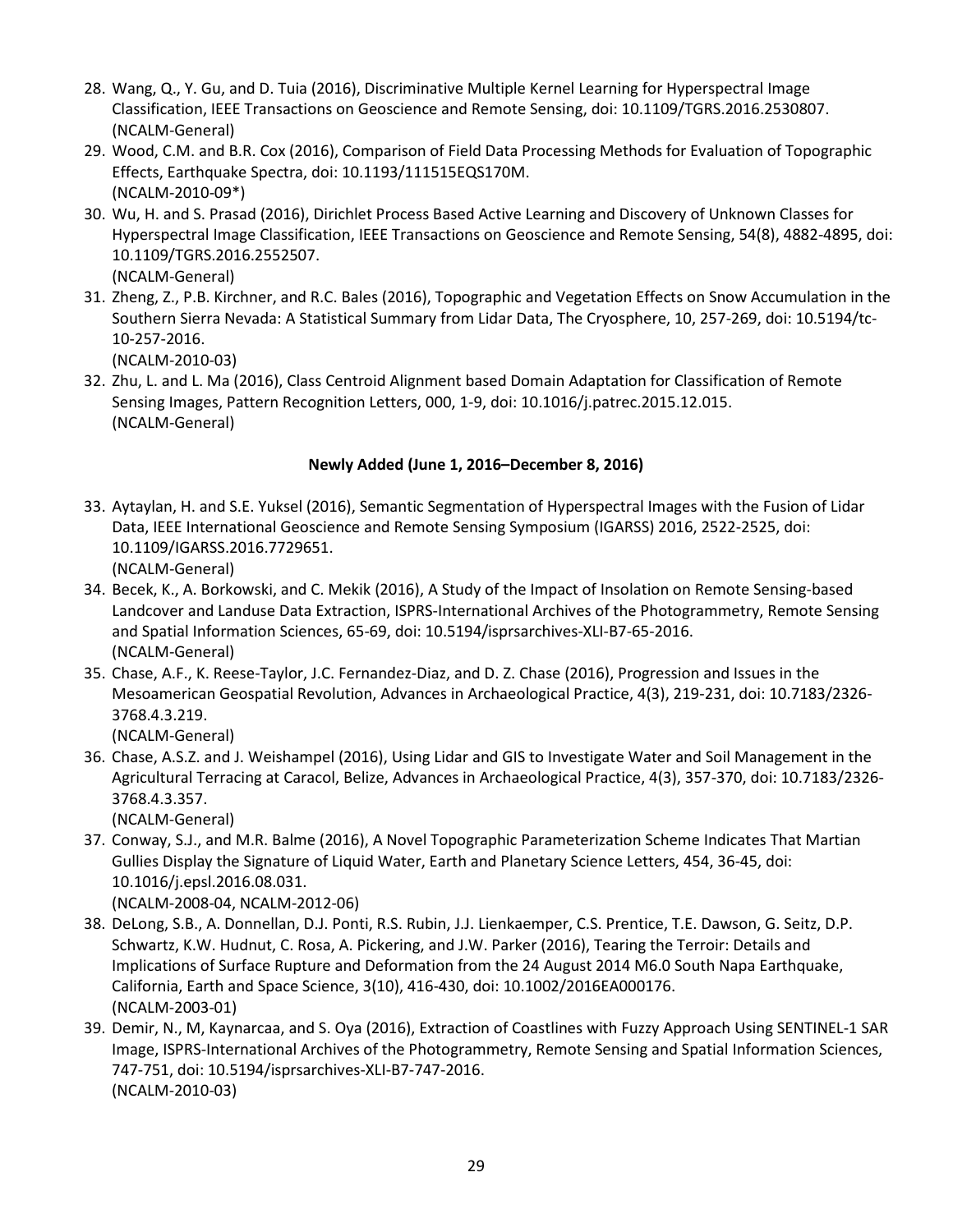- 40. Dickerson-Lange, S.E. (2016), Quantifying and Modeling the Influence of Forest on the Magnitude and Duration of Mountain Snow Storage in the Pacific Northwest, USA, Doctoral dissertation, University of Washington. (NCALM-2012-11\*)
- 41. Dutta, D., K. Wang, E. Lee, A. Goodwell, D.K. Woo, D. Wagner, and P. Kumar (2016), Characterizing Vegetation Canopy Structure Using Airborne Remote Sensing Data, IEEE Transactions on Geoscience and Remote Sensing, doi: 10.1109/TGRS.2016.2620478. (NCALM-2014-05)
- 42. Ebert, C.E., J.A. Hoggarth, and J.J. Awe (2016), Integrating Quantitative Lidar Analysis and Settlement Survey in the Belize River Valley, Advances in Archaeological Practice, 4(3), 284-300, doi: 10.7183/2326-3768.4.3.284. (NCALM-General)
- 43. Enriquez, E.S. (2016), Debris Flow Fans in Yosemite Valley National Park, California, Master's Theses, San Jose State University, Paper 4721, http://scholarworks.sjsu.edu/etd\_theses/4721. (NCALM-2006-04)
- 44. Fernandez-Diaz, J.C., W.E. Carter, C. Glennie, R.L. Shrestha, Z. Pan, N. Ekhtari, A. Singhania, D. Hauser, and M. Sartori (2016), Capability Assessment and Performance Metrics for the Titan Multispectral Mapping Lidar, Remote Sensing, 8(11), 936, doi: 10.3390/rs8110936. (NCALM-2014-13)
- 45. Fisher, C.T., J.C. Fernandez-Diaz, A.S. Cohen, O.N. Cruz, A.M. Gonzales, S.J. Leisz, F. Pezzutti, R. Shrestha, and W. Carter (2016), Identifying Ancient Settlement Patterns through LiDAR in the Mosquitia Region of Honduras, PLoS ONE, 11(8), doi: 10.1371/journal.pone.0159890. (NCALM-General)
- 46. Floyd, M.A., R.J. Walters, J.R. Elliott, G.J. Funning, J.L. Svarc, J.R. Murray, A.J. Hooper, Y. Larsen, P. Marinkovic, R. Burgmann, I.A. Johanson, and T.J. Wright (2016), Spatial Variations in Fault Friction Related to Lithology from Rupture and Afterslip of the 2014 South Napa, California, Earthquake, Geophysical Research Letters, 43, 6808- 6816, doi: 10.1002/2016GL069428. (NCALM-2003-01)
- 47. Gottwald, M., T. Fritz, H. Breit, B. Schattler, and A. Harris (2016), Remote Sensing of Terrestrial Impact Craters: The TanDEM-X Digital Elevation Model, Meteoritics and Planetary Science, 1-16, doi: 10.1111/maps.12794. (NCALM-2010-02\*)
- 48. Grieve, S.W.D., S.M. Mudd, D.T. Milodowski, F.J. Clubb, and D.J. Furbish (2016), How Does Grid-resolution Modulate the Topographic Expression of Geomorphic Processes?, Earth Surface Dynamic Discussion, doi: 10.5194/esurf-2016-28. (NCALM-2007-04, NCALM-2013-09\*)
- 49. Hutson, S.R., B. Kidder, C. Lamb, D. Vallejo-Caliz, and J. Welch (2016), Small Buildings and Small Budgets: Making Lidar Work in Northern Yucatan, Mexico, Advances in Archaeological Practice, 4(3), 268-283, doi: 10.7183/2326- 3768.4.3.268.

- 50. Jacobsen, R.E., and D.M. Burr (2016), Greater Contrast in Martian Hydrological History from More Accurate Estimates of Paleodischarge, Geophysical Research Letters, 43, 8903-8911, doi: 10.1002/2016GL070535. (NCALM-2010-13\*)
- 51. Jimenez, L.I., J. Plaza, and A. Plaza (2016), Efficient Implementation of Morphological Index for Building/Shadow Extraction from Remotely Sensed Images, The Journal of Supercomputing, 1-13, 855, doi: 10.1007/s11227-016- 1890-9.

(NCALM-General)

52. Kolzenburg, S., M. Favalli, A. Fornaciai, I. Isola, A.J.L. Harris, L. Nannipierir, and D. Giordano (2016), Rapid Updating and Improvemet of Airborne Lidar DEMs through Ground-based SfM 3-D Modeling of Vocanic Features, IEEE Transactions on Geoscience and Remote Sensing, 54(11), 6687-6699, doi: 10.1109/TGRS.2016.2587798. (NCALM-2009-02)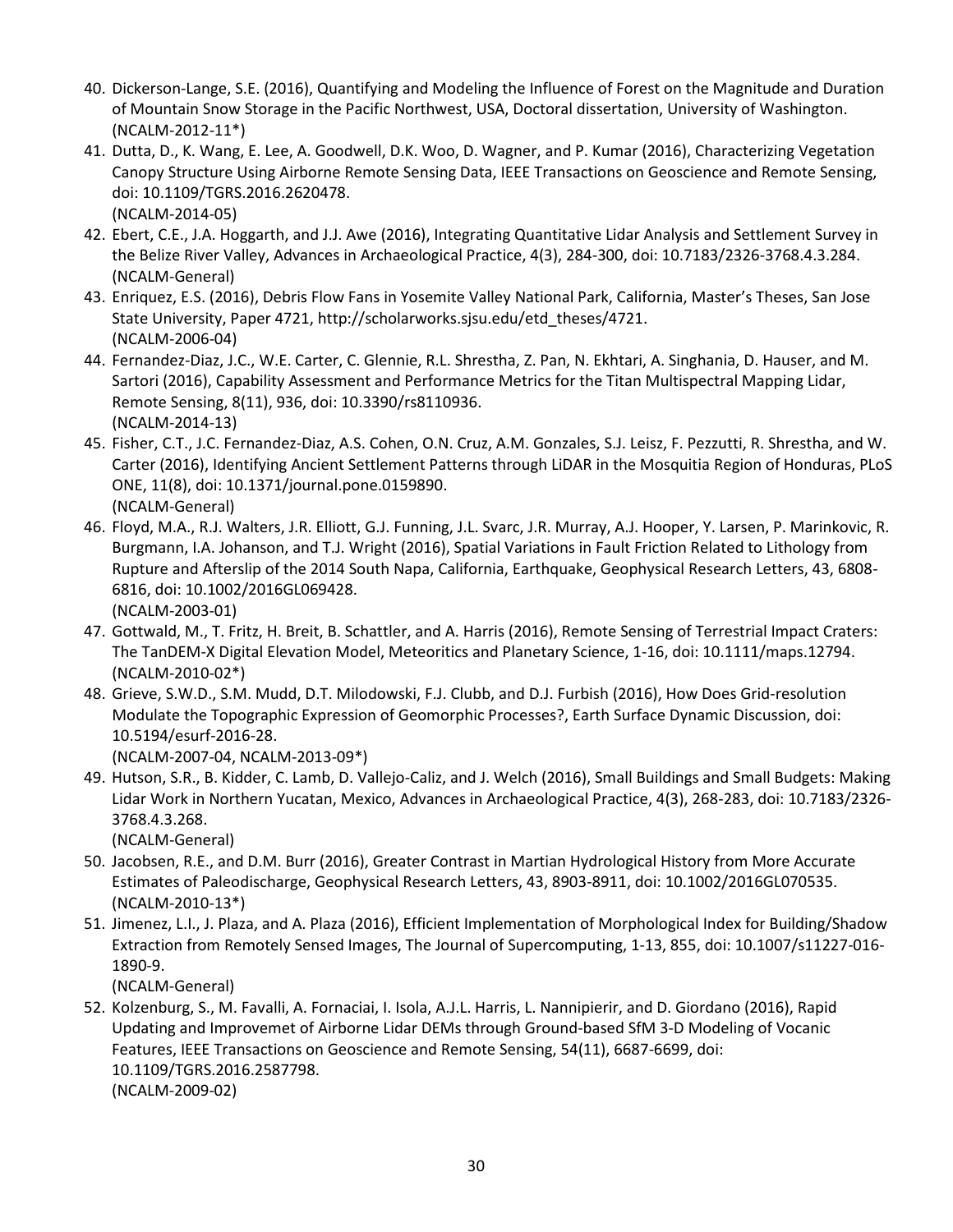- 53. Lee, J., G.S. Biging, and J.B. Fisher (2016), An Individual Tree-based Automated Registration of Aerial Images to Lidar Data in a Forested Area, Photogrammetry Engineering and Remote Sensing, 82(9), 699-710, doi: 10.14358/PERS.82.9.699.
	- (NCALM-2004-01)
- 54. Loughlin, M.L., C.A. Pool, J.C. Fernandez-Diaz, and R.L. Shrestha (2016), Mapping the Tres Zapotes Polity: The Effectiveness of Lidar in Tropical Alluvial Settings, Advances in Archaeological Practice, 4(3), 301-313, doi: 10.7183/2326-3768.4.3.301. (NCALM-General)
- 55. Lyda, A.W., X. Zhang, C.L. Glennie, K. Hudnut, and B.A. Brooks (2016), Airborne Light Detection and Ranging (LIDAR) Derived Deformation from the MW 6.0 24 August, 2014 South Napa Earthquake Estimated by Two and Three Dimensional Point Cloud Change Detection Techiques, The International Archives of the Photogrammetry, Remote Sensing and Spatial Information Sciences, XLI-B2, XXIII ISPRS Congress, 12-19 July 2016, Prague, Czech Republic, 35-42, doi: 10.5194/isprsarchives-XLI-B2-35-2016. (NCALM-2003-01)
- 56. Ma, L., X. Zhang, X. Yu, and D. Luo (2016), Spatial Regularized Local Manifold Learning for Classification of Hyperspectral Images, IEEE Journal of Selected Topics in Applied Earth Observations and Remote Sensing, 9(2), 609-624, doi: 10.1109/JSTARS.2015.2472460. (NCALM-General)
- 57. Macrae, S. and G. Lannone (2016), Understanding Ancient Maya Agricultural Terrace Systems through Lidar and Hydrological Mapping, Advances in Archaeological Practice, 4(3), 371-392, doi: 10.7183/2326-3768.4.3.371. (NCALM-General)
- 58. Magnoni, A., T.W. Stanton, N. Barth, J.C. Fernandez-Diaz, J.F.O. Leon, F.P. Ruiz, and J.A. Wheeler (2016), Detection Thresholds of Archaeological Features in Airborne Lidar Data from Central Yucatan, Advances in Archaeological Practice, 4(3), 232-248, doi: 10.7183/2326-3768.4.3.232. (NCALM-General)
- 59. Marion, B.N. (2016), Spatiotemporal Slip Rate Variations along Surprise Valley Fault in Relation to Pleistocene Pluvial Lakes, Master's Theses, Central Washington University, http://digitalcommons.cwu.edu/etd. (NCALM-General)
- 60. Mishra, D.R., S. Ghosh, C. Hladik, J.L. O'Connell, and H.J. Cho (2016), Wetland Mapping Methods and Techniques Using Multisensor, Multiresolution Remote Sensing: Successes and Challenges, Remote Sensing Handbook, 3, Taylor and Francis, New York. (NCALM-General)
- 61. Morchhale, S. (2016), Deep Convolutional Neural Networks for Classification of Fused Hyperspectral and Lidar Data, Doctoral dissertation, Wake Forest University. (NCALM-General)
- 62. Moyes, H. and S. Montgomery (2016), Mapping Ritual Landscapes Using Lidar: Cave Detection through Local Relief Modeling, Advances in Archaeological Practice, 4(3), 249-267, doi: 10.7183/2326-3768.4.3.249. (NCALM-General)
- 63. Neale, C.M.U., C. Jaworowski, H. Heasler, S. Sivarajan, and A. Masih (2016), Hydrothermal Monitoring in Yellowstone National Park Using Airborne Thermal Infrared Remote Sensing, Remote Sensing of Environment, 184, 628-644, doi: 10.1016/j.rse.2016.04.016. (NCALM-2008-07)
- 64. Oroza, C.A., Z. Zheng, S.D. Glaser, D. Tuia, and R.C. Bales (2016), Optimizing Embedded Sensor Network Design for Catchment-scale Snow-depth Estimation Using LiDAR and Machine Learning, Water Resources Research, doi: 10.1002/2016WR018896.

(NCALM-2010-03)

65. Pan, Z., C. Glennie, J.C. Fernandez-Diaz, and M. Starek (2016), Comparison of Bathymetry and Seagrass Mapping with Hyperspectral Imagery and Airborne Bathymetric Lidar in a Shallow Estuarine Environment, International Journal of Remote Sensing, 37(3), 516-536, doi: 10.1080/01431161.2015.1131869. (NCALM-General)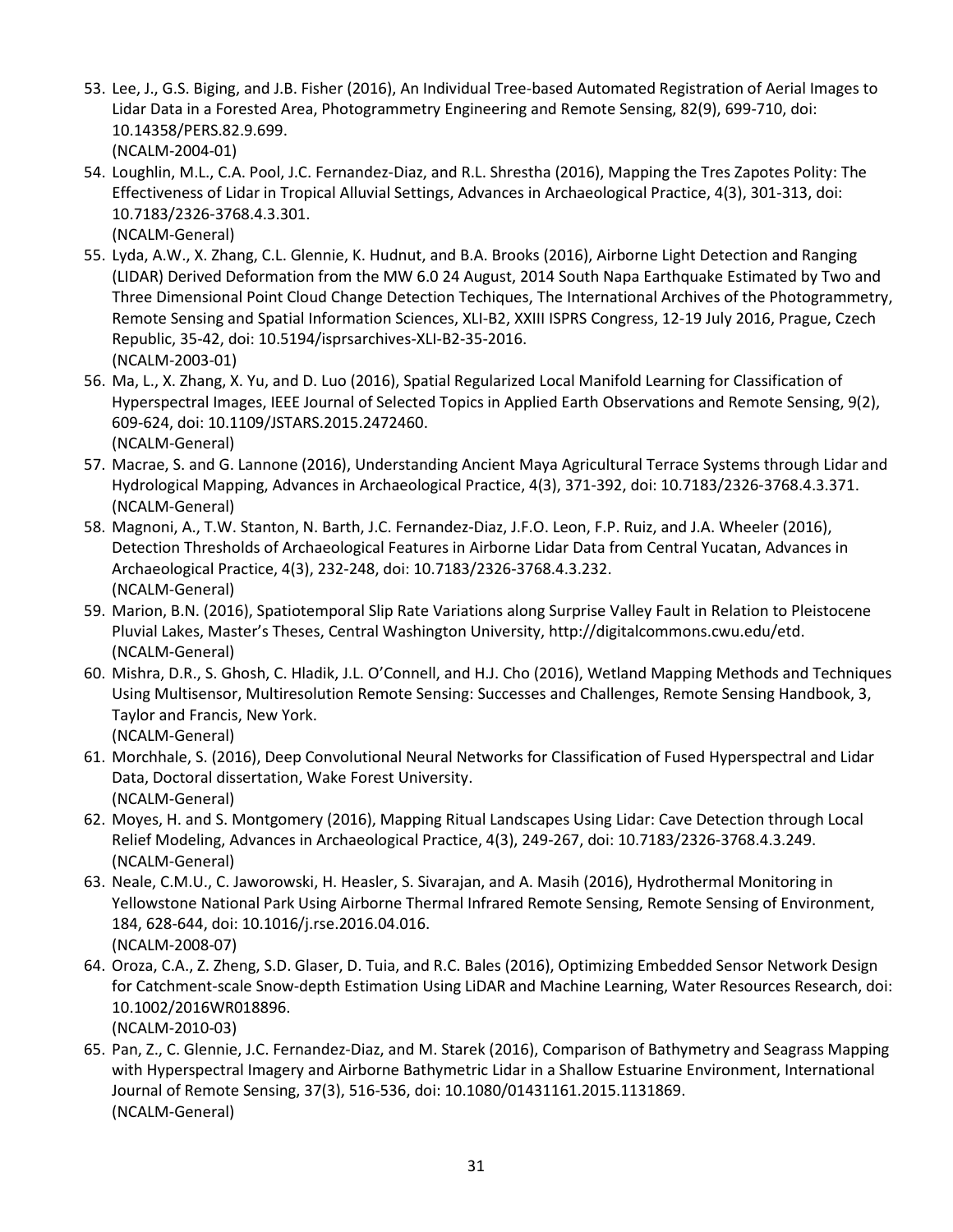- 66. Pan, Z., C. Glennie, J.C. Fernandez-Diaz, R. Shrestha, B. Carter, D. Hauser, A. Singhania, and M. Sartori (2016), Fusion of Bathymetric LiDAR and Hyperspectral Imagery for Shallow Water bathymetry, IEEE International Geoscience and Remote Sensing Symposium (IGARSS) 2016, 3792-3795, doi: 10.1109/IGARSS.2016.7729983. (NCALM-General)
- 67. Pasquet, S., W.S. Holbrook, B.J. Carr, and K.W.W. Sims (2016), Geophysical Imaging of Shallow Degassing in a Yellowstone Hydrothermal System, Geophysical Research Letters, doi: 10.1002/2016GL071306. (NCALM-2008-07)
- 68. Pfeiffer, A.M., and N.J. Finnegan (2016), Basin-scale Methods for Predicting Salmonid Spawning Habitat via Grain Size and Riffle Spacing, Tested in a California Coastal Drainage, Earth Surface Processes and Landforms, doi: 10.1002/esp.4053.
	- (NCALM-2011-01)
- 69. Pfufer, K., and A.E. Thompson (2016), Lidar-based Analyses of Anthropogenic Landscape Alterations as a Component of the Built Environment, Advances in Archaeological Practice, 4(3), 393-409, doi: 10.7183/2326- 3768.4.3.393.

- 70. Reese-Taylor, K., A.A. Hernandez, F.C.A.F. Esquivel, K. Monteleone, A. Uriarte, C. Carr, H.G. Acuna, J.C. Fernandez-Diaz, M. Peuramaki-Brown, and N. Dunning (2016), Boots on the Ground at Yaxnohcah: Ground-Truthing Lidar in a Complex Tropical Landscape, Advances in Archaeological Practice, 4(3), 314-338, doi: 10.7183/2326-3768.4.3.314. (NCALM-General)
- 71. Rengers, F.K., L.A. McGuire, J.W. Kean, D.M. Staley, and D.E.J. Hobley (2016), Model Simulations of Flood and Debris Flow Timing in Steep Catchments after Wildfire, Water Resources Research, 52, 6041-6061, doi: 10.1002/2015WR018176.

(NCALM-General)

- 72. Sangireddy, H., C.P. Stark, A. Kladzyk, and P. Passalacqua (2016), GeoNet: An Open Source Software for the Automatic and Objective Extraction of Channel Heads, Channel Network, and Channel Morphology from High Resolution Topography Data, Environmental Modelling and Software, 83, 58-73, doi: 10.1016/j.envsoft.2016.04.026. (NCALM-2006-09)
- 73. Sangireddy, H., R.A. Carothers, C.P. stark, and P. Passalacqua (2016), Controls of Climate, Topography, Vegetation, and Lithology on Drainage Density Extracted from High Resolution Topography Data, Journal of Hydrology, 537, 271-282, doi: 10.1016/j.jhydrol.2016.02.051. (NCALM-General)
- 74. Sexstone, G.A., S.R. Fassnacht, J.I. Lopez-Moreno, and C.A. Hiemstra (2016), Subgrid Snow Depth Coefficient of Variation within Complex Mountainous Terrain, The Cryosphere Discussions, doi: 10.5194/tc-2016-188. (NCALM-2010-03)
- 75. Smith, T., K. Hayes, L. Marshall, B. McGlynn, and K. Jencso (2016), Diagnostic Calibration and Cross-catchment Transferability of a Simple Process-consistent Hydrologic Model, Hydrological Processes, doi: 10.1002/hyp.10955. (NCALM-2005-14)
- 76. Sullivan, K.J., J.J. Awe, and S.M. Montgomery (2016), Welcome to Bedrock: Archaeological Investigations at the Lithic Tool Production Area, the Etz'nab Tunich Group, Cayo, Belize, The Belize Valley Archaeological Reconnaissance Project, A Report of the 2015 Field Season, 182-212. (NCALM-General)
- 77. Tuia, D., D. Marcos, and G. Camps-Valls (2016), Multi-temporal and Multi-Source Remote Sensing Image Classification by Nonlinear Relative Normalization, ISPRS Journal of Photogrammetry and Remote Sensing, 120, 1-12, doi: 10.14358/PERS.82.9.699. (NCALM-General)
- 78. Tuia, D., R. Flamary, and M. Barlaud (2016), Nonconvex Regularization in Remote Sensing, IEEE Transactions on Geoscience and Remote Sensing, 54(11), 6470-6480, doi: 10.1109/TGRS.2016.2585201. (NCALM-General)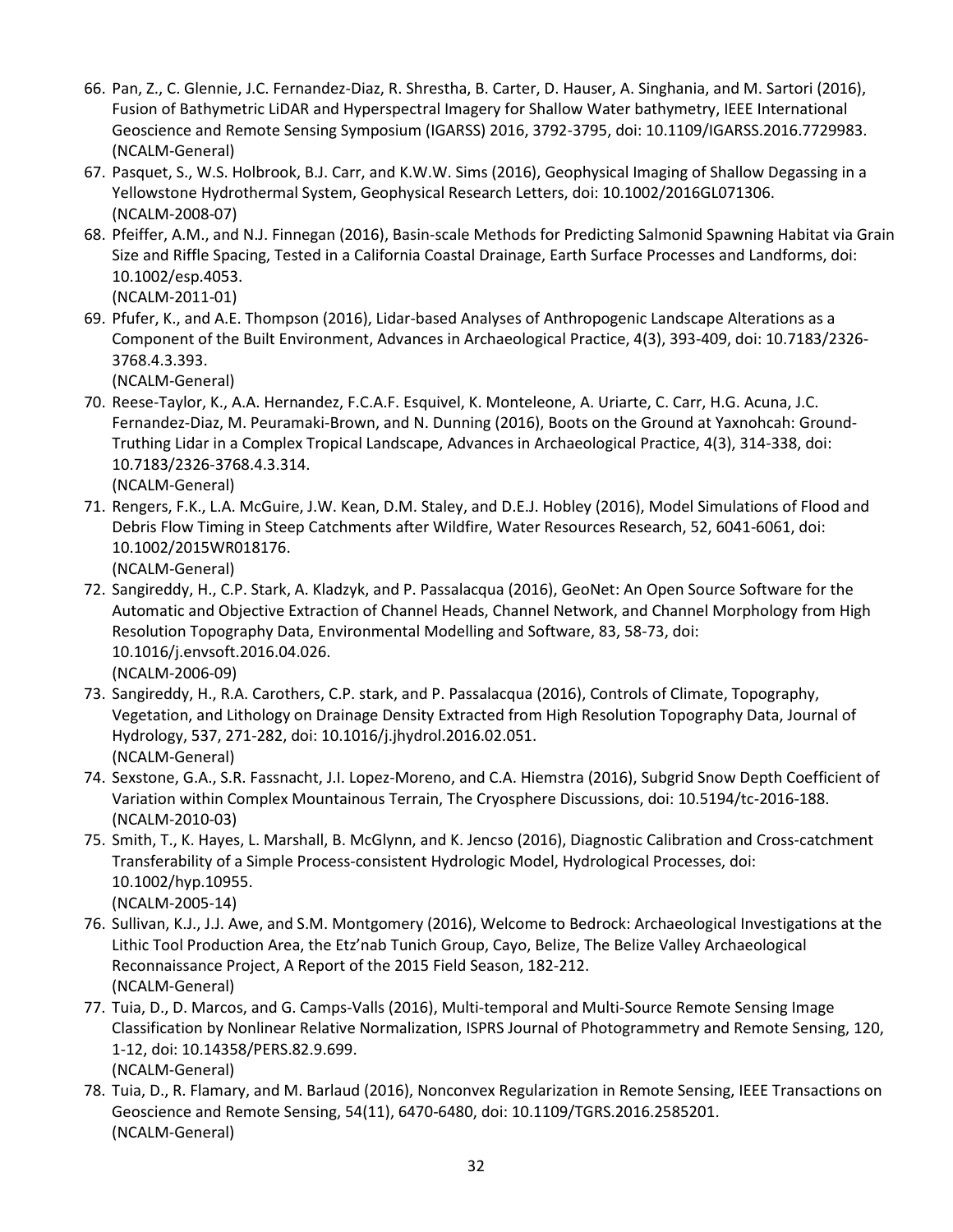- 79. Wolf, J., G. Brocard, J. Willenbring, S. Porder, and M. Uriarte (2016), Abrupt Change in Forest Height along a Tropical Elevation Gradient Detected Using Airborne Lidar, Remote Sensing, 8(10), 864, doi: 10.3390/rs8100864. (NCALM-2010-03)
- 80. Wu, B., B. Yu, Q. Wu, Y. Huang, Z. Chen, and J. Wu (2016), Individual Tree Crown Delineation Using Localized Contour Tree Method and Airborne LiDAR Data in Coniferous Forests, International Journal of Applied Earth Observation and Geoinformation, 52, 82-94, doi: 10.1016/j.jag.2016.06.003. (NCALM-2011-05\*)
- 81. Xia, J. and P. Dong (2016), A GIS Add-in for Automated Measurement of Sand Dune Migration Using Lidarderived Multitemporal and High-resolution Digital Elevation Models, Geosphere, 12(4), 1316-1322, doi: 10.1130/GES01329.1.

(NCALM-2009-01\*, NCALM-2010-07)

- 82. Yaeger, J. M.K. Brown, and B. Cap (2016), Locating and Dating Sites Using Lidar Survey in a Mosaic Landscape in Western Belize, Advances in Archaeological Practice, 4(3), 339-356, doi: 10.7183/2326-3768.4.3.339. (NCALM-General)
- 83. Zhou, G., R. Zhang, and D. Zhang (2016), Manifold Learning Co-Location Decision Tree for Remotely Sensed Imagery Classification, Remote Sensing, 8(10), 855, doi: 10.3390/rs8100855. (NCALM-General)

## **Newly Added (Since December 8, 2016)**

- 84. Carvajal IV, P. (2016), The Settlement Patterns at Las Cuevas, Belize during the Late Classic Period, University of California, Merced, Doctoral Dissertation. (NCALM-General)
- 85. Cerovski-Darriau, C.R. (2016), Landslides and Landscape Evolution over Decades to Millennia Using Tephrochronology, Air Photos, Lidar, and Geophysical Investigations to Reconstruct Past Landscapes, University of Oregon, Doctoral Dissertation.

(NCALM-2013-06\*)

- 86. Clubb, F.J., S.M. Mudd, M. Attal, D.T. Milodowski, and S.W.D. Grieve (2016), The Relationship between Drainage Density, Erosion Rate, and Hilltop Curvature: Implications for Sediment Transport Processes, Journal of Geophysical Research, 121(10), 1724-1745, doi: 10.1002/2015JF003747. (NCALM-2007-07\*, NCALM-2010-03, NCALM-2011-06\*)
- 87. Humagain, K. (2016), Ecological Variation among Vegetation Cover Types and Forest Stand Dynamics in the South-West Jemez Mountains, New Mexico, Texas Tech University, Doctoral Dissertation. (NCALM-2010-03)
- 88. Kim, J., S. Kang, and H. Lee (2016), A Trail Detection Method Using Statistical Analysis of Trail Features in Dense Forest, IEEE International Conference on Intelligent Control and Information Processing, 149-152, doi: 10.1109/ICICIP.2016.7885892. (NCALM-General)
- 89. Liao, W., M.D. Mura, X. Huang, J. Chanussot, S. Gautama, P. Scheunders, and W. Philips (2016), Lidar Information Extraction by Attribute Filters with Partial Reconstruction, IEEE Geoscience and Remote Sensing Symposium, 1484-1487, doi: 10.1109/IGARSS.2016.7729379. (NCALM-General)
- 90. Luo, R., W. Liao, H. Zhang, Y. Pi, and W. Philips (2016), Classification of Cloudy Hyperspectral Image and LiDAR Data Based on Feature Fusion and Decision Fusion, IEEE Geoscience and Remote Sensing Symposium, 2518- 2521, doi: 10.1109/IGARSS.2016.7729650. (NCALM-General)
- 91. Milodowski, D.T. (2016), Erosion, Vegetation and the Evolution of Hillslopes in Upland Landscapes, The University of Edinburgh, Doctoral Dissertation. (NCALM-2008-09)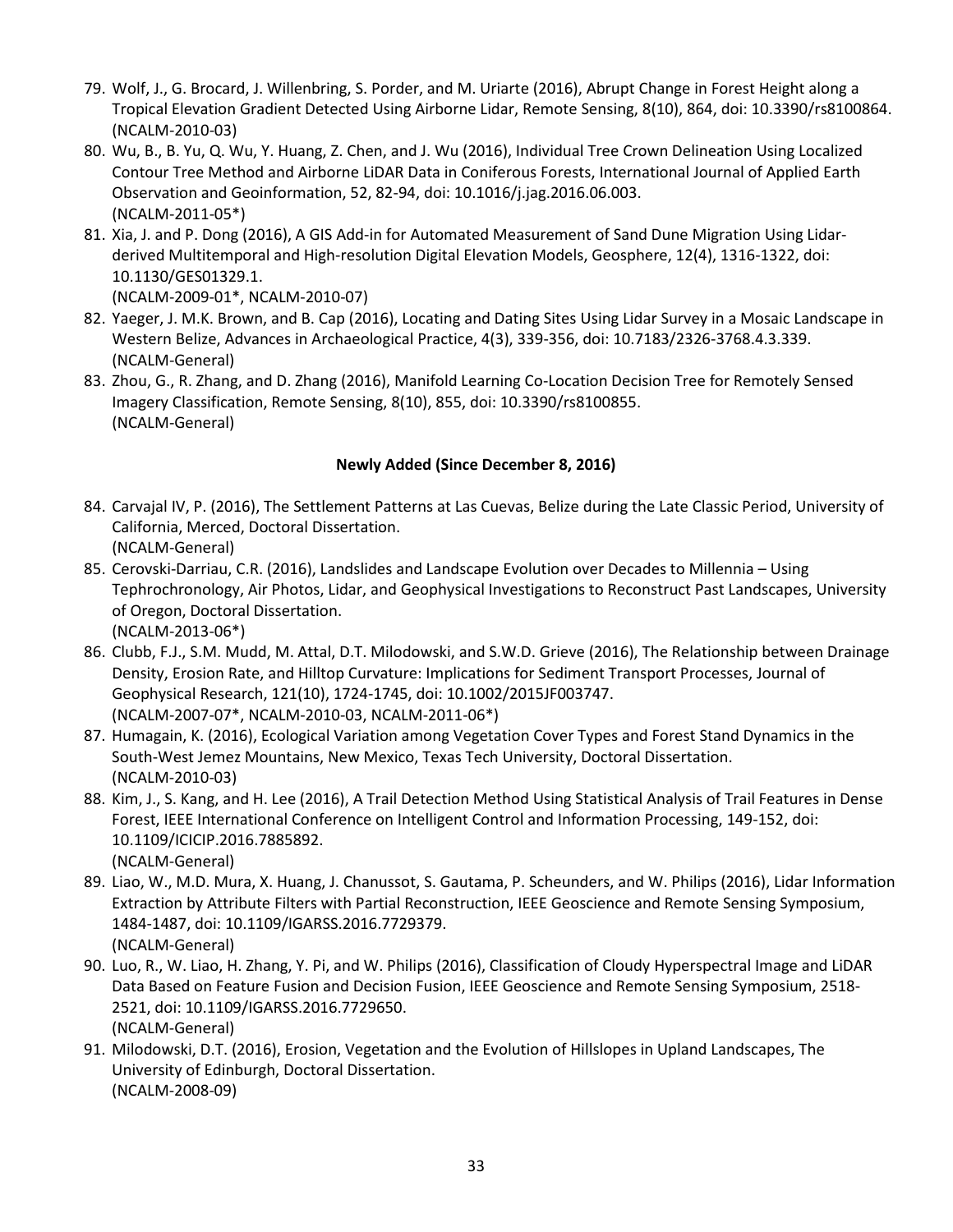- 92. Morchhale S. (2016), Deep Convolutional Neural Networks for Classification of Fused Hyperspectral and Lidar Data, Wake Forest University, Master Thesis. (NCALM-General)
- 93. Murphy, B.P. (2016), Feedbacks among Chemical Weathering, Rock Strength and Erosion with Implications for the Climatic Control of Bedrock River Incision, University of Texas at Austin, Doctoral Dissertation. (NCALM-2013-01\*)
- 94. Rempe, D.M. (2016), Controls on Critical Zone Thickness and Hydrologic Dynamics at the Hillslope Scale, University of California, Berkeley, Doctoral Dissertation. (NCALM-2014-03)
- 95. Salisbury, J.B. (2016), Combining Tectonic Geomorphology and Paleoseismology for Understanding of Earthquake Recurrence, Arizona State University, Doctoral Dissertation. (NCALM-2005-08)
- 96. Scheingross, J.S. (2016), Mechanics of Sediment Transport and Bedrock Erosion in Steep Landscapes, California Institute of Technology, Doctoral Dissertation. (NCALM-2007-07\*)

- 1. Brewer, J., C. Carr, N. Dunning, D. Walker, A. Hernandez, M. Peuramaki-Brown, and K. Reese-Taylor (2017), Employing Airborne Lidar and Archaeological Testing to Determine the Role of Small Depressions in Water Management at the Ancient Maya Site of Yaxnohcah, Campeche, Mexico, Journal of Archaeological Science: Reports, 13, 291-302, doi: 10.1016/j.jasrep.2017.03.044. (NCALM-General)
- 2. Carleton, W.C., K.F. Cheong, D. Savage, J. Barry, J. Conolly, and G. Iannone (2017), A Comprehensive Test of the Locally-Adaptive Model of Archaeological Potential (LAMAP), Journal of Archaeological Science: Reports, 59-68, doi: 10.1016/j.jasrep.2016.11.027. (NCALM-General)
- 3. Chase, A.F. and D.Z. Chase (2017), Detection of Maya Ruins by Lidar: Applications, Case Study, and Issues, Sensing the Past, Springer International Publishing, 455-468, doi: 10.1007/978-3-319-50518-3\_22. (NCALM-General)
- 4. Dialynas, Y.G., R.L. Bras, and D. Richer (2017), Hydro-geomorphic Perturbations on the Soil-atmosphere CO2 Exchange: How (un) Certain are Our Balances?, Water Resources Research, 53(2), 1664-1682, doi: 10.1002/2016WR019411. (NCALM-2014-04)
- 5. DiBiase, R.A., M.P. Lamb, V. Ganti, and A.M. Booth (2017), Slope, Grain Size, and Roughness Controls on Dry Sediment Transport and Storage on Steep Hillslopes, Journal of Geophysical Research: Earth Surface, 122, doi: 10.1002/2016JF003970. (NCALM-2007-07\*)
- 6. Duhnforth, M., A.L. Densmore, S. Ivy-Ochs, P. Allen, and P.W. Kubik (2017), Early to Late Pleistocene History of Debris-flow Fan Evolution in Western Death Valley (California) Using Cosmogenic 10Be and 26Al, Geomorphology, 281, 53-65, doi: 10.1016/j.geomorph.2016.12.020. (NCALM-2003-02)
- 7. Eum, J., M. Bae, J. Jeon, H. Lee, S. Oh, and M. Lee (2017), Vehicle Detection from Airborne LiDAR Point Clouds based on a Decision Tree Algorithm with Horizontal and Vertical Features, Remote Sensing Letters, 8(5), 409- 418, doi: 10.1080/2150704X.2016.1278310. (NCALM-2010-01\*, NCALM-2010-11)
- 8. Fisher, C.T., A.S. Cohen, J.C. Fernandez-Diaz, and S.J. Leisz (2017), The Application of Airborne Mapping LiDAR for the Documentation of Ancient Cities and Regions in Tropical Regions, Quaternary International, doi: 10.1016/j.quaint.2016.08.050. (NCALM-General)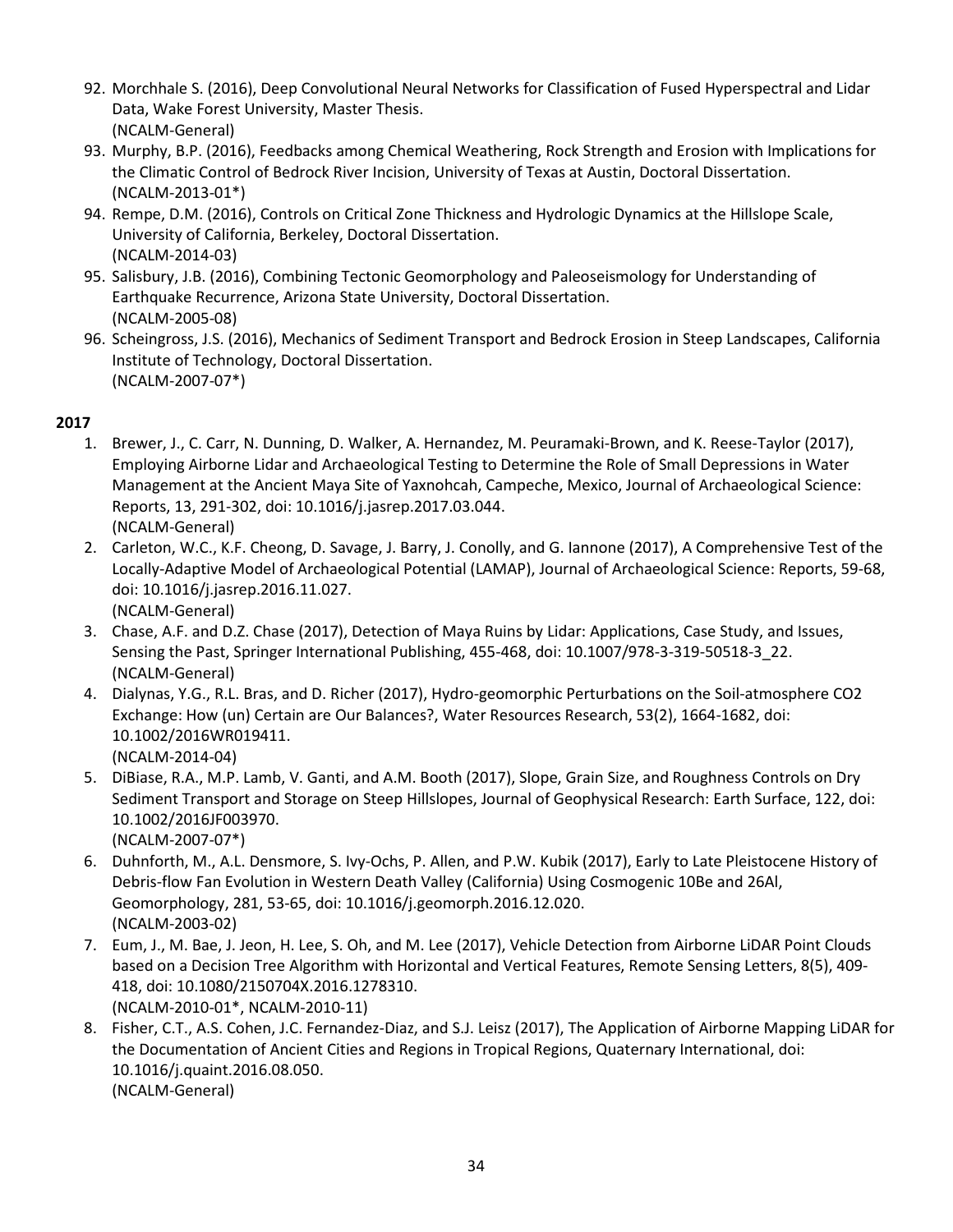- 9. Garcia, M, S. Saatchi, A. Casas, A. Koltunov, S. Ustin, C. Ramirez, J. Garcia-Gutierrez, and H. Balzter (2017), Quantifying Biomass Consumption and Carbon Release from the California Rim Fire by Integrating Airborne LiDAR and Landsat OLI Data, Journal of Geophysical Research: Biogeosciences, 122(2), 340-353, doi: 10.1002/2015JG003315. (NCALM-General)
- 10. Garcia, M, S. Saatchi, A. Ferraz, C.A. Silva, S. Ustin, A. Koltunov, and H. Balzter (2017), Impact of Data Model and Point Density on Aboveground Forest Biomass Estimation from Airborne LiDAR, Carbon Balance and Management, 12(1), 4, doi: 10.1186/s13021-017-0073-1. (NCALM-General)
- 11. Garcia, M, S. Saatchi, A. Casas, A. Koltunov, S. Ustin, C. Ramirez, and H. Balzter (2017), Extrapolating Forest Fuel Properties in the California Rim Fire by Combining Airborne LiDAR and Landsat OLI Data, Remote Sensing, 9(4), 394, doi: 10.3390/rs9040394. (NCALM-General)
- 12. Ghamisi, P. and B. Hofle (2017), LiDAR Data Classification Using Extinction Profiles and a Composite Kernel Support Vector Machine, IEEE Geoscience and Remote Sensing Letters, 1-5, doi: 10.1109/LGRS.2017.2669304. (NCALM-General)
- 13. Ghamisi, P., B. Hofle, and X.X. Zhu (2017), Hyperspectral and LiDAR Data Fusion Using Extinction Profiles and Deep Convolutional Neural Network, IEEE Journal of Selected Topics in Applied Earth Observations and Remote Sensing, 10(6), 3011-3024, doi: 10.1109/JSTARS.2016.2634863. (NCALM-General)
- 14. Ghamisi, P., B. J. Plaza, Y. Chen, J. Li, and A.J. Plaza (2017), Advanced Spectral Classifiers for Hyperspectral Images: A Review, IEEE Geoscience and Remote Sensing Magazine, 5(1), 8-32, doi: 10.1109/MGRS.2016.2616418. (NCALM-General)
- 15. Green, G.M., S.C. Ahearn, and W. Ni-Meister (2017), Downscaling on Demand: Examples in Forest Canopy Mapping, Integrating Scale in Remote Sensing and GIS, 229-243, doi: 10.1016/j.quaint.2016.08.050. (NCALM-2008-04, NCALM-2005-13, NCALM-2005-14, NCALM-2007-08, NCALM-2006-04, NCALM-2007-13, NCALM-2010-19\*)
- 16. Hasani, H. F. Samadzadegan, and P. Reinartz (2017), A Metaheuristic Feature-level Fusion Strategy in Classification of Urban Area Using Hyperspectral Imagery and Lidar Data, European Journal of Remote Sensing, 50(1), 222-236, doi: 10.1080/22797254.2017.1314179. (NCALM-General)
- 17. Hobley, D.E.J., J.M. Adams, S.S. Nudurupati, E.W.H. Hutton, N.M. Gasparini, E. Istanbulluoglu, and G.E. Tucker (2017), Creative Computing with Landlab: An Open-source Toolkit for Building, Coupling, and Exploring Twodimensional Numerical Models of Earth-surface Dynamics, Earth Surface Dynamics, 5(1), 21-46, doi: 10.519/esufr-5-21-2017.
	- (NCALM-2010-06)
- 18. Leonard, C.M., C.J. Legleiter, and B.T. Overstreet (2017), Effects of Lateral Confinement in Natural and Leveed Reaches of a Gravel-bed River: Snake River, Wyoming, USA, Earth Surface Processes and Landforms, doi: 10.1002/esp.4157. (NCALM-2012-12\*)
- 19. Liao, W., A. Pizurica, R. Luo, and W. Philips (2017), A Comparison on Multiple Level Features for Fusion Hyperspectral and LiDAR Data, IEEE International Joint Urban Remote Sensing Event. (NCALM-General)
- 20. Luo, R., W. Liao, H. Zhang, L. Zhang, P. Scheunders, Y. Pi, and W. Philips (2017), Fusion of Hyperspectral and Lidar Data for Classification of Cloud-Shadow Mixed Remote Sensed Scene, IEEE Journal of Selected Topics in Applied Earth Observations and Remote Sensing, 1-14, doi: 10.1109/JSTARS.2017.2684085. (NCALM-General)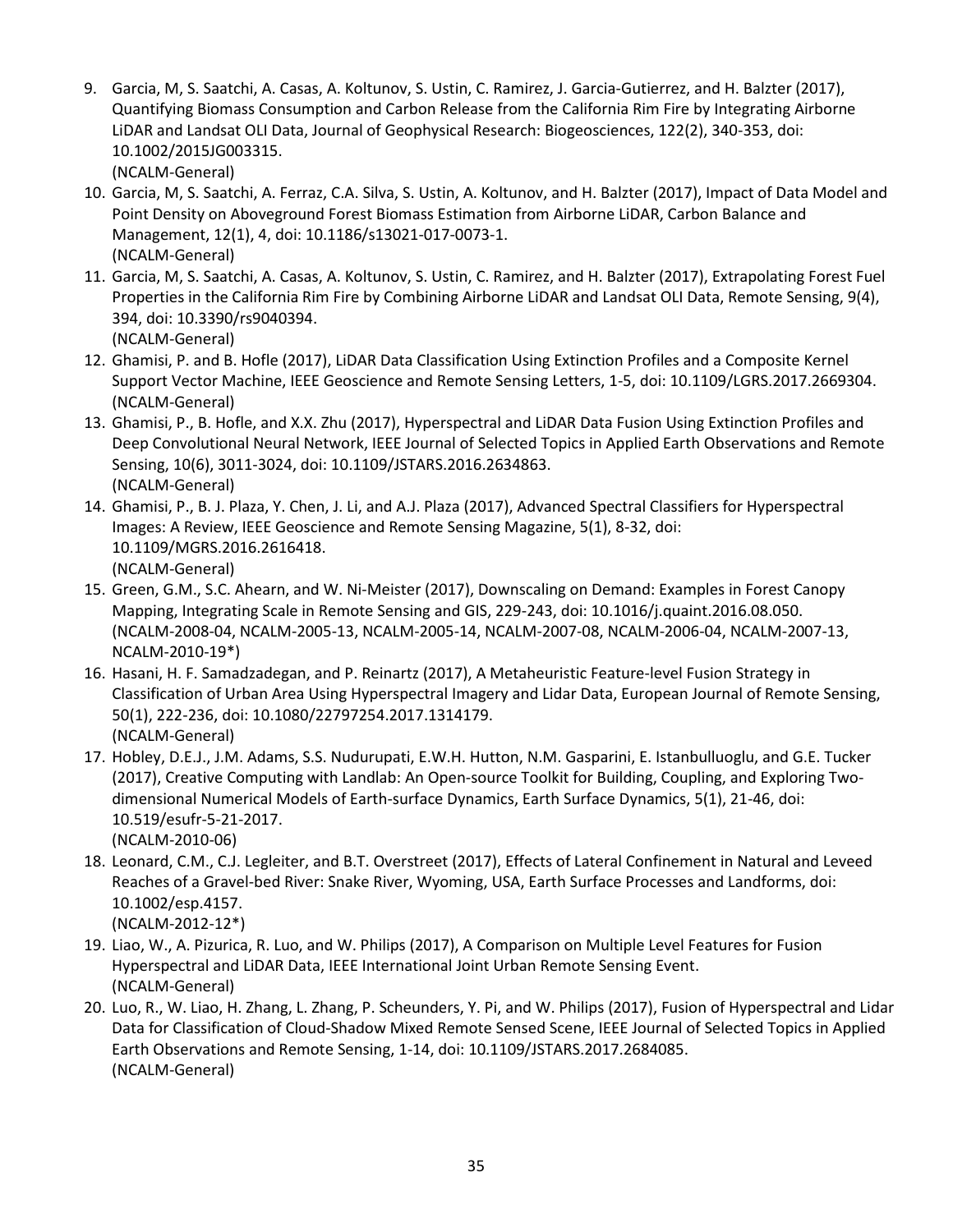- 21. Lynne, B.Y., H. Heasler, C. Jaworowski, D. Foley, I.J. Smith, G.J. Smith, and D. Sahdarani (2017), Using Ground Penetrating Radar, Scanning Electron Microscopy and Thermal Infrared Imagery to Document Near-surface Hydrological Changes in the Old Faithful Geyser Area, Yellowstone National Park, U.S.A., Geothermics, 68, 33-53, doi: 10.1016/j.geothermics.2017.02.007. (NCALM-2008-07)
- 22. Marshall, J.A., J.J. Roering, D.G. Gavin, and D.E. Granger (2017), Late Quaternary Climatic Controls on Erosion Rates and Geomorphic Processes in Western Oregon, USA, Geological Society of America Bulletin, B31509-1, doi: 10.1130/B31509.1. (NCALM-2013-06\*)
- 23. Mclver, C., J.P. Metcalf, and R.C. Olsen (2017), Spectral Lidar Analysis for Terrain Classification, SPIE Defense + Security International Society for Optics and Photonics, 101910J, doi: 10.1117/12.2276658 (NCALM-General)
- 24. Mou, L, P. Ghamisi, and X.X. Zhu (2017), Deep Recurrent Neural Networks for Hyperspectral Image Classification, IEEE Transactions on Geoscience and Remote Sensing, 1-17, doi: 10.1109/TGRS.2016.2636241. (NCALM-General)
- 25. Noto, L.V., S. Bastola, Y.G. Dialynas, Y.G. E. Arnone, and R.L. Bras (2017), Integration of Fuzzy Logic and Image Analysis for the Detection of Gullies in the Calhoun Critical Zone Observatory using Airborne LiDAR Data, ISPRS Journal of Photogrammetry and Remote Sensing, 126, 209-224, doi: 10.1016/j.isprsjprs.2017.02.013. (NCALM-2014-04)
- 26. Pelletier, J.D. and T.L. Swetnam (2017), Asymmetry of Weathering-limited Hillslopes: The Importance of Diurnal Covariation in Solar Insolation and Temperature, Earth Surface Processes and Landforms, doi: 10.1002/esp.4136. (NCALM-2005-03)
- 27. Prufer, K.M., A.E. Thompson, C.R. Meredith, B.J. Culleton, J.M. Jordan, C.E. Ebert, B. Winterhalder, and D.J. Kennett (2017), The Classic Period Maya Transition from an Ideal Free to an Ideal Despotic Settlement System at the Polity of Uxbenka, Journal of Anthropological Archaeology, 45, 53-68, doi: 10.1016/j.jaa.2016.11.003. (NCALM-General)
- 28. Rasti, B., P. Ghamisi, and R. Gloaguen (2017), Hyperspectral and Lidar Fusion Using Extinction Profiles and Total Variation Component Analysis, IEEE Transactions on Geoscience and Remote Sensing, doi: 10.1109/TGRS.2017.2686450. (NCALM-General)
- 29. Rizki, P.N.M., J. Eum, H. Lee, and S. Oh (2017), Spark-based In-memory DEM Creation from 3D LiDAR Point Clouds, Remote Sensing Letters, 8(4), 360-369, doi: 10.1080/2150704X.2016.1275053. (NCALM-2014-06\*)
- 30. Rizki, P.N.M., H. Lee, M. Lee, and S. Oh (2017), High-performance Parallel Approaches for Three-dimensional Light Detection and Ranging Point Clouds Gridding, Journal of Applied Remote Sensing, 11(1), 016011, doi: 10.1117/1.JRS.11.016011.

(NCALM-2011-01, NCALM-2012-11\*)

- 31. Rogers, J.N., C.E. Parrish, L.G. Ward, and D.M. Burdick (2017), Assessment of Elevation Uncertainty in Salt Marsh Environment Using Discrete-Return and Full-Waveform Lidar, Journal of Coastal Research, 76(1), 107-122, doi: 10.2112/SI76-010.
	- (NCALM-2010-10\*)
- 32. Salisbury, J.B., T.K. Rockwell, and M.T. Buga (2017), Paleoseismic Evidence for the 21 April 1918 Mw 6.9 Surface Rupture of the Northern Clark Strand of the Central San Jacinto Fault, California, Bulletin of the Seismological Society of America, 107(2), 1027-1032, doi: 10.3390/rs9030283. (NCALM-2005-08)
- 33. Sefercik, U.G. and A. Atesoglu (2017), Three-dimensional Forest Stand Height Map Production Utilizing Airborne Laser Scanning Dense Point Clouds and Precise Quality Evaluation, iForest-Biogeosciences and Forestry, 10, 491- 497, doi: 10.3390/rs9030283. (NCALM-General)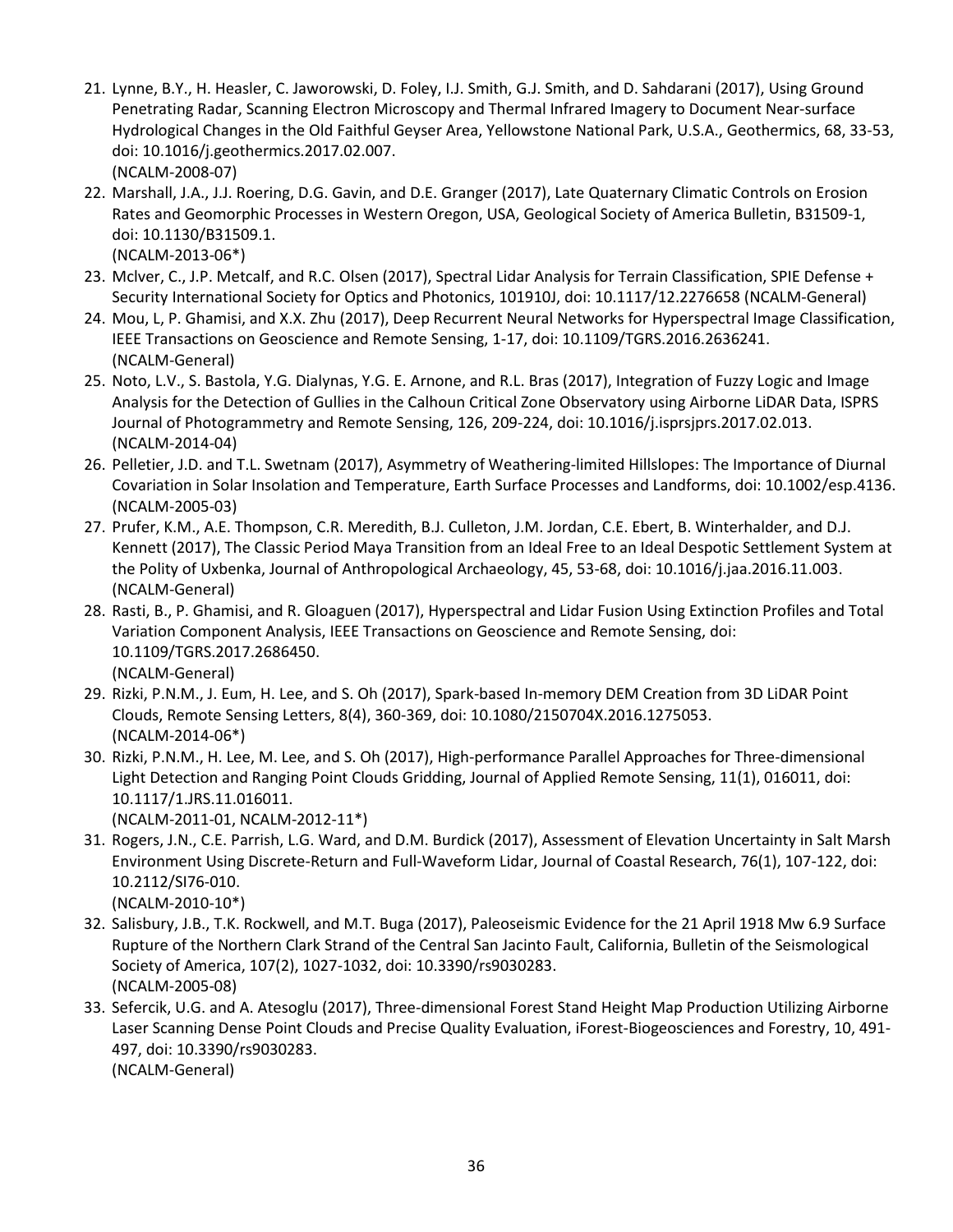- 34. Sweeney, K.E. and J.J. Roering (2017), Rapid Fluvial Incision of a Late Holocene Lava Flow: Insights from LiDAR, Alluvial Stratigraphy, and Numerical Modeling, Geological Society of America Bulletin, 129(3-4), 500-512, doi: 10.1130/B31537.1. (NCALM-2007-10\*)
- 35. Swetnam, T.L., P.D. Brooks, H.R. Barnard, A.A. Harpold, and E.L. Gallo (2017), Topographically Driven Differences in Energy and Water Constrain Climatic Control on Forest Carbon Sequestration, Ecosphere, 8(4), doi: 10.1130/B31537.1. (NCALM-2010-03)
- 36. Telling, J.W., C. Glennie, A.G. Fountain, and D.C. Finnegan (2017), Analyzing Glacier Surface Motion Using LiDAR Data, Remote Sensing, 9(3), 283-294, doi: 10.3390/rs9030283. (NCALM-2014-13)
- 37. Telling, J.W., A. Lyda, P. Hartzell, and C. Glennie (2017), Review of Earth Science Research Using Terrestrial Laser Scanning, Earth-Science Reviews, 169, 35-68, doi: 10.1016/j.earscirev.2017.04.007. (NCALM-General)
- 38. Wagner, W., D. Lague, D. Mohrig, P. Passalacqua, J. Shaw, and K. Moffett (2017), Elevation Change and Stability on a Prograding Delta, Geophysical Research Letters, 44, 1786-1794, doi: 10.1002/2016GL072070. (NCALM-General)
- 39. Wu, H. and S. Prasad (2017), Convolutional Recurrent Neural Networks for Hyperspectral Data Classification, Remote Sensing, 9(3), 298, doi: 10.3390/rs9030298. (NCALM-General)
- 40. Yokoya, N. (2017), Texture-Guided Multisensor Superresolution for Remotely Sensed Images, Remote Sensing, 9(4), 316, doi: 10.3390/rs9040316. (NCALM-General)
- 41. Zhou, X. and W. Li (2017), A Geographic Object-based Approach for Land Classification Using Lidar Elevation and Intensity, IEEE Geoscience and Remote Sensing Letters, 14(5), doi: 10.1109/LGRS.2017.2669994. (NCALM-2009-11\*)

## **Newly Added (May 5, 2017–December 5, 2017)**

- 42. Ardon, M., A. Helton, M. Scheuerell, and E. Bernhardt (2017), Fertilizer Legacies Meet Saltwarter Incursion: Challenges and Constraints for Coastal Plain Wetland Restoration, Elem Sci Anth, 5, doi: 10.1525/elementa.236. (NCALM-2008-13\*)
- 43. Bertholet, C. (2017), Snow Bedform Growth as a Function of Wind Speed and Snow Age, Undergraduate Honors Theses, University of Colorado at Boulder, https://scholar.colorado.edu/honr\_theses/1295. (NCALM-2010-03)
- 44. Brewer, J. (2017), A Landscape Archaeology Approach to Understanding Household Water Management Practices of the Ancient Lowland Maya, Doctoral Dissertation, University of Cincinnati. (NCALM-General)
- 45. Brooks, B., S. Minson, C. Glennie, J. Nevitt, T. Dawson, R. Rubin, T. Ericksen, D. Lockner, K. Hudnut, V. Langenheim, A. Lutz, M. Mareschal, J. Murray, D. Schwartz, and D. Zaccone (2017), Buried Shallow Fault Slip from the South Napa Earthquake Revealed by Near-field Geodesy, Science Advances, 3(7), e1700525, doi: 10.1126/sciadv.1700525. (NCALM-General)
- 46. Bubeck, A., R. Walker, J. Imber, and C. MacLeod (2017), Controls on the Surface Expression of Growth Faults in Volcanic Rift Zones, EarthArXiv Preprints, doi: 10.17605/OSF.IO/ZMT54. (NCALM-2009-02)
- 47. Bubeck, A., R. Walker, J. Imber, R. Holdsworth, C. MacLeod, and D. Holwell (2017), Rift Zone-parallel Extension during Segmented Fault Growth: Application to the Evolution of the NE Atlantic, Solid Earth Discussions, doi: 10.5194/se-2017-94. (NCALM-2009-02)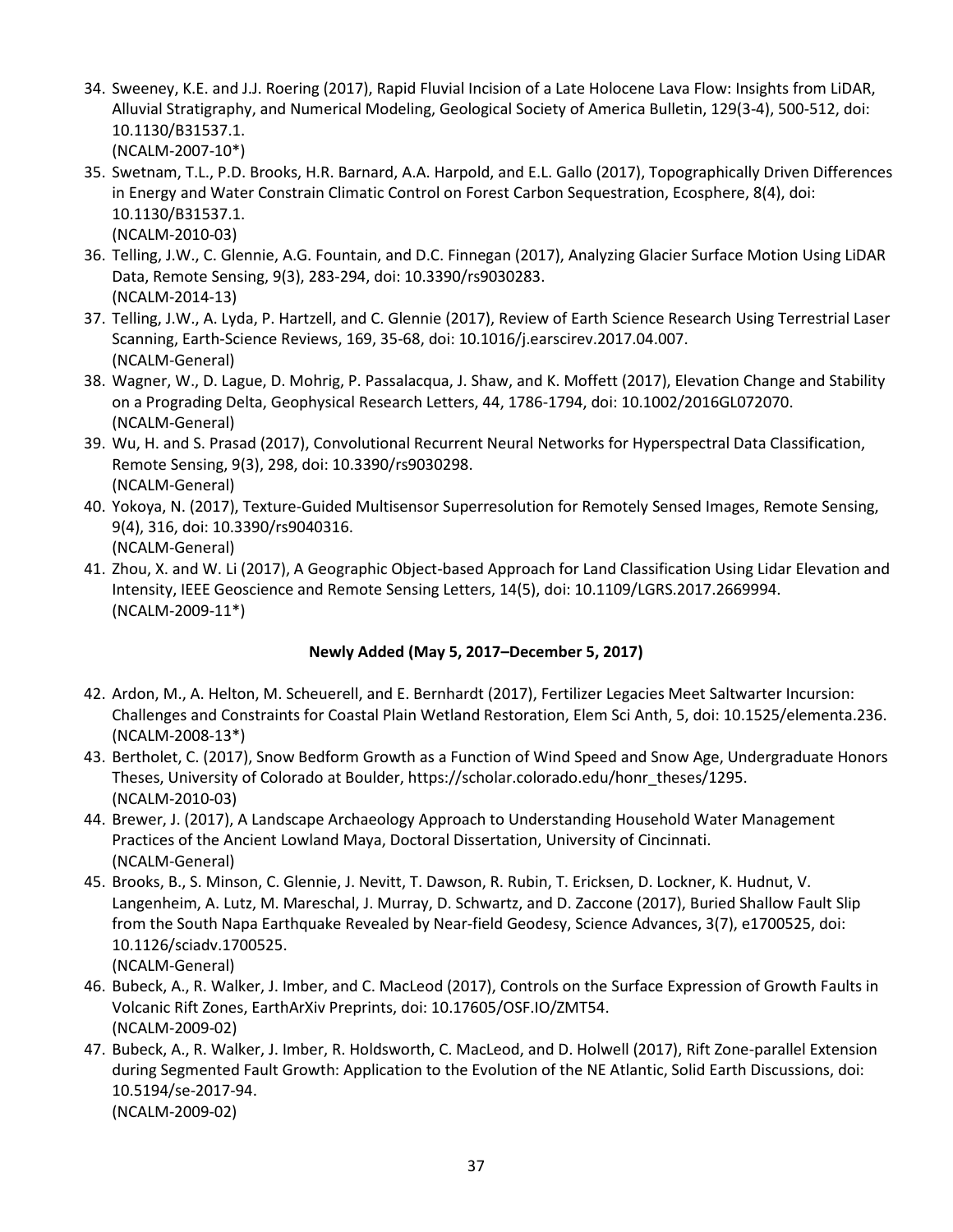- 48. Bywater-Reyes, S., A. Wilcox, and R. Diehl (2017), Multiscale Influence of Woody Riparian Vegetation on Fluvial Topography Quantified with Ground-based and Airborne LiDAR, Journal of Geophysical Research: Earth Surface, 122, 1218-1235, doi: 10.1002/2016JF004058. (NCALM-2013-05\*)
- 49. Cao, N., H. Lee, E. Zaugg, R. Shrestha, W. Carter, C. Glennie, G. Wang, Z. Lu, and J. Fernandez-Diaz (2017), Airborne DInSAR Results Using Time-Domain Backprojection Algorithm: A Case Study over the Slumgullion Landslide in Colorado with Validation Using Spaceborne SAR, Airborne LiDAR, and Ground-based Observations, IEEE Journal of Selected Topics in Applied Earth Observations and Remote Sensing, 10 (11), 4987-5000, doi: 10.1109/JSTARS.2017.2737362.
	- (NCALM-2015-07)
- 50. Chen, B., W. Krajewski, R. Goska, and N. Young (2017), Using LiDAR Surveys to Document Floods: A Case Study of the 2008 Iowa Flood, Journal of Hydrology, 553, 338-349, doi: 10.1016/j.jhydrol.2017.08.009. (NCALM-2008-06)
- 51. Damodaran, B., N. Courty, andR. Tavenard (2017), Randomized Nonlinear Component Analysis for Dimensionality Reduction of Hyperspectral Images, IEEE International Geoscience and Remote Sensing Symposium, 1-4, https://hal.archives-ouvertes.fr/hal-01620604. (NCALM-General)
- 52. Davy, P., T. Croissant, and D. Lague (2017), A Precipiton Method to Calculate River Hydrodynamics, with Applications to Flood Prediction, Landscape Evolution Models, and Braiding Instabilities, Journal of Geophysical Research: Earth Surface, 122, 1491-1512, doi: 10.1002/2016JF004156. (NCALM-2011-01)
- 53. Dialynas, I. (2017), Influence of Linked Hydrologic and Geomorphic Processes on the Terrestrial Carbon Cycle, Doctoral Dissertation, Georgia Institute of Technology, http://hdl.handle.net/1853/58233. (NCALM-2014-04)
- 54. Fan, L. (2017), Graph-based Data Modeling and Analysis for Data Fusion in Remote Sensing, Doctoral Dissertation, Rochester Institute of Technology, https://search.proquest.com/docview/1894849504. (NCALM-General)
- 55. Feliciano, E., S. Wdowinski, M. Potts, S. Lee, and T. Fatoyinbo (2017), Estimating Mangrove Canopy Height and Above-Ground Biomass in the Everglades National Park with Airborne LiDAR and TanDEM-X Data, Remote Sensing, 9(7), 702, doi: 10.3390/rs9070702. (NCALM-2012-15\*)
- 56. Fellegara, R., F. Iuricich, and L. Floriani (2017), Efficient Representation and Analysis of Triangulated Terrains, In Proceedings of SIGSPATIAL, doi: 10.1145/3139958.3140050. (NCALM-General)
- 57. Ferdowsi, B., C. Ortiz, and D. Jerolmack (2017), Glassy Dynamics of Hillslope Evolution, arXiv:1708.06032. (NCALM-2013-07\*)
- 58. Fountain, A., J. Fernandez-Diaz, M. Obryk, J. Levy, M. Gooseff, D. Van Horn, P. Morin, and R. Shrestha (2017), High-resolution Elevation Mapping of the McMurdo Dry Valleys, Antarctica, and Surrounding Regions, Earth System Science Data, 9(2), 435-443, doi: 10.519/essd-9-435-2017. (NCALM-2014-13)
- 59. Gabriel, K. (2017), Late Pleistocene Slip Rate for the Western Pinto Mountain Fault, Morongo Valley, Southern California, Master Thesis, California State University at Northridge, doi: http://hdl.handle.net/10211.3/195491. (NCALM-2016-02\*)
- 60. Glennie, C. (2017), Arctic High-Resolution Elevation Models: Accuracy in Sloped and Vegetated Terrain, Journal of Surveying Engineering, 144(1), 06017003, doi: 10.1061/(ASCE)SU.19434-5428.0000245. (NCALM-General)
- 61. Gottwald, M., T. Fritz, H. Breit, B. Schattler, and A. Harris (2017), Remote Sensing of Terrestrial Impact Craters: The TanDEM-X Digital Elevation Model, Meteoritics and Planetary, 52(7), 1412-1427, doi: 10.1111/maps.12794. (NCALM-2010-02)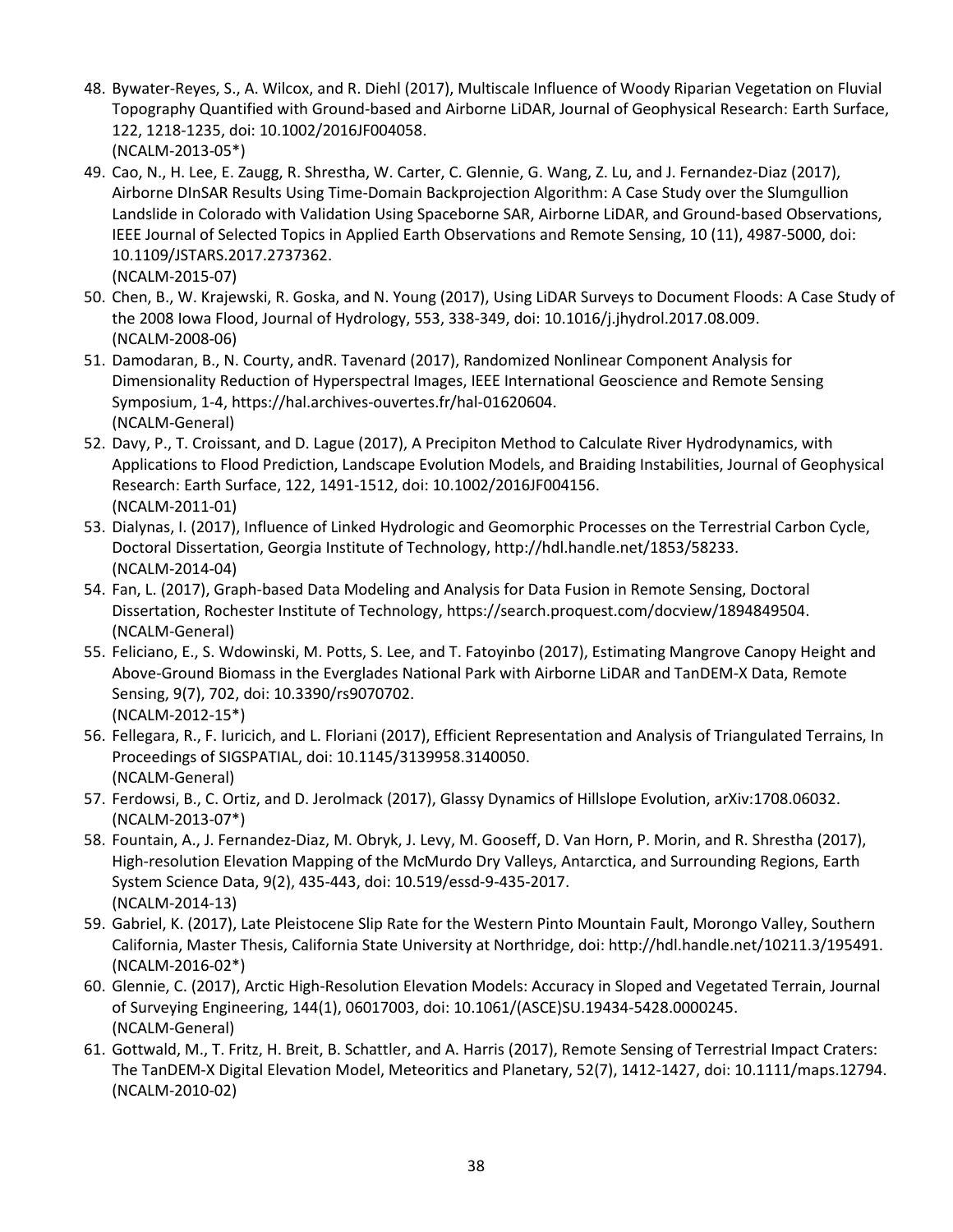- 62. Hafen, K. (2017), To What Extent might Beaver Dam Building Buffer Water Storage Losses Assocated with a Declining Snowpack?, Master Thesis, Utah State University, https://search.proquest.com/docview/1947184079. (NCALM-2011-08\*)
- 63. Hobbs, S., D. Paull, and J. Clarke (2017), Testing the Water Hypothesis: Quantitative Morphological Analysis of Terrestrial and Martian Mid-Latitude Gullies, Geomorphology, 295, 705-721, doi: 10.1016/j.geomorph.2017.08.021. (NCALM-2005-12)
- 64. Inomata, T., F. Pinzon, J. Ranchos, T. Haraguchi, H. Nasu, J. Fernandez-Diaz, K. Aoyama, and H. Yonenobu (2017), Archaeological Application of Airborne LiDAR with Object-based Vegetation Classification and Visualization Techniques at the Lowland Maya Site of Ceibal, Guatemala, Remote Sensing, 9(6), 563, doi: 10.3390/rs9060563. (NCALM-General)
- 65. Jacobsen, R. and D. Burr (2017), Errors in Martian Paleodischarges Skew Interpretations of Hydrologic History: Case Study of the Aeolis Dorsa, Mars, with Insights from the Quinn River, NV, Icarus, doi: 10.1016/j.icarus.2017.11.014. (NCALM-2010-13)
- 66. Jimenez, L., J. Plaza, and A. Plaza (2017), Efficient Implementation of Morphological Index for Building/Shadow Extraction from Remotely Sensed Images, The Journal of Supercomputing, 73(1), 482-494, doi: 10.1007/s11227- 016-1890-9.

- 67. Johnson, K. (2017), Applications of High Resolution Topography in Tectonic Geomorphology, Doctoral Dissertation, Colorado School of Mines, doi: http://hdl.handle.net/11124/171827. (NCALM-2005-08, NCALM-2010-16)
- 68. Johnstone, S., K. Chadwick, M. Frias, G. Tagliaro, and G. Hilley (2017), Soil Development over Mud-rich Rocks Produces Landscape-scale Erosional Instabilities in the Northern Gabilan Mesa, California, GSA Bulletin, 129(9- 10), 1266-1279, doi: 10.1130/B31546.1. (NCALM-2013-09\*)
- 69. Kelleher, C., B. McGlynn, and T. Wagener (2017), Characterizing and Reducing Equifinality by Constraining a Distributed Catchment Model with Regional Signatures, Local Observation, and Process Understanding, Hydrology and Earth System Sciences, 21, 3325-3352, doi: 10.519/hess-21-3325-2017. (NCALM-2005-14)
- 70. Li, X., W. Huang, I. Pierce, S. Angster, and S. Wesnousky (2017), Characterizing the Quaternary Expression of Active Faulting along the Olinghouse, Carson, and Wabuska Lineaments of the Walker Lane, Geosphere, 13(6), 2119-2136, doi: 10.1130/GES01483.1. (NCALM-2015-05)
- 71. Liao, W., J. Chanussot, M. Mura, X. Huang, R. Bellens, S. Gautama, and W. Philips (2017), Taking Optimal Advantage of Fine Spatial Information: Promoting Partial Image Reconstruction for the Morphological Analysis of Very-high-resolution Images, IEEE Geoscience and Remote Sensing Magazine, 5(2), 8-28, doi: 10.1109/MGRS.2017.2663666. (NCALM-General)
- 72. Liu, C., L. Wang, Z. Xin, and Y. Li (2017), Comparative Study of Wet Channel Network Extracted from LiDAR Data under Different Climate Conditions, Hydrology Research, doi: 10.2166/nh.2017.255. (NCALM-2009-02, NCALM-2009-05)
- 73. Lorenzo, O., J. Martinez, D. Vilarino, T. Pena, J. Cabaleiro, and F. Rivera (2017), Landing Sites Detection Using LiDAR Data on Manycore Systems, Journal of Supercomputing, 73(1), 557-575, doi: 10.1007/s11227-016-1912-7. (NCALM-General)
- 74. Lu, X., J. Zhang, T. Li, and Y. Zhang (2017), Hyperspectral Image Classification Based on Semi-Supervised Rotation Forest, Remote Sensing, 9(9), 924, doi: 10.3390/rs9090924. (NCALM-General)
- 75. Ma, L. and J. Song (2017), Deep Neural Network-based Domain Adaptation for Classification of Remote Sensing Images, Journal of Applied Remote Sensing, 11(4), 042612, doi: 10.1117/1.JRS.11.042612. (NCALM-General)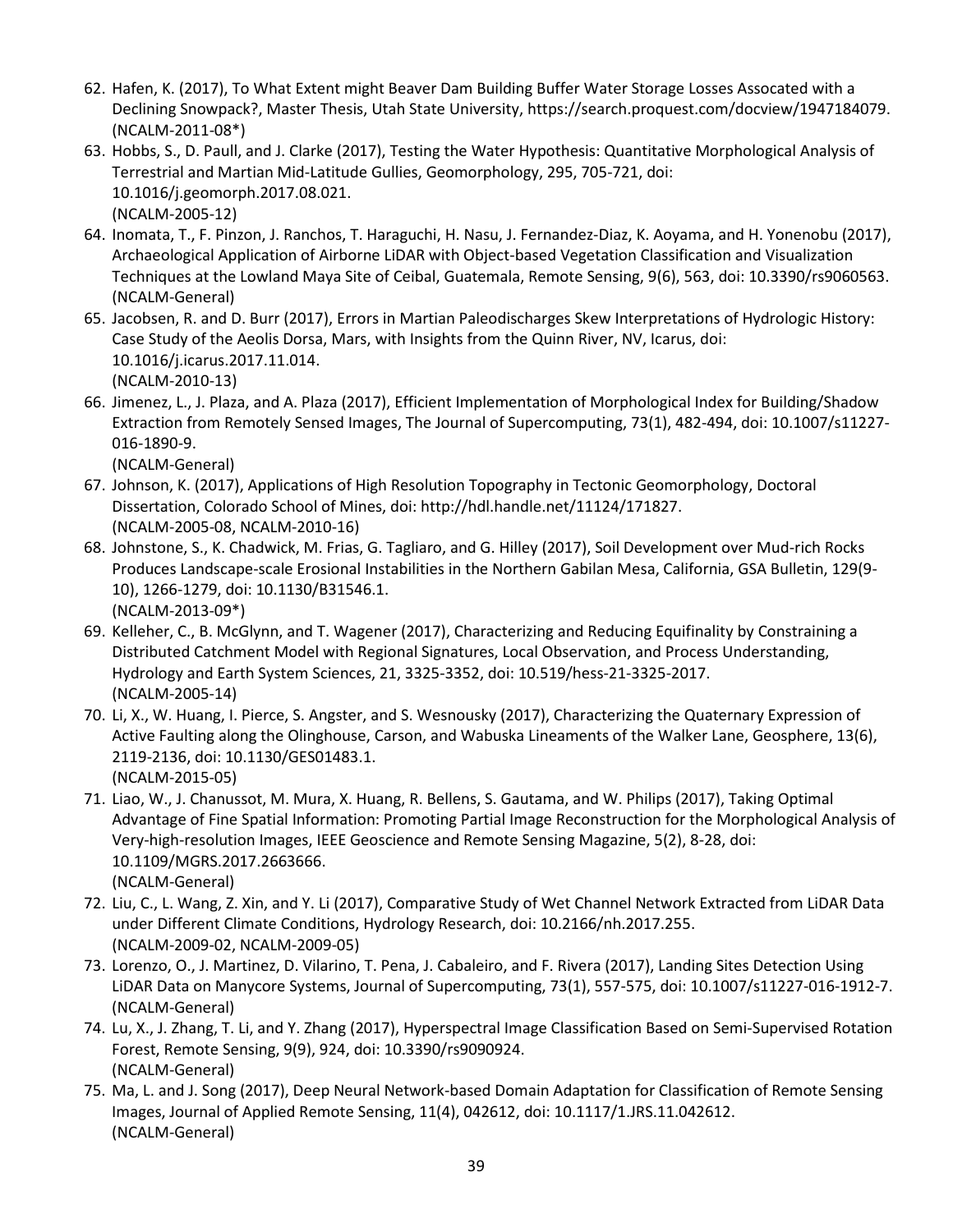- 76. Macrae, S. (2017), Terracing, Agricultural Strategies, and Resilience at the Ancient Maya Minor Center of Waybil, Doctoral Dissertation, University of Florida. (NCALM-General)
- 77. Mclver, C. (2017), Spectral LiDAR Analysis and Terrain Classification in a Semi-Urban Environment, Doctoral Dissertation, Naval Postgraduate School, http://hdl.handle.net/10945/53017. (NCALM-General)
- 78. Neely, A., B. Bookhagen, and D. Burbank (2017), An Automated Knickzone Selection Algorithm (KZ-Picker) to Analyze Transient Landscapes: Calibration and Validation, Journal of Geophysical Research: Earth Surface, 122(6), 1236-1261, doi: 10.1002/2017JF004250. (NCALM-2007-07\*)
- 79. North, M., J. Kane, V. Kane, G. Asner, W. Berigan, D. Churchill, S. Conway. R. Gutierrez, S. Jeronimo, J. Keane, A. Koltunov, T. Mark, M. Moskal, T. Munton, Z. Peery, C. Ramirez, R. Sollmann, A. White, and S. Whitmore (2017), Cover of Tall Trees Best Predicts California Spotted Owl Habitat, Forest Ecology and Management, 405, 166-178, doi: 10.1016/j.foreco.2017.09.019. (NCALM-General)
- 80. Olsen, R. and J. Metcalf (2017), Visualization and Analysis of Lidar Waveform Data, Proceedings of SPIE 10191, Laser Radar Technology and Applications XXII, doi: 10.1117/12.2276657. (NCALM-General)
- 81. O'Neil, P. (2017), Analyzing and Extending the Distance-to-measure Gradient Flow Using Higher Order Voronoi Diagrams, Doctoral Dissertation, George mason University, https://search.proquest.com/docview/1937505675. (NCALM-2005-01)
- 82. Pan, B., Z. Shi, and X. Xu (2017), MugNet: Deep Learning for Hyperspectral Image Classification Using Limited Samples, ISPRS Journal of Photogrammetry and Remote Sensing, doi: 10.1016/j.isprsjprs.2017.11.003. (NCALM-General)
- 83. Pasquet, S. and L. Bodet (2017), SWIP: An Integrated Workflow for Surface-wave Dispersion Inversion and Profiling, Geophysics, 82(6), WB47-WB61, doi: 10.1190/GEO2016-0625.1. (NCALM-General)
- 84. Pfeiffer, A. and N. Finnegan (2017), Basin-scale Methods for Predicting Salmonid Spawning Habitat via Grain Size and Riffle Spacing, Tested in a California Coastal Drainage, Earth Surface Processes and Landforms, 42(6), 941- 955, doi: 10.1002/esp.4053. (NCALM-2011-01)
- 85. Rasti, B., P. Ghamisi, J. Plaza, and A. Plaza (2017), Fusion of Hyperspectral and LiDAR Data Using Sparse and Low-Rank Component Analysis, IEEE Transactions on Geoscience and Remote Sensing, 55(11), 6354-6365, doi: 10.1109/TGRS.2017.2726901.

- 86. Robinson, S., W. Bohon, E. Kleber, J. Arrowsmith, and C. Crosby (2017), Applications of High-resolution Topography in Earth Science Education, Geosphere, 13(6), 1887-1900, doi: 10.1130/GES01236.1. (NCALM-2005-08, NCALM-2007-01)
- 87. Rugenski, A., G. Minshall, and F. Hauer (2017), Riparian Processes and Interactions, Methods in Stream Ecology, Volume 2: Ecosystem Function, 83, doi: 10.1016/B978-0-12-813047-6.00006-1. (NCALM-2005-13)
- 88. Sadjadi, Y. and S. Parsian (2017), Combining Hyperspectral and LiDAR Data for Building Extraction Using Machine Learning Technique, International Journal of Computers, 88-93, ISSN: 2367-8895. (NCALM-General)
- 89. Schwartz, N. (2017), Earth, Wind, Water, Fire: Interactions Between Land-use and Natural Disturbance in Tropical Second-growth Forest Landscapes, Doctoral Dissertation, Columbia University, https://search.proquest.com/docview/1937502739. (NCALM-General)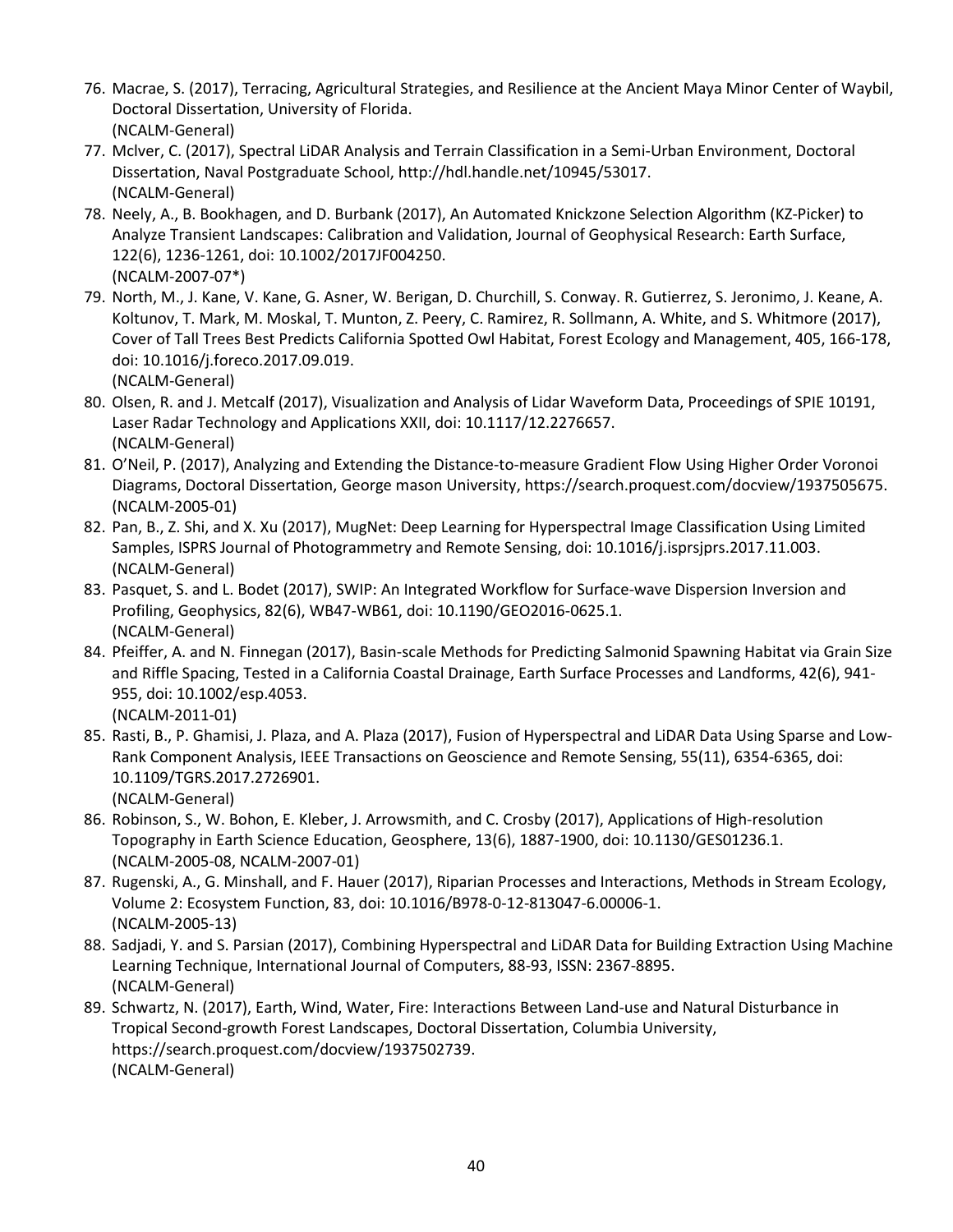- 90. Sun, L., S. Khan, S. Sarmiento, M. Lakshmikantha, and H. Zhou (2017), Ground-based Hyperspectral Imaging and Terrestrial Laser Scanning for Fracture Characterization in the Mississippian Boone Formation, International Journal of Applied Earth Observation and Geoinformation, 63, 222-233, doi: 10.1016/j.jag.2017.08.008. (NCALM-General)
- 91. Tennant, C., A. Harpold, K. Lohse, S. Godsey, B. Crosby, L. Larsen, P. Brooks, R. Van Kirk, and N. Glenn (2017), Regional Sensitivities of Seasonal Snowpack to Elevation, Aspect, and Vegetation Cover in Western North America, Water Resources Research, 53(8), 6908-6926, doi: 10.1002/2016WR019374. (NCALM-2010-03)
- 92. Ward, K. and F. Lin (2017), On the Viability of Using Autonomous Three-Component Nodal Geophones to Calculate Teleseismic PsReceiver Functions with an Application to Old Faithful, Yellowstone, Seismological Research Letters, 88(6) doi: 10.1785/0220170051. (NCALM-2008-07)
- 93. Whelley, P., W. Garry, C. Hamilton, and J. Bleacher (2017), LiDAR-derived Surface Roughness Signatures of Basaltic Lava Types at the Muliwai a Pele Lava Channel, Mauna Ulu, Hawaii, Bulletin of Volcanology, 79(11), 75, doi: 10.1007/s00445-017-1161-5. (NCALM-2009-02)
- 94. Wu, H. and S. Prasad (2017), Semi-supervised Deep Learning Using Pseudo Labels for Hyperspectral Image Classification, IEEE Transactions on Image Processing, doi: 10.1109/TIP.2017.2772836. (NCALM-General)
- 95. Xia, J., N. Yokoya, and A. Iwasaki (2017), A Novel Ensemble Classifier of Hyperspectral and LiDAR Data Using Morphological Features, IEEE International Conference on Acoustics, Speech and Signal Processing, 6185-6189, doi: 10.1109/ICASSP.2017.7953345. (NCALM-General)
- 96. Zhong, Y., Q. Cao, J. Zhao, A. Ma, B. Zhao, and L. Zhang (2017), Optimal Decision Fusion for Urban Land-Use/Land-Cover Classification Based on Adaptive Differential Evolution Using Hyperspectral and LiDAR Data, Remote Sensing, 9(8), 868, doi: 10.3390/rs9080868. (NCALM-General)
- 97. Zinke, R., J. Dolan, E. Rhodes, R. Dissen, and C. McGuire (2017), Highly Variable Latest Pleistocene-Holocene Incremental Slip Rates on the Awatere Fault at Saxton River, South Island, New Zealand, Revealed by Lidar Mapping and Luminescence Dating, Geophysical Research Letters, doi: 10.1002/2017GL075048. (NCALM-2014-01)

## **Newly Added (Since December 5, 2017)**

- 98. Bubeck, A., R. Walker, J. Imber, R. Holdsworth, C. MacLeod, and D. Holwell (2017), Extension Parallel to the Rift Zone during Segmented Fault Growth: Application to the Evolution of the NE Atlantic, Solid Earth, 8, 1161-1180, doi: 10.5194/se-8-1161-2017. (NCALM-2009-02)
- 99. Desjarlais, I. (2017), Constraining Long Term Slip Rates along the San Andreas Fault System Using B4 Lidar and Cosmogenic Beryllium-10 Dating Methods at Millard Canyon, San Gorgonio Pass, California, Master Thesis, California State University, Northridge, [http://hdl.handle.net/10211.3/198938.](http://hdl.handle.net/10211.3/198938) (NCALM-2005-08)
- 100. Dong, P. and Q. Chen (2017), Lidar Remote Sensing and Applications, CRC Press. (NCALM-General)
- 101. Ghamisi, P., N. Yokoya, J. Li, W. Liao, S. Liu, J. Plaza, B. Rasti, and A. Plaza (2017), Advances in Hyperspectral Image and Signal Processing: A Comprehensive Overview of the State of the Art, IEEE Geoscience and Remote Sensing Magazine, 5(4), 37-78, doi: 10.1109/MGRS.2017.2762087. (NCALM-General)
- 102. Heitkamp, G. (2017), Lidar and SRTM: A Case Study of the Naval Surface Warfare Center, DC, Master Thesis, George Mason University[, http://hdl.handle.net/1920/10819.](http://hdl.handle.net/1920/10819) (NCALM-2005-01)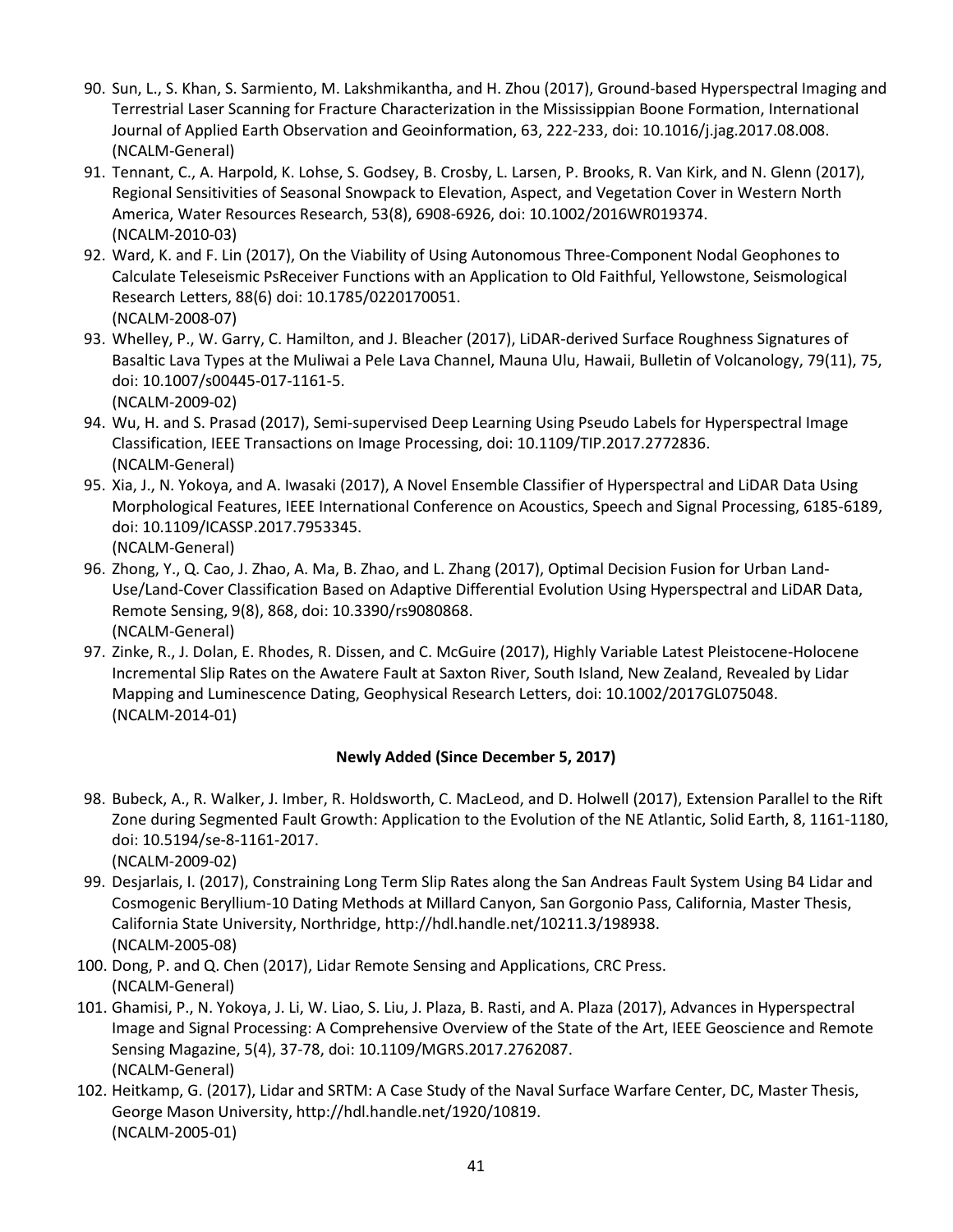- 103. Schwanghart., W. and D. Scherler (2017), Bumps in River Profiles: Uncertainty Assessment and Smoothing Using Quantile Regression Techniques, Earth Surface Dynamics, 5, 821-839, doi: 10.5194/esurf-5-821-2017. (NCALM-2008-04)
- 104. Shaw, S. (2017), Effects of Mass Wasting and Uplift on Fluvial Networks within the Central Franciscan Melange Complex – Eel River, CA, Master Thesis, University of Oregon, https://search.proquest.com/docview/1967185599. (NCALM-2006-05)

# **2018**

- 1. Kim, J., H. Lee, and S. Kang (2018), A Trail Detection Using Convolutional Neural Network, Proceedings of the 7<sup>th</sup> International Conference on Emerging Databases, 275-279, doi: 10.1007/978-981-10-6520-0\_30. (NCALM-General)
- 2. Wu, H. and S. Prasad (2018), Semi-supervised Dimensionality Reduction of Hyperspectral Imagery Using Pseudolabels, Pattern Recognition, 74, 212-224, doi: 10.1016/j.patcog.2017.09.003. (NCALM-General)
- 3. Bastola, S., Y. Dialynas, R. Bras, L. Noto, and E. Istanbulluoglu (2018), The Role of Vegetation on Gully Erosion Stabilization at a Severely Degraded Landscape: A Case Study from Calhoun Experimental Critical Zone Observatory, Geomorphology, Accepted, doi: 10.1016/j.geomorph.2017.12.032. (NCALM-2014-04)
- 4. Fisher, B., A. Aufdenkampe, K. Yoo, R. Aalto, and J. Marquard (2018), Soil Carbon Redistribution and Organomineral Associations after Lateral Soil Movement and Mixing in a First-order Forest Watershed, Geoderma, 319, 142-155, doi: 10.1016/j.geoderma.2018.01.006. (NCALM-2010-03)
- 5. Kelly, M., Y. Su, S. Tommaso, D. Fry, B. Collins, S. Stephens, and Q. Guo (2018), Impact of Error in Lidar-derived Canopy Height and Canopy Base Height on Modeled Wildfire Behavior in the Sierra Nevada, California, USA, Remote Sensing, 10(1), doi: 10.3390/rs10010010. (NCALM-2008-09)
- 6. Langston, A., and G. Tucker (2018), Developing and Exploring a Theory for the Lateral Erosion of Bedrock Channels for Use in Landscape Evolution Models, Earth Surface Dynamics, 6, 1-27, doi: 10.5194/esurf-6-1-2018. (NCALM-General)
- 7. Liao, W. J. Chanussot, and W. Philips (2018), Remote Sensing Data Fusion: Guided Filter-based Hyperspectral Pansharpening and Graph-based Feature-level Fusion, In Mathematical Models for Remote Sensing Image Processing, Springer, 243-275. (NCALM-General)
- 8. Luo, C. and L. Ma (2018), Manifold Regularized Distribution Adaptation for Classification of Remote Sensing Images, IEEE, Accepted. (NCALM-General)
- 9. Rogers, J., C. Parrish, L. Ward, and D. Burdick (2018), Improving Salt Marsh Digital Elevation Model Accuracy with Full-waveform Lidar and Nonparametric Predictive Modeling, Estuarine, Coastal and Shelf Science, 202, 193-211, doi: 10.1016/j.ecss.2017.11.034. (NCALM-2010-10\*)
- 10. Salisbury, J., J. Arrowsmith, N. Brown, T. Rockwell, S. Akciz, and L. Ludwig (2018), The Age and Origin of Small Offsets at Van Matre Ranch along the San Andreas Fault in the Carrizo Plain, California, Bulletin of the Seismological Society of America, doi: 10.1785/0120170162. (NCALM-2005-08)
- 11. Smith, T., L. Marshall, and B. McGlynn (2018), Typecasting Catchments: Classification, Directionality, and the Pursuit of Universality, Advances in Water Resources, 112, 245-253, doi: 10.1016/j.advwatres.2017.12.020. (NCALM-2005-14)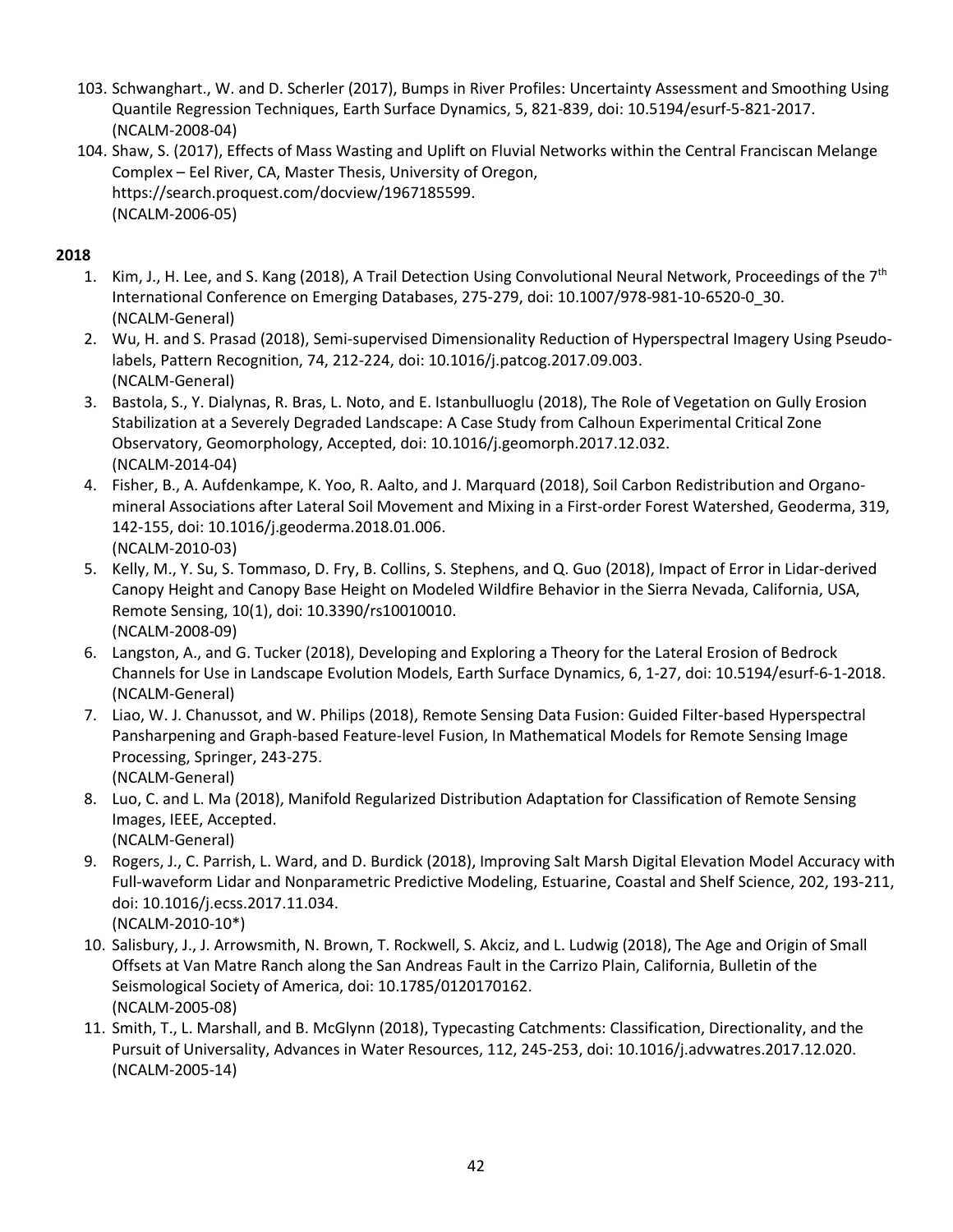12. Stewart, N., Y. Gaudemer, I. Manighetti, L. Serreau, A. Vincendeau, S. Dominguez, L. Matteo, and J. Malavieille (2018), "3D\_Fault\_Offsets," a Matlab Code to Automatically Measure Lateral and Vertical Fault Offsets in Topographic Data: Application to San Andreas, Owens Valley, and Hope Faults, Journal of Geophysical Research: Solid Earth, 123, doi: 10.1002/2017JB014863. (NCALM-2005-08, NCALM-2007-01)

#### **Newly Added (Since February 9, 2018–May 31, 2018)**

- 13. Ahmed, A., A. Revil, S. Byrdina, A. Coperey, L. Gailler, N. Grobbe, F. Viveiros, C. Silva, D. Jougnot, A. Ghorbani, C. Hogg, D. Kiyan, V. Rath, M. Heap, H. Grandis, and H. Humaida (2018), 3D Electrical Conductivity Tomography of Volcanoes, Journal of Volcanology and Geothermal Research, doi: 10.1016/j.jvolgeores.2018.03.017. (NCALM-2012-12\*)
- 14. Amini, S., S. Homayouni, A. Safari, and A. Darvishsefat (2018), Object-based Classification of Hyperspectral Data Using Random Forest Algorithm, Geo-spatial Information Science, 21(2), 127-138, doi: 10.1080/10095020.2017.1399674. (NCALM-General)
- 15. Bonetti, S., A. Bragg, and A. Porporato (2018), On the Theory of Drainage Area for Regular and Non-Regular Points, Proceedings of the Royal Society A: Mathematical, Physical and Engineering Sciences, 474(2211), 20170693, doi: 10.1098/rspa.2017.0693. (NCALM-2016-01)
- 16. Cao, N., H. Lee, E. Zaugg, R. Shrestha, W. Carter, C. Glennie, Z. Lu, and H. Yu (2018), Estimation of Residual Motion Errors in Airborne SAR Interferometry Based on Time-Domain Backprojection and Multisquint Techniques, IEEE Transactions on geoscience and Remote Sensing, 56(4), 2397-2407, doi: 10.1109/TGRS.2017.2779852. (NCALM-2015-07)
- 17. Desjarlais, I. (2018), Constraining Long Term Slip Rates along the San Andreas Fault System Using B4 LiDAR and Cosmogenic Beryllium-10 Dating Methods at Millard Canyon, San Gorgonio Pass, California, Master Thesis, California State University, Northridge, http://hdl.handle.net/10211.3/198938. (NCALM-2005-08)
- 18. DiBiase, R., M. Rossi, and A. Neely (2018), Fracture Density and Grain Size Controls on the Relief Structure of Bedrock Landscapes, Geology, 46(5), 399-402, doi: 10.1130/G40006.1. (NCALM-2017-10\*)
- 19. Ferdowsi, B., C. Ortiz, and D. Jerolmack (2018), Glassy Dynamics of Landscape Evolution, Proceedings of the National Academy of Sciences, 201715250, doi: 10.1073/pnas.1715250115. (NCALM-2013-07\*)
- 20. Goodwin, G., S. Mudd, and F. Clubb (2018), Unsupervised Detection of Slat Marsh Platforms: a Topographic Method, Earth Surface Dynamics, 6(1), 239-255, doi: 10.5194/esurf-6-239-2018. (NCALM-2005-07)
- 21. Inomata, T., D. Triadan, F. Pinzon, M. Burham, J. Ranchos, K. Aoyama, and T. Haraguchi (2018), Archaeological Application of Airborne LiDAR to Examine Social Changes in the Ceibal Region of the Maya Lowlands, PLOS One, 13(2), e0191619, doi: 10.1371/journal.pone.0191619. (NCALM-General)
- 22. Jacobsen, R. and D. Burr (2018), Errors in Martian Paleodischarges Skew Interpretations of Hydrologic History: Case Study of the Aeolis Dorsa, Mars, with Insights from the Quinn River, NV, Icarus, 302, 407-417, doi: 10.1016/j.icarus.2017.11.014. (NCALM-2010-13\*)
- 23. Kaiser, K., B. McGlynn, and J. Dore (2018), Landscape Analysis of Soil Methane Flux across Complex Terrain, Biogeosciences Discussions, doi: 10.5194/bg-2017-518. (NCALM-2005-14)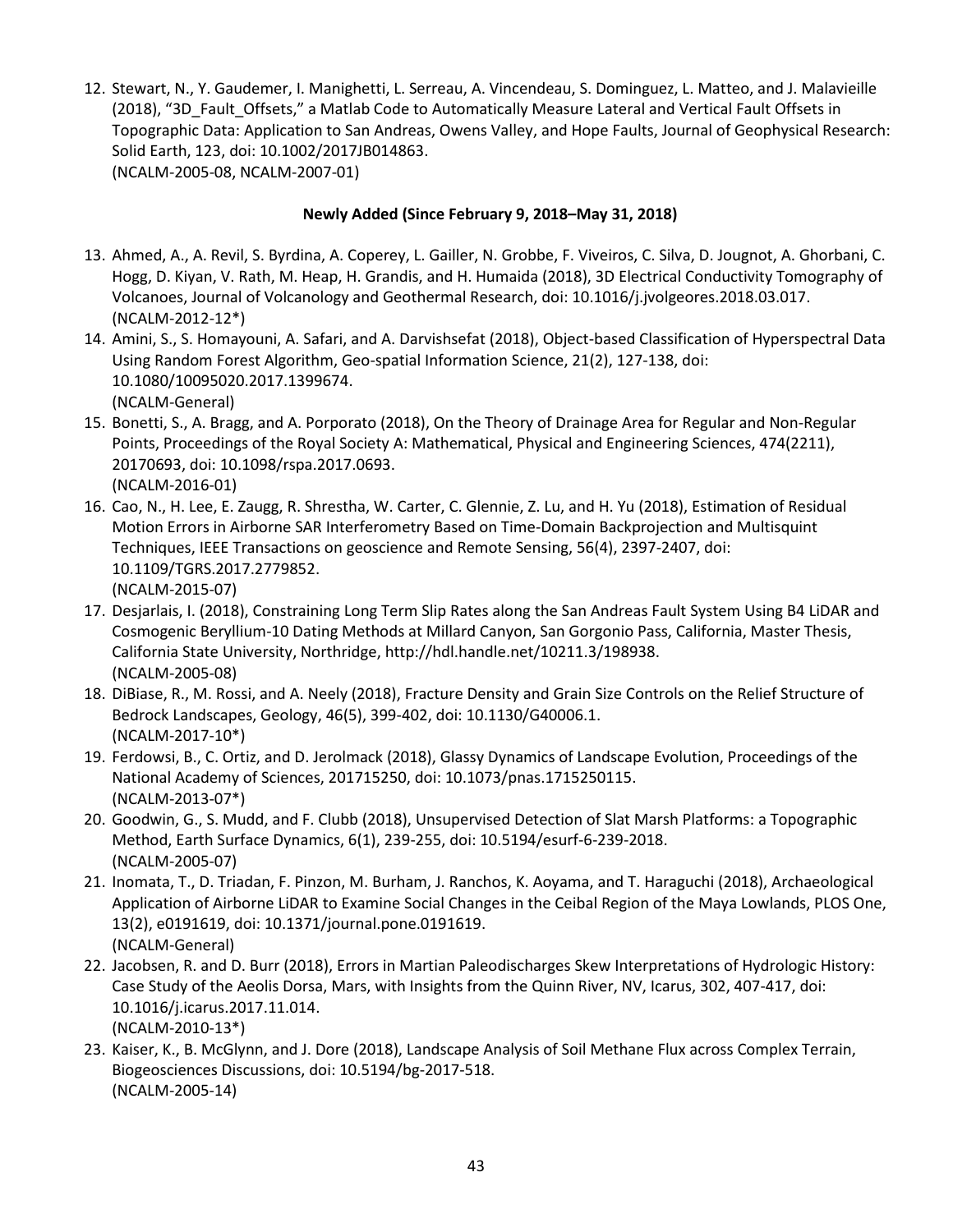- 24. Mo, Y., M. Kearney, J. Riter, F. Zhao, and D. Tilley (2018), Assessing Biomass of Diverse Coastal Marsh Ecosystems Using Statistical and Machine Learning Models, International Journal of Applied Earth Observation and Geoinformation, 68, 189-201, doi: 10.1016/j.jag.2017.12.003. (NCALM-General)
- 25. Perdrial, J., P. Brooks, T. Swetnam, K. Lohse, C. Rasmussen, M. Litvak, A. Harpold, X. Zapata-Rios, P. Broxton, B. Mitra, T. Meixer, K. Condon, D. Huckle, C. Stielstra, A. Vazquez-Ortega, R. Lybrand, M. Holleran, C. Orem, J. Pelletier, and J. Chorover (2018), A Net Ecosystem Carbon Budget for Snow Dominated Forested Headwater Catchments: Linking Water and Carbon Fluxes to Critical Zone Carbon Storage, Biogeochemistry, 1-19, doi: 10.1007/s10533-018-0440-3. (NCALM-2010-03)
- 26. Pham, H., L. Marshall, F. Johnson, and A. Sharma (2018), A Method for Combining SRTM DEM and ASTER GDEM2 to Improve Topography Estimation in Regions without Reference Data, Remote Sensing of Environment, 210, 229-241, doi: 10.1016/j.rse.2018.03.026. (NCALM-2010-03, NCALM-2012-10\*)
- 27. Quintana-Ascencio, P., S. Koontz, S. Smith, V. Sclater, A. David, and E. Menges (2018), Predicting Landscape-level Distribution and Abundance: Integrating Demography, Fire, Elevation and Landscape Habitat Configuration, Journal of Ecology, 1-14, doi: 10.1111/1365-2745.12985. (NCALM-2006-01)
- 28. Rasti, B., P. Scheunders, P. Ghamisi, G. Licciardi, and J. Chanussot (2018), Noise Reduction in Hyperspectral Imagery: Overview and Application, Remote Sensing, 10(3), 482, doi: 10.3390/rs10030482. (NCALM-General)
- 29. Rempe, D. and W. Dietrich (2018), Direct Observations of Rock Moisture, a Hidden Component of the Hydrologic Cycle, Proceedings of the National Academy of Sciences of the United States of America, 115(11), 2664-2669, doi: 10.1073/pnas.1800141115.

(NCALM-2014-03)

- 30. Rockwell, T. E. Masana, W. Sharp, P. Stepancikova, M. Ferrater, and R. Mertz-Kraus (2018), Late Quaternary Slip Rates for the Southern Elsinore Fault in the Coyote Mountains, Southern California from Analysis of Alluvial Fan Landforms and Clast Provenance, Soils, and U-series Ages of Pedogenic Carbonate, Geomorphology, doi: 10.1016/j.geomorph.2018.02.024. (NCALM-2008-04)
- 31. Shaw, S. (2018), Effects of Mass Wasting and Uplift on Fluvial Networks within the Central Franciscan Melange Complex – Eel River, CA, Master Thesis, University of Oregon, doi: 10.5194/bg-2017-518. (NCALM-2006-05)
- 32. Tane, Z., D. Roberts, S. Veraverbeke, A. Casas, C. Ramirez, and S. Ustin (2018), Evaluating Endmember and Band Selection Techniques for Multiple Endmember Spectral Mixture Analysis Using Post-Fire Imaging Spectroscopy, Remote Sensing, 10(3), 389, doi: 10.3390/rs10030389. (NCALM-General)
- 33. Wu, H. and S. Prasad (2018), Semi-Supervised Deep Learning Using Pseudo Labels for Hyperspectral Image Classification, IEEE Transactions on Image Processing, 27(3), 1259-1270, doi: 10.1109/TIP.2017.2772836. (NCALM-General)

## **Newly Added (Since May 31, 2018–December 6, 2018)**

- 34. Austin, J., A. Perry, D. Richter, and P. Schroeder (2018), Modifications of 2:1 Clay Minerals in a Kaolinitedominated Ultisol under Changing Land-use Regimes, Clays and Clay Miderlas, 66(1), 61-73, doi: 10.1346/CCMN.2017.064085. (NCALM-2014-04)
- 35. Battles, J., D. Bell, R. Kennedy, D. Saah, B. Collins, R. York, J. Sanders, and F. Lopez-Ornelas (2018), Innovations in Measuring and Managing Forest Carbon Stocks in California, California's Fourth Climate Change Assessment, California Natural Resources Agency, CCCA4-CNRA-2018-014. (NCALM-General)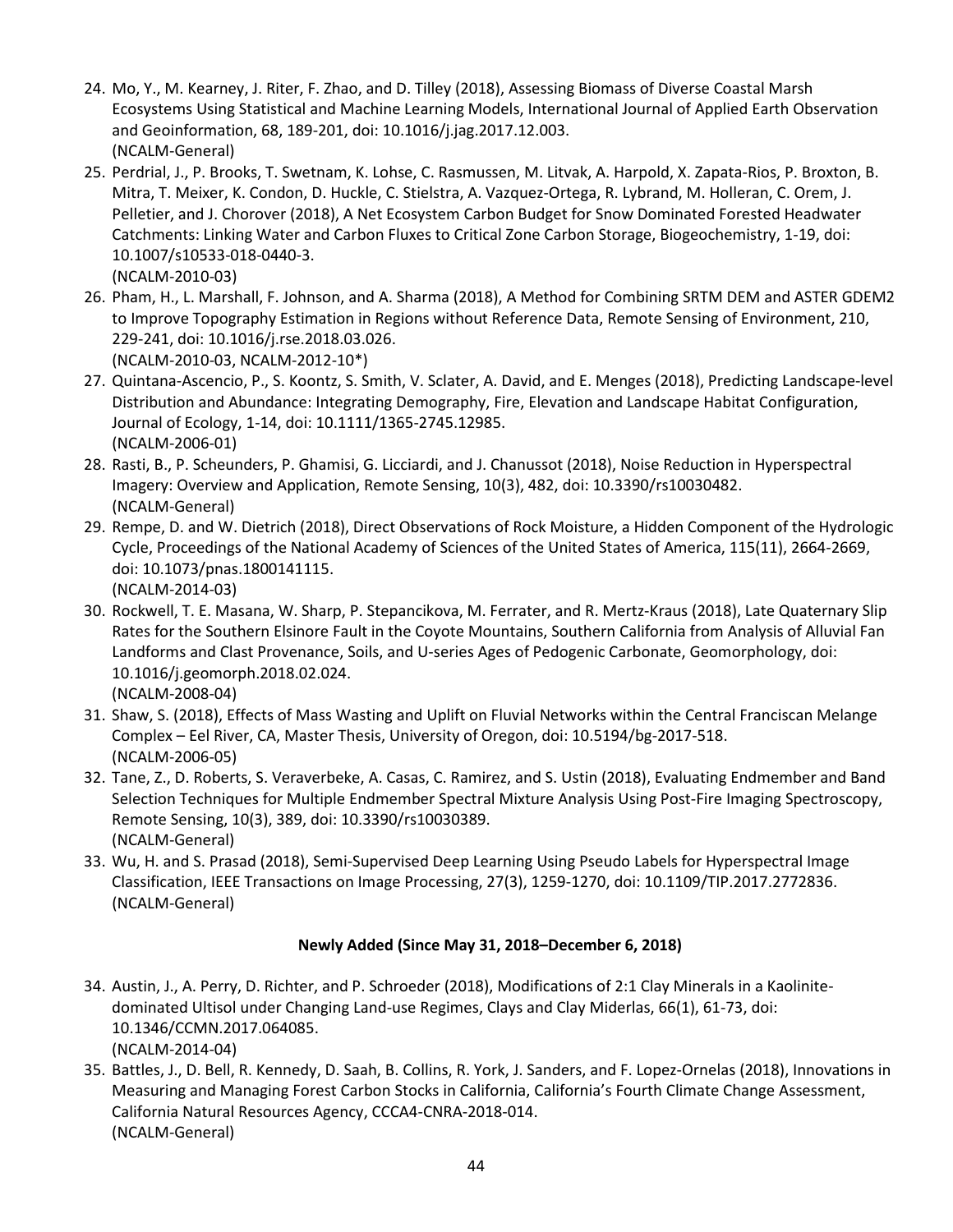- 36. Bigdeli, B (2018), A Multiple Fuzzy Classifier System for Fusion of Hyperspectral and Lidar Data, Journal of Geomatics Science and Technology, 7(4), 57-72, http://jgst.issge.ir/article-1-145-en.html. (NCALM-General)
- 37. Bigdeli, B., H. Amirkolaee, and P. Pahlavani (2018), DTM Extraction under Forest Canopy Using Lidar Data and a Modified Invasive Weed Optimization Algorithm, Remote Sensing of Environment, 216, 289-300, doi: 10.1016/j.rse.2018.06.045.

(NCALM-2011-05\*, NCALM-2011-10\*, NCALM-2015-11\*)

- 38. Bigdeli, B. and P. Pahlavani (2018), A Dempster Shafer-based Fuzzy Multisensor Fusion System Using Airborne Lidar and Hyperspectral Imagery, International Journal of Remote Sensing, 1-20, doi: 10.1080/01431161.2018.1479785. (NCALM-General)
- 39. Brantley, S., T. White, N. West, J. Williams, B. Forsythe, D. Shapich, J. Kaye, H. Lin, Y. Shi, M. Kaye, E. Herndon, K. Davis, Y. He, D. Eissenstat, J. Weitzman, R. DiBiase, L. Li, W. Reed, K. Brubaker, and X. Gu (2018), Susquehanna Shale Hills Critical Zone Observatory: Shale Hills in the Context of Shaver's Creek Watershed, Vadose Zone Journal, 17(1), doi: 10.2136/vzj2018.04.0092. (NCALM-2010-03)
- 40. Brooks, B., J. Telling, T. Ericksen, C. Glennie, N. Knowles, D. Cayan, D. Hauser, and A. LeWinter (2018), High Resolution Measurement of Levee Subsidence Related to Energy Infrastructure in the Sacramento-San Joaquin Delta, California Fourth Climate Change Assessment Core Technical Reports, CCCA4-CEC-2018-003. (NCALM-General)
- 41. Brubaker, K., Q. Johnson, and M. Kaye (2018), Spatial Patterns of Tree and Shrub Biomass in a Deciduous Forest Using Leaf-off and Leaf-on Lidar, Canadian Journal of Forest Research, 48(9), 1020-1033, doi: 10.1139/cjfr-2018- 0033.

(NCALM-2010-03)

- 42. Bubeck, A., R. Walker, J. Imber, and C. MacLeod (2018), Normal Fault Growth in Layered Basaltic Rocks: The Role of Strain Rate in Fault Evolution, Journal of Structural Geology, 115, 103-120, doi: 10.1016/j.jsg.2018.07.017. (NCALM-2009-02)
- 43. Canuto, M., F. Estrada-Belli, T. Garrison, S. Houston, M. Acuna, M. Kovac, D. Marken, P. Nondedeo, L. Auld-Thomas, C. Castanet, D. Chatelain, C. Chiriboga, T. Drapela, T. Lieskovsky, A. Tokovinine, A. Velasquez, J. Fernandez-Diaz, and R. Shrestha (2018), Ancient Lowland Maya Complexity as Revealed by Airborne Laser Scanning of Northern Guatemala, Science, 361(6409), eaau0137, doi: 10.1126/science.aau0137. (NCALM-General)
- 44. Cao, N., H. Lee, E. Zaugg, R. Shrestha, W. Carter, C. Glennie, Z. Lu, and H. Yu (2018), Estimation of Residual Motion Error in Airborne InSAR Based on Backprojection and Multisquint Techniques, IEEE Radar Conference, 0304-0309, doi: 10.1109/RADAR.2018.8378575. (NCALM-General)
- 45. Cerra, D., M. Pato, E. Carmona, S. Azimi, J. Tian, R. Bahmanyar, F. Kurz, E. Vig, K. Bittner, C. Henry, P. d'Angelo, R. Muller, K. Alonso, P. Fisher, and P. Reinartz (2018), Combining Deep and Shallow Neural Networks with Ad Hoc Detectors for the Classification of Complex Multi-Modal Urban Scenes, IEEE International Geoscience and Remote Sensing Symposium, 3856-3859, doi: 10.1109/IGARSS.2018.8517699. (NCALM-General)
- 46. Chamberlin, C., T. Bianchi, A. Brown, M. Cohen, X. Dong, M. Flint, J. Martin, D. McLaughlin, A. Murray, A. Pain, C. Quintero, N. Ward, X. Zhang, and J. Heffernan (2018), Mass Balance Implies Holocene Development of a Lowrelief Karst Patterned Landscape, Chemical Geology, doi: 10.1016/j.chemgeo.2018.05.029. (NCALM-2014-02)
- 47. Conway, S., T. Haas, and T. Harrison (2018), Martian Gullies: a Comprehensive Review of Observations, Mechanisms and Insights from Earth Analogues, Geological Society, London, Special Publications, 467, SP467-14, doi: 10.1144/SP467.14. (NCALM-2008-04)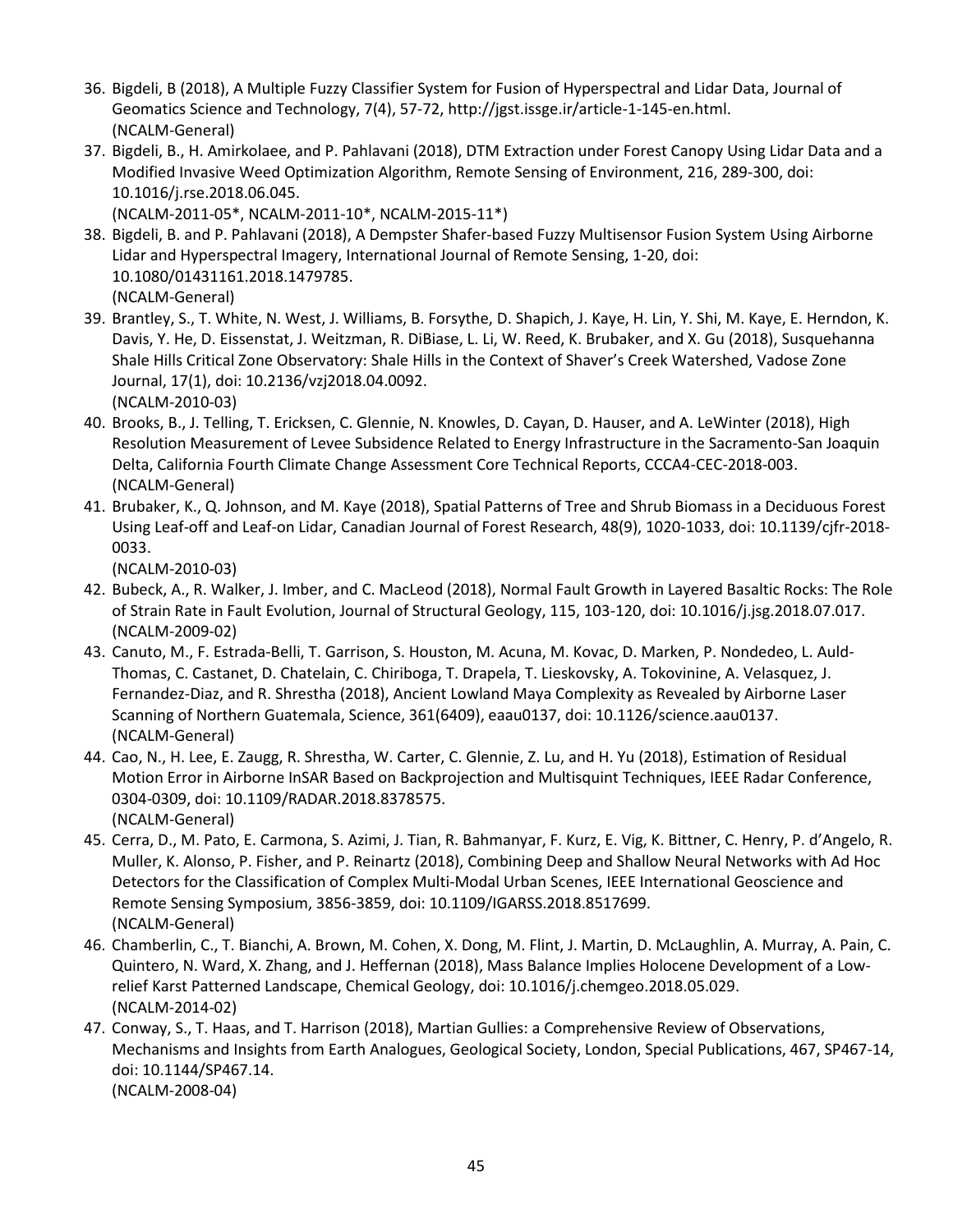- 48. Crown, P. and W. Wills (2018), The Complex History of Pueblo Bonito and its Interpretation, Antiquity, 92(364), 890-904, doi: 10.15184/aqy.2018.138. (NCALM-2010-08\*)
- 49. Currier, W. and J. Lundquist (2018), Snow Depth Variability at the Forest Edge in Multiple Climates in the Western United States, Water Resources Research, doi: 10.1029/2018WR022553. (NCALM-2010-03)
- 50. Damodaran, B., R. Flamary, V. Seguy, and N. Courty (2018), An Entropic Optimal Transport Loss for Learning Deep Neural Networks under Label Noise in Remote Sensing Images, arXiv:1810.01163. (NCALM-General)
- 51. Dralle, D., W. Hahm, D. Rempe, N. Karst, S. Thompson, and W. Dietrich (2018), Quantification of the Seasonal Hillslope Water Storage that does not Drive Stramflow, Hydrological Processes, 32(13), 1978-1992, doi: 10.1002/hyp.11627. (NCALM-2014-03)
- 52. Dunning, N., A. Hernandez, T. Beach, C. Carr, R. Griffin, J. Jones, D. Lentz, S. Luzzadder-Bearch, K. Reese-Taylor, and I. Sprajc (2018), Margin for Error: Anthropogenic Geomorphology of Bajo Edges in the Maya Lowlands, Geomorphology, doi: 10.1016/j.geomorph.2018.09.002. (NCALM-General)
- 53. Ekhtari, N., C. Glennie, and J. Fernandez-Diaz (2018), Classification of Airborne Multispectral Lidar Point Clouds for Land Cover Mapping, IEEE Journal of selected Topics in Applied Earth Observations and Remote Sensing, 11(6), 2068-2078, doi: 10.1109/JSTARS.2018.2835483. (NCALM-General)
- 54. Fan, L. and P. Atkinson (2018), A New Multi-resolution Based Method for Estimating Local Surface Roughness from Point Clouds, ISPRS Journal of Photogrammetry and Remote Sensing, 144, 369-378, doi: 10.1016/j.isprsjprs.2018.08.003. (NCALM-2012-06)
- 55. Fang, S. D. Quan, S. Wang, L. Zhang, and L. Zhou (2018), A Two-branch Network with Semi-Supervised Learning for Hyperspectral Classification, IEEE International Geoscience and Remote Sensing Symposium, 3860-3863, doi: 10.1109/IGARSS.2018.8517816. (NCALM-General)
- 56. Fernandez-Diaz, J., H. Lee, and R. Shrestha (2018), Evaluating the Effects of Vegetation Height and Slope on the Vertical Accuracy of the Tandem-X WorldDEM Rapid City Sample Tile, IEEE International Geoscience and Remote Sensing Symposium, 224-227, doi: 10.1109/IGARSS.2018.8517620. (NCALM-General)
- 57. Ghamisi, P., E. Maggiori, S. Li, R. Souza, Y. Tarabalka, G. Moser, A. Giorgi, L. Fang, Y. Chen, M. Chi, S. Serpico, and J. Benediktsson (2018), New Frontiers in Spectral-Spatial Hyperspectral Image Classification, IEEE Geoscience and Remote Sensing Magazine, 6(3), 10-43, doi: 10.1109/MGRS.2018.2854840. (NCALM-General)
- 58. Ghamisi, P., B. Rasti, and J. Benediktsson (2018), Multisensor Composite Kernels Based on Extreme Learning Machines, IEEE Geoscience and Remote Sensing Letters, 1-5, doi: 10.1109/LGRS.20182869888. (NCALM-General)
- 59. Ghorbanian, A. and A. Mohammadzadeh (2018), An Unsupervised Feature Extraction Method Based on Band Correlation Clustering for Hyperspectral Image Classification Using Limited Training Samples, Remote Sensing Letters, 9(10), 982-991, doi: 10.1080/2150704X.2018.1500723. (NCALM-General)
- 60. Grieve, S., T. Hales, R. Parker, S. Mudd, and F. Clubb (2018), Controls on Zero Order Basin Morphology, Journal of Geophysical Research: Earth Surface, doi: 10.1029/2017JF004453. (NCALM-2009-03\*)
- 61. Guth, P. (2018), What Should a Bare Earth Digital Terrain Model (DTM) Portray?, PeerJ Preprints, 6:e27053v1, doi: 10.7287/peerj.preprints.27053v1. (NCALM-2010-03)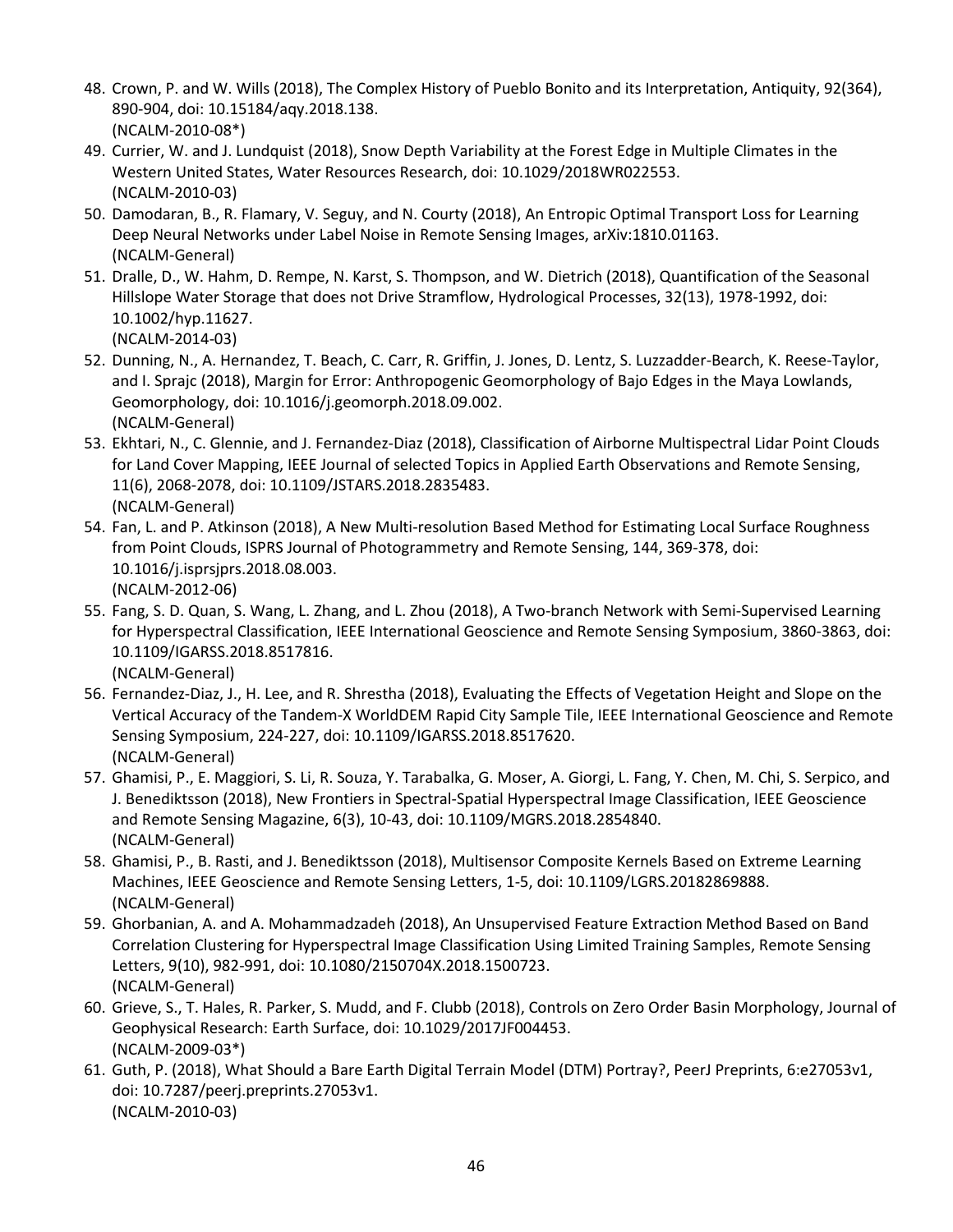- 62. Hahm, W. W. Dietrich, and T. Dawson (2018), Controls on the Distribution and Resilience of Quercus garryana: Ecophysiological Evidence of Oak's Water-limitation Tolerance, Ecosphere, 9(5), e02218, doi: 10.1002/ecs2.2218. (NCALM-2014-03)
- 63. Harbert, S., A. Duvall, and G. Tucker (2018), The Role of Near-Fault Relief Elements in Creating and Maintaining a Strike-Slip Landscape, Geophysical Research Letters, 45, doi: 10.1029/2018GL080045. (NCALM-2014-01)
- 64. Hartzell, P., Z. Dang, Z. Pan, and C. Glennie (2018), Radiometric Evaluation of an Airborne Single Photon Lidar Sensor, IEEE Geoscience and Remote Sensing Letters, 15(9), 1466-1470, doi: 10.1109/LGRS.2018.2841811. (NCALM-General)
- 65. Hecker, S. and C. Randolph Loar (2018), Map of Recently Active Traces of the Rodgers Creek Fault, Sonoma County, US Geological Survey Scientific Investigation Map 3410, 7 p., 1 sheet, doi: 10.3133/sim3410. (NCALM-2007-01)
- 66. Hopkinson, C., J. Morris, S. Fagherazzi, W. Wollheim, and P. Raymond (2018), Lateral Marsh Edge Erosion as a Source of Sediments for Vertical Marsh Accretion, Journal of Geophysical Research: Biogeosciences, 123, 2444- 2465, doi:10.1029/2017JG004358. (NCALM-2005-07)
- 67. Hu, J., Z. He, J. Li, L. He, and Y. Wang (2018), 3D-Gabor Inspired Multiview Active Learning for Spectral-Spatial Hyperspectral Image Classification, Remote Sensing, 10(7), 1070, doi: 10.3390/rs10071070. (NCALM-General)
- 68. Hua, Y., L. Mou, and X. Zhu (2018), Recurrently Exploring Class-wise Attention in a Hybrid Convolutional and Bidirectional LSTM Network for Multi-label Aerial Image Classification, CoRR, abs/1807.11245. (NCALM-General)
- 69. Humagain, K., C. Portillo-Quintero, R. Cox, and J. Cain III (2018), Estimating Forest Canopy Cover Dynamics in Valles Caldera National Preserve, New Mexico, Using Lidar and Landsat Data, Applied Geography, 99, 120-132, doi: 10.1016/j.apgeog.2018.07.024. (NCALM-2010-03)
- 70. Jahan, F., J. Zhou, M. Awrangjeb, and Y. Gao (2018), Fusion of Hyperspectral and Lidar Data Using Discriminant Correlation Analysis for Land Cover Classification, IEEE Journal of selected Topics in Applied Earth Observations and Remote Sensing, 11(10), 3905-3917, doi: 10.1109/JSTARS.2018.2868142. (NCALM-General)
- 71. Jeronimo, S., V. Kane, D. Churchill, R. McGaughey, and J. Franklin (2018), Applying Lidar Individual Tree Detection to Management of Structurally Diverse Forest landscapes, Journal of Forestry, 116(4), 336-346, doi: 10.1093/jofore/fvy023.

- 72. Jia, A., M. Zhang, and J. Zhu (2018), Gabor Wavelet Based Feature Extraction and Fusion for Hyperspectral and Lidar Remote Sensing Data, IEEE International Geoscience and Remote Sensing Symposium, 1-4, doi: 10.1109/IGARSS.2018.8518351. (NCALM-General)
- 73. Johnson, K., E. Nissen, and L. Lajoie (2018), Surface Rupture Morphology and Vertical Slip Distribution of the 1959 Mw 7.2 Hebgen Lake (Montana) Earthquake from Airborne Lidar Topography, Journal of Geophysical Research: Solid Earth, 123(9), 8229-8248, doi: 10.1029/2017JB015039. (NCALM-2014-07\*)
- 74. Johnson, K., N. Snyder, S. Castle, A. Hopkins, M. Waltner, D. Merritts, and R. Walter, (2018), Legacy Sediment Storage in New England River Valleys: Anthropogenic Processes in a Postglacial Landscape, Geomorphology, doi: 10.1016/j.geomorph.2018.11.017. (NCALM-2007-13)
- 75. Jones, J. (2018), Historical Channel Change Caused by a Century of Flow Alteration on Sixth Water Creek and Diamond Fork River, UT, Master's Thesis, Utah State University, https://digitalcommons.usu.edu/etd/7353. (NCALM-2017-07\*)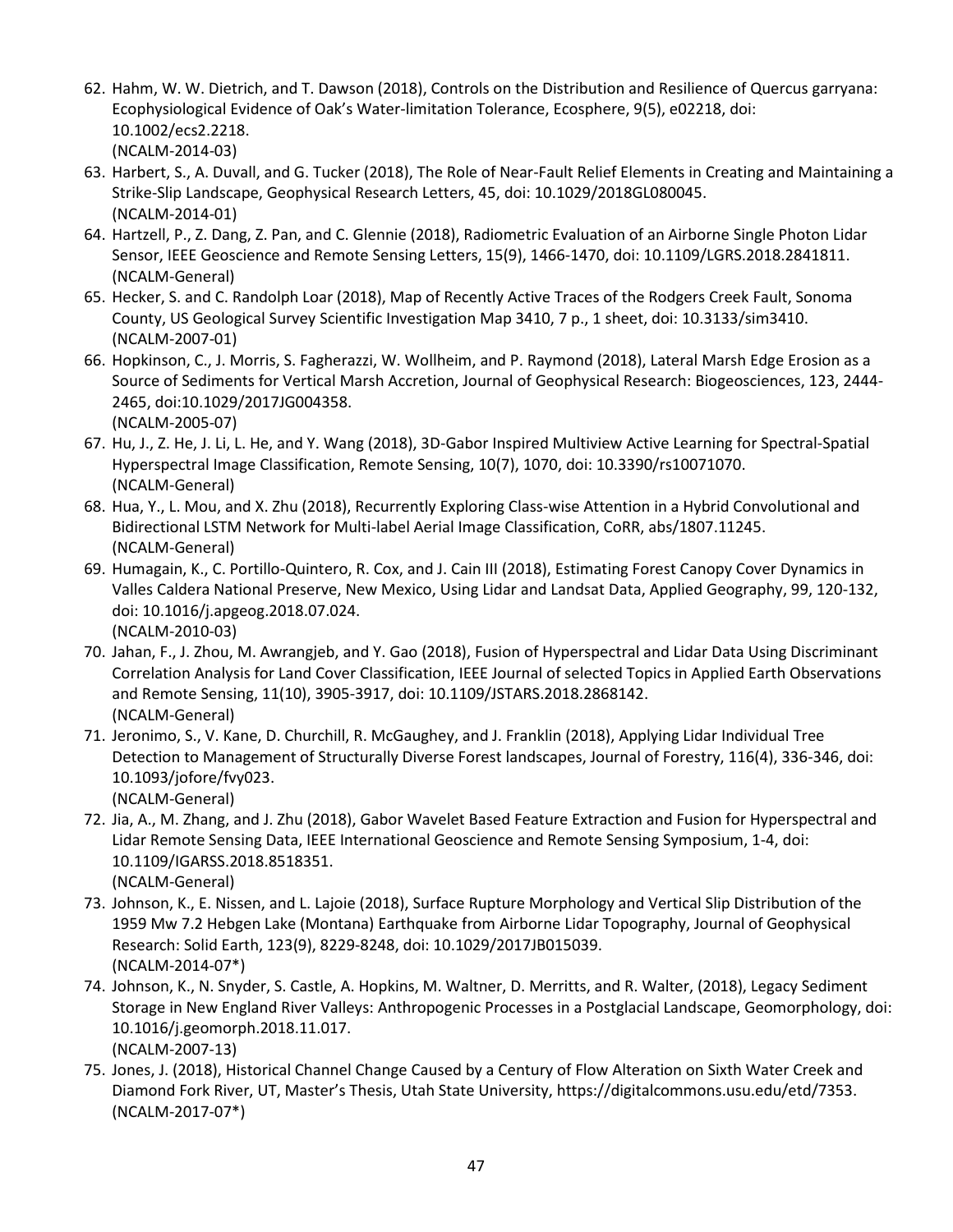- 76. Kaiser, K. and B. McGlynn (2018), Nested Scales of Spatial and Temporal Variability of Soil Water Content across a Semiarid Montane Catchment, Water Resources Research, 54, doi: 10.1029/2018WR022591. (NCALM-2005-14)
- 77. Karwan, D., J. Pizzuto, R. Aalto, J. Marquard, A. Harpold, K. Skalak, A. Benthem, D. Levia, C. Siegert, and A. Aufdenkampe (2018), Direct Channel Precipitation and Storm Characteristics Influence Short-Term Fallout Radionuclide Assessment of Sediment Source, Water Resources Research, 54(7), 4579-4594, doi: 10.1029/2017WR021684. (NCALM-2010-03)
- 78. Lajoie, L., K. Johnson, and E. Nissen (2018), Shallow Slip and Fault Geometry of the 2010 El Mayor-Cucapah (Mexico) Earthquake from Differential Lidar, 9<sup>th</sup> International INQUA Meeting on Paleoseismology, Active Tectonics and Archeoseismology (PATA), 130-133. (NCALM-2010-16)
- 79. Levy, J., A. Fountain, M. Obryk, J. Telling, C. Glennie, R. Pettersson, M. Gooseff, and D. Van Horn (2018), Decadal Topographic Change in the McMurdo Dry Valleys of Antarctica: Thermokarst Subsidence, Glacier Thinning, and Transfer of Water Storage from the Cryosphere to the Hydrosphere, Geomorphology, 323, 80-97, doi: 10.1016/j.geomorph.2018.09.012. (NCALM-2014-13)
- 80. Li, H., P. Ghamisi, U. Soergel, and X. Zhu (2018), Hyperspectral and Lidar Fusion Using Deep Three-Stream Convolutional Neural Networks, Remote Sensing, 10(10), 1649, doi: 10.3390/rs10101649. (NCALM-General)
- 81. Luo, C. and L. Ma (2018), Neighbor Consistency Based Unsupervised Manifold Alignment for Classification of Remote Sensing Image, 2018 10<sup>th</sup> IAPR Workshop on Pattern Recognition in Remote Sensing, 1-8, doi: 10.1109/PRRS.2018.8486168. (NCALM-General)
- 82. Ma, Li, M. Crawford, L. Zhu, and Y. Liu (2018), Centroid and Covariance Alignment-Based Domain Adaptation for Unsupervised Classification of Remote Sensing Images, IEEE Transactions on Geoscience and Remote Sensing, doi: 10.1109/TGRS.2018.2872850. (NCALM-General)
- 83. Mason, J. and D. Mohrig (2018), Using Time-Lapse Lidar to Quantify River Bend Evolution on the Meandering Coastal Trinity River, Texas, USA, Journal of Geophysical Research: Earth Surface, 123(5), 1133-1144, doi: 10.1029/2017JF004492.
	- (NCALM-2015-12)
- 84. Moon, S., D. Merritts, N. Snyder, P. Bierman, A. Sanquini, J. Fosdick, and G. Hilley (2018), Erosion of Coastal Drainages in the Mendocino Triple Junction Region (MJT), Northern California, Earth and Planetary Science Letters, 502, 156-165, doi: 10.1016/j.epsl.2018.09.006. (NCALM-2012-08\*)
- 85. Myers, K. (2018), Groundwater and Thermal Legacy of a Large Paleolake in Taylor Valley, East Antarctica as Evidenced by Airborne Electromagnetic and Sedimentological Techniques, Master's Thesis, Louisiana State University, https://digitalcommons.lsu.edu/gradschool\_theses/4776. (NCALM-2014-13)
- 86. Oroza, C., R. Bales, E. Stacy, Z. Zheng, and S. Glaser (2018), Long-Term Variability of Soil Moisture in the Southern Sierra: Measurement and Prediction, Vadose Zone Journal, 17(1), 17:170178, doi: 10.2136/vzj2017.10.0178. (NCALM-2010-03)
- 87. Patton, N., K. Lohse, S. Godsey, B. Crosby, and M. Seyfried (2018), Predicting Soil Thickness on Soil Mantled Hillslopes, Nature Communications, 9(1), 3329, doi: 10.1038/s41467-018-05743-y. (NCALM-2015-14)
- 88. Qin, Y., L. Bruzzone, and B. Li (2018), Tensor Alignment Based Domain Adaptation for Hyperspectral Image Classification, https://arxiv.org/abs/1808.09769. (NCALM-General)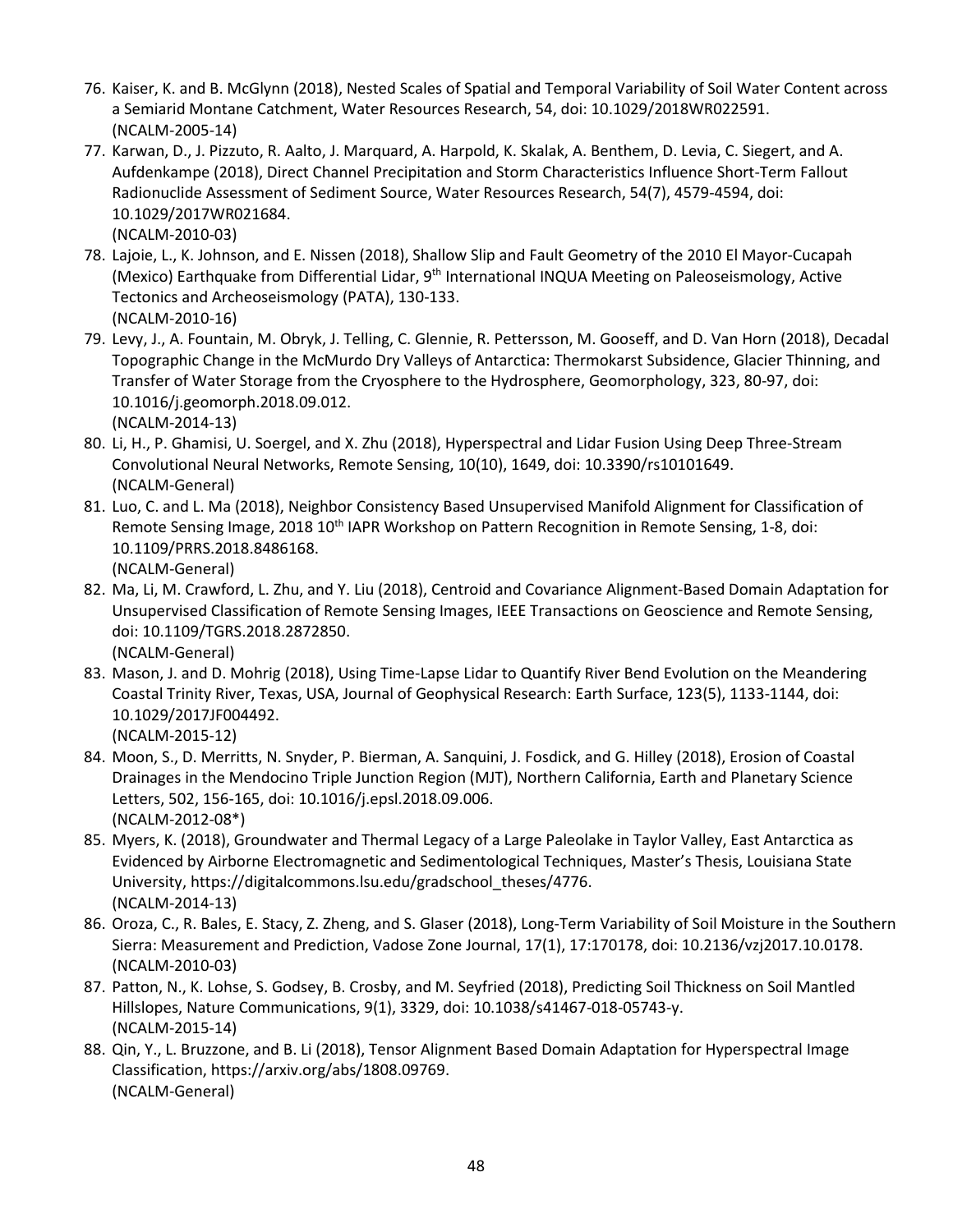- 89. Qin, L., W. Xu, Y. Tian, B. Chen, and S. Wang (2018), A River Channel Extraction Method for Urban Environments Based on Terrain Transition Lines, Water Resources Research, 54, 4887-4900, doi: 10.1029/2018WR023095. (NCALM-2008-06)
- 90. Rajabi, A. (2018), Sinkhole Detection and Quantification Using Lidar Data, Master's Thesis, University of Central Florida, http://purl.fcla.edu/fcla/etd/CFE0007084. (NCALM-2011-03\*)
- 91. Ren, Z., O. Zielke, and J. Yu (2018), Active Tectonics in 4D High-Resolution, Journal of Structural Geology, 117, 264-271, doi: 10.1016/j.jsg.2018.09.015. (NCALM-2005-08)
- 92. Rizki, P. and S. Oh (2018), Effective Parallel Lidar Triangulated Irregular Network Construction Method Using Convex Boundary Triangle, Journal of KIISE, 45(8), 761-768, http://www.dbpia.co.kr/Article/NODE07514218. (NCALM-2010-11, NCALM-2011-04\*)
- 93. Singh, N., R. Emanuel, F. Nippgen, B. McGlynn, and C. Miniat (2018), The Relative Influence of Storm and Landscape Characteristics on Shallow Groundwater Responses in Forested Headwater Catchments, Water Resources Research, doi: 10.1029/2018WR022681. (NCALM-2009-03\*)
- 94. Soleimanzadeh, M., A. Karami, and P. Scheunders (2018), Fusion of Hyperspectral and Lidar Images Using Non-Subsampled Shearlet Transform, IEEE International Geoscience and Remote Sensing Symposium, 8873-8876, doi: 10.1109/IGARSS.2018.8519547. (NCALM-General)
- 95. Tane, Z. (2018), Using Remote Sensing to Characterize Disturbance During a Severe Drought in the Sierra Nevada, Doctoral Dissertation, UC Santa Barbara. (NCALM-General)
- 96. Tucker, G., S. McCoy, and D. Hobley (2018), A Lattice Grain Model of Hillslope Evolution, Earth Surface Dynamics, 6(3), 563-582, doi: 10.5194/esurf-6-563-2018.

(NCALM-2013-09\*, NCALM-2014-11\*, NCALM-2016-06\*)

- 97. Vecchio, J., R. DiBiase, A. Denn, P. Bierman, M. Caffee, and S. Zimmerman (2018), Record of Coupled Hillslope and Channel Response to Pleistocene Erosion and Deposition in a Sandstone Headwater Valley, Central Pennsylvania, Geological Society of America Bulletin, 130(11-12), 1903-1917, doi: 10.1130/B31912.1. (NCALM-2010-03)
- 98. Wan, Z., R. Yang, Y. You, Z. Cao, and X. Fang (2018), Scene Classification of Multisource Remote Sensing Data with Two-stream Densely Connected Convolutional Neural Network, Image and Signal Processing for Remote Sensing XXIV, International Society for Optics and Photonics, 10789, doi: 10.1117/12.2501846. (NCALM-General)
- 99. Xie, S., E. Gallant, P. Wetmore, P. Figueiredo, L. Own, C. Rasmussen, R. Malservisi, and T. Dixon (2018), A New Geological Slip Rate Estimate for the Calico Fault, Eastern California: Implications for Geodetic Versus Geologic Rate Estimates in the Eastern Calfornia Shear Zone, International Geology Review, doi: 10.1080/00206814.2018.1531272. (NCALM-2003-03)
- 100. Xu, Y., B. Du, and L. Zhang (2018), Multi-source Remote Sensing Data Classification via Fully Convolutional Networks and Post-Classification Processing, IEEE International Geoscience and Remote Sensing Symposium, 3852-3855, doi: 10.1109/IGARSS.2018.8518295. (NCALM-General)
- 101. Xu, S. and S. Xu (2018), A Minimum-Cost Path Model to the Bridge Extraction from Airborne Lidar Point Clouds, Journal of the Indian Society of Remote Sensing, 46(9), 1423-1431, doi: 10.1007/s121524-018-0788-9. (NCALM-2007-13)
- 102. Younger, Z. (2018), Basaltic 'a'a Lava Field Emplacement of the Intraplate Marcath Volcano (Central Nevada) from Field and Lidar Data, Master's Thesis, SUNY Buffalo, http://hdl.handle.net/10477/77999. (NCALM-2012-06)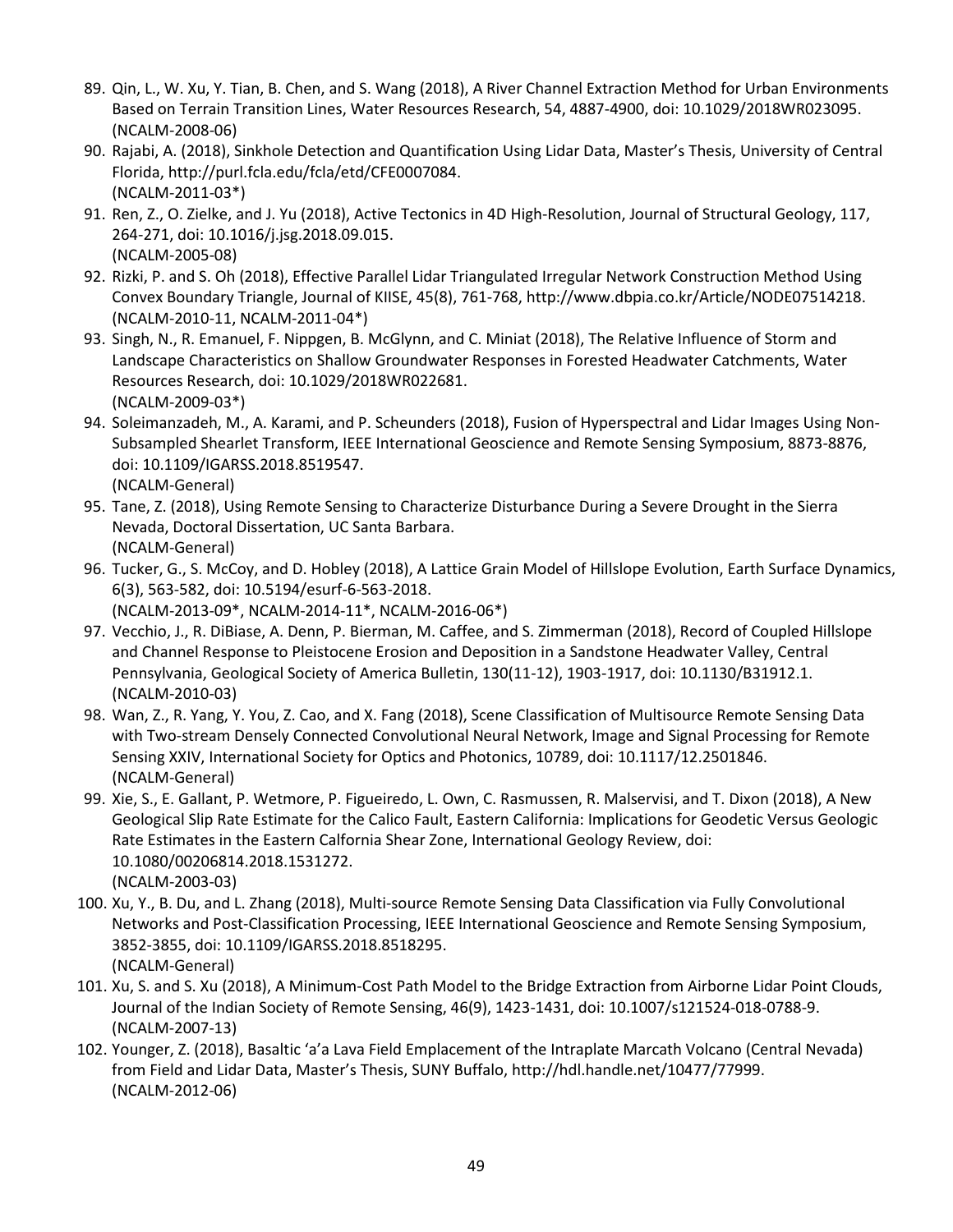- 103. Zhai, H., H. Zhang, L. Zhang, and P. Li (2018), Total Variation Regularized Collaborative Representation Clustering with a Locally Adaptive Dictionary for Hyperspectral Imagery, IEEE Transactions on Geoscience and Remote Sensing, doi: 10.1109/TGRS.2018.2852708. (NCALM-General)
- 104. Zhao, X., Y. Su, W. Li, T. Hu, J. Liu, and Q. Guo (2018), A Comparison of Lidar Filtering Algorithms in Vegetated Mountain Areas, Canadian Journal of Remote Sensing, 1-12, doi: 10.1080/07038992.2018.1481738. (NCALM-2010-03)
- 105. Zheng, Z. (2018), Multi-spatial-scale Observational Studies of the Sierra Nevada Snowpack Using Wireless-sensor Networks and Multi-Platform Remote-sensing Data, Doctoral Dissertation, UC Berkeley, https://escholarship.org/uc/item/1hd045rj. (NCALM-2010-03)
- 106. Zheng, Z., Q. Ma, K. Qian, and R. Bales (2018), Canopy Effects on Snow Accumulation: Observations from Lidar, Canonical-view Photos, and Continuous Ground Measurements from Sensor Networks, Remote Sensing, 10(11), doi: 10.3390/rs10111769. (NCALM-2010-03)

### **Newly Added (Since December 6, 2018)**

- 107. Angster, S., S. Wesnousky, P. Figueiredo, L. Owen, and S. Hammer (2018), Late Quaternary Slip Rates for Faults of the Central Walker Lane: Spatiotemporal Strain Release in a Strike-slip Fault System, Contributions to the Neotectonics of the Central and Northern Walker Lane, 42. (NCALM-2015-05)
- 108. Eyster, T. (2018), Modeling Dam Removal in a Mountain Meadow with MODFLOW-NWT, Master's Thesis, University of British Columbia, doi: 10.14288/1.0375844. (NCALM-General)
- 109. Haas, T., A. Kruijt, and A. Densmore (2018), Effects of Debris-flow Magnitude-frequency Distribution on Avulsions and Fan Development, Earth Surface Processes and Landfomrs, 43(13), 2779-2793, doi: 10.1002/esp.4432. (NCALM-2008-04)
- 110. Johnstone, S. (2018), The Influence of Lithology on the Forms of Hillslopes and Drainage Basins in Soil Mantled Landscapes, Doctoral Dissertation, Stanford University. (NCALM-2013-09\*)
- 111. Quinn, C. (2018), Soil Storage on Steep Forested and Non-forested Mountain Hillslopes in the Bitterroot Mountains, Montana, Master's Thesis, Montana State University, https://scholarworks.montana.edu/xmlui/handle/1/14614. (NCALM-2016-04\*)
- 112. Saux, B., N. Yokoya, R. Hansch, and S. Prasad (2018), 2018 IEEE GRSS Data Fusion Contest: Multimodal Land Use Calssification [Technical Committees], IEEE Geoscience and Remote Sensing Magazine, 6(1), 52-54, doi: 10.1109/MGRS.2018.2798161.
	- (NCALM-General)
- 113. Wilson, C., B. Abban, L. Keefer, K. Wacha, D. Dermisis, C. Giannopoulos, S. Zhou, A. Goodwell, D. Woo, Q. Yan, M. Ghadiri, A. Stumpf, M. Pitcel, Y. Lin, L. Marini, B. Storsved, K. Goff, J. Vogelgsang, A. Dere, K. Schilling, M. Muste, N. Blair, B. Rhoads, A. Bettis, H. Pai, C. Kratt, C. Sladek, M. Wing, Selker, S. Tyler, H. Lin, P. Kumar, and A. Papanicolaou (2018), The Intensively Managed Landscape Critical Zone Observatory: A Scientific Testbed for Understanding Critical Zone Processes in Agroecosystems, Vadose Zone Journal, 17(1), doi:10.2136/vzj2018.04.0088. (NCALM-2014-05)
- 114. Xiong, L., G. Wang, Y. Bao, X. Zhou, X. Sun, and R. Zhao (2018), Detectability of Repeated Airborne Laser Scanning for Mountain Landslide Monitoring, Geosciences, 8(12), 469, doi: 10.3390/geosciences8120469. (NCALM-2015-07)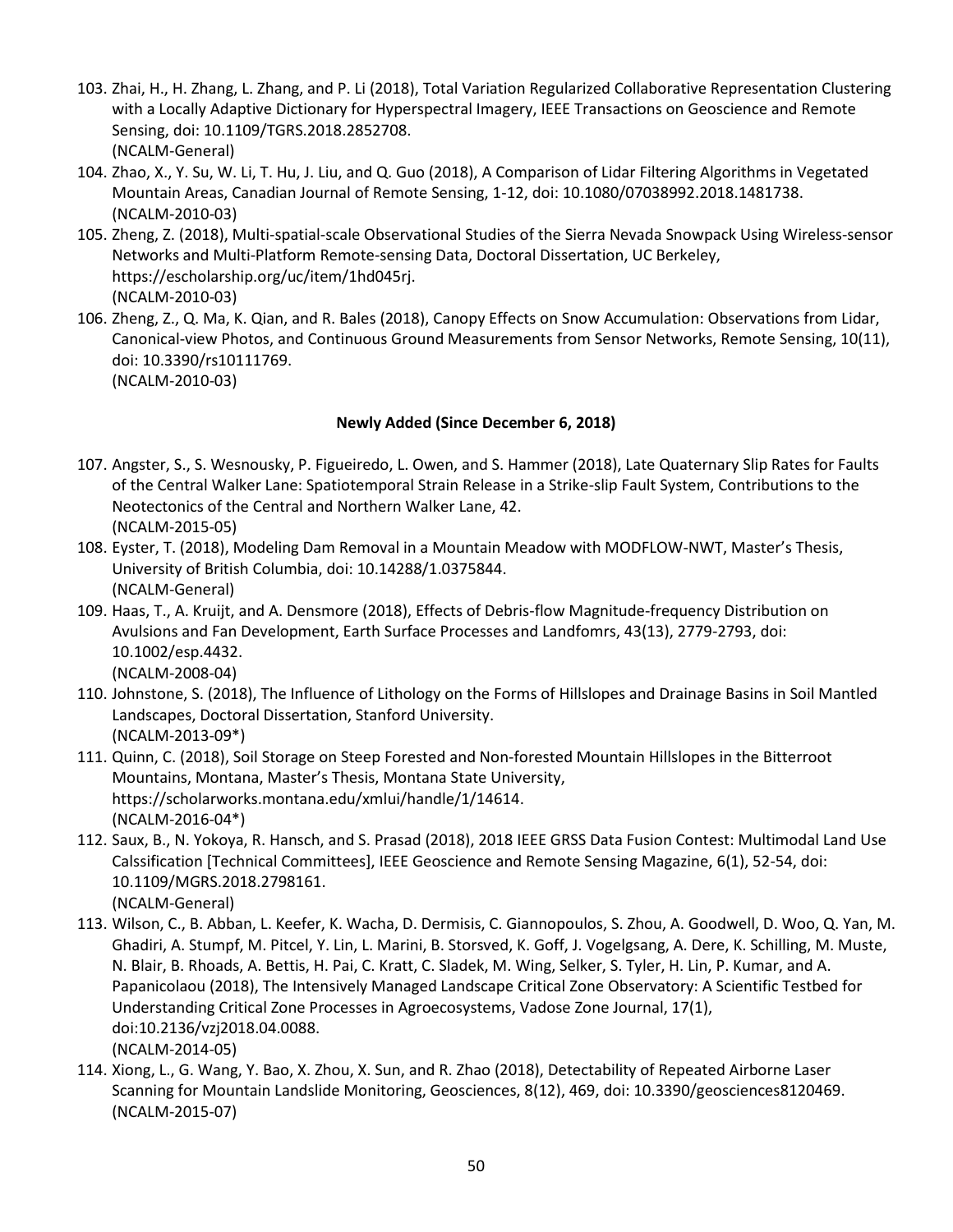- 115. Zhou, X., W. Li, and S. Arundel (2018), A Spatio-contextual Probabilistic Model for Extracting Linear Features in Hilly Terrains from High-resolution DEM Data, International Journal of Geographical Information Science, 33(4), 666-686, doi: 10.1080/13658816.2018.1554814. (NCALM-2010-02\*, NCALM-2012-06)
- 116. Zinke, R., J. Doaln, E. Rhodes, R. Dissen, C. McGuire, A. Hatem, N. Brown, and R. Langridge (2018), Multimillennial Incremental Slip Rate Variability of the Clarence Fault at the Tophouse Road Site, Marlborough Fault System, New Zealand, Geophysical Research Letters, doi: 10.1029/2018GL080688. (NCALM-2014-01)

### **2019**

- 1. Amatulli, G., D. McInerney, T. Sethi, P. Strobl, and S. domisch (2019), Data Descriptor: Geomorpho90m Global High-Resolution Geomorphometry Layers: Empirical Evaluation and Accuracy Assessment, No. e27595v1, PeerJ Preprints, doi: 10.7287/peerj.preprints.27595v1. (NCALM-2009-05\*)
- 2. Amitrano, D., R. Guida, D. Aglio, G. Martino, D. Martire, A. Iodice, M. Costantini, F. Malvarosa, and F. Minati (2019), Long-Term Satellite Monitoring of the Slumgullion Landslide Using Space-Borne Synthetic Aperture Radar Sub-Pixel Offset Tracking, Remote Sensing, 11(3), 369, doi: 10.3390/rs11030369. (NCALM-2015-07)
- 3. Ataee, N. (2019), Development of Luminescence Dating Methods in Tectonically Active Settings: Dating Seismic Related Fanglomerates in Alluvial Fans Located in Coachella Valley, Southern California, Master Thesis, Kansas State University, http://hdl.handle.net/2097/39677. (NCALM-2005-08)
- 4. Audebert, N., B. Saux, and S. Lefevre (2019), Deep Learning for Classification of Hyperspectral Data: A Comparative Review, arXiv preprint arXiv:1904.10674. (NCALM-General)
- 5. Aytaylan, H. and S. Yuksel (2019), Fully-Connected Semantic Segmentation of Hyperspectral and Lidar Data, IET Computer Vision, 13(3), 285-293, doi: 10.1049/iet-cvi.2018.5067. (NCALM-General)
- 6. Boughton, E., P. Quintana-Ascencio, D. Jenkins, P. Bohlen, J. Fauth, A. Engel, S. Shukla, G. Kiker, G. Hendricks, and H. Swain (2019), Trade-Offs and Synergies in a Payment-for-Ecosystem Services Program on Ranchlands in the Everglades Headwaters, Ecosphere, 10(5), e02728, doi: 10.1002/ecs2.2728. (NCALM-2006-01)
- 7. Bouligand, C., S. Hurwitz, J. Vandemeulebrouck, S. Byrdina, M. Kass, and J. Lewicki (2019), Heat and Mass Transport in a Vapor-dominated Hydrothermal Area in Yellowstone National Park, USA: Inferences from Magnetic, Electrical, Electromagnetic, Subsurface Temperature, and Diffuse CO2 Flux measurements, Journal of Geophysical Research: Solid Earth, 124, doi: 10.1029/2018JB016202. (NCALM-2012-12\*)
- 8. Brecheisen, Z., C. Cook, P. Heine, and D. Richter (2019), Micro-topographic Roughness Analysis (MTRA) Highlights Minimally Eroded Terrain in a Landscape Severely Impacted by Historic Agriculture, Remote Sensing of Environment, 222, 78-89, doi: 10.1016/j.rse.2018.12.025. (NCALM-2014-04)
- 9. Carter, W., R. Shrestha, and J. Fernandez-Diaz (2019), Estimating Ancient Populations by Aerial Survey, American Scientist; Research Triangle Park, 107(1), 30-37. (NCALM-General)
- 10. Cioaca, T., B. Dumitrescu, and M. Stupariu (2019), Graph-based Wavelet Multiresolution Modeling of Multivariate Terrain Data, Vertex-Frequency Analysis of Graph Signals, Springer, Cham, 479-507, doi: 10.1007/978-3-030-03574-7\_15. (NCALM-General)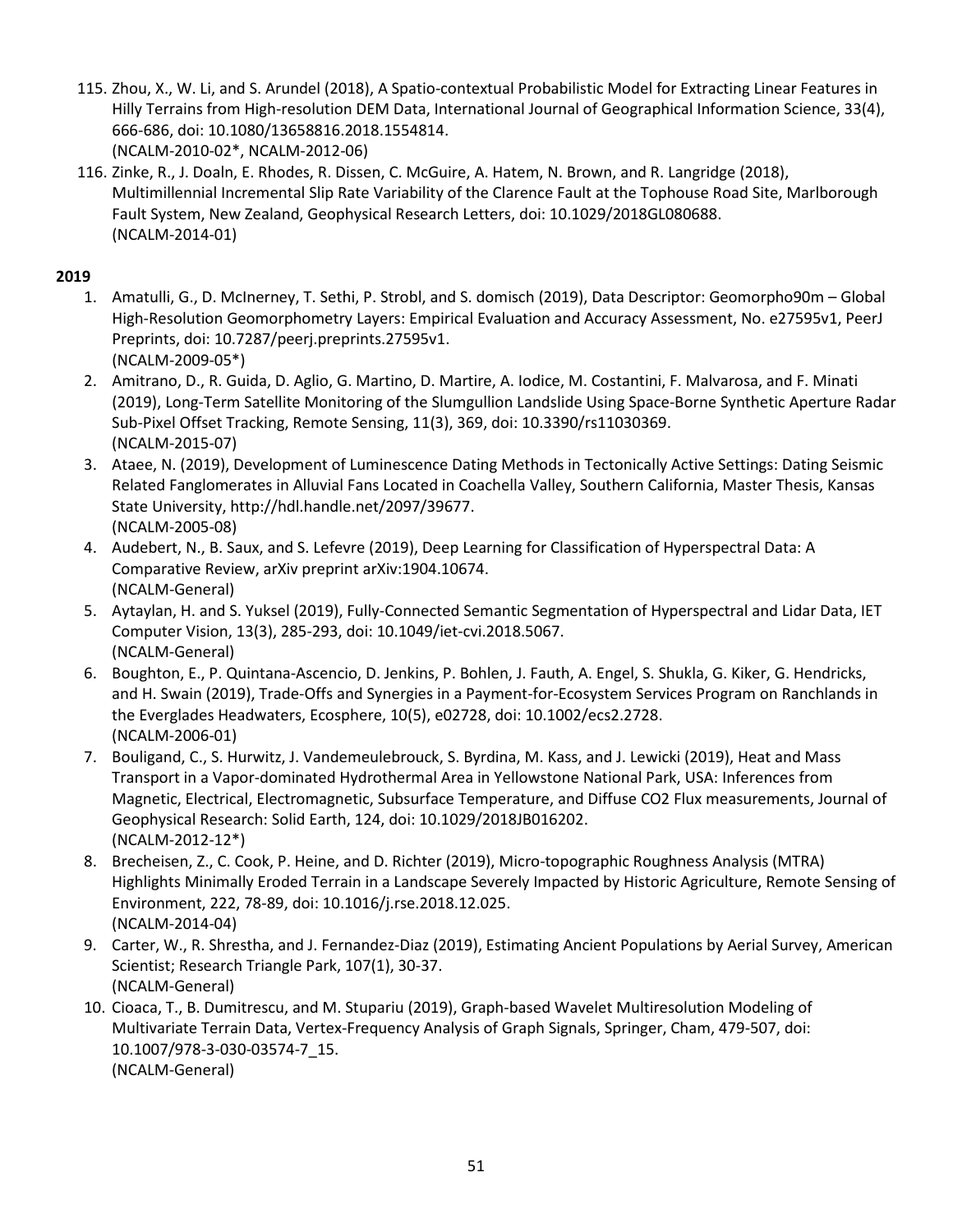- 11. Conway, S., T. Haas, and T. Harrison (2019), Martian Gullies: A Comprehensive Review of Observations, Mechanisms and Insights from Earth Analogues, Geological Society, London, Special Publications, 467(1), 7-66, doi: 10.1144/SP467.14.
	- (NCALM-2008-04)
- 12. Dunning, N., A. Hernandez, T. Beach, C. Carr, R. Griffin, J. Jones, D. Lentz, S. Luzzadder-Beach, K. Reese-Taylor, and I. Sprajc (2019), Margin for Error: Anthropogenic Geomorphology of Bajo Edges in the Maya Lowlands, Geomorphology, 331, 127-145, doi: 10.1016/j.geomorph.2018.09.002. (NCALM-General)
- 13. Ertis, B. (2019), Using Lidar, ArcGIS, and On-the-ground Data Collection to Describe Geomorphometric Characteristics of Hydraulic Mining Features in the Yuba River Watershed, Master Thesis, California State University, Chico, http://hdl.handle.net/10211.3/208811. (NCALM-General)
- 14. Fan, L and P. Atkinson (2019), An Iterative Coarse-to-Fine Sub-Sampling Method for Density Reduction of Terrain Point Clouds, Remote Sensing, 11(8), 947, doi: 10.3390/rs11080947. (NCALM-2012-06)
- 15. Fang, B., Y. Li, H. Zhang, and J. Chan (2019), Hyperspectral Images Classification Based on Dense Convolutional Networks with Spectral-wise Attention Mechanism, Remote Sensing, 11(2), 159, doi: 10.3390/rs11020159. (NCALM-General)
- 16. Garrison, T., S. Houston, and O. Firpi (2019), Recentering the Rural: Lidar and Articulated Landscapes among the Maya, Journal of Anthropological Archaeology, 53, 133-146, doi: 10.1016/j.jaa.2018.11.005. (NCALM-General)
- 17. Ghamisi, P., B. Rasti, and J. Benediktsson (2019), Multisensor Composite Kernels Based on Extreme Learning Machines, IEEE Geoscience and Remote Sensing Letters, 16(2), 196-200, doi: 10.1109/LGRS.2018.2869888. (NCALM-General)
- 18. Ghamisi, P., B. Rasti, N. Yokoya, Q. Wang, B. Hofle, L. Bruzzone, F. Bovolo, M. Chi, K. Anders, R. Gloaguen, P. Atkinson, and J. Benediktsson (2019), Multisource and Multitemporal Data Fusion in Remote Sensing: A Comprehensive Review of the State of the Art, IEEE Geoscience and Remote Sensing Magazine, 7(1), 6-39, doi: 10.1109/MGRS.2018.2890023.

- 19. Hahm, W., D. Rempe, D. Dralle, T. Dawson, S. Lovill, A. Bryk, D. Bish, J. Schieber, and W. Dietrich (2019), Lithologically Controlled Subsurface Critical Zone Thickness and Water Storage Capacity Determine Regional Plant Community Composition, Water Resources Research, 55, doi: 10.1029/2018WR023760. (NCALM-2014-03)
- 20. Handwerger, A., M. Huang, E. Fielding, A. Booth, and R. Burgmann (2019), A Shift from Drought to Extreme Rainfall Drives a Stable Landslide to Catastrophic Failure, Scientific Reports, 9, 1569, doi: 10.1038/s41598-018- 38300-0.

- 21. Hislop, A. (2019), Fault Evolution in the Northwest Little San Bernardino Mountains, Southern California: A Reflection of Tectonic Linkage between the San Andreas Fault and the Eastern California Shear Zone, PhD Dissertation, University of Kentucky, doi: 10.13023/etd.2019.031. (NCALM-2015-03\*)
- 22. Hogan, J., S. McMahon, V. Buzzard, S. Michaletz, B. Enquist, J. Thompson, N. Swenson, and J. Zimmerman (2019), Drought and the Interannual Variability of Stem Growth in an Aseasonal, Everwet Forest, Biotropica: The Scientific Journal of The ATBC, 51(2), 139-154, doi: 10.1111/btp.12624. (NCALM-2010-03)
- 23. Hong, D., N. Yokoya, N. Ge, J. Chanussot, and X. Zhu (2019), Learnable Manifold Alignment (LeMA): A Semisupervised Cross-modality Learning Framework for Land Cover and Land Use Classification, ISPRS Journal of Photogrammetry and Remote Sensing, 147, 193-205, doi: 10.1016/j.isprsjprs.2018.10.006. (NCALM-General)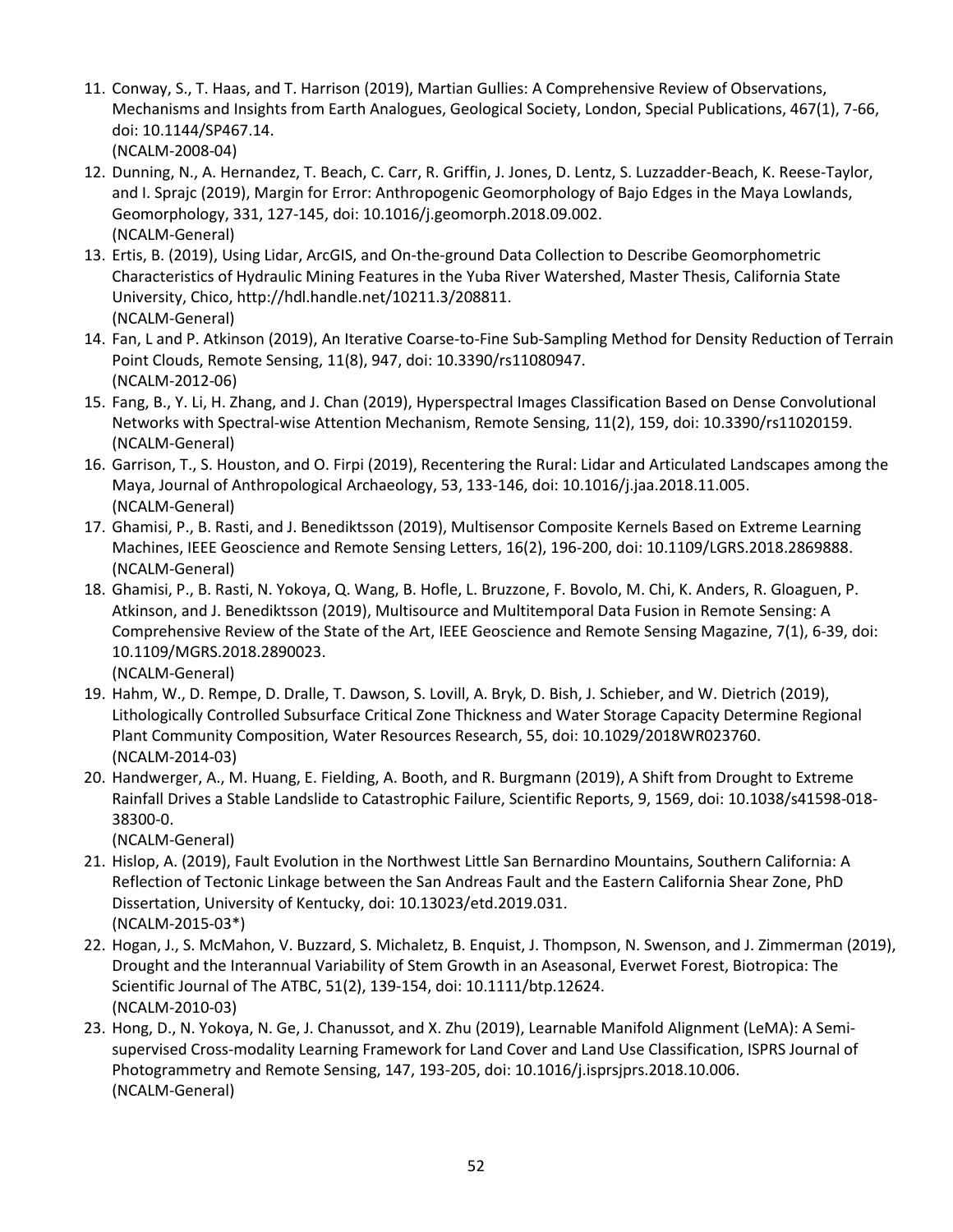- 24. Hua, Y., L. Mou, and X. Zhu (2019), Recurrently Exploring Class-Wise Attention in a Hybrid Convolutional and Bidirectional LSTM Network for Multi-Label Aerial Image Classification, ISPRS Journal of Photogrammetry and Remote Sensing, 149, 188-199, doi: 10.1016/j.isprsjprs.2019.01.015. (NCALM-General)
- 25. Huang, S., C. Ramirez, S. Conway, K. Evans, C. Chu, M. McElhaney, R. Hart, K. Kennedy, T. Kohler, and Z. Yao (2019), LITIDA: a Cost-Effective Non-Parametric Imputation Approach to Estimate Lidar-Detected Tree Diameters over a Large Heterogeneous Area, Forestry: An International Journal of Forest Research, 92, 206-218, doi: 10.1093/forestry/cpz002. (NCALM-General)
- 26. Jeronimo, S., V. Kane, D. Churchill, J. Lutz, M. North, G. Asner, and J. Franklin (2019), Forest Structure and Pattern Vary by Climate and Landform across Active-Fire Landscapes in the Montane Sierra Nevada, Forest Ecology and Management, 437, 70-86, doi: 10.1016/j.foreco.2019.01.033. (NCALM-General)
	- 27. Johnson, K., N. Snyder, S. Castle, A. Hopkins, M. Waltner, D. Merritts, and R. Walter (2019), Legacy Sediment Storage in New England River Valleys: Anthropogenic Processes in a Postglacial Landscape, Geomorphology, 327, 417-437, doi: 10.1016/j.geomorph.2018.11.017. (NCALM-2007-13)
	- 28. Kokalj, Z. and M. Somrak (2019), Why Not a Single Image? Combining Visualizations to Facilitate Fieldwork and On-Screen Mapping, Remote Sensing, 11(7), 747, doi: 10.3390/rs11070747. (NCALM-General)
	- 29. Kostadinov, T., R. Schumer, M. Hausner, K. Bormann, R. Gaffney, K. McGwire, T. Painter, S. Tyler, and A. Harpold (2019), Watershed-scale Mapping of Fractional Snow Cover under Conifer Forest Canopy Using Lidar, Remote Sensing of Environment, 222, 34-49, doi: 10.1016/j.rse.2018.11.037. (NCALM-General)
	- 30. Lajoie, L. (2019), New Approaches to Studying Shallow Fault Zone Properties with High-Resolution Topography, PhD Dissertation, Colorado School of Mines, https://search.proquest.com/docview/2193729295. (NCALM-2010-16)
	- 31. Lajoie, L., E. Nissen, K. Johnson, J. Arrowsmith, C. Glennie, A. Hinojosa-Corona, and M. Oskin (2019), Extent of Low-Angle Normal Slip in the 2010 El Mayor-Cucapah (Mexico) Earthquake from Differential Lidar, Journal of Geophysical Research: Solid Earth, 124(1), 943-956, doi: 10.1029/2018JB016828. (NCALM-2010-16)
	- 32. Ludwig, L., S. Akciz, J. Arrowsmith, and J. Salisbury (2019), Reproducibility of San Andreas Fault Slip Rate Measurements at Wallace Creek in the Carrizo Plain, CA, Earth and Space Science, 6(1), 156-165, doi: 10.1029/2017EA000360.
		- (NCALM-2005-08)
	- 33. Madson, A., E. Fielding, Y. Sheng, and K. Cavanaugh (2019), High-Resolution Spaceborne, Airborne and In Situ Landslide Kinematic Measurements of the Slumgullion Landslide in Southwest Colorado, Remote Sensing, 11(3), 265, doi: 10.3390/rs11030265. (NCALM-2015-07)
	- 34. Man, Q. and P. Dong (2019), Extraction of Urban Objects in Cloud Shadows on the Basis of Fusion of Airborne Lidar and Hyperspectral Data, Remote Sensing, 11(6), 713, doi: 10.3390/rs11060713. (NCALM-General)
	- 35. Metcalf, J. and R. Olsen (2019), Analysis of Spectral Data Using Spatial Context, Proc. SPIE 10986, Algorithms, Technologies, and Applications for Multispectral and Hyperspectral Imagery XXV, 1098607, doi: 10.1117/12.2519187. (NCALM-General)
	- 36. Milledge, D., A. Densmore, D. Bellugi, N. Rosser, J. Watt, G. Li, and K. Oven (2019), Simple Rules to Minimise Exposure to Coseismic Landslide Hazard, Natural Hazards and Earth System Sciences, 19(4), 837-856, doi: 10.5194/nhess-19-837-2019. (NCALM-2015-02\*)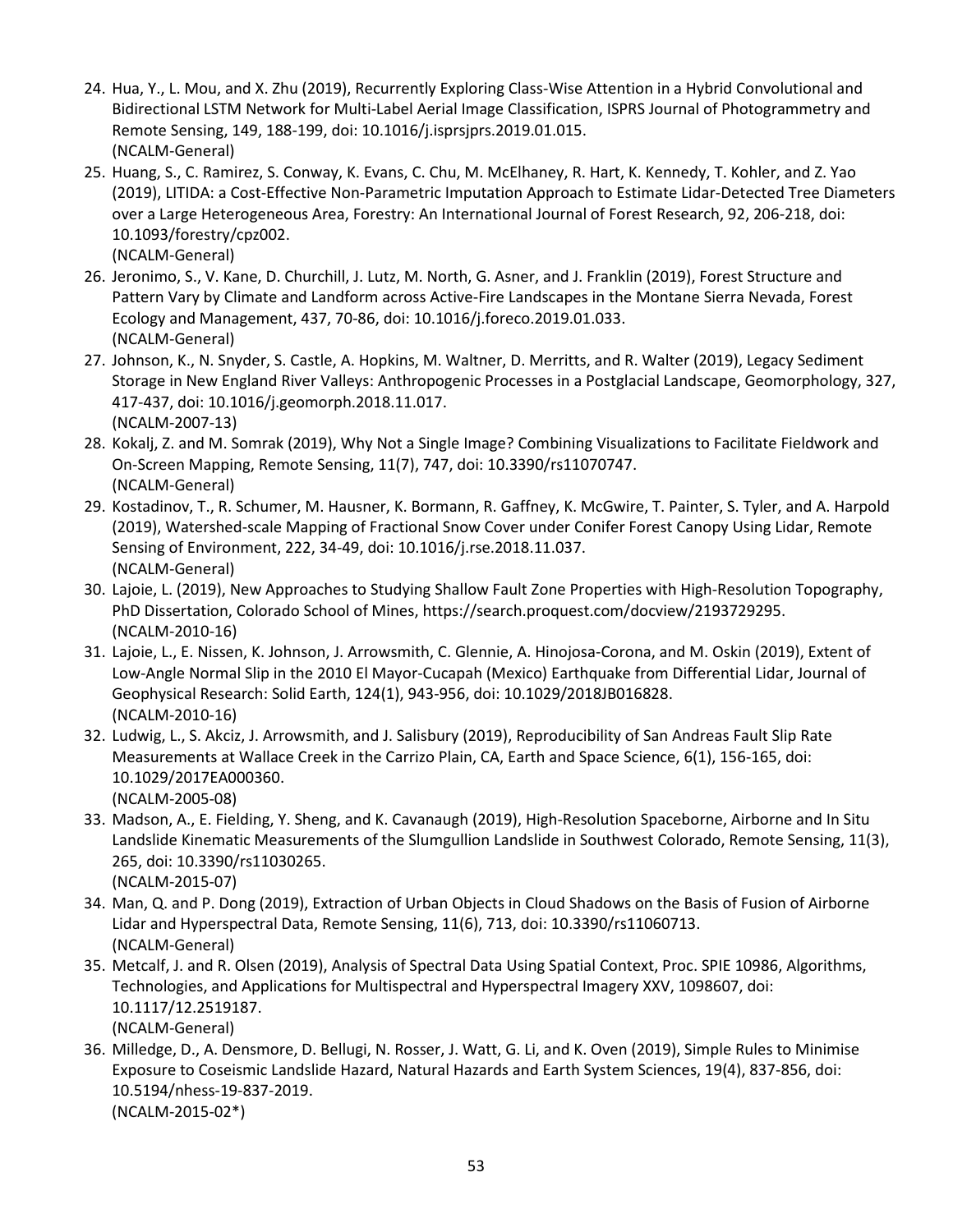- 37. Moyes, H. and S. Montgomery (2019), Locating Cave Entrances Using Lidar-Derived Local Relief Modeling, Geosciences, 9(2), 98, doi: 10.3390/geosciences9020098. (NCALM-General)
- 38. Neal, C., S. Brantley, L. Antolik, J. Babb, M. Burgess, K. Calles, M. Cappos, J. Chang, S. Conway, L. Desmither, …., and D. Damby (2019), The 2018 Rift Eruption and Summit Collapse of Kilauea Volcano, Science, 363(6425), 367- 374, doi: 10.1126/science.aav7046. (NCALM-2009-02)
- 39. Olsen, R., A. Davis, and J. Metcalf (2019), Analysis and Exploitation of Lidar Waveform Data, Laser Radar Technology and Applications XXIV, International Society for Optics and Photonics, 11005, doi: 10.1117/12.2519188. (NCALM-General)
- 40. Pirasteh, S., P. Rashidi, H. Rastiveis, S. Huang, Q. Zhu, G. Liu, Y. Li, J. Li, and E. Seydipour (2019), Developing an Algorithm for Buildings Extraction and Determining Changes from Airborne Lidar, and Comparing with R-CNN Method from Drone Images, Remote Sensing, 11(11), 1272, doi: 10.3390/rs11111272. (NCALM-2008-07)
- 41. Quintana-Ascencio, P., S. Koontz, B. Ochocki, V. Sclater, F. Lopez-Borghesi, H. Li, and E. Menges (2019), Assessing the Roles of Seed Bank, Seed Dispersal and Historical Disturbances for Metapopulation Persistence of a Pyrogenic Herb, Journal of Ecology, doi: 10.1111/1365-2745.13206. (NCALM-2006-01)
- 42. Rasti, B., P. Ghamisi, and M. Ulfarsson (2019), Hyperspectral Feature Extraction Using Sparse and Smooth Low-Rank Analysis, Remote Sensing, 11(2), 121, doi: 10.3390/rs11020121. (NCALM-General)
- 43. Richardson, P. and L. Karlstrom (2019), The Multi-Scale Influence of Topography on Lava Flow Morphology, Bulletin of Volcanology, 81(4), 21, doi: 10.1007/s00445-019-1278-9. (NCALM-2009-02)
- 44. Sare, R., G. Hilley, and S. DeLong (2019), Regional-Scale Detection of Fault Scarps and Other Tectonic Landforms: Examples from Northern California, Journal of Geophysical Research: Solid Earth, 124(1), 1016-1035, doi: 10.1029/2018JB016886. (NCALM-2007-01)
- 45. Scheingross, J., M. Lamb, and B. Fuller (2019), Self-formed Bedrock Waterfalls, Nature, 567(7747), 229, doi: 10.1038/s41586-019-0991-z. (NCALM-2006-04)
- 46. Welling, R. (2019), Influence of Large Wood on Sediment Routing in a Mixed Bedrock-Alluvial Stream, Master's Thesis, University of Montana, https://scholarworks.umt.edu/etd/12392. (NCALM-2016-04\*)
- 47. Xu, Y., B. Du, L. Zhang, D. Cerra, M. Pato, E. Carmona, S. Prasad, N. Yokoya, R. Hansch, and B. Saux (2019), Advanced Multi-Sensor Optical Remote Sensing for Urban Land Use and Land Cover Classification: Outcome of the 2018 IEEE GRSS Data Fusion Contest, IEEE Journal of Selected Topics in Applied Earth Observations and Remote Sensing, doi: 10.1109/JSTARS.2019.2911113. (NCALM-General)
- 48. Yin, J., S. Li, H. Zhu, and X. Luo (2019), Hyperspectral Image Classification Using CapsNet with Well-Initialized Shallow Layers, IEEE Geoscience and Remote Sensing Letters, doi: 10.1109/LGRS.2019.2891076. (NCALM-General)
- 49. Zhang, Y., C. Huynh, and K. Ngan (2019), Feature Fusion with Predictive Weighting for Spectral Image Classification and Segmentation, IEEE Transactions on Geoscience and Remote Sensing, doi: 10.1109/TGRS.2019.2908679. (NCALM-General)
- 50. Zhao, Y., P. Wu, J. Li, Q. Lin, and Y. Lu (2019), A New Algorithm for the Automatic Extraction of Valley Floor Width, Geomorphology, 335, 37-47, doi: 10.1016/j.geomorph.2019.03.015. (NCALM-2008-04, NCALM-2014-12\*)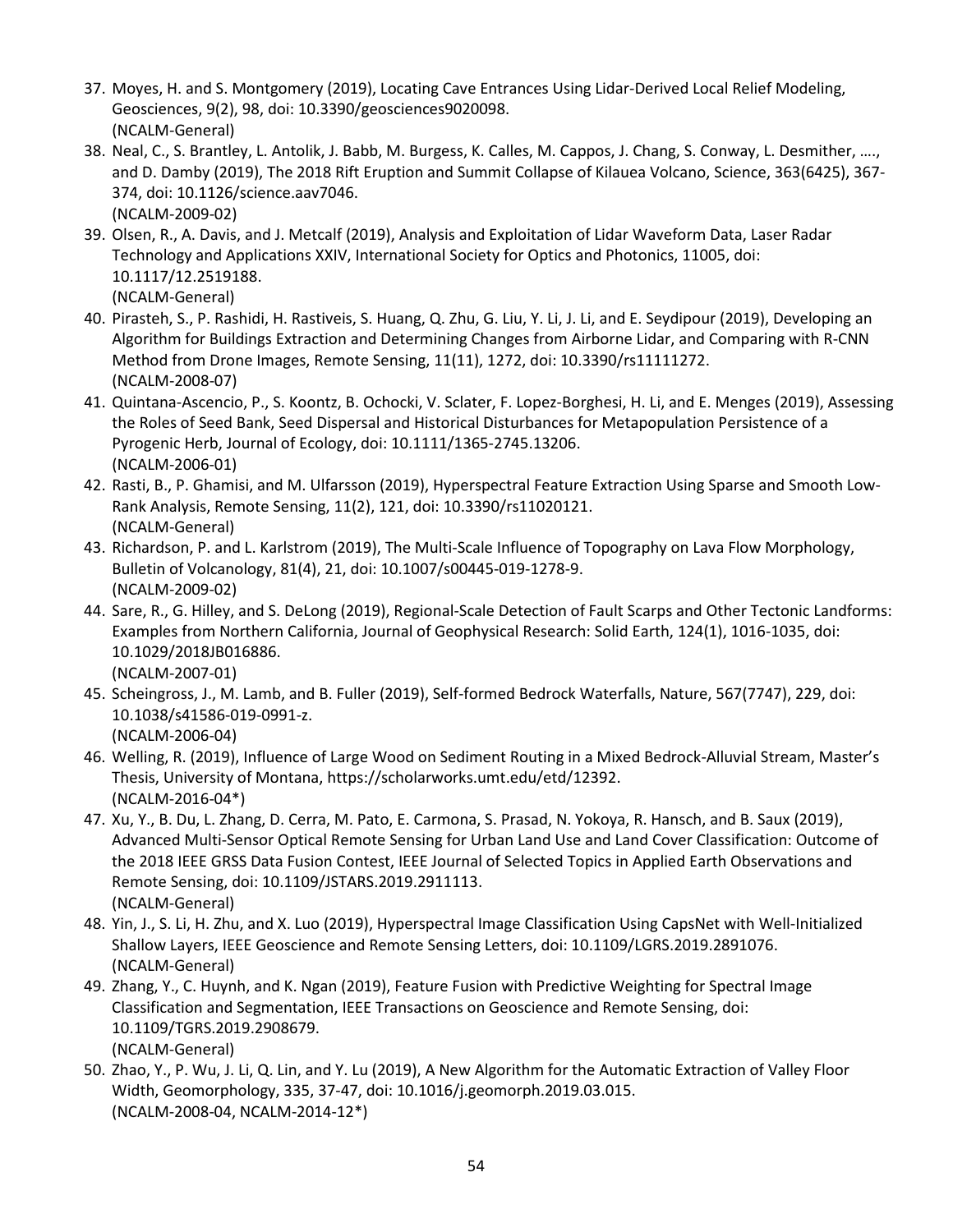51. Zhou, L. and L. Ma (2019), Extreme Learning Machine-Based Heterogeneous Domain Adaptation for Classification of Hyperspectral Images, IEEE Geoscience and Remote Sensing Letters, doi: 10.1109/LGRS.2019.2909543. (NCALM-General)

### **Newly Added (Since June 10, 2019–December 6, 2019)**

- 52. Adams, A. (2019), A Comparative Usability Assessment of Augmented Reality 3-D Printed Terrain Models and 2- D Topographic Maps, Master's Thesis, New Mexico State University, doi: https://search.proquest.com/docview/2273314288. (NCALM-2010-03)
- 53. Angster, S., S. Wesnousky, P. Figueiredo, L. Owen, and S. Hammer (2019), Late Quaternary Slip Rates for Faults of the Central Walker Lane (Nevada, USA): Spatiotemporal Strain Release in a Strike-slip Fault System, Geosphere, 15(5), 1460-1478, doi: 10.1130/GES02088.1. (NCALM-2015-05)
- 54. Azimi, S., C. Henry, L. Sommer, A. Schumann, and E. Vig (2019), SkyScapes Fine-grained Semantic Understanding of Aerial Scenes, Proceedings of the IEEE International Conference on Computer Vision, 7393- 7403.

- 55. Balco, G., K. Blisniuk, A. Hidy, and J. Stone (2019), Chlorine-36 / Beryllium-10 Burial Dating of Alluvial Fan Sediments Associated with the Mission Creek Strand of the San Andreas Fault System, California, USA, Geochronology, 1, doi: 10.5194/gchron-1-1-2019. (NCALM-2017-03\*)
- 56. Barnhart, K., F. Rengers, J. Ghent, G. Tucker, J. Coe, J. Kean, J. Smith, D. Staley, W. Kleiber, and A. Wiens (2019), Topographic Change Detection at Chalk Cliffs, Colorado, USA, Using Airborne Lidar and UAS-based Structurefrom-Motion Photogrammetry, Association of Environmental and Engineering Geologists; Special Publication 28. Colorado School of Mines. Arthur Lakes Library, doi: 10.25676/11124/173233. (NCALM-2008-11\*)
- 57. Beach, T., S. Luzzadder-Beach, S. Krause, T. Guderjan, F. Valdez Jr., J. Fernandez-Diaz, S. Eshleman, and C. Doyle (2019), Ancient Maya Wetland Fields Revealed under Tropical Forest Canopy from Laser Scanning and Multiproxy Evidence, Proceedings of the National Academy of Sciences, 116(43), 21469-21477, doi: 10.1073/pnas.1910553116. (NCALM-General)
- 58. Bonetti, S., D. Richter, and A. Porporato (2019), The Effect of Accelerated Soil Erosion on Hillslope Morphology, Earth Surface Processes and Landforms, doi: 10.1002/esp.4694. (NCALM-2014-04, NCALM-2016-01)
- 59. Cato, K. and B. Goforth (2019), Complexity of a Debris-flow System at Forest Falls, California, Association of Environmental and Engineering Geologists; special publication 28, Colorado School of Mines, doi: 10.25676/11124/173165. (NCALM-2014-11\*)
- 60. Cooper, A. (2019), Montane Forest Water Use under Earlier and More Episodic Snowmelt, Master's Thesis, University of Nevada, Reno, http://hdl.handle.net/11714/6019. (NCALM-2008-03\*)
- 61. Damodaran, B., R. Flamary, V. Seguy, and N. Courty (2019), An Entropic Optimal Transport Loss for Learning Deep Neural Networks under Label Noise in Remote Sensing Images, Computer Vison and Image Understanding, doi: 10.1016/j.cviu.2019.102863. (NCALM-General)
- 62. Daneshtalab, S., H. Rastiveis, and B. Hosseiny (2019), CNN-based Feature-level Fusion of Very High Resolution Aerial Imagery and Lidar Data, International Archives of the Photogrammetry, Remote Sensing & Spatial Information Sciences, XLII-5/W2, 279-284, doi: 10.5194/isprs-archives-XLII-4-W18-279-2019. (NCALM-General)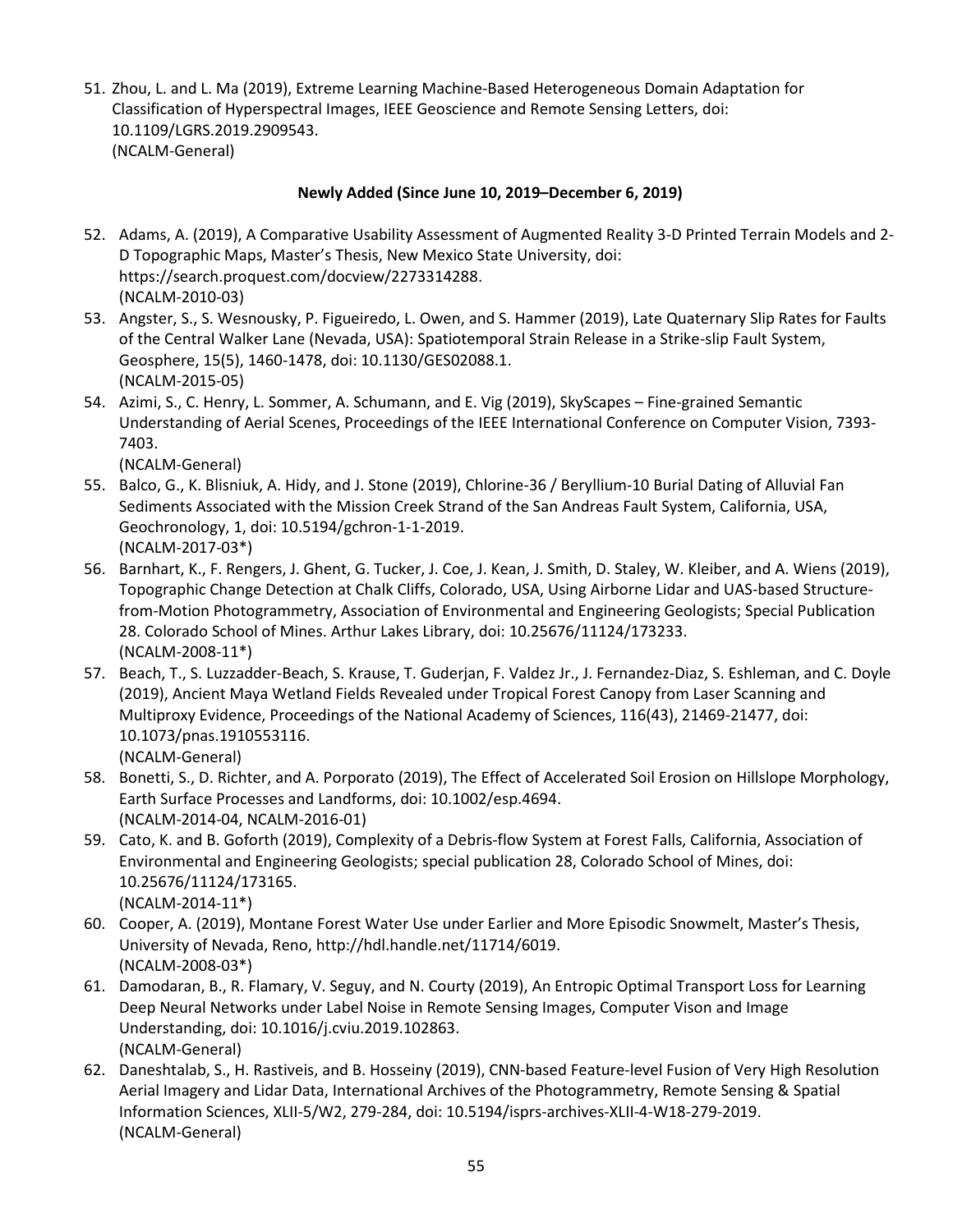- 63. Friedl, A. (2019), The Pyramids and Temples of Angamuco (Michoacan, Mexico): Decoding Meaning through Spatial Analysis of Form, Scale, and Directional Orientation, Master's Thesis, Colorado State University, https://hdl.handle.net/10217/195417. (NCALM-General)
- 64. Gao, Q., S. Lim, and X. Jia (2019), Spectral-spatial Hyperspectral Image Classification Using a Multiscale Conservative Smoothing Scheme and Adaptive Sparse Representation, IEEE Transactions on Geoscience and Remote Sensing, 57(10), 7718-7730, doi: 10.1109/TGRS.2019.2915809. (NCALM-General)
- 65. Girven, E. (2019), Statistical and Geospatial Analysis of InSAR Data for Characterization of Processes Controlling Motion of the Slow-moving Berkeley Landslides, Master's Thesis, State University of New York at Buffalo, http://hdl.handle.net/10477/80027. (NCALM-2007-01)
- 66. Gu, X., D. Rempe, W. Dietrich, A. West, T. Lin, L. Jin, and S. Brantley (2019), Chemical Reactions, Porosity, and Microfracturing in Shale During Weathering: The Effect of Erosion Rate, Geochimica et Cosmochimica Acta, 269, 63-100, doi: 10.1016/j.gca.2019.09.044. (NCALM-2010-03, NCALM-2014-03)
- 67. Guiotte, F., S. Lefevre, and T. Corpetti (2019), Rasterization Strategies for Airborne Lidar Classification Using Attribute Profiles, IEEE Joint Urban Remote Sensing Event, doi: 10.1109/JURSE.2019.8808945. (NCALM-General)
- 68. Haas, T. and A. Densmore (2019), Debris-flow Volume Quantile Prediction from Catchment Morphometry, Geology, 47(8), 791-794, doi: 10.1130/G45950.1. (NCALM-2008-04)
- 69. Haas, T., A. Densmore, T. Hond, and N. Cox (2019), Fan-surface Evidence for Debris-flow Avulsion Controls and Probabilities, Saline Valley, California, Journal of Geophysical Research: Earth Surface, 124(5), 1118-1138, doi: 10.1029/2018JF004815. (NCALM-2008-04)
- 70. Hong, D., N. Yokoya, J. Chanussot, J. Xu, and X. Zhu (2019), Learning to Propagate Labels on Graphs: An Iterative Multitask Regression Framework for Semi-supervised Hyperspectral Dimensionality Reduction, ISPRS Journal of Photogrammetry and Remote Sensing, 158, 35-49, doi: 10.1016/j.isprsjprs.2019.09.008. (NCALM-General)
- 71. Hua, Y., L. Mou, and X. Zhu (2019), Multi-label Aerial Image Classification Using a Bidirectional Class-wise Attention Network, IEEE Joint Urban Remote Sensing Event, doi: 10.1109/JURSE.2019.8808940. (NCALM-General)
- 72. Huang, H., Y. Duan, H. He, and G. Shi (2019), Local Linear Spatial-spectral Probabilistic Distribution for Hyperspectral Image Classification, IEEE Transactions on Geoscience and Remote Sensing, doi: 10.1109/TGRS.2019.2945255. (NCALM-General)
- 73. Huang, R., D. Hong, Y. Xu, W. Yao, and U. Stilla (2019), Multi-scale Local Context Embedding for Lidar Point Cloud Classification, IEEE Geoscience and Remote Sensing Letters, doi: 10.1109/LGRS.2019.2927779. (NCALM-General)
- 74. Huang, R., Y. Xu, and U. Stilla (2019), Extraction of Multi-scale Geometric Fatures for Point Cloud Classification, IEEE International Geoscience and Remote Sensing Symposium, 2499-2502, doi: 10.1109/IGARSS.2019.8898547. (NCALM-General)
- 75. Inomata, T., D. Triadan, F. Pinzon, and K. Aoyama (2019), Artificial Plateau Construction During the Preclassic Period at the Maya Site of Ceibal, Guatemala, PLoS ONE, 14(8): e0221943, doi: 10.1371/journal.pone.0221943. (NCALM-General)
- 76. James, D. (2019), Comparing Terrestrial and Extraterrestrial Lava Surface Roughness Using Digital Elevation Models from High Resolution Topography and Structure from Motion, Master's Thesis, University of Northern Colorado. (NCALM-2016-03\*)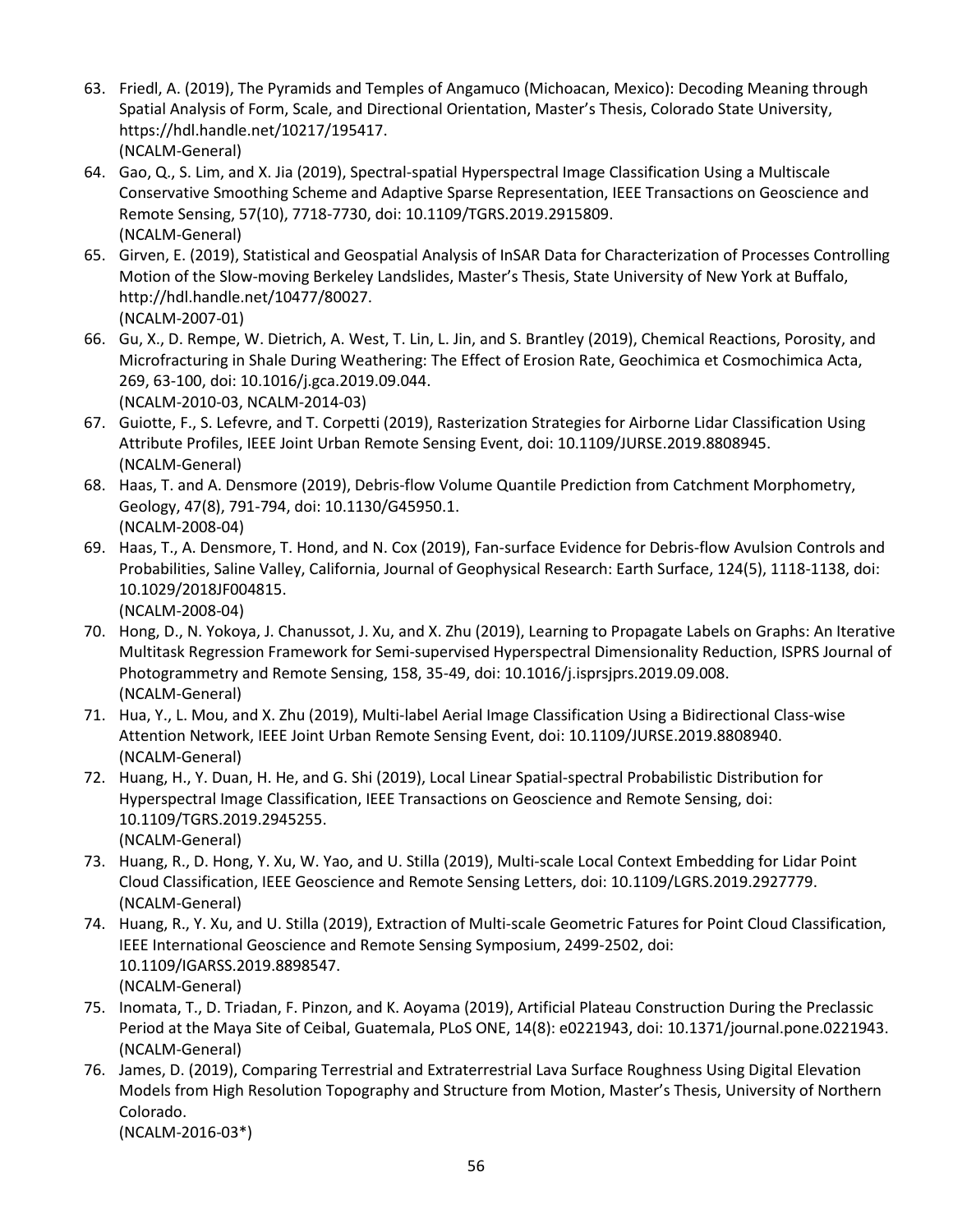- 77. Jin, X. and Y. Gu (2019), Intrinsic Scene Properties from Hyperspectral Images and Lidar, Proceedings of the IEEE Conference on Computer Vision and Pattern Recognition Workshops. (NCALM-General)
- 78. Kostadinov, T., R. Schumer, M. Hausner, K. Bormann, R. Gaffney, K. McGwire, T. Painter, S. Tyler, and A. Harpold (2019), Watershed-scale Mapping of Fractional Snow Cover under Conifer Forest Canopy Using Lidar, Remote Sensing of Environment, 222, 34-49, doi: 10.1016/j.rse.2018.11.037. (NCALM-General)
- 79. Lee, D., B. Ferdowsi, and D. Jerolmack (2019), The Imprint of Vegetation on Desert Dune Dynamics, Geophysical Research Letters, 46, doi: 10.1029/2019GL084177. (NCALM-2009-12, NCALM-2010-07)
- 80. Li, X., B. Du, and L. Zhang (2019), Building Extraction from Remote Sensing Image with Privileged Information, IEEE International Geoscience and Remote Sensing Symposium, 48-51, doi: 10.1109/IGARSS.2019.8900383. (NCALM-General)
- 81. Liu, J., Z. Wu, L. Xiao, J. Sun, and H. Yan (2019), Generalized Tensor Regression for Hyperspectral Image Classification, IEEE Transactions on Geoscience and Remote Sensing, doi: 10.1109/TGRS.2019.2944989. (NCALM-General)
- 82. Mahphood, A. and H. Arefi (2019), Virtual First and Last Pulse Method for Building Detection from Dense Lidar Point Clouds, International Journal of Remote Sensing, 41(3), 1067-1092, doi: 10.1080/01431161.2019.1655176. (NCALM-General)
- 83. Mason, J. and D. Mohrig (2019), Differential Bank Migration and the Maintenance of Channel Width in Meandering River Bends, Geology, 47(12), 1136-1140, doi: 10.1130/G46651.1. (NCALM-2015-12)
- 84. Mason, J. and D. Mohrig (2019), Scroll Bars are Inner Bank Levees along Meandering River bends, Earth Surface Processes and Landforms, 44(13), 2649-2659, doi: 10.1002/esp.4690. (NCALM-2015-12)
- 85. McFarland, J. and M. Cortes-Rincon (2019), Mapping Maya Hinterlands: Lidar Derived Visualization to Identify Small Scale Features in Northwestern Belize, Humboldt Journal of Social Relations, 41, 46-59, https://www.jstor.org/stable/26650778. (NCALM-General)
- 86. McLaughlin, D., J. Diamond, C. Quintero, J. Heffernan, and M. Cohen (2019), Wetland Connectivity Thresholds and Flow Dynamics from Stage Measurements, Water Resources Research, 55(7), 6018-6032, doi: 10.1029/2018WR024652. (NCALM-2014-02)
- 87. Metzger, T., J. Pizzuto, S. Trampush, J. Friedman, and D. Schook (2019), Event-scale Floodplain Accretion Revealed through Tree-ring Analysis of Buried Plains Cottonwoods, Powder River, MT, USA, Earth Surface Processes and Landforms, doi: 10.1002/esp.4734. (NCALM-2016-05\*)
- 88. Nan, Y., Z. Feng, E. Liu, and B. Li (2019), Iterative Pointing Angle Calibration Method for the Spaceborne Photon-Counting Laser Altimeter Based on Small-Range Terrain Matching, Remote Sensing, 11(18), doi: 10.3390/rs11182158.
	- (NCALM-2014-13)
- 89. Neely, A., R. DiBiase, L. Corbett, P. Bierman, and M. Caffee (2019), Bedrock Fracture Density Controls on Hillslope Erodibility in Steep, Rocky Landscapes with Patchy Soil Cover, Southern California, USA, Earth and Planetary Science Letters, 522, 186-197, doi: 10.1016/j.epsl.2019.06.011. (NCALM-2007-07\*)
- 90. Okyay, U., J. Telling, C. Glennie, and W. Dietrich (2019), Airborne Lidar Change Detection: An Overview of Earth Sciences Applications Earth-Science Reviews, 198, doi: 10.1016/j.earscirev.2019.102929. (NCALM-General)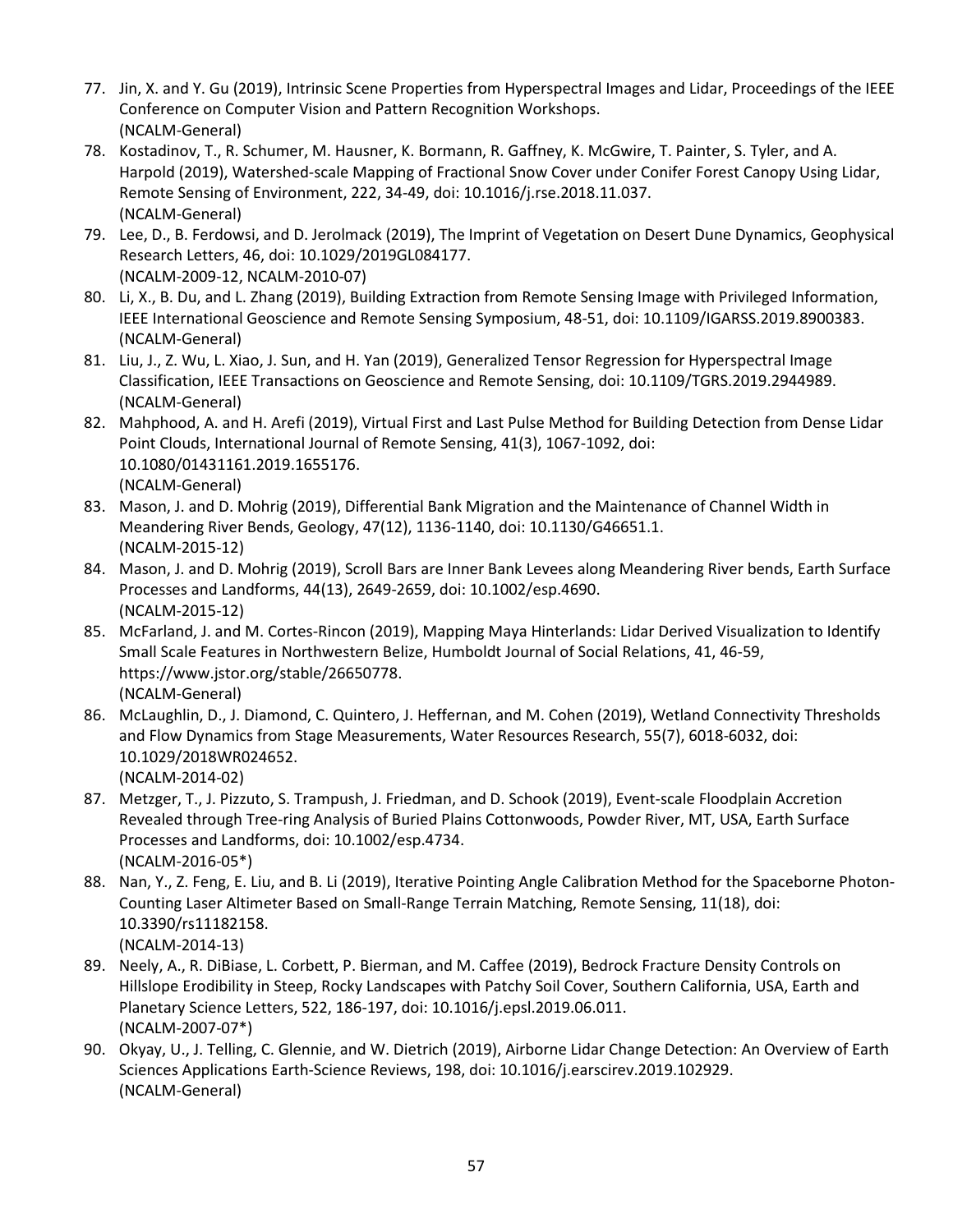91. Pande, S., A. Banerjee, and S. Kumar (2019), An Adversarial Approach to Discriminative Modality Distillation for Remote Sensing Image Classification, Proceedings of the IEEE International Conference on Computer Vision Workshops.

(NCALM-General)

92. Patel, H. and K. Upla (2019), AECNN: Autoencoder with Convolutional Neural Network for Hyperspectral Image Classification, Computer Vision Applications: Third Workshop, WCVA 2018, Springer, doi: 10.1007/978-981-15- 1387-9.

(NCALM-General)

- 93. Perrin, C., F. Waldhauser, E. Choi, and C. Scholz (2019), Persistent Fine-scale Fault Structure and Rupture Development: A New Twist in the Parkfield, California, Story, Earth And Planetary Science Letters, 521, 128-138, doi: 10.1016/j.epsl.2019.06.010. (NCALM-2018-04\*)
- 94. Pierce, I., S. Wesnousky, L. Owen, X. Li, and M. Caffee (2019), Accommodation of Plate Motion in an Incipient Strike-slip System: the Central Walker Lane, Tectonics.

(NCALM-2015-05)

- 95. Qin, Y., L. Bruzzone, and B. Li (2019), Tensor Alignment Based Domain Adaptation for Hyperspectral Image Classification, IEEE Transactions on Geoscience and Remote Sensing, 57(11), 9290-9307, doi: 10.1109/TGRS.2019.2926069. (NCALM-General)
- 96. Quintero, C. and M. Cohen (2019), Scale-dependent Patterning of Wetland Depressions in a Low-relief Karst Landscape, Journal of Geophysical Research: Earth Surface, doi: 10.1029/2019JF005067. (NCALM-2014-02)
- 97. Rasti, B., P. Ghamisi, and R. Gloaguen (2019), Multisensor Feature Fusion Using Low-rank Modeling and Component Analysis, IEEE International Geoscience and Remote Sensing Symposium, doi: 10.1109/IGARSS.2019.8897704. (NCALM-General)
- 98. Rossi, M., R. Anderson, S. Anderson, and G. Tucker (2019), Orographic Controls on Sub-daily Rainfall Statistics and Flood Frequency in the Colorado Front Range, USA, Geophysical Research Letters, doi: 10.1029/2019GL085086.

(NCALM-2010-03)

- 99. Sare, R. and G. Hilley (2019), Pymccrgb: Color- and Curvature-based Classification of Multispectral Point Clouds in Python, The Journal of Open Source Software, doi: 10.21105/joss.01777. (NCALM-General)
- 100. Southard, P. (2019), Impact of Spring-associated Riparian Vegetation on Channel Morphology: Insights from Henry Mountains, UT, Master's Thesis, The University of Texas at Austin, doi: 10.26153/tsw/2967. (NCALM-2008-02\*, NCALM-2011-09\*)
- 101. Stout, J. (2019), Trout Habitat in an Altered Gravel-bed River with an Augmented Flow Regime, Master's Thesis, Utah State University. (NCALM-2017-07\*)
- 102. Swanson, A. and J. Weishampel (2019), Scaling Lidar-derived Rainforest Canopy Metrics across a Mesoamerican Landscape, International Journal of Remote Sensing, 40(24), 9181-9207, doi: 10.1080/01431161.2019.1629504. (NCALM-General)
- 103. Tang, H., L. McGuire, F. Rengers, J. Kean, D. Staley, and J. Smith (2019), Developing and Testing Physically Based Triggering Thresholds for Runoff-generated Debris Flows, Geophysical Research Letters, 46(15), 8830-8839, doi: 10.1029/2019GL083623.

(NCALM-General)

104. Tang, S. and S. Tang (2019), 3D Surface Reconstruction of Trees Using a Region-based Active Contour Model, Proceedings of the International Conference on Image Processing, Computer Vision, and Pattern Recognition, 105-109.

(NCALM-2007-01)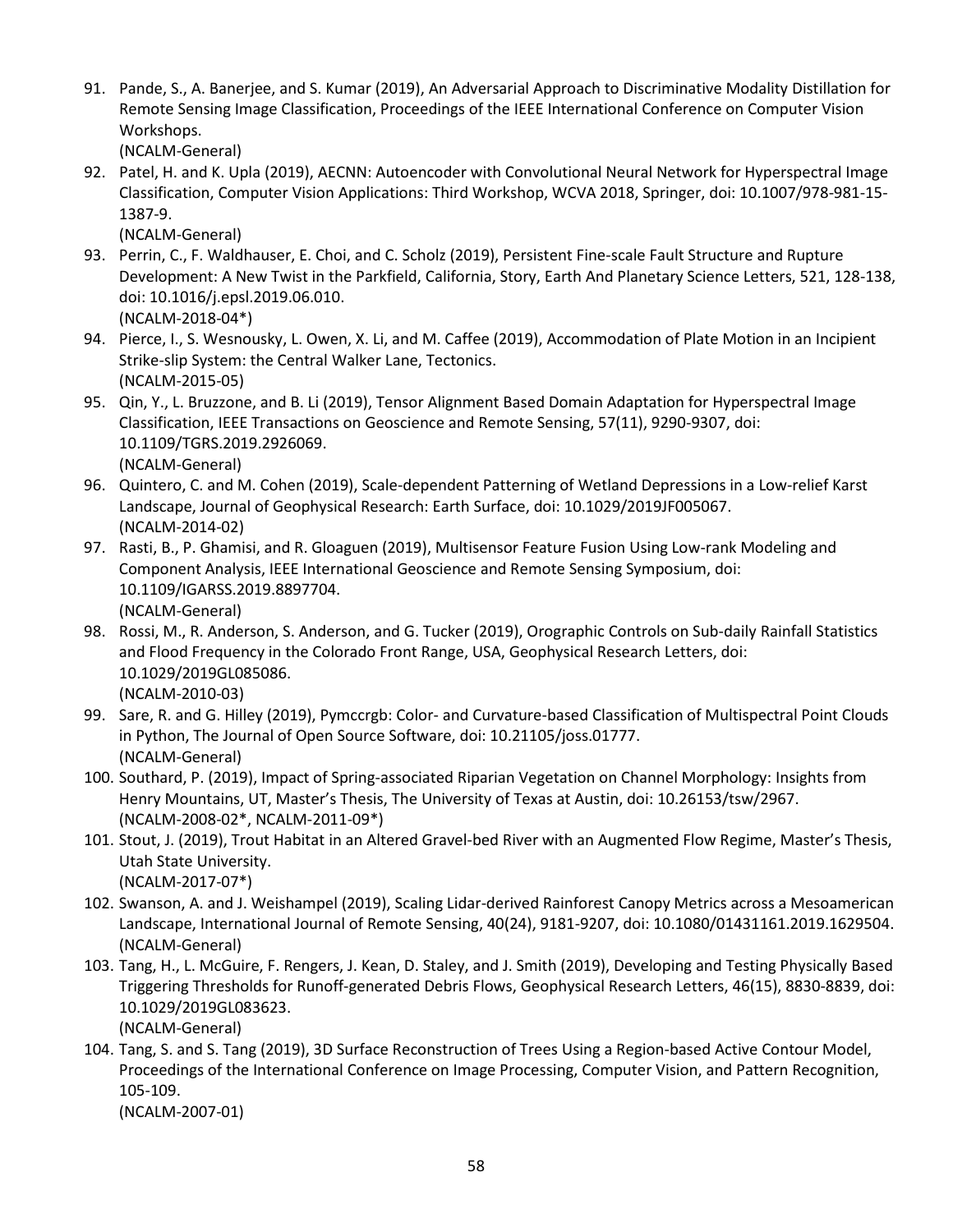- 105. Wang, W., S. Dou, and S. Wang (2019), Alternately Updated Spectral-spatial Convolution Network for the Classification of Hyperspectral Images, Remote Sensing, 11(15), doi: 10.3390/rs11151794. (NCALM-General)
- 106. Wang, K. and P. Kumar (2019), Characterizing Relative Degrees of Clumping Structure in Vegetation Canopy Using Waveform Lidar, Remote Sensing of Environment, 232, doi: 10.1016/j.rse.2019.111281. (NCALM-General)
- 107. Wu, J., L. Ye, C. Wu, Q. Chang, Z. Xin, C. Zhang, and H. Zhou (2019), Spatial Variation of Channel Head Curvature in Small Mountainous Watersheds, Hydrology Research, 50(5), 1251-1266, doi: 10.2166/nh.2019.036. (NCALM-General)
- 108. Xia, J., W. Liao, and P. Du (2019), Hyperspectral and Lidar Classification with Semisupervised Graph Fusion, IEEE Geoscience and Remote Sensing Letters, doi: 10.1109/LGRS.2019.2928009. (NCALM-General)
- 109. Xie, S., E. Gallant, P. Wetmore, P. Figueiredo, L. Owen, C. Rasmussen, R. Malservisi, and T. Dixon (2019), A New Geological Slip Rate Estimate for the Calico Fault, Eastern California: Implications for Geodetic Versus Geologic Rate Estimates in the Eastern California Shear Zone, International Geology Review, 61(13), 1613-1641, doi: 10.1080/00206814.2018.1531272. (NCALM-2008-04)
- 110. Xue, Z., S. Yang, H. Zhang, and P. Du (2019), Coupled Higher-order Tensor Factorization for Hyperspectral and Lidar Data Fusion and Classification, Remote Sensing, 11(17), doi: 10.3390/rs11171959. (NCALM-General)
- 111. Yang, J., Y. Zhao, J. Chan, and L. Xiao (2019), A Multi-scale Wavelet 3D-CNN for Hyperspectral Image Superresolution, Remote Sensing, 11(13), 1557, doi: 10.3390/rs11131557. (NCALM-General)
- 112. Younger, Z., G. Valentine, and T. Gregg (2019), A'a Lava Emplacement and the Significance of Rafted Pyroclastic Material: Marcath Volcano (Nevada, USA), Bulletin of Volcanology, 81(9), doi: 10.1007/s00445-019-1309-6. (NCALM-2012-06)
- 113. Zheng, Z., Q. Ma, S. Jin, Y. Su, Q. Guo, and R. Bales (2019), Canopy and Terrain Interactions Affecting Snowpack Spatial Patterns in the Sierra Nevada of California, Water Resources Research, doi: 10.1029/2018WR023758. (NCALM-2010-03)
- 114. Zhong, C., Y. Liu, P. Gao, W. Chen, H. Li, Y. Hou, T. Nuremanguli, and H. Ma (2019), Landslide Mapping with Remote Sensing: Challenges and Opportunities, International Journal of Remote Sensing, 41(4), 1555-1581, doi: 10.1080/01431161.2019.1672904. (NCALM-General)

#### **Newly Added (Since December 6, 2019)**

- 115. Anderson, K., I. Johanson, M. Patrick, M. Gu, P. Segall, M. Poland, E. Montgomery-Brown, and A. Miklius (2019), Magma Reservoir Failure and the Onset of Caldera Collapse at Kilauea Volcano in 2018, Science, 366(6470), doi: 10.1126/science.aaz1822. (NCALM-2009-02)
- 116. DiBiase, R. and M. Lamb (2019), Dry Sediment Loading of Headwater Channels Fuels Post-Wildfire Debris Flows in Bedrock Landscapes, Geology, doi: 10.1130/G46847.1. (NCALM-General)
- 117. Duan, P., X. Kang, S. Li, and P. Ghamisi (2019), Multichannel Pulse-coupled Neural Network-based Hyperspectral Image Visualization, IEEE Transactions on Geoscience and Remote Sensing, doi: 10.1109/TGRS.2019.2949427. (NCALM-General)
- 118. Forest, M., L. Costa, A. Combey, A. Dorison, and G. Pereira (2019), Testing Web Mapping and Active Learning to Approach Lidar Data, Advances in Archaeological Practice, 1-15, doi: 10.1017/aap.2019.42. (NCALM-General)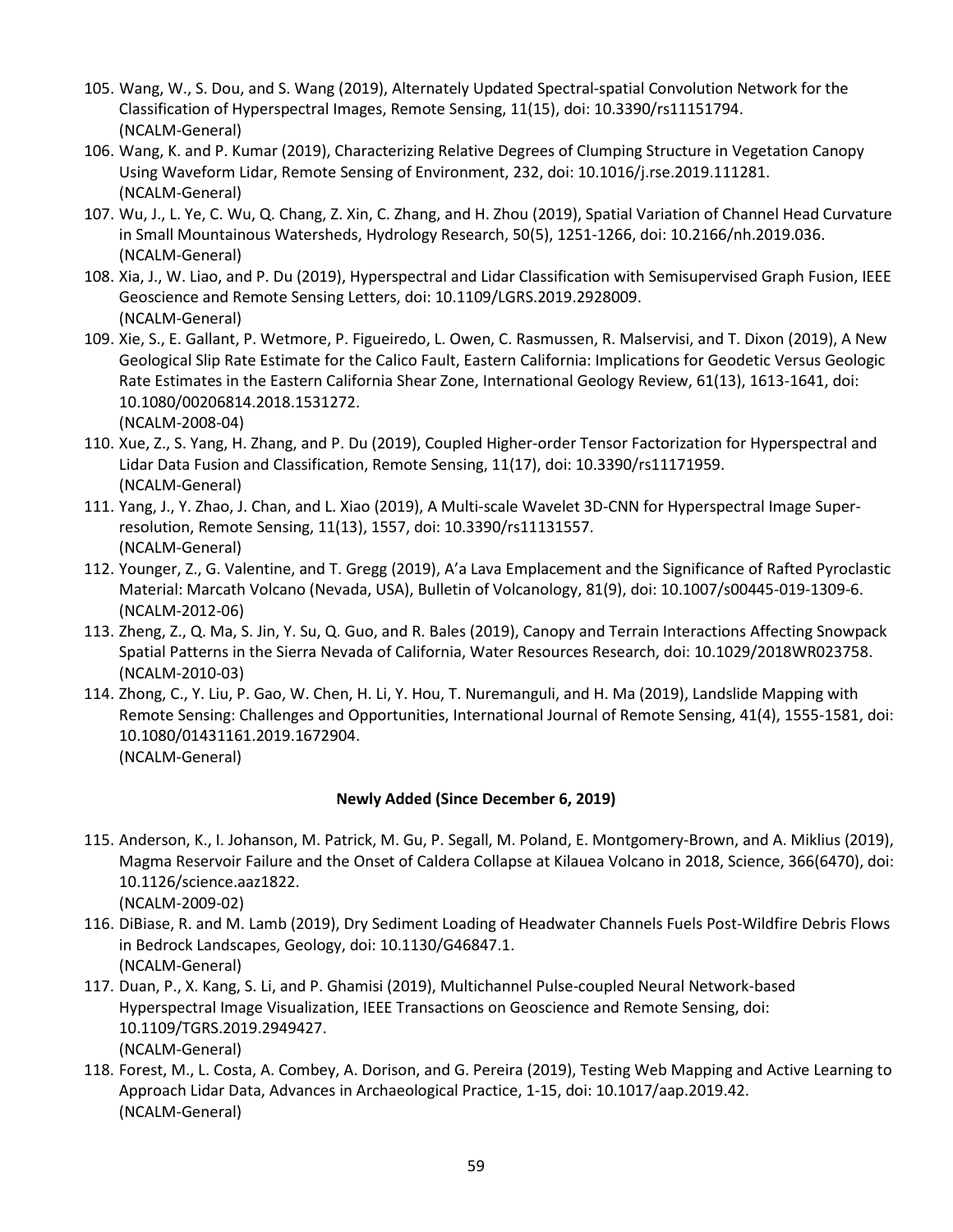- 119. Ghamisi, P., B. Rasti, and R. Gloaguen (2019), A Novel Composite Kernel Approach for Multisensor Remote Sensing Data Fusion, IEEE International Geoscience and Remote Sensing Symposium, 2507-2510, doi: 10.1109/IGARSS.2019.8900136. (NCALM-General)
- 120. Girven, E. (2019), Statistical and Geospatial Analysis of InSAR Data for Characterization for Processes Controlling Motion of the Slow-moving Berkeley Landslides, Master's Thesis, SUNY at Buffalo, http://hdl.handle.net/10477/80027. (NCALM-2007-01)
- 121. Horota, R., A. Marques Jr., P. Rossa, E. Souza, A. Aires, C. Cazarin, M. Veronez, and L. Gonzaga Jr. (2019), Printgrammetry: Google Earth Imagery Based 3D Model Generation for VR Applications, IEEE International Geoscience and Remote Sensing Symposium, 4292-4295, doi: 10.1109/IGARSS.2019.8898929. (NCALM-General)
- 122. Khan, S., Q. Ran, M. Khan, and M. Zhang (2019), Hyperspectral Image Classification Using Nearest Regularized Subspace with Manhattan Distance, Journal of Applied Remote Sensing, 14(3), doi: 10.1117/1.JRS.14.032604. (NCALM-General)
- 123. Krupinski, M., A. Wawrzaszek, W. Drzewiecki, S. Aleksandrowicz, and M. Jenerowicz (2019), Multifractal Parameters for Spectral Profile Description, IEEE International Geoscience and Remote Sensing Symposium, 1256-1259, doi: 10.1109/IGARSS.2019.8900247. (NCALM-General)
- 124. Leggett, T. (2019), Rhyolite Lava Emplacement Dynamics Inferred from Surface Morphology Captured with Drones, Master's Thesis, Baylor University, https://hdl.handle.net/2104/10732. (NCALM-2016-03\*)
- 125. Li, X., M. Ding, and A. Pizurica (2019), Deep Feature Fusion via Two-stream Convolutional Neural Network for Hyperspectral Image Classification, IEEE Transactions on Geoscience and Remote Sensing, doi: 10.1109/TGRS.2019.2952758. (NCALM-General)
- 126. Li, E., A. Samat, W. Liu, C. Lin, and X. Bai (2019), High-resolution Imagery Classification Based on Different Levels of Information, Remote Sensing, 11(24), 2916, doi: 10.3390/rs11242916. (NCALM-General)
- 127. Marques Jr., A., R. Horota, E. Souza, P. Rossa, A. Aires, M. Veronez, L. Gonzaga Jr., and C. Cazarin (2019), Skewness-adjusted Robust Statistical Assessment on Googles Earth 3D Models: Rapplee Ridge, IEEE International Geoscience and Remote Sensing, 4348-4351, doi: 10.1109/IGARSS.2019.8898894. (NCALM-2005-03)
- 128. Poliyapram, V., W. Wang, and R. Nakamura (2019), A Point-wise Lidar and Image Multimodal Fusion Network (PMNet) for Aerial Point Cloud 3D Semantic Segmentation, Remote Sensing, 11(24), 2961, doi: 10.3390/rs11242961.
	- (NCALM-General)
- 129. Rengers, F., L. McGuire, J. Kean, D. Staley, and A. Youberg (2019), Progress in Simplifying Hydrological Model Parameterization for Broad Applications to Post-wildfire Flooding and Debris-flow Hazards, Earth Surface Processes and Landforms, 44(15), 3078-3092. (NCALM-General)
- 130. Samat, A., J. Li, C. Lin, S. Liu, and E. Li (2019), Edge Gradient-based Active Learning for Hyperspectral Image Classification, IEEE Geoscience and Remote Sensing Letters, doi: 10.1109/LGRS.2019.2951800. (NCALM-General)

## **2020**

1. Barretto, J., R. Wood, and J. Milsom (2020), Benham Rise Unveiled: Morphology and Structure of an Eocene Large Igneous Province in the West Philippine Basin, Marine Geology, 419, doi: 10.1016/j.margeo.2019.106052. (NCALM-2010-03)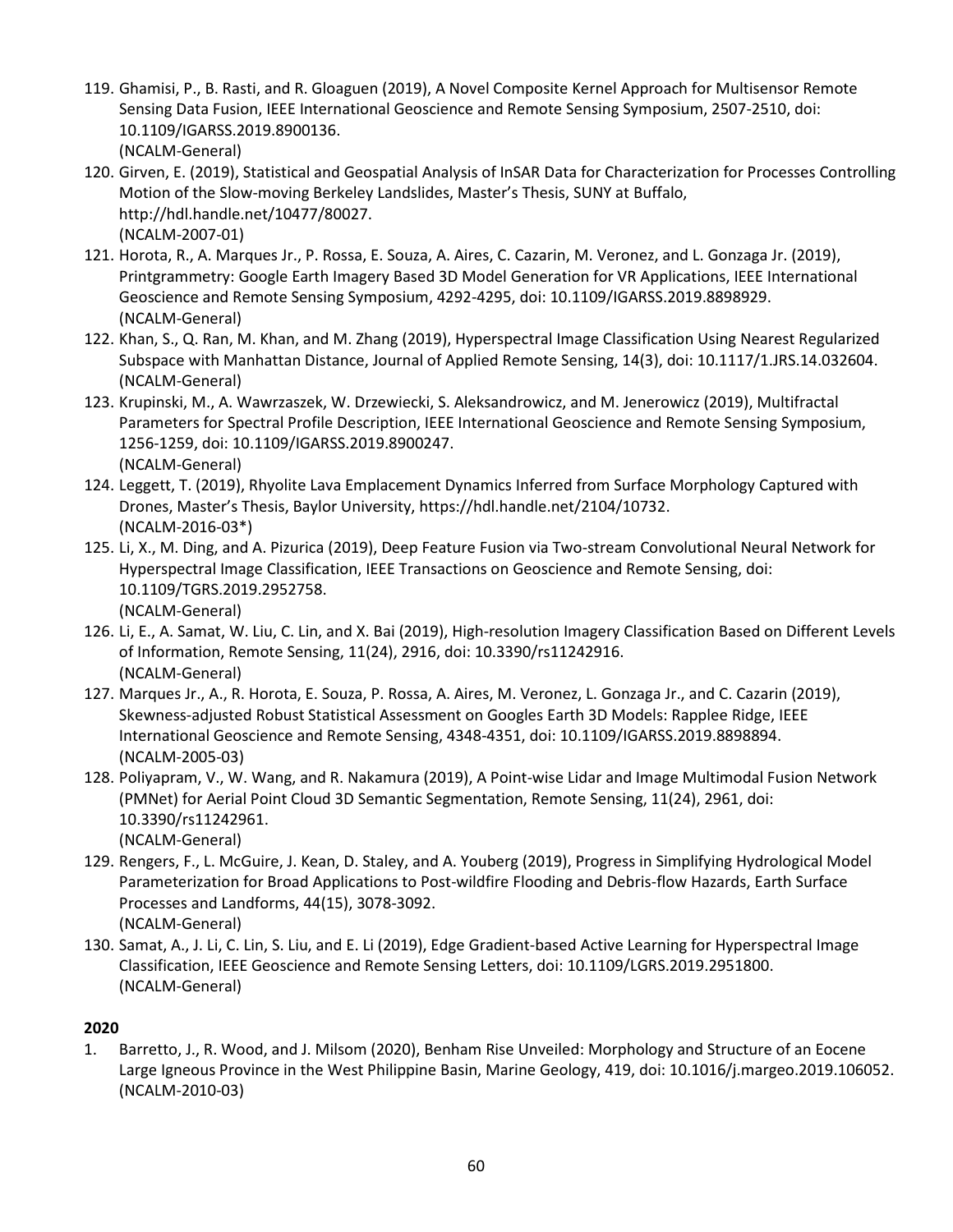- 2. Benson, L., J. Stein, and R. Loose (2020), Prehistoric Chaco Canyon, New Mexico: Empty Pilgrimage Center of the Anasazi Hegemony, University of Nebraska – Lincoln, doi: 10.13140/RG.2.2.30889.95842. (NCALM-2016-10)
- 3. Bonetti, S., M. Hooshyar, C. Camporeale, and A. Porporato (2020), Channelization Cascade in Landscape Evolution, Proceedings of the National Academy of Sciences, doi: 10.1073/pnas.1911817117. (NCALM-2013-09\*, NCALM-2014-04)
- 4. Booth, A., J. McCarley, and J. Nelson (2020), Multi-year, Three-dimensional Landslide Surface Deformation from Repeat Lidar and Response to Precipitation: Mill Gulch Earthflow, California, Landslides, doi: 10.1007/s10346- 020-01364-zs.

(NCALM-2007-01)

- 5. Brown, R., P. Hartzell, and C. Glennie (2020), Evaluation of SPL100 Single Photon Lidar Data, Remote Sensing, 12(4), doi: 10.3390/rs12040722. (NCALM-General)
- 6. Campbell, M. P. Dennison, J. Tune, S. Kannenberg, K. Kerr, B. Codding, and W. Anderegg (2020), A Multi-sensor, Multi-scale Approach to Mapping Tree Mortality in Woodland Ecosystems, Remote Sensing of Environment, 245, doi: 10.1016/j.rse.2020.111853. (NCALM-2018-05)
- 7. Chase, A., D. Chase, and A. Chase (2020), Ethics, New Colonialism, and Lidar Data: A Decade of Lidar in Maya Archaeology, Journal of Computer Applications in Archaeology, 3(1), doi: 10.5334/jcaa.43. (NCALM-General)
- 8. Cohen, A., S. Klassen, and D. Evans (2020), Ethics in Archaeological Lidar, Journal of Computer Applications in Archaeology, 3(1), 76-91, doi: 10.5334/jcaa.48. (NCALM-General)
- 9. Crosby, C., J. Arrowsmith, and V. Nandigam (2020), Zero to a Trillion: Advancing Earth Surface Process Studies with Open Access to High-resolution Topography, Developments in Earth Surface Processes, 317-338, 23, doi: 10.1016/B978-0-444-64177-0.00011-4. (NCALM-General)
- 10. Davis, J., L. Blesius, M. Slocombe, S. Maher, M. Vasey, P. Christian, and P. Lynch (2020), UAV-supported Biogeomorphic Analysis of Restored Sierra Nevada Montane Meadows, Preprints 2020, 2020010004. (NCALM-General)
- 11. Fang, B., Y. Li, H. Zhang, and J. Chan (2020), Collaborative Learning of Lightweight Convolutional Neural Network and Deep Clustering for Hyperspectral Image Semi-supervised Classification with Limited Training Samples, ISPRS Journal of Photogrammetry and Remote Sensing, 161, 164-178, doi: 10.1016/j.isprsjprs.2020.01.015. (NCALM-General)
- 12. Fernandez-Diaz, J. and A. Cohen (2020), Whose Data is It Anyway? Lessons in Data Management and Sharing from Resurrecting and Repurposing Lidar Data for Archaeology Research in Honduras, Journal of Computer Applications in Archaeology, 3(1), doi: 10.5334/jcaa.51. (NCALM-General)
- 13. Fletcher, J., O. Teran, T. Rockwell, M. Oskin, K. Hudnut, R. Spelz, P. Lacan, M. Dorsey, G. Ostermeijer, T. Mitchell, S. Akciz, A. Hernandez-Flores, A. Hinojosa-Corona, I. Pena-Villa, and K. Lynch (2020), An analysis of the Factors that Control Fault Zone Architecture and the Importance of Fault Orientation Relative to Regional Stress, Geological Society of America, doi: 10.1130/B35308.1. (NCALM-2010-16)
- 14. Grieve, S., F. Clubb, and S. Mudd (2020), Reproducible Topographic Analysis, Developments in Earth Surface Processes, 23, 339-367, doi: 10.1016/B978-0-444-64177-9.00012-6. (NCALM-2016-02\*)
- 15. Guiotte F., M. Pham, R. Dambreville, T. Corpetti, and S. Lefevre (2020), Semantic Segmentation of Lidar Point Clouds: Rasterisation beyond Digital Elevation Models, IEEE Geosciences and Remote Sensing Letters, doi: 10.1109/LGRS.2019.2958858. (NCALM-General)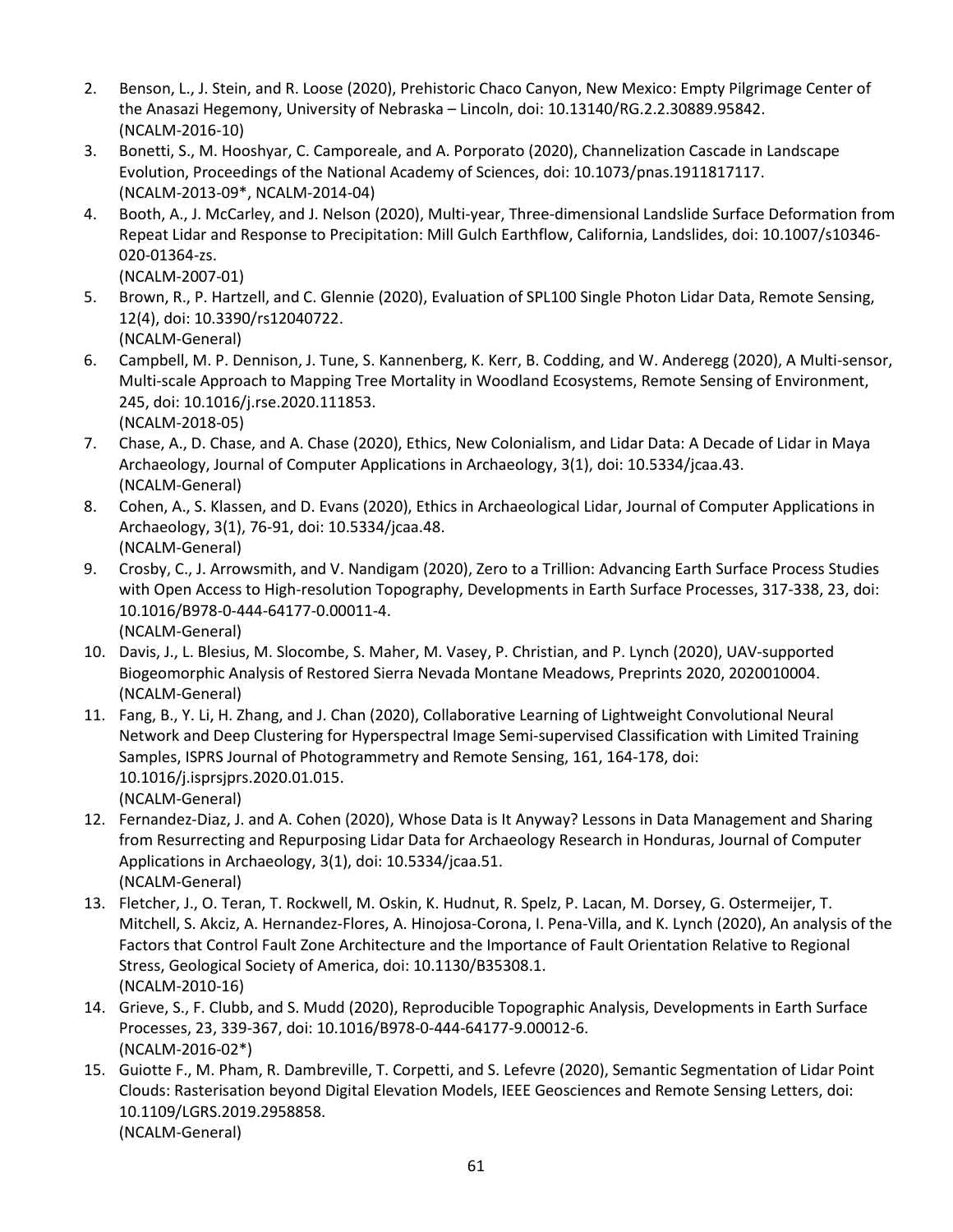- 16. Gunn, A., P. Schmutz, M. Wanker, D. Edmonds, R. Ewing, and D. Jerolmack (2020), Macroscopic Flow Disequilibrium over Aeolian Dune Fields, EarthArXiv, doi: 10.31223/osf.io/s32vc. (NCALM-2009-12, NCALM-2010-07)
- 17. Guo, A. and F. Zhu (2020), Boosting Deep Hyperspectral Image Classification with Spectral Unmixing, arXiv Preprint, arXiv:2004.00583. (NCALM-General)
- 18. Hansch, R. and O. Hellwich (2020), Fusion of Multispectral LiDAR, Hyperspectral, and RGB Data for Urban Land Cover Classification, IEEE Geoscience and Remote Sensing Letters, doi: 10.1109/LGRS.2020.2972955. (NCALM-General)
- 19. Harris, E. (2020), Viewed from Above: Extracting the Built Environment from the Ancient Purepecha Site of Angamuco through Development of a New Methodology, Master's Thesis, Colorado State University, https://hdl.handle.net/10217/199740. (NCALM-General)
- 20. Hu, X. and R. Burgmann (2020), Rheology of a Debris Slide from the Joint Analysis of UAVSAR and LiDAR Data, Geophysical Research Letters, 47, doi: 10.1029/2020GL087452. (NCALM-2015-07)
- 21. Hudnut, K., B. Brooks, K. Scharer, J. Hernandez, T. Dawson, M. Oskin, J. Arrowsmith, C. Goulet, K. Blake, M. Boggs, S. Bork, C. Glennie, J. Fernandez-Diaz, A. Singhania, D. Hauser, and S. Sorhus (2020), Airborne Lidar and Electro-Optical Imagery along Surface Ruptures of the 2019 Ridgecrest Earthquake Sequence, Southern California, Seismological research Letters, doi: 10.1785/0220190338. (NCALM-2019-03)
- 22. Jaworowski, C., B. Lynne, H. Heasler, D. Foley, I. Smith, and G. Smith (2020), Detecting Natural Fractures with Ground Penetrating Radar and Airborne Night-thermal Infrared Imagery around Old Faithful Geyser, Yellowstone National Park, USA, Geothermics, 85, doi: 10.1016/j.geothermics.2019.101775. (NCALM-2008-07)
- 23. Keylock, C., A. Singh, P. Passalacqua, and E. Foufoula-Georgiou (2020), Holder-conditioned Hypsometry: A Refinement to a Classical Approach for the Characterization of Topography, Water Resources Research, 56, doi: 10.1029/2019WR025412. (NCALM-2008-09)
- 24. Leggett, T., K. Befus, and S. Kenderes (2020), Rhyolite Lava Emplacement Dynamics Inferred from Surface Morphology, Journal of Volcanology and Geothermal Research, 395, doi: 10.1016/j.jvolgeores.2020.106850. (NCALM-2016-03\*)
- 25. Mattioli, G., D. Phillips, K. Hodgkinson, C. Walls, D. Mencin, B. Bartel, D. Charlevoix, C. Crosby, M. Gottlieb, B. Henderson, W. Johnson, D. Maggert, D. Mann, C. Meertens, J. Normandeau, J. Pettit, C. Puskas, L. Rowan, C. Sievers, and A. Zaino (2020), The GAGE Data and Field Response to the 2019 Ridgecrest Earthquake Sequence, Seismological Research Letters, doi: 10.1785/0220190283. (NCALM-2019-03)
- 26. McCoy, M. (2020), Maps for Time Travelers: How Archaeologists Use Technology to Bring Us Closer to the Past, University of California Press. (NCALM-General)
- 27. Mudd, S. (2020), Topographic Data from Satellites, Developments in Earth Surface Processes, 23, 91-128, doi: 10.1016/B978-0-444-64177-9.00004-7. (NCALM-2016-02\*)
- 28. Neely, A. and R. DiBiase (2020), Drainage Area, Bedrock Fracture Spacing, and Weathering Controls on Landscape-scale Patterns in Surface Sediment Grain Size, Earth and Space Science Open Archive, doi: 10.1002/essoar.10502617.1. (NCALM-2007-07\*)
- 29. Qu, Y., A. Shaker, L. Korhonen, C. Silva, K. Jia, L. Tian, and J. Song (2020), Direct Estimation of Forest Leaf Area Index Based on Spectrally Corrected Airborne Lidar Pulse Penetration Ratio, Remote Sensing, 12(2), 217, doi: 10.3390/rs12020217. (NCALM-2014-04)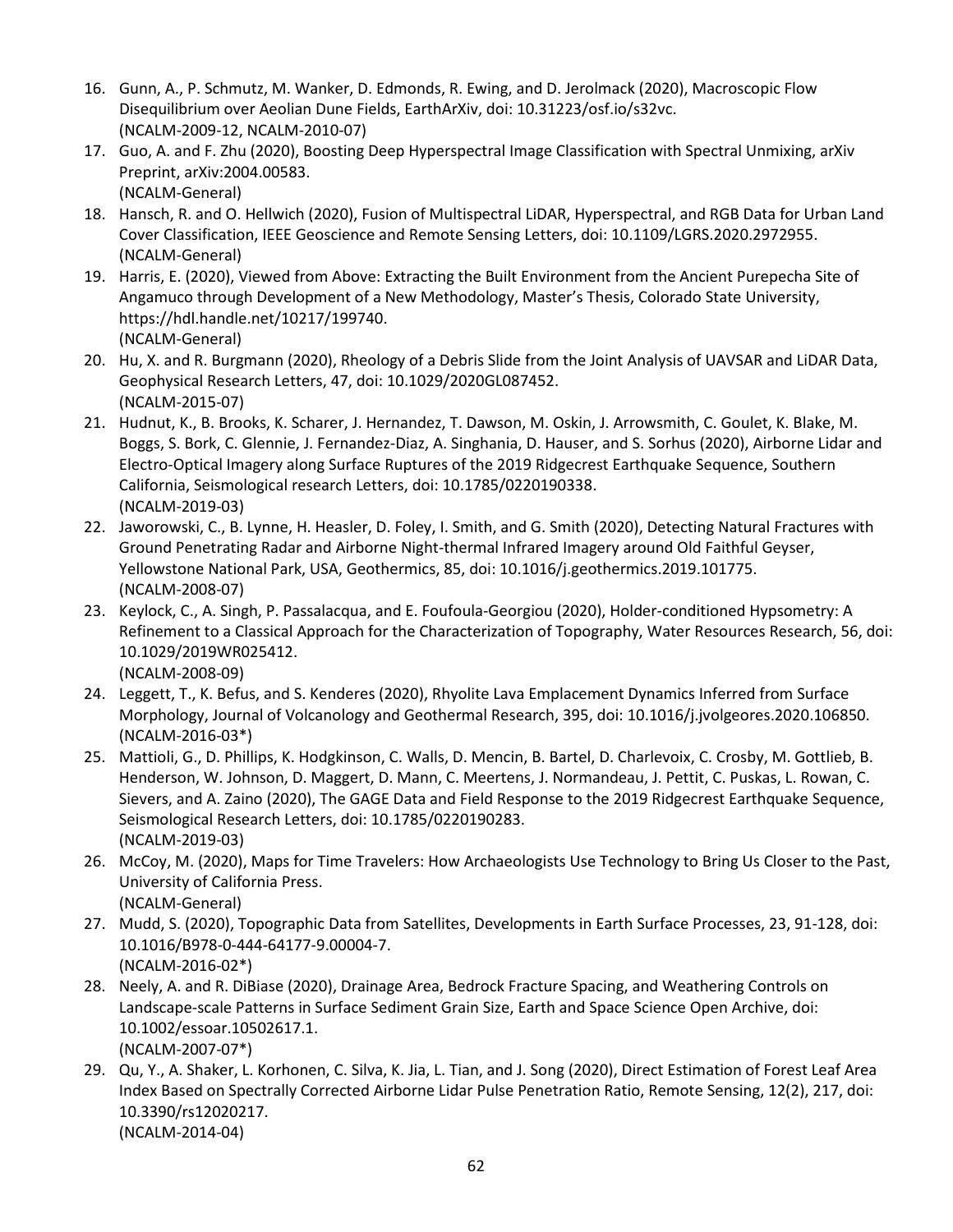- 30. Rasti, B., D. Hong, R. Hang, P. Ghamisi, X. Kang, J. Chanussot, and J. Benediktsson (2020), Feature Extraction for Hyperspectral Imagery: The Evolution from Shallow to Deep, arXiv:2003.02822. (NCALM-General)
- 31. Richardson, P., J. Perron, S. Miller, and J. Kirchner (2020), Unraveling the Mysteries of Asymmetric Topography at Gabilan Mesa, California, Journal of Geophysical Research: Earth Surface, doi: 10.1029/2019JF005378. (NCALM-General)
- 32. Richardson, P., J. Perron, S. Miller, and J. Kirchner (2020), Modeling the Formation of Topographic Asymmetry by Aspect-dependent Erosional Processes and Lateral Channel Migration, Journal of Geophysical Research: Earth Surface, doi: 10.1029/2019JF005377. (NCALM-General)
- 33. Ryland, R., A. Thompson, L. Sutter, and D. Markewitz (2020), Mapping Depth to the Argillic Horizon on Historically Farmed Soil Currently under Forests, Geoderma, 369, doi: 10.1016/j.geoderma.2020.114291. (NCALM-2016-01)
- 34. Safari, K., S. Prasad, and D. Labate (2020), A Multiscale Deep Learning Approach for High-Resolution Hyperspectral Image Classification, IEEE Geoscience and Remote Sensing Letters, doi: 10.1109/LGRS.2020.2966987. (NCALM-General)
- 35. Shah, S., M. Manzoor, and A. Bais (2020), Canopy Height Estimation at Landsat Resolution Using Convolutional Neural Networks, Machine Learning and Knowledge Extraction, 2(1), 23-36, doi: 10.3390/make2010003. (NCALM-2017-11\*)
- 36. Smith, B., K. Moffett, and D. Mohrig (2020), Short-Term Ecogeomorphic Evolution of a Fluvial Delta from Hindcasting Intertidal Marsh-Top Elevations (HIME), Remote Sensing, 12(9), 1517, doi: 10.3390/rs12091517. (NCALM-General)
- 37. Stanton, T., T. Ardren, N. Barth, J. Fernandez-Diaz, P. Rohrer, D. Meyer, S. Miller, A. Magnoni, and M. Perez (2020), 'Structure' Density, Area, and Volume as Complementary Tools to Understand Maya Settlement: An Analysis of Lidar Data along the Great Road Between Coba and Yaxuna, Journal of Archaeological Science: Reports, 29, doi: 10.1016/j.jasrep.2019.102178. (NCALM-2017-05)
- 38. Tarolli, P. and S. Mudd (2020), Introduction to Remote Sensing of Geomorphology, Developments in Earth Surface Processes, 23, doi: 10.1016/B978-0-444-64177-9.09992-6. (NCALM-General)
- 39. Tepp, G., A. Hotovec-Ellis, B. Shiro, I. Johanson, W. Thelen, and M. Haney (2020), Seismic and Geodetic Progression of the 2018 Summit Caldera Collapse of Kilauea Volcano, Earth and Planetary Science Letters, 540, doi: 10.1016/j.epsl.2020.116250. (NCALM-General)
- 40. Wade, A., D. Richter, A. Cherkinsky, C. Craft, and P. Heine (2020), Limited Carbon Contents of Centuries Old Soils Forming in Legacy Sediment, Geomorphology, 354, doi: 10.1016/j.geomorph.2019.107018. (NCALM-2014-04)
- 41. Wu, S., F. Lin, J. Farrell, B. Shiro, L. Karlstrom, P. Okubo, and K. Koper (2020), Spatiotemporal Seismic Structure Variations Associated with the 2018 Kilauea Eruption Based on Temporary Dense Geophone Arrays, Geophysical Research Letters, 47, doi: 10.1029/2019GL086668. (NCALM-General)
- 42. Xu, Q., Y. Xiao, D. Wang, and B. Luo (2020), CSA-MSO3DCNN: Multiscale Octave 3D CNN with Channel and Spatial Attention for Hyperspectral Image Classification, Remote Sensing, 12(1), 188, doi: 10.3390/rs12010188. (NCALM-General)
- 43. Zhang, J., X. Hu, H. Dai, and S. Qu (2020), DEM Extraction from ALS Point Clouds in Forest Areas via Graph Convolutional Network, Remote Sensing, 12(1), 178, doi: 10.3390/rs12010178. (NCALM-2018-04\*, NCALM-2018-06\*)
- 44. Zhang, C., J. Yue, and Q. Qin (2020), Deep Quadruple Network for Hyperspectral Image Classification with a Small Number of Samples, Remote Sensing, 12(4), 647, doi: 10.3390/rs12040647. (NCALM-General)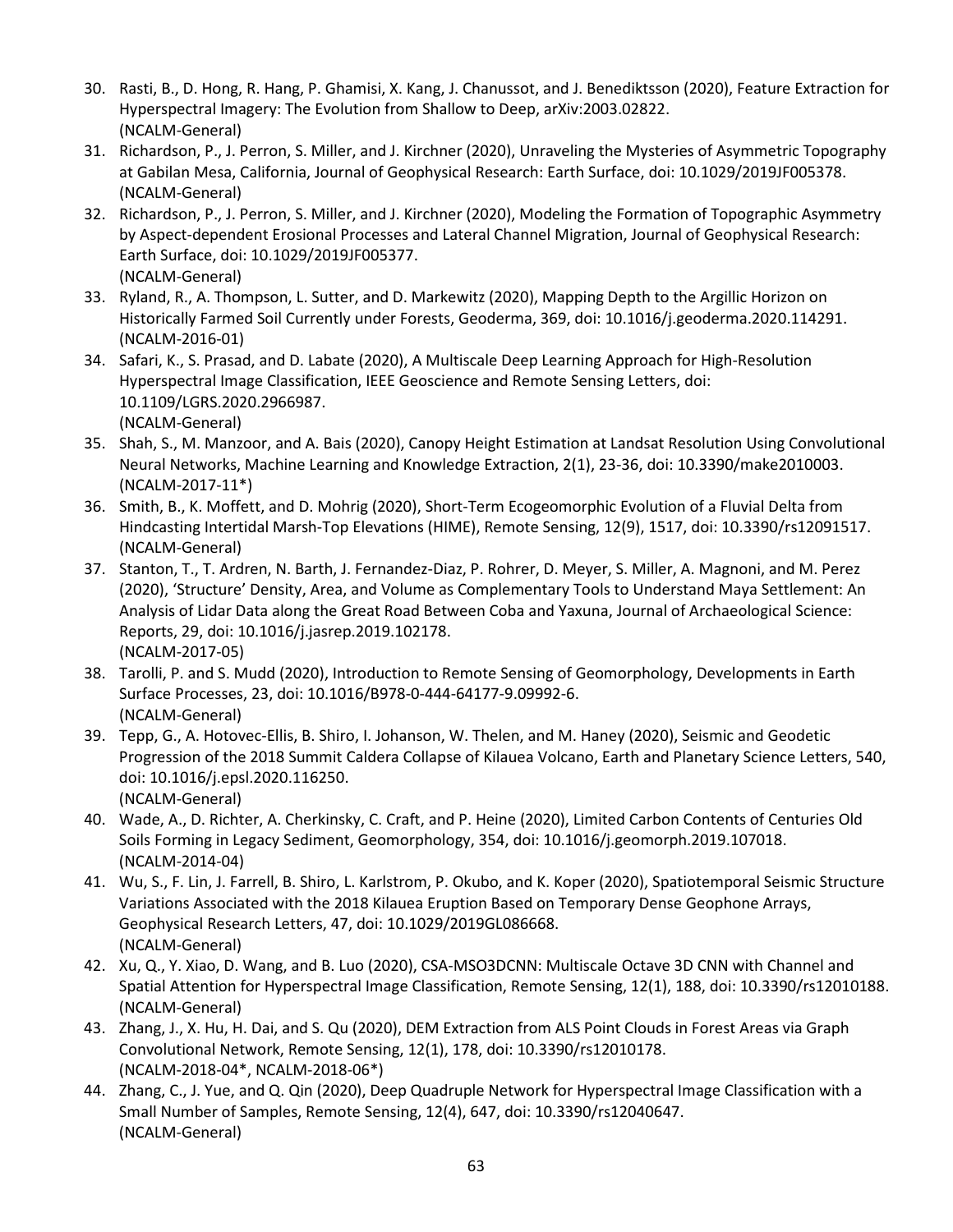#### **Newly Added (Before December 4, 2020)**

- 45. Amatulli, G., D. Mclnerney, T. Sethi, P. Strobl, and S. Domisch (2020), [Geomorpho90m, empirical evaluation and](https://www.nature.com/articles/s41597-020-0479-6)  [accuracy assessment of global high-resolution geomorphometric layers,](https://www.nature.com/articles/s41597-020-0479-6) Scientific Data, 7(1), 1-18, doi: 10.1038/s41597-020-0479-6. (NCALM-2009-05\*)
- 46. Anand, S., M. Hooshyar, J. Nordbotten, and A. Porporato (2020), A Minimalist Model for Co-evolving Supply and Drainage Networks, arXiv Preprint, arXiv:2008.02882. (NCALM-2014-04)
- 47. Arrowsmith, J., A. Williams, and T. Rockwell (2020), Investigating the Earthquake Chronology of the Last Millennium along the Cholame Section of the San Andreas Fault: Collaborative Research with Arizona State University and San Diego State University, 2020 USGS NEHRP Final Technical Report. (NCALM-2005-08)
- 48. Aspri, M., G. Tsagkatakis, and P. Tsakalides (2020), Distributed Training and Inference of Deep Learning Models for Multi-Modal Land Cover Classification, Remote Sensing, 12(17), doi: 10.3390/rs12172670. (NCALM-General)
- 49. Bernard, T., D. Lague, and P. Steer (2020), Beyond 2D Inventories: Synoptic 3D Landslide Volume Calculation from Repeat LiDAR Data, Earth Surface Dynamics Discussions, 1-28, doi: 10.5194/esurf-2020-73. (NCALM-2014-01)
- 50. Bhagwat, N. (2020), Monitoring the 2018 Eruption of Kilauea Volcano Using Various Remote Sensing Techniques, Master Thesis, Montana Technological University. (NCALM-General)
- 51. Castillo, C., I. Guneralp, B. Hales, and B. Guneralp (2020), Scale-Free Structure of Surface-Water Connectivity within a Lowland River-Floodplain Landscape, Geophysical Research Letters, 47, doi: 10.1029/2020GL088378. (NCALM-2008-01)
- 52. Cochran, W., J. Spotila, and P. Prince (2020), Incipient Evolution of the Eastern California Shear Zone through the Transpressional Zone of the San Bernardino Mountains and San Gorgonio Pass, California, Geosphere, 16(4), 919-935, doi: 10.1130/GES02121.1. (NCALM-2016-02\*)
- 53. Davis, J., L. Blesius, M. Slocombe, S. Maher, M. Vasey, P. Christian, and P. Lynch (2020), Unpiloted Aerial System (UAS)-Supported Biogeomorphic Analysis of Restored Sierra Nevada Montane Meadows, Remote Sensing, 12(11), doi: 10.3390/rs12111828. (NCALM-General)
- 54. Dong, Y., T. Liang, Y. Zhang, and B. Du (2020), Spectral-Spatial Weighted Kernel Manifold Embedded Distribution Alignment for Remote Sensing Image Classification, IEEE Transactions on Cybernetics, doi: 10.1109/TCYB.2020.3004263.
	- (NCALM-General)
- 55. Gabet, E., S. Mudd, R. Wood, S. Grieve, S. Binnie, and T. Dunai (2020), Rapid Erosion Increases the Efficiency of Hillslope Sediment Transport, Earth and Space Science Open Archive ESSOAr, doi: 10.1002/essoar.10504389.1. (NCALM-General)
- 56. Gadal, C., C. Narteau, R. Ewing, A. Gunn, D. Jerolmack, B. Andreotti, and P. Claudin (2020), Spatial and Temporal Development of Incipient Dunes, Geophysical Research Letters, 47, doi: 10.1029/2020GL088919. (NCALM-2010-07)
- 57. Gilbert, J. (2020), Development and Application of a Catchment Scale Sediment Routing Model, Master Thesis, University of Montana, https://scholarworks.umt.edu/etd/1160B. (NCALM-General)
- 58. Gilbert, J. and A. Wilcox (2020), Sediment Routing and Floodplain Exchange (SeRFE): A Spatially Explicit Model of Sediment Balance and Connectivity through River Networks, Journal of Advances in Modeling Earth Systems, 12, doi: 10.1029/2020MS002048. (NCALM-General)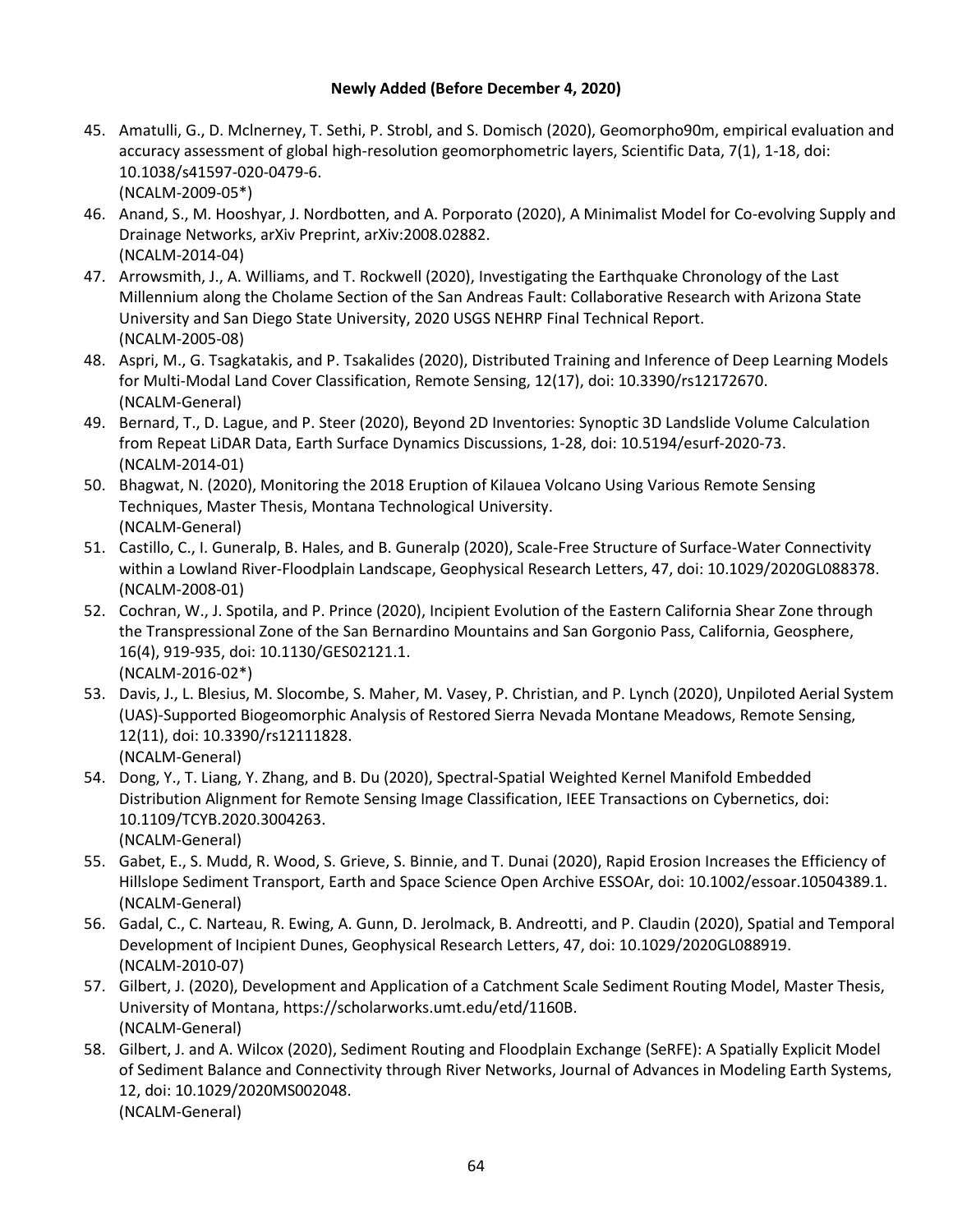- 59. Gold, P., W. Behr, J. Fletcher, T. Rockwell, and P. Figueiredo (2020), Time-Invariant Late Quaternary Slip Rates along the Agua Blanca Fault, Northern Baja California, Mexico, Tectonics, 39, doi: 10.1029/2019TC005788. (NCALM-General)
- 60. Gold, R., W. Stephenson, R. Briggs, C. DuRoss, E. Kirby, E. Woolery, J. Delano, and J. Odum (2020), Seismic Reflection Imaging of the Low-Angle Panamint Normal Fault System, Eastern California, Journal of Geophysical Research: Solid Earth, 125, doi: 10.1029/2020JB020243. (NCALM-2008-04)
- 61. Handwerger, A., A. Booth, M. Huang, and E. Fielding (2020), Inferring the Subsurface Geometry, Stress, and Strength of Slow-moving Landslides Using 3D Velocity Measurements from the NASA/JPL UAVSAR, Earth and Space Science Open Archive ESSOAr, doi: 10.1002/essoar.10504332.1. (NCALM-2006-05)
- 62. Hang, R., F. Zhou, Q. Liu, and P. Ghamisi (2020), Classification of Hyperspectral Images via Multitask Generative Adversarial Networks, IEEE Transactions on Geoscience and Remote Sensing, doi: 10.1109/TGRS.2020.3003341. (NCALM-General)
- 63. Hayden, A. and M. Lamb (2020), Fluvial Sinuous Ridges of the Morrison Formation, USA: Meandering, Scarp Retreat, and Implications for Mars, Journal of Geophysical Research: Planets, 125, doi: 10.1029/2020JE006470. (NCALM-2016-06\*)
- 64. Hong, D., N. Yokoya, J. Chanussot, J. Xu, and X. Zhu (2020), Joint and Progressive Subspace Analysis (JPSA) with Spatial-Spectral Manifold Alignment for Semi-Supervised Hyperspectral Dimensionality Reduction, IEEE Transactions on Cybernetics, arXiv:2009.10003. (NCALM-General)
- 65. Hu, X., R. Burgmann, E. Fielding, and H. Lee (2020), Internal Kinematics of the Slumgullion Landslide (USA) from High-Resolution UAVSAR InSAR, Remote Sensing of Environment, 251, doi: 10.1016/j.rse.2020.112057. (NCALM-General)
- 66. Hu, X., R. Burgmann, W. Schulz, and E. Fielding (2020), Four-Dimensional Surface Motions of the Slumgullion Landslide and Quantification of Hydrometeorological Forcing, Nature Communications, 11(1), doi: 10.1038/s41467-020-16617-7. (NCALM-2015-07)
- 67. Inomata, T., D. Triadan, V. Lopez, J. Fernandez-Diaz, T. Omori, M. Bauer, M. Hernandez, T. Beach, C. Cagnato, K. Aoyama, and H. Nasu (2020), Monumental Architecture at Aguada Fenix and the Rise of Maya Civilization, Nature, doi: 10.1038/s41586-020-2343-4. (NCALM-2019-02)
- 68. Iskin, E. (2020), Fabric of Wood: Patterns and Processes of River and Floodplain Large Wood on the Merced River, Yosemite National Park, California, Master Thesis, Colorado State University, https://hdl.handle.net/10217/211999. (NCALM-2007-09\*)
- 69. Jiang, Y., Y. Li, S. Zou, H. Zhang, and Y. Bai (2020), Hyperspectral Image Classification with Spatial Consistence Using Fully Convolutional Spatial Propagation Network, IEEE Transactions on Geoscience and Remote Sensing, arXiv preprint arXiv:2008.01421. (NCALM-General)
- 70. Johnson, M. and D. George (2020), Estimating the Number of Rodents Removed by Barn Owls Nesting in Boxes on Winegrape Vineyards, In Proceedings of the Vertebrate Pest Conference, 29(29), https://escholarship.org/uc/item/4jj7r78x. (NCALM-General)
- 71. Kelley, J. (2020), Hydraulic Mining Sedimentation in the Willow Creek Watershed, Yuba County, CA., Master Thesis, California State University, Chico. (NCALM-General)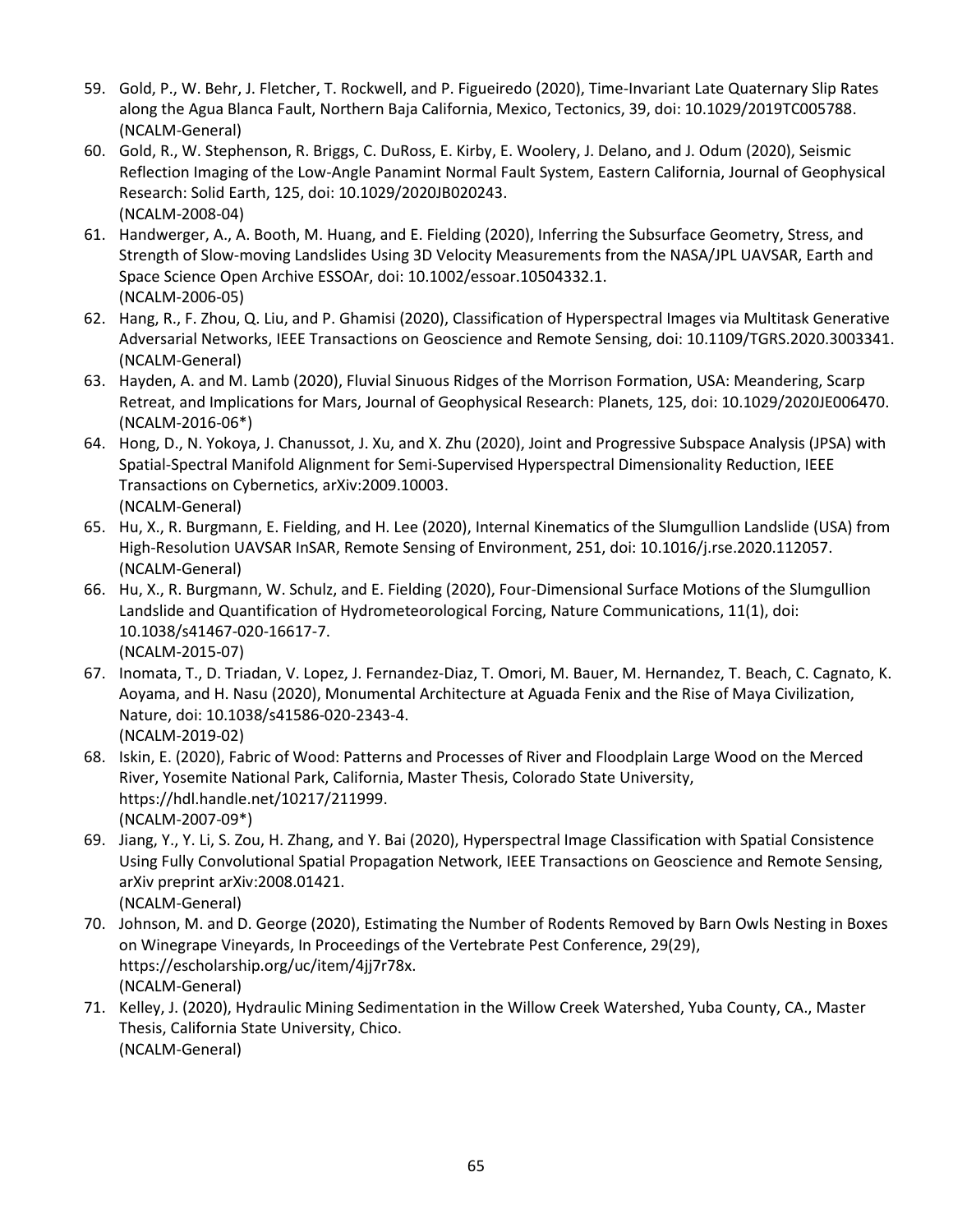- 72. Kirchner, J., S. Godsey, M. Solomon, R. Osterhuber, J. McConnell, and D. Penna (2020), The Pulse of a Montane Ecosystem: Coupling between Daily Cycles in Solar Flux, Snowmelt, Transpiration, Groundwater, and Streamflow at Sagehen Creek and Independence Creek, Sierra Nevada, USA, Hydrology and Earth System Sciences, 24, 5095-5123, doi: 10.5194/hess-24-5095-2020. (NCALM-2007-08, NCALM-2008-03\*)
- 73. Klammler, H., C. Quintero, J. Jawitz, D. McLaughlin, and M. Cohen (2020), Local Storage Dynamics of Individual Wetlands Predict Wetlandscape Discharge, Water Resources Research, 56, doi: 10.1029/2020WR027581. (NCALM-2014-02)
- 74. Koeniguer, E., G. Besnerais, A. Tong, B. Sauz, A. Boulch, P. Trouve, R. Daudt, N. Audebert, G. Brigot, P. Godet, B. Teurnier, M. Carvalho, and J. Castillo-Navarro (2020), Artificial Intelligence and Decision Making: Recent Examples of Deep Learning Contributions for Earth Observation Issues, Journal of Aerospace Lab, 15, doi: 10.12762/2020.AL15-08. (NCALM-General)
- 75. Li, H., P. Ghamisi, B. Rasti, Z. Wu, A. Shapiro, M. Schultz, and A. Zipf (2020), A Multi-Sensor Fusion Framework Based on Coupled Residual Convolutional Neural Networks, Remote Sensing, 12, doi: 10.3390/rs12122067. (NCALM-General)
- 76. Li, T. and G. Pasternack (2020), Reservoir Sedimentation Management with Upstream Sediment Remanipulated, InRiver Flow 2020: Proceedings of the  $10<sup>th</sup>$  Conference on Fluvial Hydraulics, 355, CRC Press. (NCALM-General)
- 77. Li, B., H. Xie, X. Tong, Z. Zhang, and S. Liu (2020), Extracting Satellite Laser Altimetry Footprints with the Required Accuracy by Random Forest, IEEE Geoscience and Remote Sensing Letters, doi: 10.1109/LGRS.2020.2999201. (NCALM-2005-08, NCALM-2007-01, NCALM-2008-04)
- 78. Lifton, Z., J. Lee, K. Frankel, A. Newman, and J. Schroeder (2020), Quaternary Slip Rates on the White Mountains Fault Zone, Eastern California: Implications for Comparing Geologic to Geodetic Slip Rates across the Walker Lane, GSA Bulletin, doi: 10.1130/B35332.1. (NCALM-2012-07\*)
- 79. Liu, Y., Y. Tang, L. Zhang, L. Liu, M. Song, K. Gong, Y. Peng, J. Hou, and T. Jiang (2020), Hyperspectral Open Set Classification with Unknown Classes Rejection towards Deep Networks, International Journal of Remote Sensing, 41(16), 6355-6383, doi: 10.1080/01431161.2020.1754492. (NCALM-General)
- 80. Liu, J., Z. Wu, L. Xiao, J. Sun, and H. Yan (2020), A Truncated Matrix Decomposition for Hyperspectral Image Super-Resolution, IEEE Transactions on Image Processing, 29, doi: 10.1109/TIP.2020.3009830. (NCALM-General)
- 81. Luzzadder-Beach, S., T. Beach, and N. Dunning (2020), Wetland Farming and the Early Anthropocene: Globally Upscaling from the Maya Lowlands with LiDAR and Multiproxy Verification, Annals of the American Association of Geographers, doi: 10.1080/24694452.2020.1820310. (NCALM-General)
- 82. Man, Q., P. Dong, X. Yang, Q. Wu, and R. Han (2020), Automatic Extraction of Grasses and Individual Trees in Urban Areas Based on Airborne Hyperspectral and LiDAR Data, Remote Sensing, 12(17), doi: 10.3390/rs12172725. (NCALM-General)
- 83. Mango, D., R. Opromolla, and C. Schmitt (2020), Hazard Detection and Landing Site Selection for Planetary Exploration Using LiDAR, IEEE 7<sup>th</sup> International Workshop on Metrology for AeroSpace, doi: 10.1109/MetroAeroSpace48742.2020.9160010. (NCALM-General)
- 84. Manopkawee, P. (2020), Spatial and Temporal Landscape Responses to Progressive Tectonic Forcing along California Fault Systems, PhD Dissertation, Oregon State University. (NCALM-2009-09\*)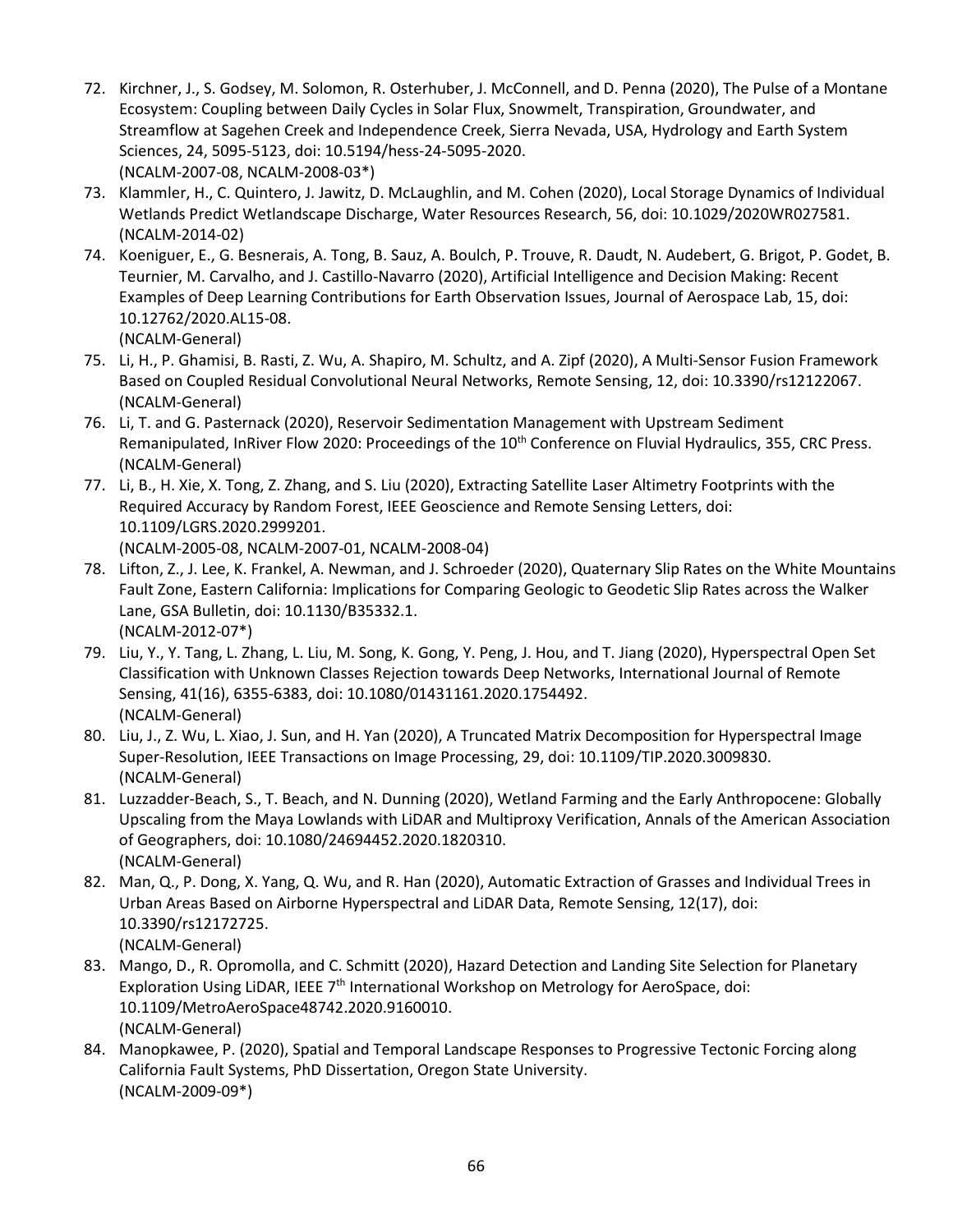- 85. McCarley, T., A. Hudak, A. Sparks, N. Vaillant, A. Meddens, L. Trader, F. Mauro, J. Kreitler, and L. Boschetti (2020), Estimating Wildfire Fuel Consumption with Multitemporal Airborne Laser Scanning Data and Demonstrating Linkage with MODIS-Derived Fire Radiative Energy, Remote Sensing of Environment, 251, doi: 10.1016/j.rse.2020.112114. (NCALM-General)
- 86. D. Milley (2020), Hydrological Landscape Analysis of a Sinuous Depression, Yaxnohcah, Mexico, Master Thesis, University of Calgary, http://hdl.handle.net/1880/111612. (NCALM-General)
- 87. Moeser, C., P. Broxton, A. Harpold, and A. Robertson (2020), Estimating the Effects of Forest Structure Changes from Wildfire on Snow Water Resources under Varying Meteorological Conditions, Water Resources Research, 56, doi: 10.1029/2020WR027071.

(NCALM-2010-03, NCALM-2012-02)

- 88. Mohla, S., S. Pande, B. Banerjee, and S. Chaudhuri (2020), FusAtNet: Dual Attention Based SpectroSpatial Multimodal Fusion Network for Hyperspectral and LiDAR Classification, Proceedings of the IEEE/CVF Conference on Computer Vision and Pattern Recognition Workshops. (NCALM-General)
- 89. Moody, A. (2020), Comparing Rusle LS Calculation Methods across Varying DEM Resolutions, Master Thesis, Central Washington University, https://digitalcommons.cwu.edu/etd/1357. (NCALM-2008-04)
- 90. Myers, K., P. Doran, S. Tulaczyk, N. Foley, T. Bording, E. Auken, H. Dugan, J. Mikucki, N. Foged, D. Grombacher, and R. Virginia (2020), Thermal Legacy of a Large Paleolake in Taylor Valley, East Antarctica as Evidenced by an Airborne Electromagnetic Survey, The Cryosphere Discussions, doi: 10.5194/tc-2020-241. (NCALM-2014-13)
- 91. Neely, A. (2020), Bedrock Fracture Spacing Controls on Hillslope and Channel Erosion in Steep Landscapes, PhD Dissertation, The Pennsylvania State University. (NCALM-2018-06\*)
- 92. Nock, K. and E. Gilmour (2020), Fuzzy Aggregation for Multimodal Remote Sensing Classification, In 2020 IEEE International Conference on Fuzzy Systems, 1-7, doi: 10.1109/FUZZ48607.2020.9177691. (NCALM-General)
- 93. Ponti, D., J. Blair, C. Rosa, K. Thomas, A. Pickering, S. Akciz, S. Angster, J. Avouac, J. Bachhuber, S. Bacon, et al. (2020), Documentation of Surface Fault Rupture and Ground-Deformation Features Produced by the 4 and 5 July 2019 Mw 6.4 and Mw 7.1 Ridgecrest Earthquake Sequence, Seismological Research Letters, doi: 10.1785/0220190322. (NCALM-2019-03)
- 94. Rasti, B. and P. Ghamisi (2020), Remote Sensing Image Classification Using Subspace Sensor Fusion, Information Fusion, 64, 121-130, doi: 10.1016/j.inffus.2020.07.002. (NCALM-General)
- 95. Rossi, M., R. Anderson, S. Anderson, and G. Tucker (2020), Orographic Controls on Subdaily Rainfall Statistics and Flood Frequency in the Colorado Front Range, USA, Geophysical Research Letters, 47, doi: 10.1029/2019GL085086. (NCALM-2010-03)
- 96. Rusinek, D. (2020), Analyzing the Effects of Hurricane Harvey on Dune Morphology and Coastline Loss Using Terrestrial Laser Scanning: A Case Study at Bryan Beach, Texas, Master Thesis, University of Houston, https://hdl.handle.net/10657/6603. (NCALM-General)
- 97. Safa, H., S. Krogh, J. Greenberg, T. Kostadinov, and A. Harpold (2020), Unraveling the Controls on Snow Disappearance in Montane Forests Using Multi-Site Lidar Observations, Water Resources Research, doi: 10.1002/essoar.10502562.1. (NCALM-2010-03)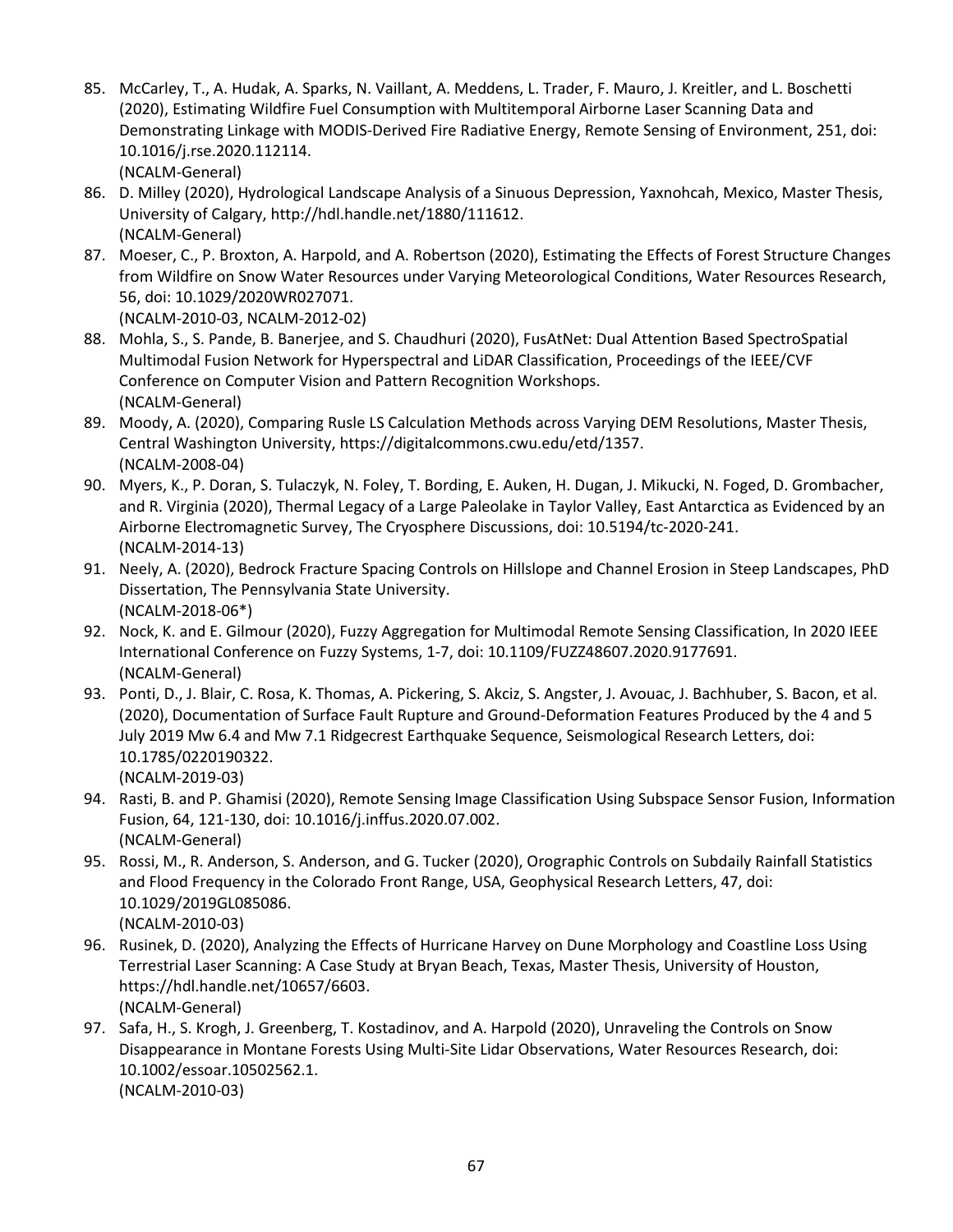- 98. Samat, A., E. Li, S. Liu, Z. Miao, and W. Wang (2020), Ensemble of ERDTs for Spectral-Spatial Classification of Hyperspectral Images Using MRS Object-Guided Morphological Profiles, Journal of Imaging, 6(114), doi: 10.3390/jimaging6110114. (NCALM-General)
- 99. Samat, A., E. Li, W. Wang, S. Liu, C. Lin, and J. Abuduwaili (2020), Meta-XGBoost for Hyperspectral Image Classification Using Extended MSER-Guided, Remote Sensing, 12, doi: 10.3390/rs12121973. (NCALM-General)
- 100. Sanchez, J., F. Rivera, J. Dominguez, D. Vilarino, and T. Pena (2020), Automatic Extraction of Road Points from Airborne LiDAR Based on Bidirectional Skewness Balancing, Remote Sensing, 12, doi: 10.3390/rs12122025. (NCALM-2010-03)
- 101. Sare, R. (2020), Applications of Large-Scale and High-Resolution Topographic Data in Tectonic Geomorphology, PhD Dissertation, Stanford University, http://purl.stanford.edu/dc801sx8291. (NCALM-2005-08, NCALM-2007-01, NCALM-2018-14\*)
- 102. Scott, C., M. Bunds, M. Shirzaei, and N. Toke (2020), Creep along the Central San Andreas Fault from Surface Fractures, Topographic Differencing, and InSAR, Journal of Geophysical Research: Solid Earth, 125, doi: 10.1029/2020JB019762.

(NCALM-2007-01)

103. Scott, C., S. DeLong, and J. Arrowsmith (2020), Distribution of Aseismic Deformation along the Central San Andreas and Calaveras Faults from Differencing Repeat Airborne Lidar, Geophysical Research Letters, 47, doi: 10.1029/2020GL090628.

(NCALM-2005-08, NCALM-2008-04, NCALM-2018-04\*)

- 104. Somrak, M., S. Dzeroski, and Z. Kokalj (2020), Learning to Classify Structures in ALS-Derived Visualizations of Ancient Maya Settlements with CNN, Remote Sensing, 12, doi: 10.3390/rs12142215. (NCALM-General)
- 105. Tang, H., L. McGuire, J. Kean, and J. Smith (2020), The Impact of Sediment Supply on the Initiation and Magnitude of Runoff-Generated Debris Flows, Geophysical Research Letters, 47, doi: 10.1029/2020GL087643. (NCALM-2008-11\*)
- 106. Thompson, A. (2020), Detecting Classic Maya Settlements with Lidar-Derived Relief Visualizations, Remote Sensing, 12, doi: 10.3390/rs12172838. (NCALM-General)
- 107. Walling, S., J. Hanna, C. Taylor, J. Stanley, and C. Coughenour (2020), Ancient Maya Commoner Agency and Inter-Site Solar Alignment in Northwest Belize, Research Reports in Belizean Archaeology, 17, 119-134. (NCALM-General)
- 108. Witkosky, R., J. Stock, D. Tratt, K. Buckland, P. Adams, P. Johnson, D. Lynch, and F. Sousa (2020), The Lavic Lake Fault: A Long-Term Cumulative Slip Analysis via Combined Field Work and Thermal Infrared Hyperspectral Airborne Remote Sensing, Remote Sensing, 12, doi: 10.3390/rs12213586. (NCALM-2012-03\*)
- 109. Yang, J., L. Xiao, Y. Zhao, and J. Chan (2020), Hybrid Local and Nonlocal 3-D Attentive CNN for Hyperspectral Image Super-Resolution, IEEE Geoscience and Remote Sensing Letters, doi: 10.1109/LGRS.2020.2997092. (NCALM-General)
- 110. Ye, Z., Y. Xu, R. Huang, X. Tong, X. Li, X. Liu, K. Luan, L. Hoegner, and U. Stilla (2020), LASDU: A Large-Scale Aerial LiDAR Dataset for Semantic Labeling in Dense Urban Areas, International Journal of Geo-Information, 9, doi: 10.3390/ijgi9070450. (NCALM-General)
- 111. Yi, Z., H. Wang, G. Duan, and Z. Wang (2020), An Airborne LiDAR Building-Extraction Method Based on the Naïve Bayes-RANSAC Method for Proportional Segmentation of Quantitative Features, Journal of the Indian Society of Remote Sensing, doi: 10.1007/s12524-020-01222-4. (NCALM-General)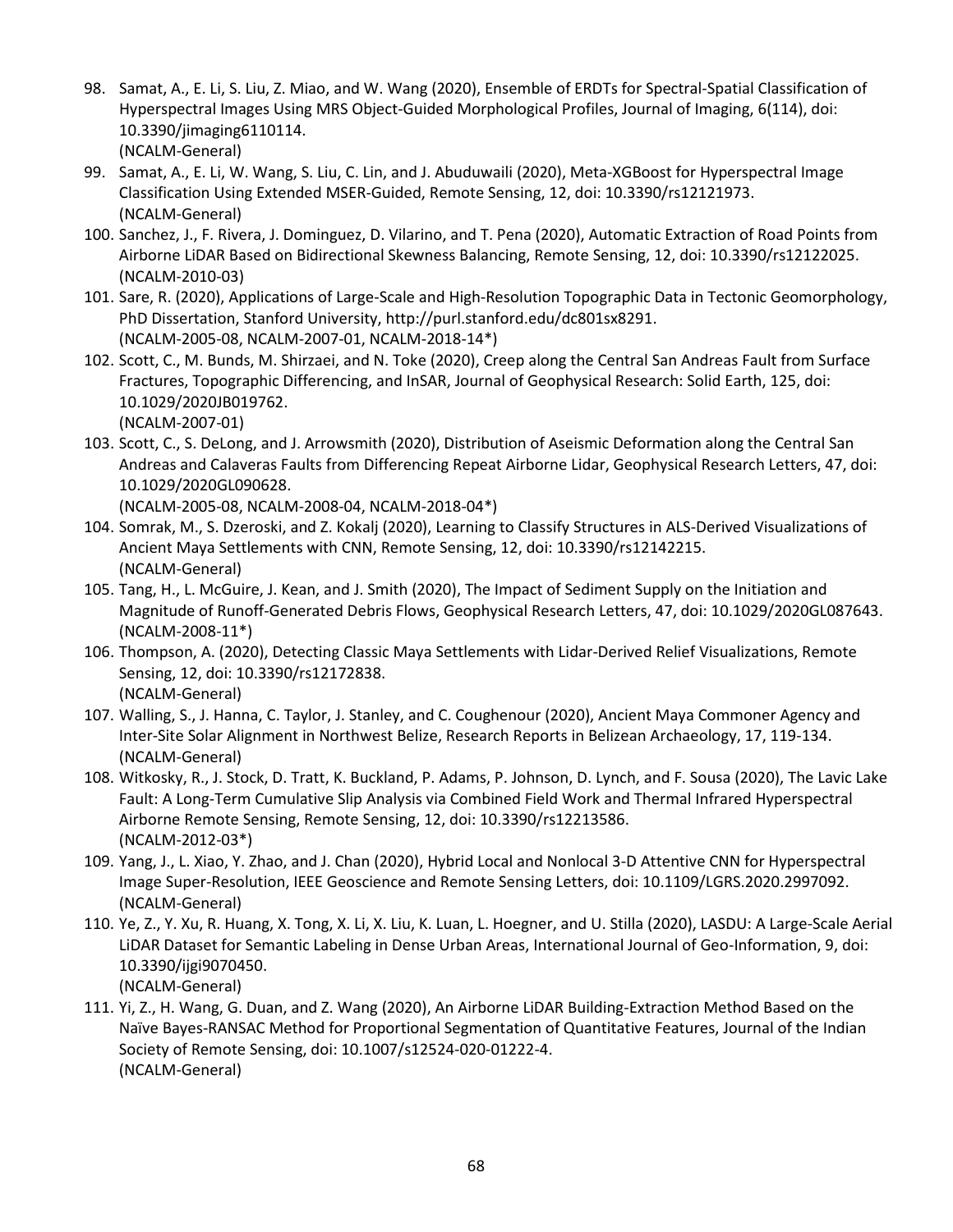- 112. Zhang, Y., G. Cao, and X. Li (2020), Multi-View-Based Random Rotation Ensemble Pruning for Hyperspectral Image Classification, IEEE Transactions on Instrumentation and Measurement, 70, doi: 10.1109/TIM.2020.3011777. (NCALM-General)
- 113. Zheng, K., L. Gao, W. Liao, D. Hong, B. Zhang, X. Cui, and J. Chanussot (2020), Coupled Convolutional Neural Network with Adaptive Response Function Learning for Unsupervised Hyperspectral Super Resolution, IEEE Transactions on Geoscience and Remote Sensing, doi: 10.1109/TGRS.2020.3006534. (NCALM-General)
- 114. Zhong, S., S. Chen, C. Chang, and Y. Zhang (2020), Fusion of Spectral-Spatial Classifiers for Hyperspectral Image Classification, IEEE Transactions on Geoscience and Remote Sensing, doi: 10.1109/TGRS.2020.3024258. (NCALM-General)

### **Newly Added (After December 4, 2020)**

- 115. Guns, K. (2020), Exploring Long-Term Earthquake Deformation in Southern California through Field-Based Geologic and Space-Based Geodetic Methods, PhD Dissertation, University of Arizona. (NCALM-2017-04\*)
- 116. Hahm, W., D. Rempe, D. Dralle, T. Dawson, and W. Dietrich (2020), Oak Transpiration Drawn from the Weathered Bedrock Vadose Zone in the Summer Dry Season, Water Resources Research, 56, doi: 10.1029/2020WR027419. (NCALM-2014-03)
- 117. Hartzell, P. and C. Glennie (2020), Propagated Uncertainty for Horizontal Ground Motion Derived from Multi-Temporal Digital Elevation Models, IEEE International Geoscience and Remote Sensing Symposium, 2555-2558, doi: 10.1109/IGARSS39084.2020.9323100. (NCALM-2014-13)
- 118. Hatem, A., J. Dolan, R. Zinke, R. Langridge, C. McGuire, E. Rhodes, N. Brown, and R. Van Dissen (2020), Holocene to Latest Pleistocene Incremental Slip Rates from the East-Central Hope Fault (Conway Sgement) at Hossack Station, Marlborough Fault System, South Island, New Zealand: Towards a Dated Path of Earthquake Slip along a Plate Boundary Fault, Geosphere, 16(6), 1558-1584, doi: 10.1130/GES02263.1. (NCALM-2014-01)
- 119. Kling, C. (2020), Pit Craters throughout the Solar System, PhD Dissertation, North Carolina State University, https://www.lib.ncsu.edu/resolver/1840.20/38444. (NCALM-2009-02)
- 120. Liu, X., L. Jiao, L. Li, L. Cheng, F. Liu, S. Yang, and B. Hou (2020), Deep Multiview Union Learning Network for Multisource Image Classification, IEEE Transactions on Cybernetics, doi: 10.1109/TCYB.2020.3029787. (NCALM-General)
- 121. Lu, Fan (2020), Evaluate the Ground Finding Accuracy of GEDI to Measure Short Vegetation on Steep Land, doi: 10.7488/era/908. (NCALM-2018-08\*)
- 122. Mason, N. (2020), Landslide Derived Boulder Mobility in Arroyo Hondo, Master Thesis, University of California
- at Santa Cruz, https://escholarship.org/uc/item/3494867x. (NCALM-2018-11\*) 123. McCoy, M. (2020), 4 Scans of the Planet, Maps for Time Travelers, University of California Press, 68-88, doi:
- 10.1525/9780520972650-006. (NCALM-General)
- 124. Pan, C., X. Jia, J. Li, and X. Gao (2020), Adaptive Edge Preserving Maps in Markov Random Fields for Hyperspectral Image Classification, IEEE Transactions on Geoscience and Remote Sensing, doi: 10.1109/TGRS.2020.3035642. (NCALM-General)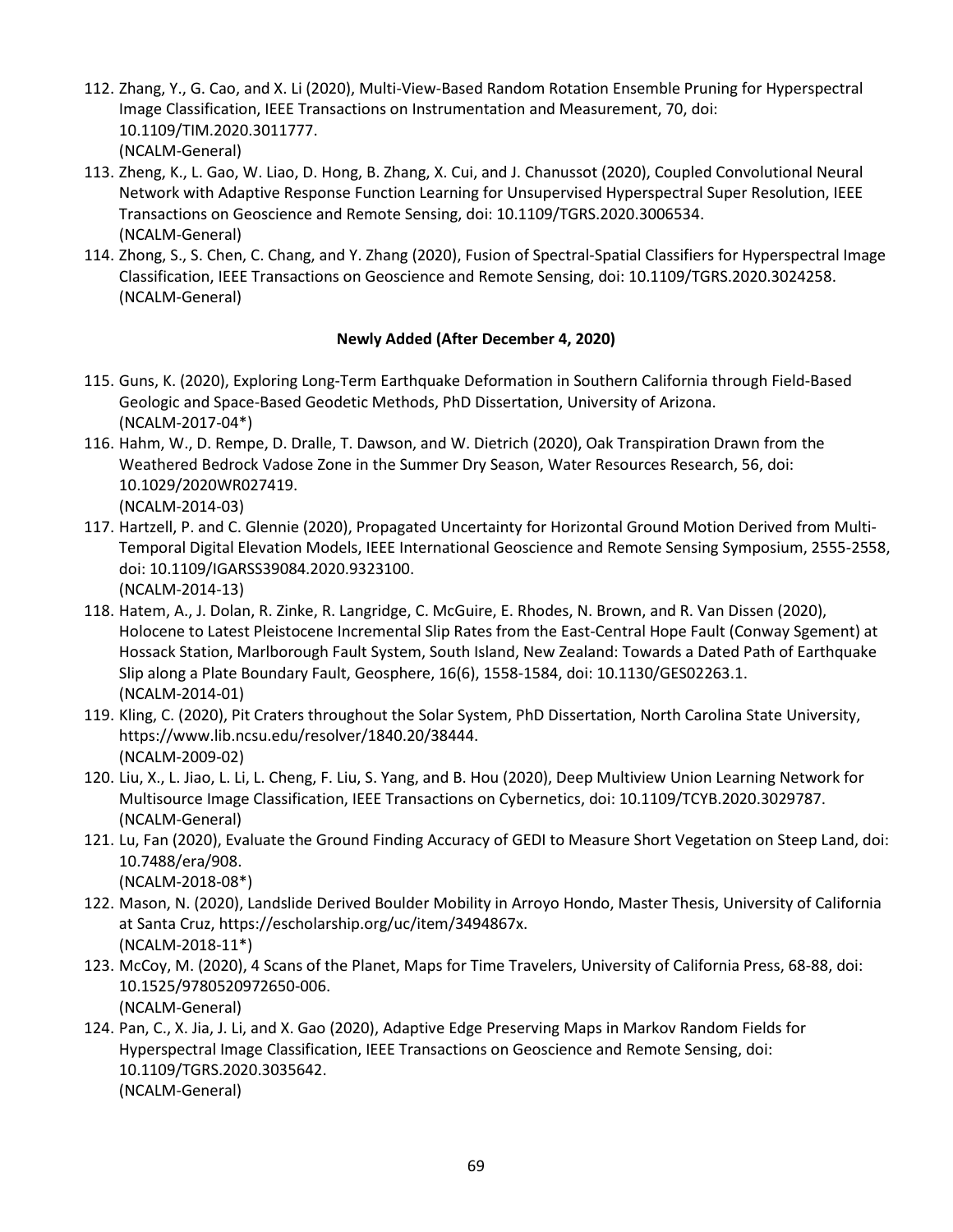- 125. Quintero, C. (2020), Geometric Controls on Water and Carbon Fluxes in a Subtropical Karst Wetland Landscape, PhD Dissertation, University of Florida. (NCALM-2014-02)
- 126. Rasti, B., P. Ghamisi, and R. Gloaguen (2020), Fusion of Multispectral Lidar and Hyperspectral Imagery, IEEE International Geoscience and Remote Sensing Symposium, 2659-2662, doi: 10.1109/IGARSS39084.2020.9323179. (NCALM-General)
- 127. Safa, H. (2020), Water and Energy Budgets of Snow-Covered Montane Forests: Observations, Remote Sensing, and Modeling, PhD Dissertation, University of Nevada, Reno. (NCALM-2010-03, NCALM-2014-03)
- 128. Samat, A., E. Li, P. Du, S. Liu, Z. Miao, and W. Zhang (2020), CatBoost for RS Image Classification with Pseudo Label Support from Neighbor Patches-Based Clustering, IEEE Geoscience and Remote Sensing Letters, doi: 10.1109/LGRS.2020.3038771.

- 129. Scherler, D. and W. Schwanghart (2020), Drainage Divide Networks Part 1: Identification and Ordering in Digital Elevation Models, Earth Surface Dynamics, 8, 245-259, doi: 10.5194/esurf-8-245-2020. (NCALM-General)
- 130. Schwartz, L. (2020), A Classical Method for Vehicle Detection and Attribution from a Multi-Sensor Dataset, Master Thesis, The Pennsylvania State University. (NCALM-General)
- 131. Schwartz, N., X. Feng, R. Muscarella, N. Swenson, M. Umana, J. Zimmerman, and M. Uriarte (2020), Topography and Traits Modulate Tree Performance and Drought Response in a Tropical Forest, Frontiers in Forests and Global Change, doi: 10.3389/ffgc.2020.596256. (NCALM-2010-03)
- 132. Stanyard, Z. (2020), Initial Archaeological Investigations of the North Courtyard Group, Las Abejas, Belize, Master Thesis, University of Texas at Austin, doi: 10.26153/tsw/11467. (NCALM-General)
- 133. Ward, N., T. Bianchi, J. Martin, C. Quintero, H. Sawakuchi, and M. Cohen (2020), Pathways for Methane Emissions and Oxidation that Influence the Net Carbon Balance of a Subtropical Cypress Swamp, Frontiers in Earth Science, doi: 10.3389/feart.2020.573357. (NCALM-2014-02)

## **2021**

- 1. Bai, J., B. Ding, Z. Xiao, L. Jiao, H. Chen, and A. Regan (2021), Hyperspectral Image Classification Based on Deep Attention Graph Convolutional Network, IEEE Transactions on Geoscience and Remote Sensing, doi: 10.1109/TGRS.2021.3066485. (NCALM-General)
- 2. Bemis, S., K. Scharer, and J. Dolan (2021), The San Andreas Fault Paleoseismic Record at Elizabeth Lake: Why are There Fewer Surface-Rupturing Earthquakes on the Mojave Section?, Bulletin of the Seismological Society of America, doi: 10.1785/0120200218. (NCALM-2005-08)
- 3. Bilir, T., I. Fung, and T. Dawson (2021), Slope-Aspect Induced Climate Differences Influence How Water is Exchanged Between the Land and Atmosphere, Journal of Geophysical Research: Biogeosciences, doi: 10.1029/2020JG006027. (NCALM-2014-03)
- 4. Brecheisen, Z. and D. Richter (2021), Gully-Erosion Estimation and Terrain Reconstruction Using Analyses of Microtopographic Roughness and LiDAR, Catena, 202, doi: 10.1016/j.catena.2021.105264. (NCALM-2014-04)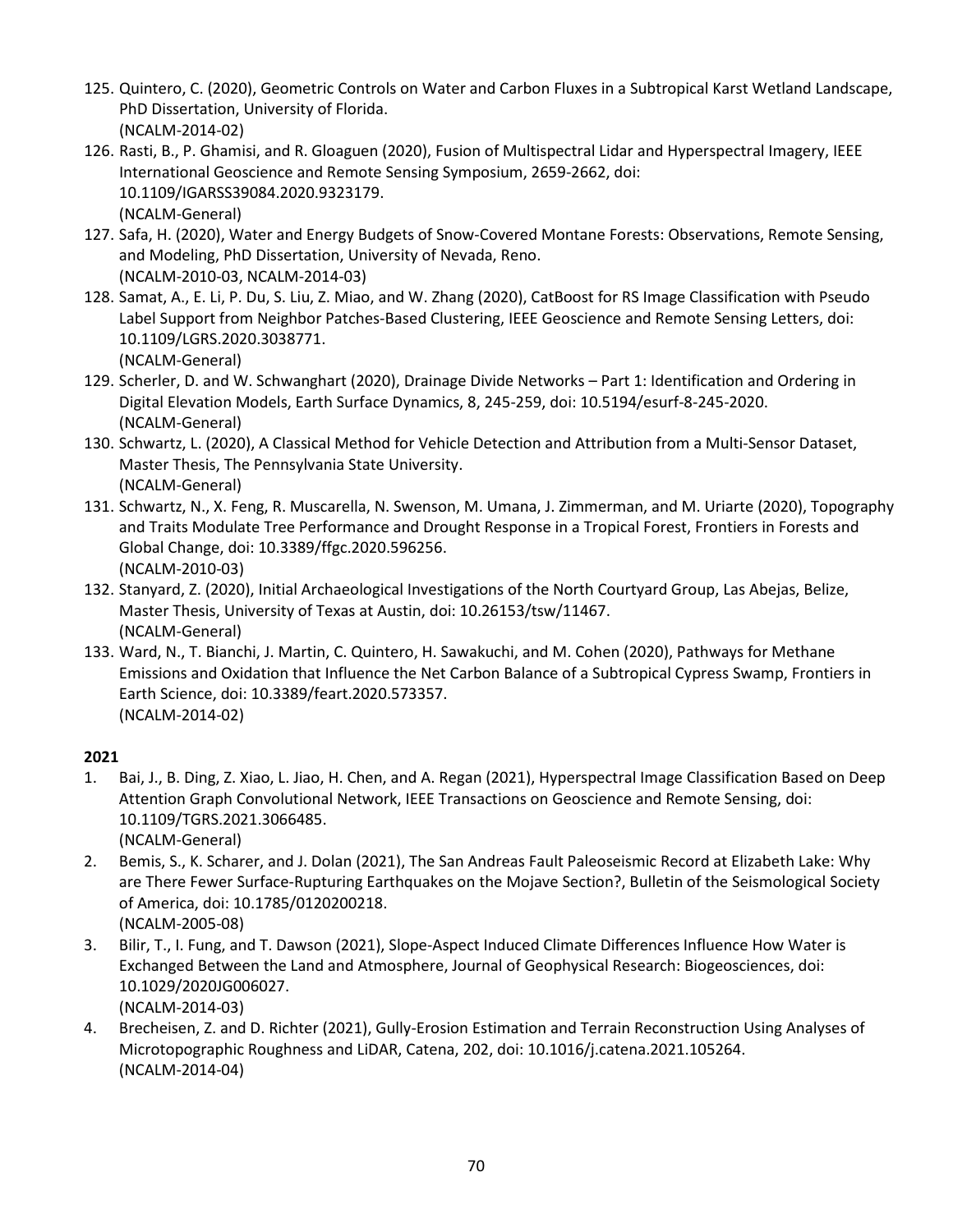- 5. Castaneda, X., A. Huysman, and M. Johnson (2021), Barn Owls Select Uncultivated Habitats for Hunting in a Winegrape Growing Region of California, Ornithological Applications, 123(1), 1-15, doi: 10.1093/ornithapp/duaa058. (NCALM-General)
- 6. Castillo, B., S. McGill, K. Scharer, D. Yule, D. McPhilips, J. McNeil, S. Saha, N. Brown, and S. Moon (2021), Prehistoric Earthquakes on the Banning Strand of the San Andreas Fault, North Palm Springs, California, Geosphere, 17, doi: 10.1130/GES02237.1. (NCALM-2005-08)
- 7. Cato, K. and B. Goforth (2021), Alluvial Fan Alteration Due to Debris-Flow Deposition, Incision, and Channel Migration at Forest Falls, California, Environmental and Engineering Geoscience, 27(1), 29-41, doi: 10.2113/EEG-D-20-00042. (NCALM-2014-11\*)
- 8. Dietterich, H., A. Diefenbach, S. Soule, M. Zoeller, M. Patrich, J. Major, and P. Lundgren (2021), Lava Effusion Rate Evolution and Erupted Volume During the 2018 Kilauea Lower East Rift Zone Eruption, Bulletin of Volcanology, 83(25), doi: 10.1007/s00445-021-01443-6. (NCALM-General)
- 9. Du, X., X. Zheng, X. Lu, and A. Doudkin (2021), Multisource Remote Sensing Data Classification with Graph Fusion Network, IEEE Transactions on Geoscience and Remote Sensing, doi: 10.1109/TGRS.2020.3047130. (NCALM-General)
- 10. Gabet, E., S. Mudd, R. Wood, S. Grieve, S. Binnie, and T. Dunai (2021), Hilltop Curvature Increases with the Square Root of Erosion Rate, Journal of Geophysical Research: Earth Surface, doi: 10.1029/2020JF005858. (NCALM-2011-06\*)
- 11. Gandi, N. (2021), Classification Airborne LiDAR Point Cloud Data, International Journal for Modern Trends in Science and Technology, 7(1), 36-39, doi: 10.46501/IJMTST0701008. (NCALM-General)
- 12. Gong, Z., W. Hu, X. Du, P. Zhong, and P. Hu (2021), Deep Manifold Embedding for Hyperspectral Image Classification, IEEE Transactions on Cybernetics, doi: 10.1109/TCYB.2021.3069790. (NCALM-General)
- 13. Guo, A. and F. Zhu (2021), Improving Deep Hyperspectral Image Classification Performance with Spectral Unmixing, Signal Processing, 183, doi: 10.1016/j.sigpro.2020.107949. (NCALM-General)
- 14. Handwerger, A., A. Booth, M. Huang, and E. Fielding (2021), Inferring the Subsurface Geometry and Strength of Slow-Moving Landslides Using 3-D Velocity Measurements from the NASA/JPL UAVSAR, Journal of Geophysical Research: Earth Surface, 126, e2020JF005898, doi: 10.1029/2020JF005898. (NCALM-2006-05)
- 15. Hang, R., Z. Li, Q. Liu, P. Ghamisi, and S. Bhattacharyya (2021), Hyperspectral Image Classification with Attention-Aided CNNs, IEEE Transactions on Geoscience and Remote Sensing, 59(3), doi: 10.1109/TGRS.2020.3007921. (NCALM-General)
- 16. Heinlein, S., T. Pavlis, and R. Bruhn (2021), Development of Surface Ruptures by Hanging-Wall Extension over a Thrust Ramp along the Ragged Mountain Fault, Katalla, Alaska, USA: Applications of High-Resolution Three-Dimensional Terrain Models, Geosphere, 17(2), 582-601, doi: 10.1130/GES02097.1. (NCALM-2005-12)
- 17. Helmke, C., C. Ebert, J. Awe, and J. Hoggarth (2021), The Lay of the Land: A Political Geography of an Ancient Maya Kingdom in West-Central Belize, Contributions in New World Archaeology, 12, 9-54, doi: 10.33547/cnwa.12.01. (NCALM-General)
- 18. Hooshyar, M., G. Katul, and A. Porporato (2021), Spectral Signature of Landscape Channelization, Geophysical Research Letters, 48, e2020GL091015, doi: 10.1029/2020GL091015. (NCALM-2014-04)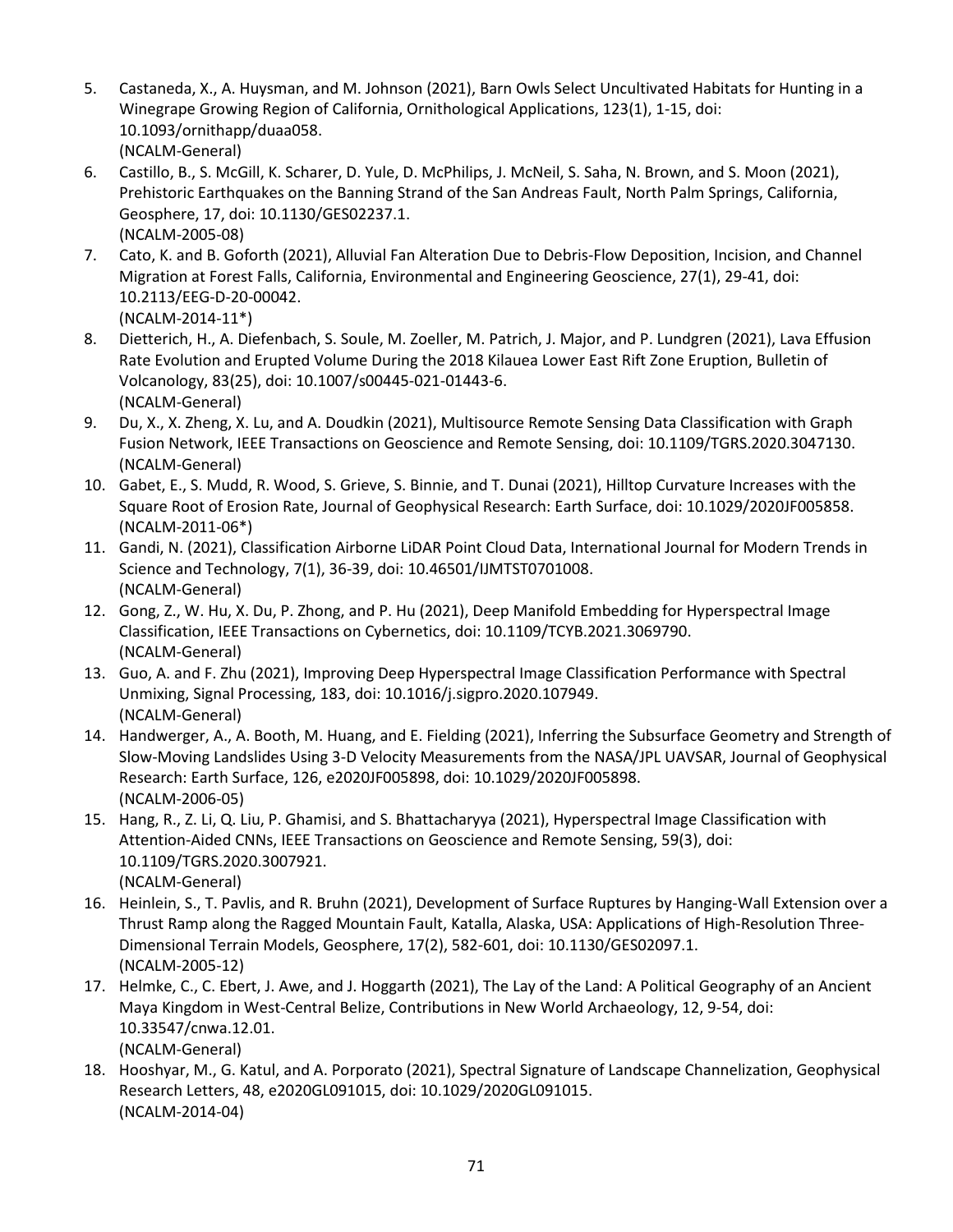- 19. Kahraman, S. and R. Bacher (2021), A Comprehensive Review of Hyperspectral Data Fusion with Lidar and SAR Data, Annual Reviews in Control, doi: 10.1016/j.arcontrol.2021.03003. (NCALM-General)
- 20. Kokalj, Z. and J. Mast (2021), Space Lidar for Archaeology? Reanalyzing GEDI Data for Detection of Ancient Maya Buildings, Journal of Archaeological Science: Reports, 36, doi: 10.1016/j.jasrep.2021.102811. (NCALM-General)
- 21. Kozaci, O., C. Madugo, J. Bachhuber, C. Hitchcock, A. Kottke, K. Higgins, A. Wade, and T. Rittenour (2021), Rapid Postearthquake Field Reconnaissance, Paleoseismic Trenching, and GIS-Based Fault Slip Variability Measurements along the Mw 6.4 and Mw 7.1 Ridgecrest Earthquake Sequence, Southern California, Bulletin of Seismological Society of America, doi: 10.1785/0120200262. (NCALM-2019-03)
- 22. Krause, S., T. Beach, S. Luzzadder-Beach, D. Cook, S. Bozarth, F. Valdez Jr., and T. Guderjan (2021), Tropical Wetland Persistence through the Anthropocene: Multiproxy Reconstruction of Environmental Change in a Maya Agroecosystem, Anthropocene, 34, doi: 10.1016/j.ancene.2021.100284. (NCALM-General)
- 23. Leon, M., T. Heartsill-Scalley, I. Santiago, and W. McDowell (2021), Hydrological Mapping in the Luquillo Experimental Forest: New Local Datum Improves Watershed Ecological Knowledge, Hydrology, 8(54), doi: 10.3390/hydrology8010054. (NCALM-2010-03)
- 24. Liu, X., L. Jiao, L. Li, X. Tang, and Y. Guo (2021), Deep Multi-Level Fusion Networks for Multi-Source Image Pixel-Wise Classification, Knowledge-Based Systems, 221, doi: 10.1016/j.knosys.2021.106921. (NCALM-General)
- 25. Liu, T., L. McGuire, H. Wei, F. Rengers, H. Gupta, L. Ji, and D. Goodrich (2021), The Timing and Magnitude of Changes to Hortonian Overland Flow at the Watershed Scale During the Post-Fire Recovery Process, Hydrological Processes, doi: 10.1002/hyp.14208. (NCALM-General)
- 26. Lu, X., T. Li, J. Zhang, and F. Jia (2021), A Novel Unmixing-Based Hypersharpening Method via Convolutional Neural Network, IEEE Transactions on Geoscience and Remote Sensing, doi: 10.1109/TGRS.2021.3063105. (NCALM-General)
- 27. Nieuwenhuizen, N. (2021), An Analysis of Preprocessing Techniques for the Removal of Transportation Embankments and Surface Roughness in Fine-Resolution LiDAR DEMs, Master Thesis, The University of Guelph, https://hdl.handle.net/10214/25736. (NCALM-2005-13)
- 28. Oroza, C., J. Giraldo, M. Parvania, and T. Watteyne (2021), Wireless-Sensor Network Topology Optimization in Complex Terrain: A Bayesian Approach, IEEE Internet of Things Journal, doi: 10.1109/JIOT.2021.3082168. (NCALM-2010-03)
- 29. Pande, S. and B. Banerjee (2021), Adaptive Hybrid Attention Network for Hyperspectral Image Classification, Pattern Recognition Letters, 144, 6-12, doi: 10.1016/j.patrec.2021.01.015. (NCALM-General)
- 30. Pierce, I., S. Wesnousky, L. Owen, J. Bormann, X. Li, and M. Caffee (2021), Accommodation of Plate Motion in an Incipient Strike-Slip System: The Central Walker Lane, Tectonics, 40, doi: 10.1029/2019TC005612. (NCALM-2015-05)
- 31. Pool, C. (2021), Polity and Power in the Olmec Landscape, Mesoamerican Archaeology: Theory and Practice, 32. (NCALM-General)
- 32. Qin, N., W. Tan, L. Ma, D. Zhang, and J. Li (2021), OpenGF: An Ultra-Large-Scale Ground Filtering Dataset Built upon Open ALS Point Clouds around the World, arXiv preprint arXiv:2101.09641. (NCALM-2005-13)
- 33. Recinos, A., O. Firpi, and R. Rodas (2021), Evidence for Slingstones and Related Projectile Stone Use by the Ancient Maya of the Usumacinta River Valley Region, Ancient Mesoamerica, 1-21, doi: 10.1017/S0956536120000371. (NCALM-General)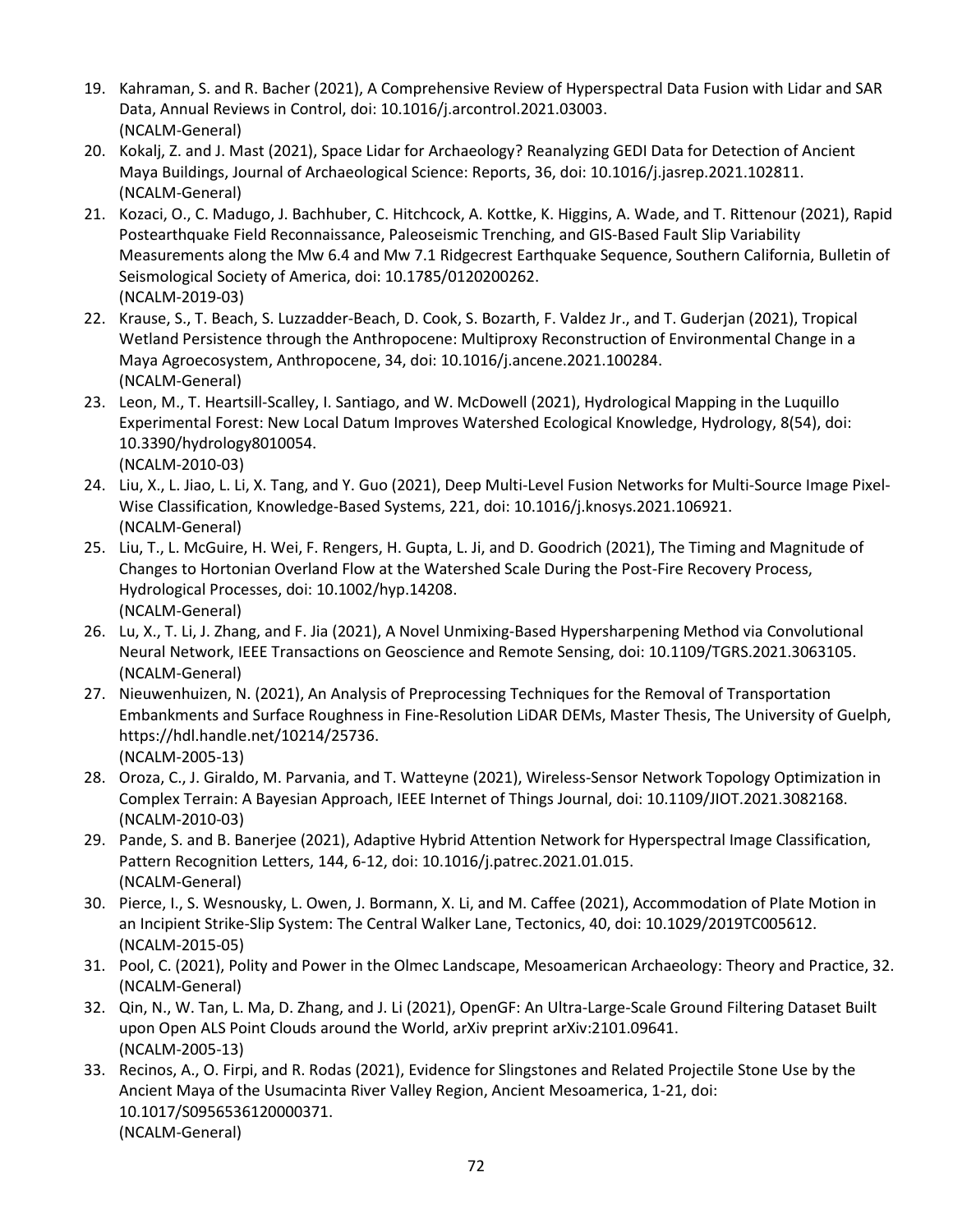- 34. Reyes-Guzman, N., C. Siebe, M. Chevrel, and G. Pereira (2021), Late Holocene Malpais de Zacapu (Michoacan, Mexico) Andesitic Lava Flows: Rheology and Eruption Properties Based on LiDAR Image, Bulletin of Volcanology, 83(28), doi: 10.1007/s00445-021-01449-0. (NCALM-General)
- 35. Ringle, W., T. Negron, R. Ciau, K. Seligson, J. Fernandez-Diaz, and D. Zapata (2021), Lidar Survey of Ancient Maya Settlement in the Puuc Region of Yucatan, Mexico, PLoS ONE, 16(4):e0249314, doi: 10.1371/journal.pone.0249314. (NCALM-2017-06)
- 36. Sprajc, I., N. Dunning, J. Stajdohar, Q. Gomez, I. Lopez, A. Marsetic, J. Ball, S. Gongora, O. Olguin, A. Esquivel, and Z. Kokalj (2021), Ancient Maya Water Management, Agriculture, and Society in the Area of Chactun, Campeche, Mexico, Journal of Anthropological Archaeology, doi: 10.1016/j.jaa.2020.101261. (NCALM-General)
- 37. Valach, A., K. Kasak, K. Hemes, T. Anthony, I. Dronova, S. Taddeo, W. Silver, D. Szutu, J. Verfaillie, and D. Baldocchi (2021), Productive Wetlands Restored for Carbon Sequestration Quickly Become Net CO2 Sinks with Site-Level Factors Driving Uptake Variability, PLoS ONE 16(3): e0248398, doi: 10.1371/journal.pone.0248398. (NCALM-2018-10\*)
- 38. Wang, P., Y. Wang, L. Zhang, and K. Ni (2021), Subpixel Mapping Based on Multisource Remote Sensing Fusion Data for Land-Cover Classes, IEEE Geoscience and Remote Sensing Letters, doi: 10.1109/LGRS.2021.3072943. (NCALM-General)
- 39. Welling, R., A. Wilcox, and J. Dixon (2021), Large Wood and Sediment Storage in a Mixed Bedrock-Alluvial Stream, Western Montana, USA, Geomorphology, 384, doi: 10.1016/j.geomorph.2021.107703. (NCALM-2016-04\*)
- 40. Witter, R., A. Bender, K. Scharer, C. DuRoss, P. Haeussler, and R. Lease (2021), Geomorphic Expression and Slip Rate of the Fairweather Fault, Southeast Alaska, and Evidence for Predecessors of the 1958 Rupture, Geosphere, 17, doi: 10.1130/GES02299.1. (NCALM-General)
- 41. Wu, S., F. Lin, J. Farrell, W. Keller, E. White, and J. Hungerford (2021), Imaging the Subsurface Plumbing Complex of Steamboat Geyser and Cistern Spring with Hydrothermal Tremor Migration Using Seismic Interferometry, Journal of Geophysical Research: Solid Earth, 126, e2020JB021128, doi: 10.1029/2020JB021128. (NCALM-2008-07)
- 42. Ye, Z., T. Qian, L. Zhang, L. Dai, H. Li, and J. Benediktsson (2021), Functional Feature Extraction for Hyperspectral Image Classification with Adaptive Rational Function Approximation, IEEE Transactions on Geoscience and Remote Sensing, doi: 10.1109/TGRS.2021.3052807. (NCALM-General)
- 43. Yu, C., S. Zhou, M. Song, and C. Chang (2021), Semisupervised Hyperspectral Band Selection Based on Dual-Constrained Low-Rank Representation, IEEE Geoscience and Remote Sensing Letters, doi: 10.1109/LGRS.2021.3049267. (NCALM-General)
- 44. Yuan, Y., C. Wang, and Z. Jiang (2021), Proxy-Based Deep Learning Framework for Spectral-Spatial Hyperspectral Image Classification: Efficient and Robust, IEEE Transactions on Geoscience and Remote Sensing, doi: 10.1109/TGRS.2021.3054008. (NCALM-General)
- 45. Yue, J., L. Fang, H. Rahmani, and P. Ghamisi (2021), Self-Supervised Learning with Adaptive Distillation for Hyperspectral Image Classification, IEEE Transactions on Geoscience and Remote Sensing, doi: 10.1109/TGRS.2021.3057768. (NCALM-General)
- 46. Zhao, F., B. Cardenas, and W. Kim (2021), Controls of Aeolian Dune Height on Cross-Strata Architecture: White Sands Dune Field, New Mexico, U.S.A., Journal of Sedimentary Research, 91, 495-506, doi: 10.2110/jsr.2020.138. (NCALM-2010-07)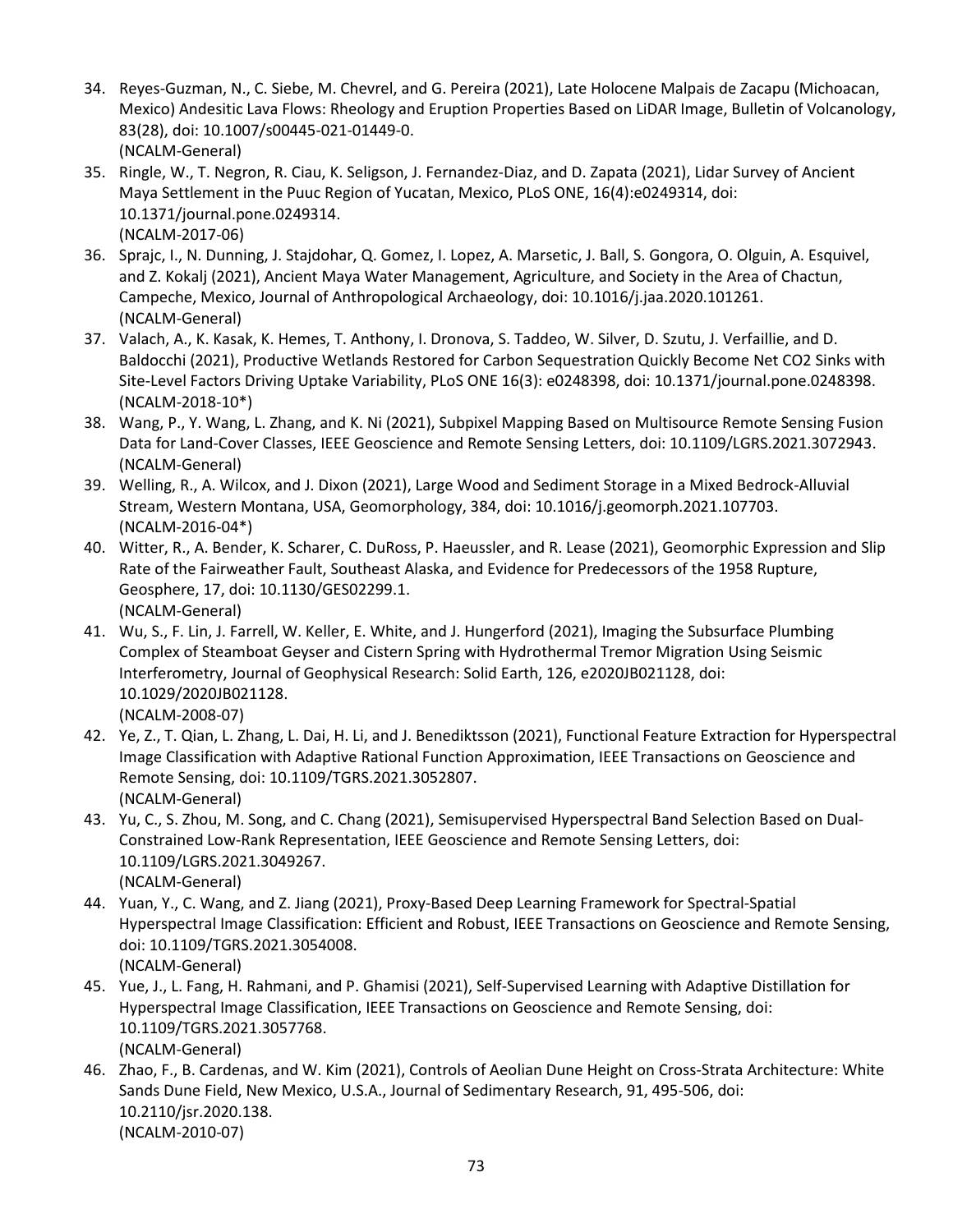47. Zhu, Z., J. Hou, J. Chen, H. Zeng, and J. Zhou (2021), Hyperspectral Image Super-Resolution via Deep Progressive Zero-Centric Residual Learning, IEEE Transactions on Image Processing, 30, doi: 10.1109/TIP.2020.3044214. (NCALM-General)

## **Newly Added (Since June 2, 2021)**

- 48. Abdulrahman, F. (2021), Hyperspectral and Lidar Data Fusion in Features Based Classification, Arabian Journal of Geosciences, 14, doi: 10.1007/s12517-021-09031-w. (NCALM-General)
- 49. Atwood, A. and A. West (2021), Evaluation of High-Resolution DEMs from Satellite Imagery for Geomorphic Applications: A Case Study Using the SETSM Algorithm, Earth Surface Processes and Landforms, doi: 10.1002/esp.5263. (NCALM-General)
- 50. Barth, N., G. Stock, and K. Atit (2021), From Virtual Field Trip to Geologically-Reasoned Decisions in Yosemite Valley, Geoscience Communication Discussions, doi: 10.5194/gc-2021-28. (NCALM-2006-04)
- 51. Bergstrom, A., M. Gooseff, A. Fountain, and M. Hoffman (2021), Long-term Shifts in Feedbacks among Glacier Surface Change, Melt Generation and Runoff, McMurdo Dry Valley, Antarctica, Hydrological Processes, doi: 10.1002/hyp.14292.

(NCALM-2014-13)

- 52. Bigdeli, B., P. Pahlavani, and H. Amirkolaee (2021), An Ensemble Deep Learning Method as Data Fusion System for Remote Sensing Multisensor Classification, Applied Soft Computing, 110, doi: 10.1016/j.asoc.2021.107563. (NCALM-General)
- 53. Brecheisen, Z., D. Richter, S. Moon, and P. Halpin (2021), Quantitative Analysis of Hillshed Geomorphology and Critical Zone Function: Raising the Hillshed to Watershed Status, GSA Bulletin, doi: 10.1130/B35724.1. (NCALM-2014-04)
- 54. Breithaupt, C., J. Gulley, E. Bunge, P. Moore, C. Kerans, F. Fernandez-Ibanez, and S. Fullmer (2021), A Transient, Perched Aquifer Model for Banana Hole Formation: Evidence from San Salvador Island, Bahamas, Earth Surf Process Landforms, doi: 10.1002/esp.5276. (NCALM-General)
- 55. Broxton, P., C. Moeser, and A. Harpold (2021), Accounting for Fine-Scale Forest Structure is Necessary to Model Snowpack Mass and Energy Budgets in Montane Forests, Water Resources Research, 57, doi: 10.1029/2021WR029716. (NCALM-2008-03\*, NCALM-2010-03)
- 56. Canuto, M. and L. Auld-Thomas (2021), Taking The High Ground: A Model for Lowland Maya Settlement Patterns, Journal of Anthropological Archaeology, 64, doi: 10.1016/j.jaa.2021.101349. (NCALM-General)
- 57. Chamberlain, C., A. Meador, and A. Thode (2021), Airborne Lidar Provides Reliable Estimates of Canopy Base Height and Canopy Bulk Density in Southwestern Ponderosa Pine Forests, Forest Ecology and Management, 481, doi: 10.1016/j.foreco.2020.118695. (NCALM-2017-11\*)
- 58. Chase, A. (2021), Urban Life at Caracol, Belize Neighborhoods, Inequality, Infrastructure, and Governance, PhD Dissertation, Arizona State University. (NCALM-General)
- 59. Corro, L. (2021), A Look at Land Cover Classification Methods in Northern California with the Use of High Spatial Resolution Geospatial Data, Master's Thesis, Humboldt State University, https://digitalcommons.humboldt.edu/etd/488. (NCALM-2003-01)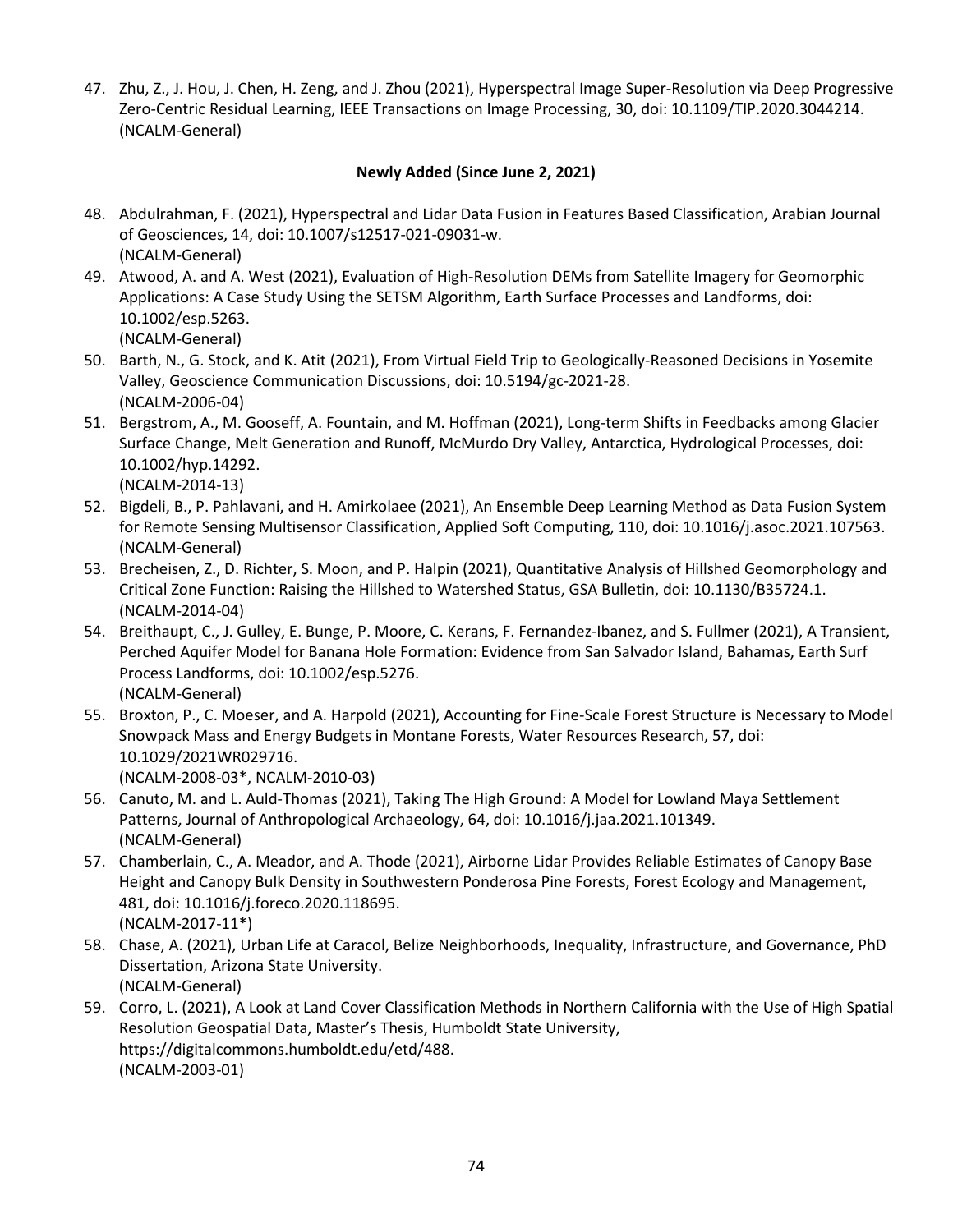- 60. Dobre, B., I. Kovacs, and T. Bugya (2021), Comparison of Digital Elevation Models through the Analysis of Geomorphic Surface Remnants in the Desatoya Mountains, Nevada, Transactions in GIS, doi: 10.1111/tgis.12819. (NCALM-2015-10\*)
- 61. Donager, J., T. Sankey, A. Meador, J. Sankey, and A. Springer (2021), Integrating Airborne and Mobile Lidar Data with UAV Photogrammetry for Rapid Assessment of Changing Forest Snow Depth and Cover, Science of Remote Sensing, 4, doi: 10.1016/j.srs.2021.100029. (NCALM-2017-11\*)
- 62. Dong, Y., Y. Jin, and S. Cheng (2021), Clustered Multiple Manifold Metric Learning for Hyperspectral Image Dimensionality Reduction and Classification, IEEE Transactions on Geoscience and Remote Sensing, doi: 10.1109/TGRS.2021.3123651. (NCALM-General)
- 63. Dong, P., J. Xia, R. Zhong, Z. Zhao, and S. Tan (2021), A New Method for Automated Measurement of Sand Dune Migration Based on Multi-Temporal LidAR-Derived Digital Elevation Models, Remote Sensing, 13, 3084, doi: 10.3390/rs13163084.

(NCALM-2009-01\*, NCALM-2009-12, NCALM-2010-07)

- 64. Fang, Y. and L. Fan (2021), Comparisons of Eight Simplification Methods for Data Reduction of Terrain Point Cloud, 2021 4th International Conference on Control and Computer Vision, doi: 10.1145/3484274.3484307. (NCALM-General)
- 65. Feng, J., Z. Ye, S. Liu, X. Zhang, J. Chen, R. Shang, and L. Jiao (2021), Dual-Graph Convolutional Network Based on Band Attention and Sparse Constraint for Hyperspectral Band Selection, Knowledge-Based Systems, 231, doi: 10.1016/j.knosys.2021.107428. (NCALM-General)
- 66. Feng, Y., J. Zheng, M. Qin, C. Bai, and J. Zhang (2021), 3D Octave and 2D Vanilla Mixed Convolutional Neural Network for Hyperspectral Image Classification with Limited Samples, Remote Sensing, 13, doi: 10.3390/rs13214407. (NCALM-General)
- 67. Flinders, A., J. Kauahikaua, P. Hsieh, and S. Lngebritsen (2021), Post Audit of Simulated Groundwater Flow to a Short-Lived (2019 to 2020) Crater Lake at Kilauea Volcano, Groundwater, 60(1), 64-70, doi: 10.1111/gwat.13133. (NCALM-2009-02)
- 68. Gao, J., L. Jiao, F. Liu, S. Yang, B. Hou, and X. Liu (2021), Multiscale Curvelet Scattering Network, IEEE Transactions on Neural Networks and Learning Systems, doi: 10.1109/TNNLS.2021.3118221. (NCALM-General)
- 69. Golden, C., A. Scherer, W. Schroder, T. Murtha, S. Morell-Hart, J. Fernandez, S. Alvarez, O. Firpi, M. Agostini, A. Bazarsky, M. Clark, G. Kollias III, M. Matsumoto, A. Recinos, J. Schnell, and B. Whitlock (2021), Airborne Lidar Survey, Density-Based Clustering, and Ancient Maya Settlement in the Upper Usumacinta River Region of Mexico and Guatemala, Remote sensing, 13, 4109, doi: 10.3390/rs13204109. (NCALM-General)
- 70. Golla, J., M. Kuessner, M. Henehan, J. Bouchez, D. Rempe, and J. Druhan (2021), The Evolution of Lithium Isotope Signatures in Fluids Draining Actively Weathering Hillslopes, Earth and Planetary Science Letters, 567, doi: 10.1016/j.epsl.2021.116988. (NCALM-2014-03)
- 71. Goulet, C., Y. Wang, C. Nweke, B. Tang, P. Wang, K. Hudson, S. Ahdi, X. Meng, M. Hudson, A. Donnellan, G. Lyzenga, S. Brandenberg, J. Stewart, T. Gallien, and M. Winters (2021), Comparison of Near-Fault Displacement Interpretations from Field and Aerial Data for the M 6.5 and 7.1 Ridgecrest Earthquake Sequence Ruptures, Bulletin of the Seismological Society of America, 111, 2317-2333, doi: 10.1785/0120200222. (NCALM-2019-03)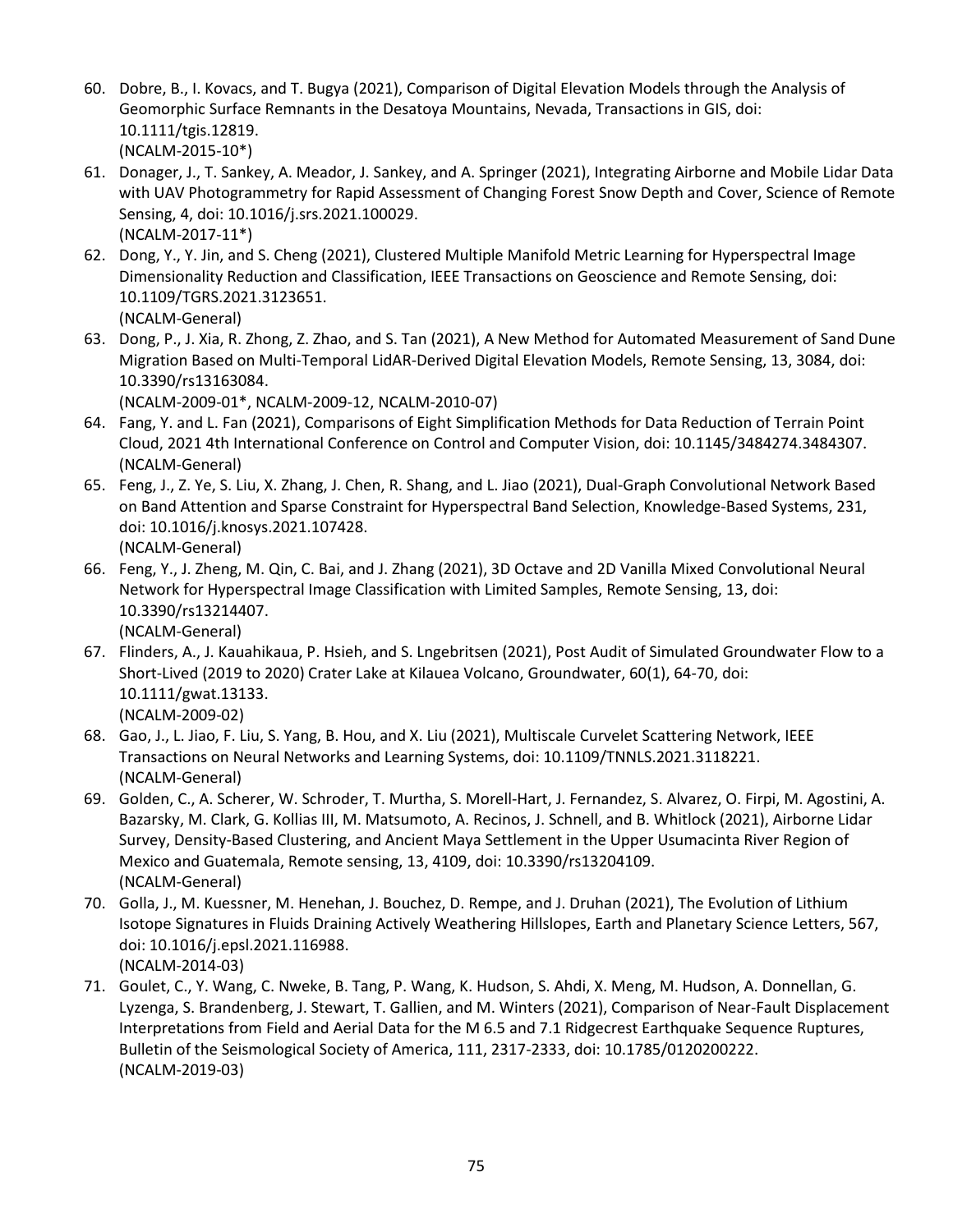- 72. Grillo, A., V. Krylov, G. Moser, and S. Serpico (2021), Road Extraction and Road Width Estimation via Fusion of Aerial Optical Imagery, Geospatial Data, and Street-level Images, IEEE International Geoscience and Remote Sensing Symposium IGARSS, 2413-2416. (NCALM-General)
- 73. Groh, E. and J. Scheingross (2021), Morphologic Signatures of Autogenic Waterfalls: A Case Study in the San Gabriel Mountains, California, Geology, doi: 10.1130/G49320.1. (NCALM-General)
- 74. Huang, S., H. Zhang, and A. Pizurica (2021), Subspace Clustering for Hyperspectral Images via Dictionary Learning with Adaptive Regularization, IEEE Transactions on Geoscience and Remote Sensing, doi: 10.1109/TGRS.2021.3127536. (NCALM-General)
- 75. Hurst, A. (2021), Bedrock River Erosion by Plucking, PhD Dissertation, University of Colorado at Boulder. (NCALM-General)
- 76. Inomata, T., J. Fernandez-Diaz, D. Triadan, M. Mollinedo, F. Pinzon, M. Hernandez, A. Flores, A. Sharpe, T. Beach, G. Hodgins, J. Diaz, A. Luna, L. Chavez, M. Jimenez, and M. Diaz (2021), Origins and Spread of Formal Ceremonial Complexes in the Olmec and Maya Regions Revealed by Airborne Lidar, Nature Human Behaviour, 5, 1487-1501, doi: 10.1038/s41562-021-01218-1. (NCALM-2019-02)
- 77. Jenkins, W., C. Klimczak, P. Trent, and D. Crowe (2021), Fumarolic Pathways Were Structurally Controlled by a Strike-Slip Fault System Beneath the Bishop Tuff, Bishop, California, Minerals, 11, doi: 10.3390/min11111167. (NCALM-General)
- 78. Juarez, S. (2021), Connecting Households: Ceremonial and Domestic Settlement Patterns at the Preclassic Site of Noh K'u in Chiapas, Mexico, Journal of Anthropological Archaeology, doi: 10.1016/j.jaa.2021.101331. (NCALM-General)
- 79. Kleber, E., D. DeVecchio, J. Arrowsmith, and T. Rittenour (2021), Spatiotemporal Rates of Tectonic Deformation and Landscape Evolution above a Laterally Propagating Thrust Fault: Wheeler Ridge Anticline, California, USA, Lithosphere, doi: 10.2113/2021/3395719. (NCALM-2014-10\*)
- 80. Kramer, H., G. Jones, V. Kane, B. Bartl-Geller, J. Kane, S. Whitmore, W. Berigan, B. Dotters, K. Roberts, S. Sawyer, J. Keane, M. North, R. Gutierrez, and M. Peery (2021), Elevational Gradients Strongly Mediate Habitat Selection Patterns in a Nocturnal Predator, Ecosphere, 12(5), doi: 10.1002/ecs2.3500. (NCALM-General)
- 81. Ku, N., S. Popescu, and M. Eriksson (2021), Regionalization of an Existing Global Forest Canopy Height Model for Forests of the Southern United States, Remote Sensing, 13, doi: 10.3390/rs13091722. (NCALM-General)
- 82. Kvamme, K. (2021), A Filter for Characterizing the Ridge-Drainage Continuum in Digital Elevation Models, Journal of Archaeological Science, 136, doi: 10.1016/j.jas.2021.105510. (NCALM-2016-10)
- 83. Kwoka, J., T. Guderjan, S. Eshleman, T. Ruhl, J. Telepak, T. Beach, S. Luzzadder-Beach, W. McClatchey, and G. Bascope (2021), A Multimethod Approach to the Study of Classic Maya Houselots and Land Tenure: Preliminary Results from the Three Rivers Region, Belize, Journal of Archaeological Science: Reports, 38, doi: 10.1016/j.jasrep.2021.103049. (NCALM-General)
- 84. Lentz, D., V. Slotten, N. Dunning, J. Jones, V. Scarborough, J. McCool, L. Owen, S. Fladd, K. Tankersley, C. Perfetta, C. Carr, B. Crowley, and S. Plog (2021), Ecosystem Impacts by the Ancestral Puebloans of Chaco Canyon, New Mexico, USA, PLoS ONE, 16(10), doi: 10.1371/journal.pone.0258369. (NCALM-2010-08\*)
- 85. Li, Y., Z. Du, S. Wu, Y. Wang, Z. Wang, X. Zhao, and F. Zhang (2021), Progressive Split-Merge Super Resolution for Hyperspectral Imagery with Group Attention and Gradient Guidance, ISPRS Journal of Photogrammetry and Remote Sensing, 182, 14-36, doi: 10.1016/j.isprsjprs.2021.09.023. (NCALM-General)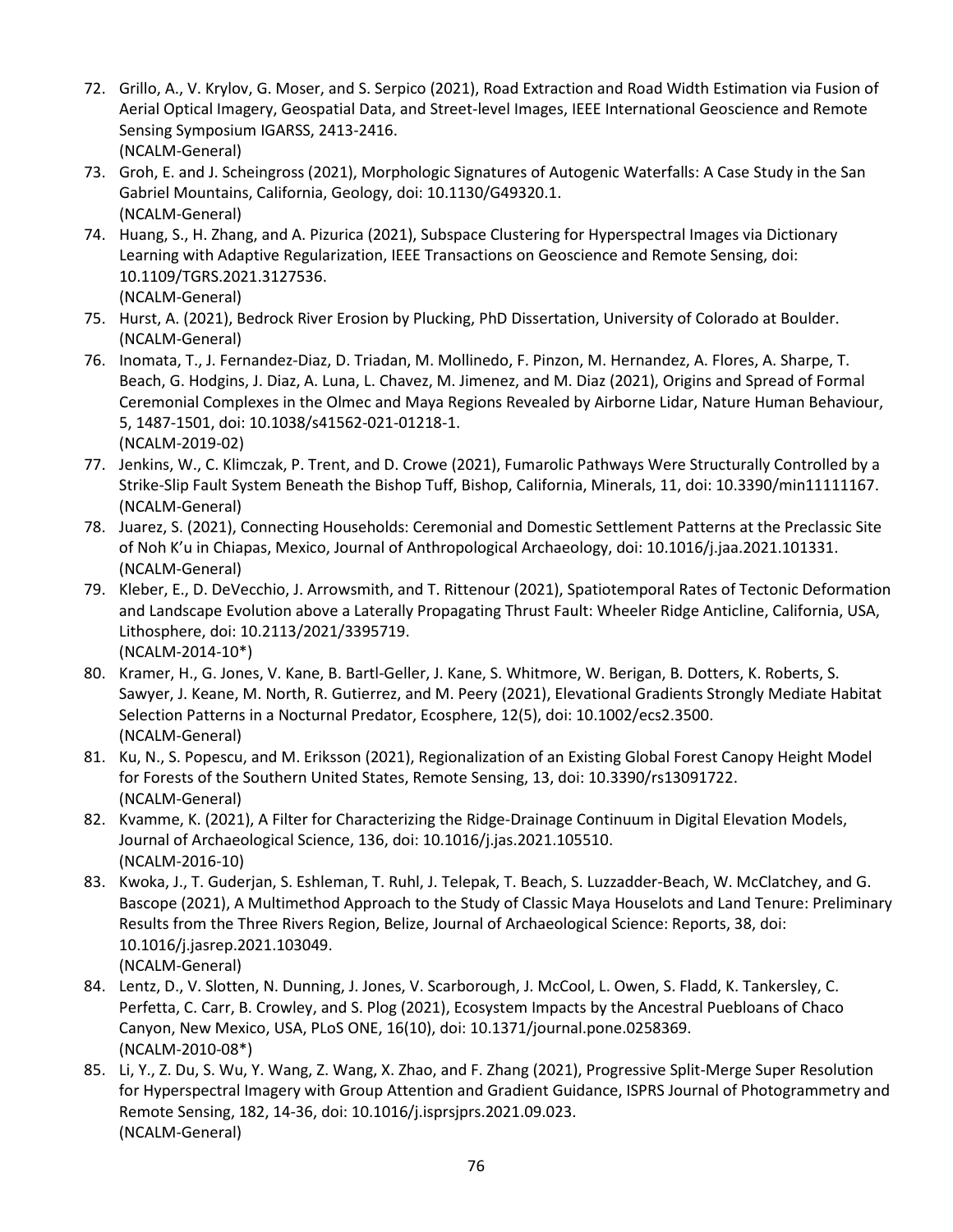- 86. Liu, J., Z. Wu, L. Xiao, and X. Wu (2021), Model Inspired Autoencoder for Unsupervised Hyperspectral Image Super-Resolution, arXiv preprint arXiv:2110.11591. (NCALM-General)
- 87. Louie, S. (2021), Projecting Hydrological Microrefugias: The Impact of Climate Change on the Hydrology of the Sagehen Drainage Basin, Hydrological Microrefugia and GIS. (NCALM-General)
- 88. Lu, X., D. Yang, J. Zhang, and F. Jia (2021), Hyperspectral Image Super-Resolution Based on Spatial Correlation-Regularized Unmixing Convolutional Neural Network, Remote Sensing, 13, doi: 10.3390/rs13204074. (NCALM-General)
- 89. Lu, X., J. Zhang, D. Yang, L. Xu, and F. Jia (2021), Cascaded Convolutional Neural Network-Based Hyperspectral Image Resolution Enhancement via an Auxiliary Panchromatic Image, IEEE Transactions on Image Processing, 30, doi: 10.1109/TIP.2021.3098246. (NCALM-General)
- 90. McHargue, T., D. Hodgson, and E. Shelef (2021), Architectural Diversity of Submarine Lobate Deposits, Frontiers in Earth Science, 9, doi: 10.3389/feart.2021.697170. (NCALM-2008-04)
- 91. Miniat, C., A. Oishi, P. Bolstad, C. Jackson, N. Liu, J. Love, C. Pringle, K. Solomon, and N. Wurzburger (2021), The Coweeta Hydrologic Laboratory and the Coweeta Long-Term Ecological Research Project, Hydrological Processes, doi: 10.1002/hyp.14302. (NCALM-2009-03\*)
- 92. Nieuwenhuizen, N., J. Lindsay, and B. DeVries (2021), Smoothing of Digital Elevation Models and the Alteration of Overland Flow Path Length Distributions, Hydrological Processes, doi: 10.1002/hyp.14271. (NCALM-2005-13)
- 93. O'Donnell, F., J. Donager, T. Sankey, S. Lopez, and A. Springer (2021), Vegetation Structure Controls on Snow and Soil Moisture in Restored Ponderosa Pine Forests, Hydrological Processes, doi: 10.1002/hyp.14432. (NCALM-2017-11\*)
- 94. Padilla, A., M. Quintana, R. Prado, B. Aguilar, T. Shea, M Oskin, and L. Garcia (2021), Near-Field High-Resolution Maps of the Ridgecrest Earthquakes from Aerial Imagery, Seismological Research Letters, 93, 494-499, doi: 10.1785/0220210234.

(NCALM-2019-03)

- 95. Pande, S. and B. Banerjee (2021), HyperLoopNet: Hyperspectral Image Classification Using Multiscale Self-Looping Convolutional Networks, ISPRS Journal of Photogrammetry and Remote Sensing, 183, 422-438, doi: 10.1016/j.isprsjprs.2021.11.021. (NCALM-General)
- 96. Patel, H. and K. Upla (2021), A Shallow Network for Hyperspectral Image Classification Using an Autoencoder with Convolutional Neural Network, Multimedia Tools and Applications, doi: 10.1007/s11042-021-11422-w. (NCALM-General)
- 97. Pedrazas, M., W. Hahm, M. Huang, D. Dralle, M. Nelson, R. Breunig, K. Fauria, A. Bryk, W. Dietrich, and D. Rempe (2021), The Relationship Between Topography, Bedrock Weathering, and Water Storage across a Sequence of Ridges and Valleys, Journal of Geophysical Research: Earth Surface, 126, doi: 10.1029/2020JF005848. (NCALM-2017-01)
- 98. Rahimzad, M., S. Homayouni, A. Naeini, and S. Nadi (2021), An Efficient Multi-Sensor Remote Sensing Image Clustering in Urban Areas via Boosted Convolutional Autoencoder (BCAE), Remote Sensing, 13, doi: 10.3390/rs13132501. (NCALM-General)
- 99. Scheip, C. (2021), Remote Sensing Studies of Landslides and Landslide Prone Landscapes, PhD Dissertation, North Carolina State University. (NCALM-2020-05\*)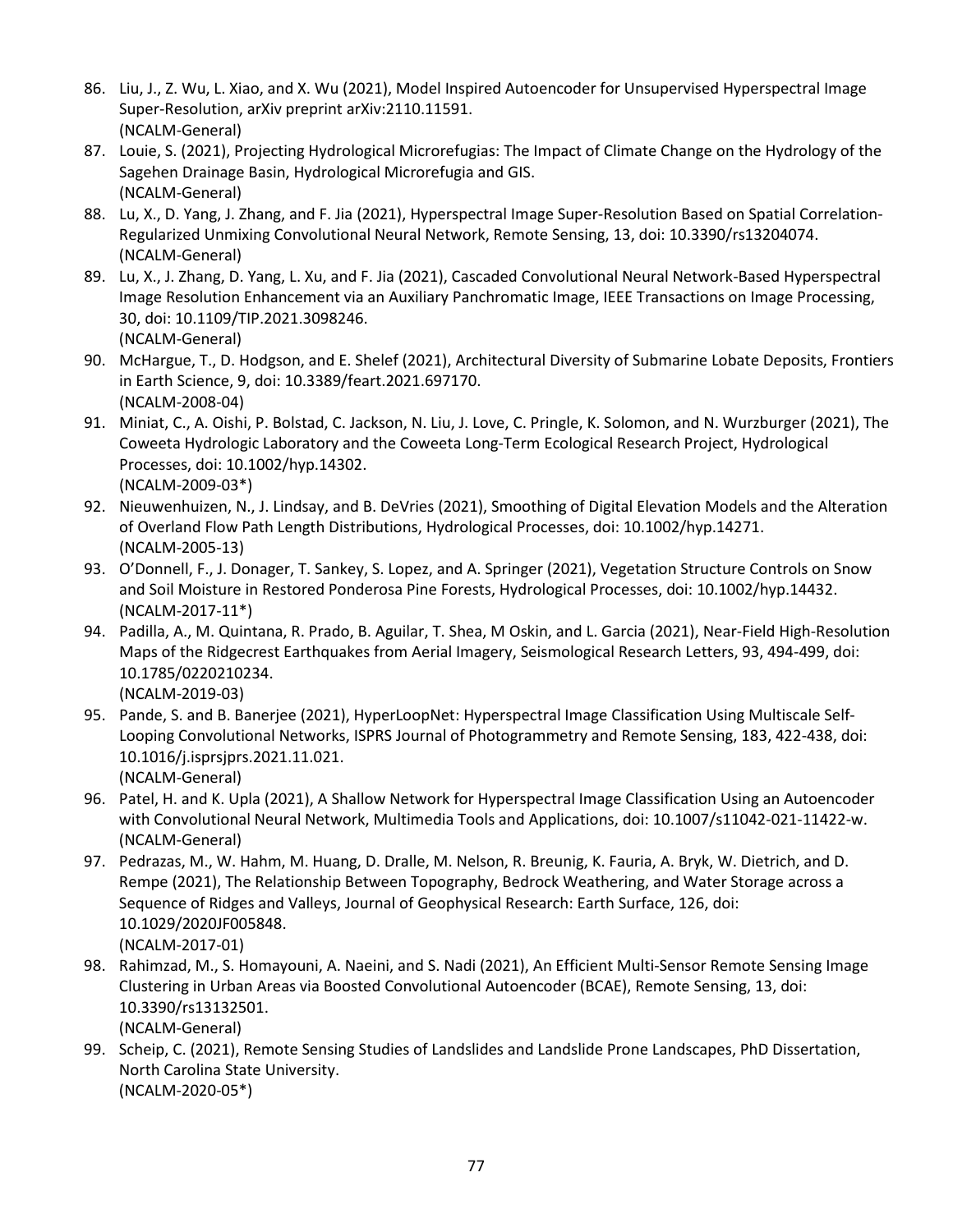- 100. Schenk, T., B. Csatho, and T. Neumann (2021), Assessment of ICESat-2's Horizontal Accuracy Using Precisely-Surveyed Terrains in McMurdo Dry Valleys, Antactica, IEEE Transactions on Geoscience and Remote Sensing. (NCALM-2014-13)
- 101. Schroder, W., T. Murtha, C. Golden, A. Scherer, E. Broadbent, A. Zambrano, K. Herndon, and R. Griffin (2021), UAV Lidar Survey for Archaeological Documentation in Chiapas, Mexico, Remote Sensing, 13, doi: 10.3390/rs13234731. (NCALM-General)
- 102. Scott, C., M. Phan, V. Nandigam, C. Crosby, and J. Arrowsmith (2021), Measuring Change at Earth's Surface: On-Demand Vertical and Three-Dimensional Topographic Differencing Implemented in OpenTopography, Geosphere, 17(4), 1318-1332, doi: 10.1130/GES02259.1. (NCALM-2006-04, NCALM-2008-06, NCALM-2009-11\*, NCALM-2010-12\*, NCALM-2014-05)
- 103. Sharifi, O., M. Mokhtarzadeh, and B. Beirami (2021), A New Deep Learning Approach for Classification of Hyperspectral Images: Feature and Decision Level Fusion of Spectral and Spatial Features in Multiscale CNN, Geocarto International, 1-26, doi: 10.1080/10106049.2021.1882006. (NCALM-General)
- 104. Shen, D., J. Liu, Z. Wu, J. Yang, and L. Xiao (2021), ADMM-HFNet: A Matrix Decomposition-Based Deep Approach for Hyperspectral Image Fusion, IEEE Transactions on Geoscience and Remote Sensing, doi: 10.1109/TGRS.2021.3112181. (NCALM-General)
- 105. Shi, C., Y. Dang, L. Fang, Z. Lv, and M. Zhao (2021), Hyperspectral Image Classification with Adversarial Attack, IEEE Geoscience and Remote Sensing Letters, doi: 10.1109/LGRS.2021.3122170. (NCALM-General)
- 106. Shi, C., L. Fang, Z. Lv, and M. Zhao (2021), Explainable Scale Distillation for Hyperspectral Image Classification, Pattern Recognition, 122, doi: 10.1016/j.patcog.2021.108316. (NCALM-General)
- 107. Singh, N., R. Emanuel, B. McGlynn, and C. Miniat (2021), Soil Moisture Responses to Rainfall: Implications for Runoff Generation, Water Resources Research, 57, doi: 10.1029/2020WR028827. (NCALM-2009-03\*)
- 108. Smeltz, N. (2021), Geophysical Investigation of Groundwater & Hydrothermal Water Interaction in Sentinel Meadows, Yellowstone National Park, Master's Thesis, University of Wyoming. (NCALM-2008-07)
- 109. Song, Y., R. Fellegara, F. Luricich, and L. Floriani (2021), Efficient Topology-Aware Simplification of Large Triangulated Terrains, Proceedings of the 29th International Conference on Advances in Geographic Information Systems, 576-587, doi: 10.1145/3474717.3484261. (NCALM-General)
- 110. Sugiyama, N., S. Sugiyama, T. Catignani, A. Chase, and J. Fernandez-Diaz (2021), Humans as Geomorphic Agents: Lidar Detection of the Past, Present and Future of the Teotihuacan Valley, Mexico, PLoS ONE, 16(9), e0257550, doi: 10.1371/journal.pone.0257550. (NCALM-General)
- 111. Sun, G., Z. Jiao, A. Zhang, F. Li, H. Fu, and Z. Li (2021), Hyperspectral Image-based Vegetation Index (HSVI): A New Vegetation Index for Urban Ecological Research, International Journal of Applied Earth Observations and Geoinformation, 103, doi: 10.1016/j.jag.2021.102529. (NCALM-General)
- 112. Tong, F. and Y. Zhang (2021), Exploiting Spectral-Spatial Information Using Deep Random Forest for Hyperspectral Imagery Classification, IEEE Geoscience and Remote Sensing Letters, 19, doi: 10.1109/LGRS.2021.3112198. (NCALM-General)
- 113. Townsend, K. (2021), Co-evolution of Rock Strength, Erosion, and Steep Topography, PhD Dissertation, University of Michigan, doi: 10.7302/2872. (NCALM-2019-11\*)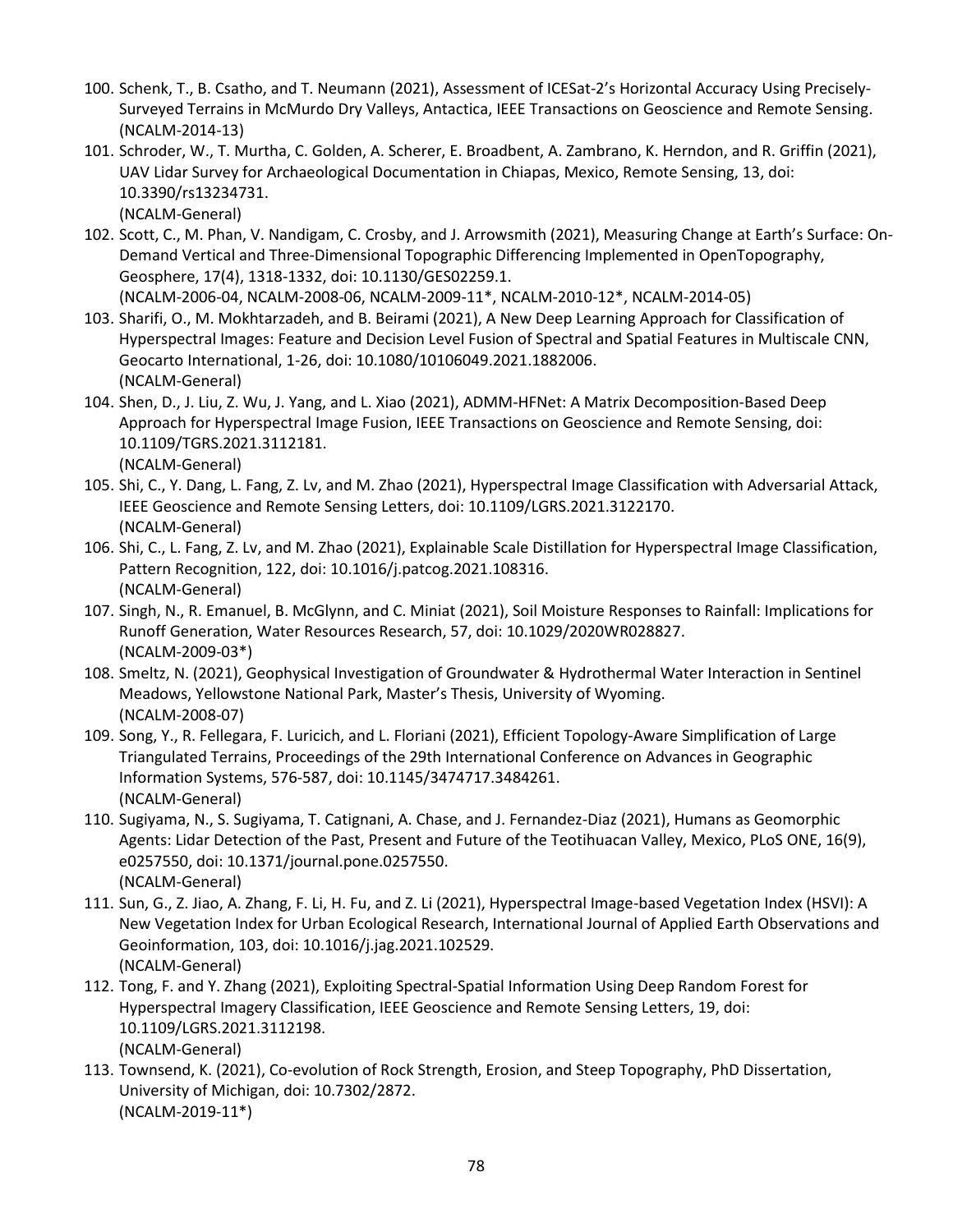114. Waco, J. (2021), Evidence of Active Reverse Faulting and a Left-Stepping San Andreas Fault (Mission Creek Stand) in the Eastern San Bernardino Mountains, Southern California, Master's Thesis, San Jose State University.

(NCALM-2017-03\*)

- 115. Wambugu, N., Y. Chen, Z. Xiao, K. Tan, M. Wei, X. Liu, and J. Li (2021), Hyperspectral Image Classification on Insufficient-Sample and Feature Learning Using Deep Neural Networks: A Review, International Journal of Applied Earth Observations and Geoinformation, 105, doi: 10.1016/j.jag.2021.102603. (NCALM-General)
- 116. Wang, J., H. Wang, Z. Ma, L. Wang, Q. Wang, and X. Li (2021), Unsupervised Hyperspectral Band Selection Based on Hypergraph Spectral Clustering, IEEE Geoscience and Remote Sensing Letters, 19, doi: 10.1109/LGRS.2021.3115340. (NCALM-General)
- 117. Williams, R., C. Rowe, K. Okamoto, H. Savage, and E. Eves (2021), How Fault Rocks Form and Evolve in the Shallow San Andreas Fault, Geochemistry, Geophysics, Geosystems, 22, doi: 10.1029/2021GC010092. (NCALM-2005-08)
- 118. Wills, W., K. Williams, B. Murphy, P. Przystupa, and W. Dorshow (2021), The Pueblo Bonito Mounds: Formation History, Architectural Context and Representational Fields, Journal of Anthropological Archaeology, 63, doi: 10.1016/j.jaa.2021.101322. (NCALM-2016-10)
- 119. Wolf, J., G. Brocard, J. Willenbring, S. Porder, and M. Uriarte (2021), Abrupt Change in Forest Height along a Tropical Elevation Gradient Detected Using Airborne Lidar, Remote Sensing, 8, doi: 10.3390/rs8100864. (NCALM-General)
- 120. Xiao, X., Z. Xiran, X. Bing, X. Yong, Q. Kai, L. Jingzhong, and Y. Jun (2021), Aspect in Topography to Enhance Fine-Detailed Landform Element Extraction on High-Resolution DEM, Chinese Geographical Science, 31(5), 915-930, doi: 10.1007/s11769-021-1233-5.

(NCALM-2007-02\*, NCALM-2010-02\*, NCALM-2012-06)

121. Yang, J., L. Xiao, Y. Zhao, and J. Chan (2021), Variational Regularization Network with Attentive Deep Prior for Hyperspectral-Multispectral Image Fusion, IEEE Transactions on Geoscience and Remote Sensing, 60, doi: 10.1109/TGRS.2021.3080697.

(NCALM-General)

- 122. Yang, Y., D. Zhu, T. Qu, Q. Wang, F. Ren, and C. Cheng (2021), Single-Stream CNN with Learnable Architecture for Multi-Source Remote Sensing Data, arXiv preprint, arXiv:2109.06094. (NCALM-General)
- 123. Young, E., E. Cowgill, K. Scharer, E. Anderson-Merritt, A. Keen-Zebert, and R. Weldon (2021), Late Holocene Slip Rate of the Mojave Section of the San Andreas Fault near Palmdale, California, Bulletin of the Seismological Society of America, 111, 3204-3225, doi: 10.1785/0120200278. (NCALM-2005-08)
- 124. Yue, J., D. Zhu, L. Fang, P. Ghamisi, and Y. Wang (2021), Adaptive Spatial Pyramid Constraint for Hyperspectral Image Classification with Limited Training Samples, IEEE Transactions on Geoscience and Remote Sensing, doi: 10.1109/TGRS.2021.3095056. (NCALM-General)
- 125. Zhu, Q., W. Deng, Z. Zheng, Y. Zhong, Q. Guan, W. Lin, L. Zhang, and D. Li (2021), A Spectral-Spatial-Dependent Global Learning Framework for Insufficient and Imbalanced Hyperspectral Image Classification, IEEE Transactions on Cybernetics, doi: 10.1109/TCYB.2021.3070577. (NCALM-General)

## **2022**

1. Aati, S., C. Milliner, and J. Avouac (2022), A New Approach for 2-D and 3-D Precise Measurements of Ground Deformation from Optimized Registration and Correlation of Optical Images and ICA-based Filtering of Image Geometry Artifacts, Remote Sensing of Environment, 277, doi: 10.1016/j.rse.2022.113038. (NCALM-2019-03)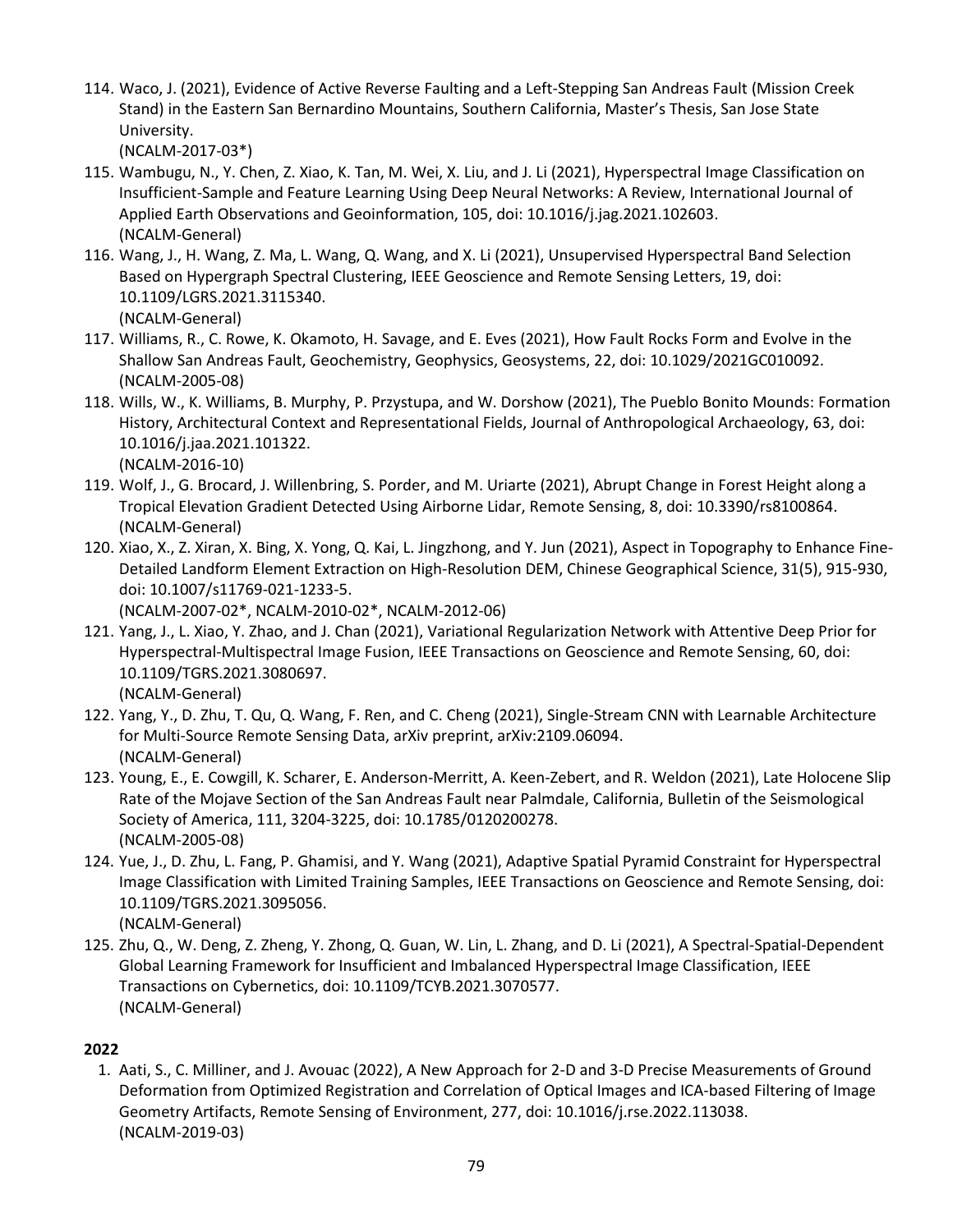- 2. Amirkolaee, H., H. Arefi, M. Ahmadlou, and V. Raikwar (2022), DTM Extraction from DSM Using a Multi-Scale DTM Fusion Strategy Based on Deep Learning, Remote Sensing of Environment, 274, doi: 10.1016/j.rse.2022.113014. (NCALM-2018-01)
- 3. Barlow, M., X. Zhu, and C. Glennie (2022), Stream Boundary Detection of a Hyper-Arid, Polar Region Using a U-Net Architecture: Taylor Valley, Antarctica, Remote Sensing, 14, 234, doi: 10.3390/rs14010234. (NCALM-2014-13)
- 4. Barth, N., G. Stock, and K. Atit (2022), From a Virtual Field Trip to Geologically Reasoned Decisions in Yosemite Vally, Geoscience Communication, 5, 17-28, doi: 10.5194/gc-5-17-2022. (NCALM-2006-04)
- 5. Burham, M. (2022), Sacred Sites for Suburbanites: Organic Urban Growth and Neighborhood Formation at Preclassic Ceibal, Guatemala, Journal of Field Archaeology, 47(4), 262-283, doi: 10.1080/00934690.2022.2052583. (NCALM-General)
- 6. Castanet, C., L. Purdue, M. Teste, A. Garnier, A. Develle-Vincent, F. Mokadem, C. Hatte, C. Gauthier, P. Lanos, P. Dufresne, E. Lemonnier, L. Dussol, J. Hiquet, and P. Nondedeo (2022), Multi-Millennial Human Impacts and Climate Change during the Maya Early Anthropocene: Implications on Hydro-Sedimentary Dynamics and Socio-Environmental Trajectories (Naachtun, Guatemala), Quaternary Science Reviews, 283, doi: 10.1016/j.quascirev.2022.107458. (NCALM-General)
- 7. Coquelin, D., B. Rasti, M. Gotz, P. Ghamisi, R. Gloaguen, and A. Streit (2022), Hyde: The First Open-Source, Python-Based, GPU-Accelerated Hyperspectral Denoising Package, arXiv preprint arXiv:2204.06979, https://doi.org/1048550/arXiv.2204.06979. (NCALM-General)
- 8. Currier, W., N. Sun, M. Wigmosta, N. Cristea, and J. Lundquist (2022), The Impact of Forest-Controlled Snow Variability on Late-Season Streamflow Varies by Climatic Region and Forest Structure, Hydrological Processes, doi: 10.1002/hyp.14614. (NCALM-2010-03)
- 9. Decker, K. and B. Borghetti (2022), Composite Style Pixel and Point Convolution-Based Deep Fusion Neural Network Architecture for the Semantic Segmentation of Hyperspectral and Lidar Data, Remote Sensing, 14, doi: 10.3390/rs14092113.

(NCALM-General)

- 10. Dong. Y, T. Liang, C. Yang, H. Luo, and Y. Zhang (2022), Joint Distance Transfer Metric Learning for Remote-Sensing Image Classification, IEEE Geoscience and Remote Sensing Letters, 19, doi: 10.1109/LGRS.2022.3149141. (NCALM-General)
- 11. Efraim, A. and J. Francos (2022), Estimating Rigid Transformations of Noisy Point Clouds Using the Universal Manifold Embedding, Journal of Mathematical Imaging and Vision, 64, 343-363, doi: 10.1007/s10851-022- 01070-6.

(NCALM-2003-02, NCALM-2005-08, NCALM-2005-16\*, NCALM-2011-10\*, NCALM-2018-06\*)

- 12. Feng, F., Y. Zhang, J. Zhang, and B. Liu (2022), Small Sample Hyperspectral Image Classification Based on Cascade Fusion of Mixed Spatial-Spectral Features and Second-Order Pooling, Remote Sensing, 14, 505, doi: 10.3390/rs14030505. (NCALM-General)
- 13. Fernandez-Diaz, J., M. Velikova, and C. Glennie (2022), Validation of ICESat-2 ATL08 Terrain and Canopy Height Retrievals in Tropical Mesoamerican Forests, IEEE Journal of Selected Topics in Applied Earth Observations and Remote Sensing, 15, doi: 10.1109/JSTARS.2022.3163208. (NCALM-General)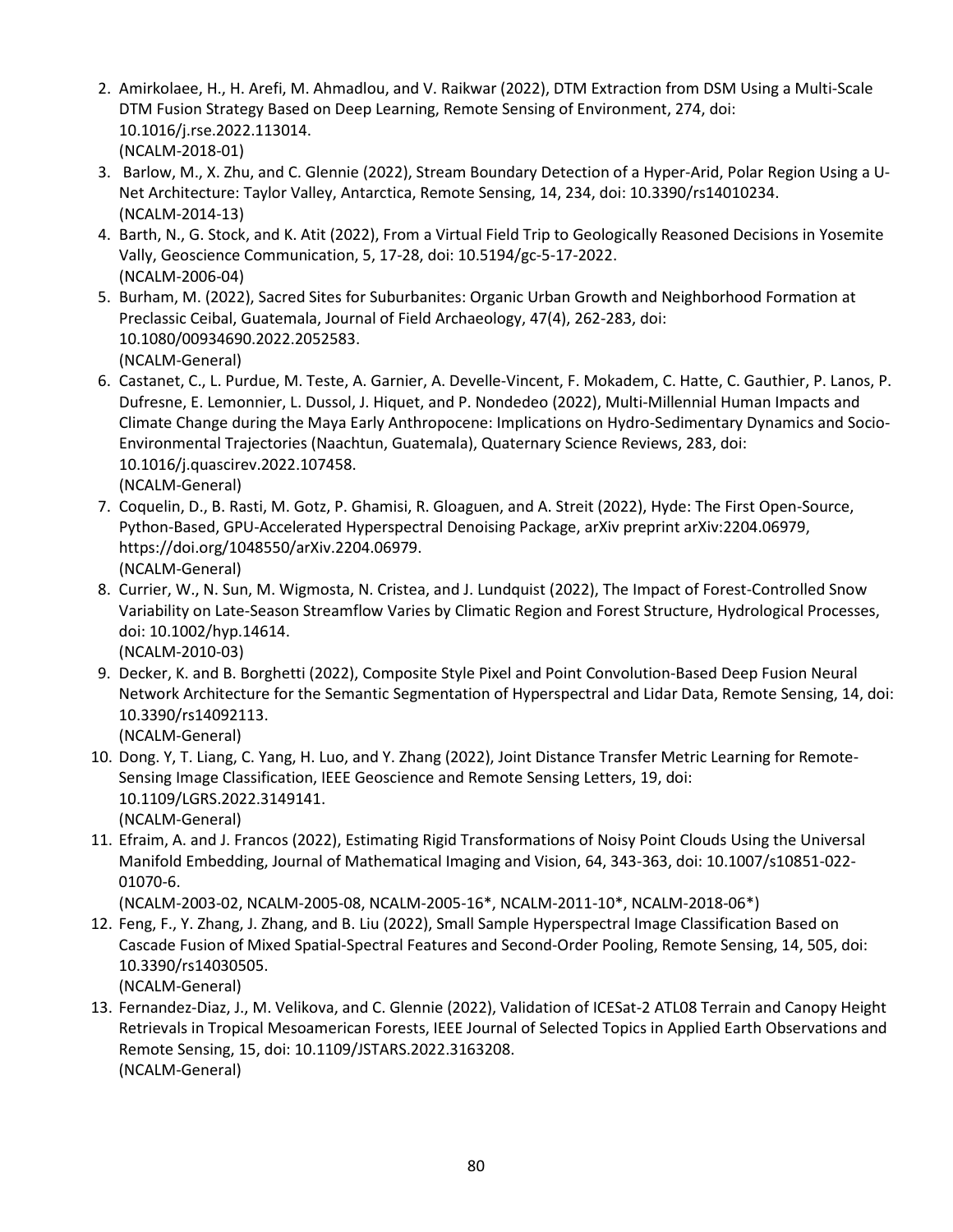- 14. Hahm, W., D. Dralle, M. Sanders, A. Bryk, K. Fauria, M. Huang, B. Hudson-Rasmussen, M. Nelson, M. Pedrazas, L. Schmidt, J. Whiting, W. Dietrich, and D. Rempe (2022), Bedrock Vadose Zone Storage Dynamics under Extreme Drought: Consequences for Plant Water Availability, Recharge, and Runoff, Water Resources Research, 58, doi: 10.1029.2021WR031781. (NCALM-2017-01)
- 15. Hauer, F., M. Lorang, and T. Gonser (2022), Remote Sensing to Characterize River Floodplain Structure and Function, Remote Sensing, 14,1132, doi: 10.3390/rs14051132. (NCALM-2005-13)
- 16. Hill, K., T. Chen, C. Hung, and J. Mullenbach (2022), Roles of Granularity and Timescales in Debris Flow Hazards on Alluvial Fans, Research Square, doi: 10.21203/rs.3.rs-1300354/v1. (NCALM-2012-07\*)
- 17. Huffman, M., J. Pizzuto, S. Trampush, J. Moody, D. Schook, H. Gray, and S. Mahan (2022), Floodplain Sediment Storage Timescales of the Laterally Confined Meandering Powder River, USA, Journal of Geophysical Research: Earth Surface, 127, doi: 10.1029/2021JF006313. (NCALM-2016-05\*)
- 18. Isom, S. (2022), Structural and Petrologic Insights into the Emplacement of Effusive Silicic Lavas: Inyo Domes, California, West Virginia University, PhD Dissertation, https://researchrepository.wvu.edu/etd/11239. (NCALM-2016-03\*)
- 19. Leask, E. and B. Ehlmann (2022), Evidence for Deposition of Chloride on Mars from Small-Volume Surface Water Events into the Late Hesperian-Early Amazonian, AGU Advances, 3, doi: 10.1029/2021AV000534. (NCALM-2005-04\*)
- 20. Li, B., H. Xie, X. Tong, H. Tang, S. Liu, Y. Jin, C. Wang, and Z. Ye (2022), High-Accuracy Laser Altimetry Global Elevation Control Point Data Set for Satellite Topographic Mapping, IEEE Transactions on Geoscience and Remote Sensing, doi: 10.1109/TGRS.2022.3177026. (NCALM-2005-08, NCALM-2007-01, NCALM-2008-07)
- 21. Lin, M., W. Jing, D. Di, G. Chen, and H. Song (2022), Multi-Scale U-Shape MLP for Hyperspectral Image Classification, IEEE Geoscience and Remote Sensing Letters, 19, doi: 10.1109/LGRS.2022.3141547. (NCALM-General)
- 22. Liu, L., W. Li, Z. Shi, and Z. Zou (2022), Physics-Informed Hyperspectral Remote Sensing Image Synthesis with Deep Conditional Generative Adversarial Networks, IEEE Transactions on Geoscience and Remote Sensing, 60, doi: 10.1109/TGRS.2022.3173532. (NCALM-General)
- 23. Lomeu, A., A. Shukla, S. Shukla, G. Kiker, C. Wu, G. Hendricks, E. Boughton, R. Sishodia, A. Guzha, H. Swain, P. Bohlen, D. Jenkins, J. Fauth (2022), Using Biodiversity Response for Prioritizing Participants and Service Provisions in a Payment-for-Water-Storage Program in the Everglades Basin, Journal of Hydrology, 609, doi: 10.1016/j.jhydrol.2022.127618.

(NCALM-General)

- 24. Lv, Z., X. Dong, J. Peng, and W. Sun (2022), ESSINet: Efficient Spatial-Spectral Interaction Network for Hyperspectral Image Classification, IEEE Transactions on Geoscience and Remote Sensing, 60, doi: 10.1109/TGRS.2022.3162721. (NCALM-General)
- 25. Mahphood, A. and H. Arefi (2022), Grid-Based Building Outline Extraction from Ready-Made Building Points, Automation in Construction, 139, doi: 10.1016/j.autcon.2022.104321. (NCALM-General)
- 26. Moody, J. (2022), The Effects of Discharge and Bank Orientation on the Annual Riverbank Erosion along Powder River in Montana, USA, Geomorphology, 403, doi: 10.1016/j.geomorph.2022.108134. (NCALM-2016-05\*)
- 27. Mu, C., Z. Dong, and Y. Liu (2022), A Two-Branch Convolutional Neural Network Based on Multi-Spectral Entropy Rate Superpixel Segmentation for Hyperspectral Image Classification, Remote Sensing, 14, 1569, doi: 10.3390/rs14071569. (NCALM-General)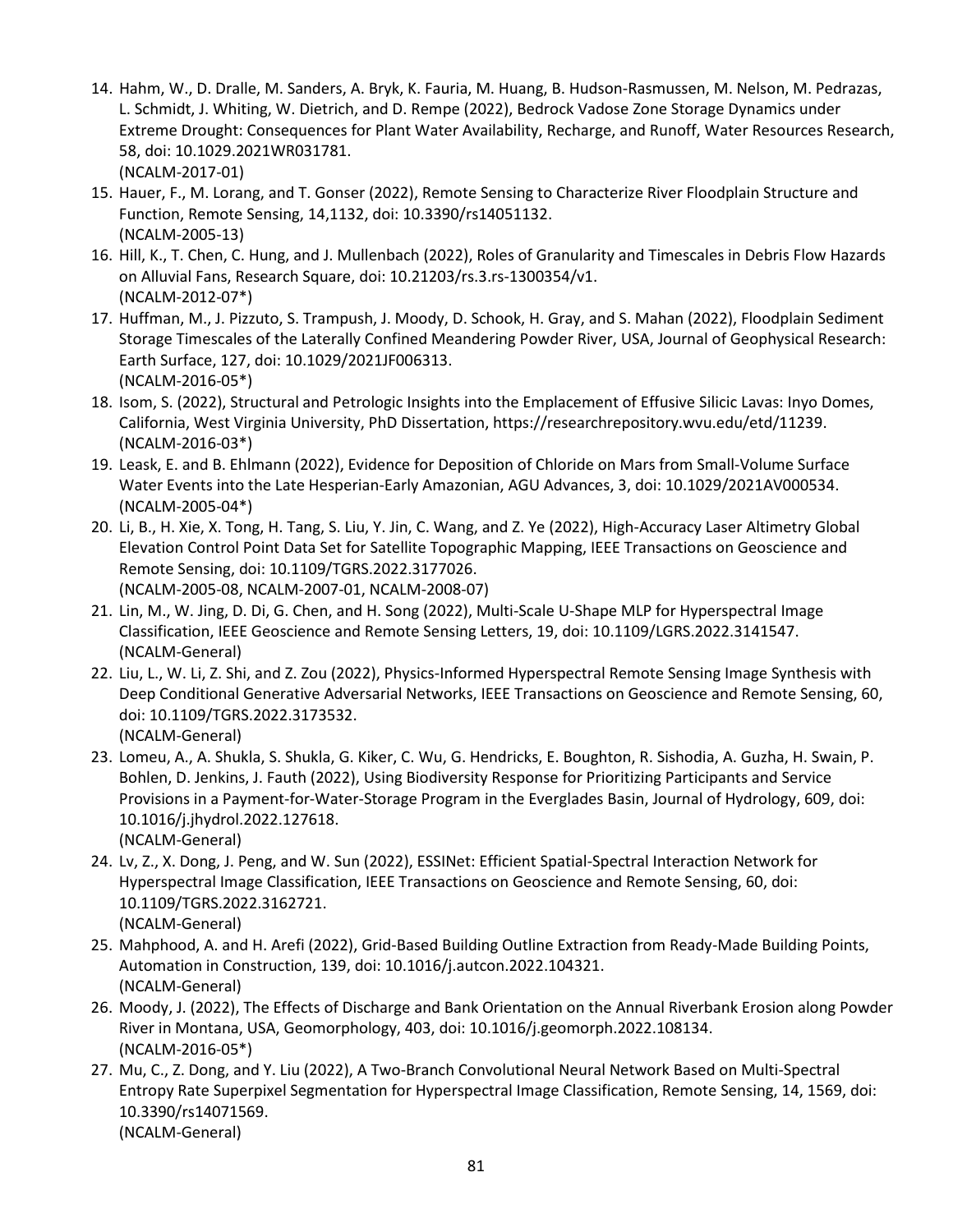- 28. Newman, D., J. Cockburn, L. Dragut, and J. Lindsay (2022), Evaluating Scaling Frameworks for Multiscale Geomorphometric Analysis, Geomatics, 2, 36-51, doi: 10.3390/geomatics2010003. (NCALM-2009-01\*)
- 29. Padubidri, C., A. Kamilaris, and S. Karatsiolis (2022), Accurate Detection of Illegal Dumping Sites Using High Resolution Aerial Photography and Deep Learning, IEEE International Conference on Pervasive Computing and Communications Workshops and other Affiliated Events (PerCom Workshops), 451-456, doi: 10.1109/PerComWorkshops53856.2022.9767451. (NCALM-General)
- 30. Pan, H., M. Liu, H. Ge, and L. Wang (2022), One-Shot Dense Network with Polarized Attention for Hyperspectral Image Classification, Remote Sensing, 14, doi: 10.3390/rs14092265. (NCALM-General)
- 31. Pessacg, F., F. Gomez-Fernandez, M. Nitsche, N. Chamo, S. torrella, R. Ginzburg, and P. Cristoforis (2022), Simplifying UAV-Based Photogrammetry in Forestry: How to Generate Accurate Digital Terrain Model and Assess Flight Mission Settings, Forests, 13,173, doi: 10.3390/f13020173. (NCALM-General)
- 32. Scheip, C. and K. Wegmann (2022), Insights on the Growth and Mobility of Debris Flows from Repeat High-Resolution Lidar, Landslides, 19, 1297-1319, doi: 10.1007/s10346-022-01862-2. (NCALM-2020-05\*)
- 33. Scott, C., T. Giampietro, C. Brigham, F. Leclerc, I. Manighetti, J. Arrowsmith, D. Lao-Davila, and L. Matteo (2022), Semiautomatic Algorithm to Map Tectonic Faults and Measure Scarp Height from Topography Applied to the Volcanic Tablelands and the Hurricane Fault, Western US, GeoScienceWorld, Lithosphere, doi: 10.2113/2021/9031662. (NCALM-2014-09\*)
- 34. Southard, P., J. Johnson, D. Rempe, and A. Matheny (2022), Impacts of Vegetation on Dryland River Morphology: Insights from Spring-Fed Channel Reaches, Henry Mountains, Utah, Water Resources Research, doi: 10.1029/2021WR031701. (NCALM-2011-09\*)
- 35. Sprajc, I., A. Marsetic, J. Stajdohar, S. Gongora, J. Ball, O. Olguin, and Z. Kokalj (2022), Archaeological Landscape, Settlement Dynamics, and Sociopolitical Organization in the Chactun Area of the Central Maya Lowlands, PLoS ONE, 17(1): e0262921, doi: 10.1371/journal.pone.0262921. (NCALM-General)
- 36. Sun, L., G. Zhao, Y. Zheng, and Z. Wu (2022), Spectral-Spatial Feature Tokenization Transformer for Hyperspectral Image Classification, IEEE Transactions on Geoscience and Remote Sensing, 60, doi: 10.1109/TGRS.2022.2022.3144158. (NCALM-General)
- 37. Valdez, F., R. Trachman, and M. Cortes-Rincon (2022), Complexity, Function, and Rurality: Prehistoric Maya Communities of Northwest Belize, Ancient Mesoamerica, 33, 132-147, doi: 10.1017/S0956536120000516. (NCALM-General)
- 38. Wich, S., D. Spaan, L. Pintea, R. Delahunty, and J. Kerby (2022), 4.8 UAVs in Conservation Research, UAVs for the Environmental Sciences, 403. (NCALM-2010-02\*)
- 39. Wills, W., P. Przystupa, and K. Williams (2022), Communication in the Chaco World: A Consideration of Time and Labor Mobilization, American Antiquity, 1-30, doi: 10.1017/aaq.2022.33. (NCALM-2016-10)
- 40. Xing, C., Y. Cong, C. Duan, Z. Wang, and M. Wang (2022), Deep Network with Irregular Convolutional Kernels and Self-Expressive Property for Classification of Hyperspectral Images, IEEE Transactions on Neural Networks and Learning Systems, doi: 10.1109/TNNLS.2022.3171324. (NCALM-General)
- 41. Zhao, C., W. Zhu, and S. Feng (2022), Superpixel Guided Deformable Convolution Network for Hyperspectral Image Classification, IEEE Transactions on Image Processing, doi: 10.1109/TIP.2022.3176537. (NCALM-General)